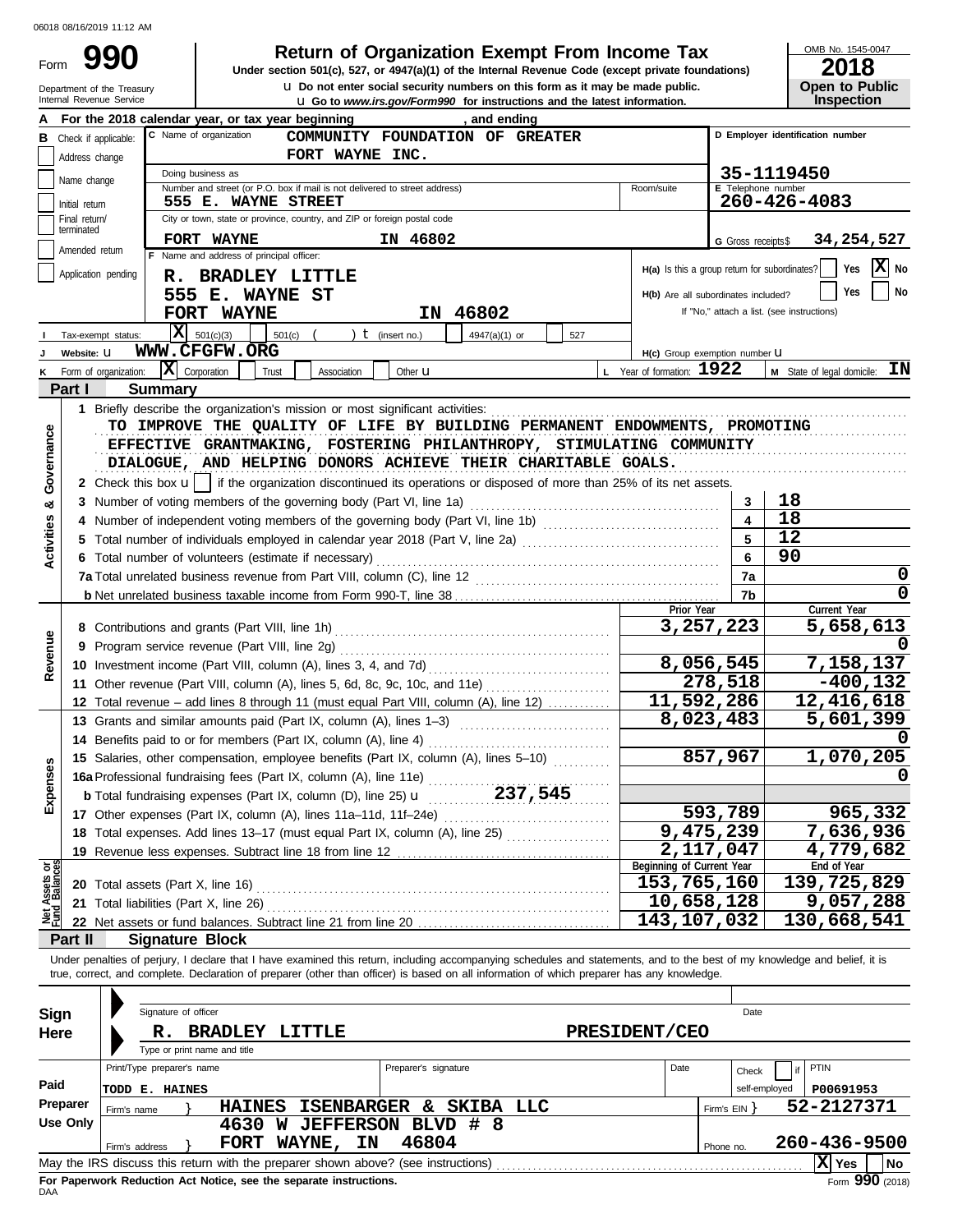| Form 990 (2018) COMMUNITY FOUNDATION OF GREATER                                                                                             |                                                                    | 35-1119450                                                                                                                     | Page 2                        |
|---------------------------------------------------------------------------------------------------------------------------------------------|--------------------------------------------------------------------|--------------------------------------------------------------------------------------------------------------------------------|-------------------------------|
| Part III                                                                                                                                    | <b>Statement of Program Service Accomplishments</b>                |                                                                                                                                |                               |
|                                                                                                                                             |                                                                    | Check if Schedule O contains a response or note to any line in this Part III                                                   |                               |
| 1 Briefly describe the organization's mission:                                                                                              |                                                                    |                                                                                                                                |                               |
|                                                                                                                                             |                                                                    | TO IMPROVE THE QUALITY OF LIFE BY BUILDING PERMANENT ENDOWMENTS, PROMOTING                                                     |                               |
|                                                                                                                                             |                                                                    | EFFECTIVE GRANTMAKING, FOSTERING PHILANTHROPY, STIMULATING COMMUNITY                                                           |                               |
|                                                                                                                                             |                                                                    | DIALOGUE, AND HELPING DONORS ACHIEVE THEIR CHARITABLE GOALS.                                                                   |                               |
|                                                                                                                                             |                                                                    |                                                                                                                                |                               |
| 2 Did the organization undertake any significant program services during the year which were not listed on the<br>prior Form 990 or 990-EZ? |                                                                    |                                                                                                                                | Yes $\overline{X}$ No         |
| If "Yes," describe these new services on Schedule O.                                                                                        |                                                                    |                                                                                                                                |                               |
| Did the organization cease conducting, or make significant changes in how it conducts, any program                                          |                                                                    |                                                                                                                                |                               |
| services?                                                                                                                                   |                                                                    |                                                                                                                                | Yes $\overline{X}$ No         |
| If "Yes," describe these changes on Schedule O.                                                                                             |                                                                    |                                                                                                                                |                               |
| 4                                                                                                                                           |                                                                    | Describe the organization's program service accomplishments for each of its three largest program services, as measured by     |                               |
|                                                                                                                                             |                                                                    | expenses. Section 501(c)(3) and 501(c)(4) organizations are required to report the amount of grants and allocations to others, |                               |
| the total expenses, and revenue, if any, for each program service reported.                                                                 |                                                                    |                                                                                                                                |                               |
|                                                                                                                                             |                                                                    |                                                                                                                                |                               |
| 4a (Code:                                                                                                                                   | ) (Expenses \$ 5,743,856                                           | including grants of \$ $5,601,399$ ) (Revenue \$                                                                               |                               |
|                                                                                                                                             |                                                                    | THE COMMUNITY FOUNDATION GIVES GRANTS TO NONPROFITS FOR A VARIETY OF                                                           |                               |
| CHARITABLE PURPOSES IN GREATER FORT WAYNE AND ACROSS                                                                                        |                                                                    |                                                                                                                                | THE UNITED STATES.            |
|                                                                                                                                             |                                                                    | THESE GRANTS HELP TO ADDRESS A VARIETY OF NEEDS FROM THE DAY TO DAY                                                            |                               |
|                                                                                                                                             |                                                                    | OPERATIONS OF NONPROFITS TO ADDRESSING PRESSING SOCIAL ISSUES.                                                                 | THE                           |
|                                                                                                                                             |                                                                    | GRANTMAKING PROGRAM INCLUDES AWARDING SCHOLARSHIPS TO STUDENTS FURTHERING                                                      |                               |
| THEIR EDUCATION.                                                                                                                            |                                                                    |                                                                                                                                |                               |
|                                                                                                                                             |                                                                    |                                                                                                                                |                               |
|                                                                                                                                             |                                                                    |                                                                                                                                |                               |
|                                                                                                                                             |                                                                    |                                                                                                                                |                               |
|                                                                                                                                             |                                                                    |                                                                                                                                |                               |
|                                                                                                                                             |                                                                    |                                                                                                                                |                               |
|                                                                                                                                             |                                                                    |                                                                                                                                |                               |
| 4b (Code:                                                                                                                                   | ) (Expenses $\frac{1}{2}$ $\frac{37}{1347}$ including grants of \$ | ) (Revenue \$                                                                                                                  |                               |
|                                                                                                                                             |                                                                    | THE COMMUNITY FOUNDATION MANAGES CHARITABLE FUNDS FOR INDIVIDUALS,                                                             |                               |
| IMPACTFUL IN THE AREAS THAT MATTER MOST TO THEM.                                                                                            |                                                                    | FAMILIES, AND ORGANIZATIONS TO HELP THEM MAKE THEIR CHARITABLE GIVING MORE                                                     | THIS PROGRAM ALSO HELPS       |
|                                                                                                                                             |                                                                    | PEOPLE TO CONSIDER THEIR LEGACY AND HOW IT WILL LIVE ON AND CONTINUE TO                                                        |                               |
|                                                                                                                                             |                                                                    | IMPROVE THE QUALITY OF LIFE IN ALLEN COUNTY FOR FUTURE GENERATIONS.                                                            |                               |
|                                                                                                                                             |                                                                    |                                                                                                                                |                               |
|                                                                                                                                             |                                                                    |                                                                                                                                |                               |
|                                                                                                                                             |                                                                    |                                                                                                                                |                               |
|                                                                                                                                             |                                                                    |                                                                                                                                |                               |
|                                                                                                                                             |                                                                    |                                                                                                                                |                               |
|                                                                                                                                             |                                                                    |                                                                                                                                |                               |
|                                                                                                                                             |                                                                    |                                                                                                                                |                               |
| 4c (Code:<br>) (Expenses \$                                                                                                                 | 117, 446 including grants of \$                                    | ) (Revenue \$                                                                                                                  |                               |
| THE                                                                                                                                         | COMMUNITY FOUNDATION PROVIDES LEADERSHIP                           | TO ADDRESS                                                                                                                     | <b>COMMUNITY NEEDS</b><br>AND |
| IMPROVE QUALITY OF LIFE IN ALLEN COUNTY.                                                                                                    |                                                                    | <b>COMMUNITY FOUNDATION</b><br>THE                                                                                             |                               |
| <b>ACCOMPLISHES</b><br><b>THIS BY BEING</b>                                                                                                 | A COMMUNITY PARTNER                                                | IN PURSING                                                                                                                     | THE COMMUNITY'S               |
| <b>GREATEST</b><br>OPPORTUNITIES AND                                                                                                        | ADDRESSING OUR MOST                                                | CRITICAL CHALLENGES.                                                                                                           |                               |
|                                                                                                                                             |                                                                    |                                                                                                                                |                               |
|                                                                                                                                             |                                                                    |                                                                                                                                |                               |
|                                                                                                                                             |                                                                    |                                                                                                                                |                               |
|                                                                                                                                             |                                                                    |                                                                                                                                |                               |
|                                                                                                                                             |                                                                    |                                                                                                                                |                               |
|                                                                                                                                             |                                                                    |                                                                                                                                |                               |
|                                                                                                                                             |                                                                    |                                                                                                                                |                               |
|                                                                                                                                             |                                                                    |                                                                                                                                |                               |
| 4d Other program services (Describe in Schedule O.)                                                                                         |                                                                    |                                                                                                                                |                               |
| (Expenses \$<br>4e Total program service expenses u                                                                                         | including grants of \$<br>5,898,649                                | (Revenue \$                                                                                                                    |                               |
|                                                                                                                                             |                                                                    |                                                                                                                                |                               |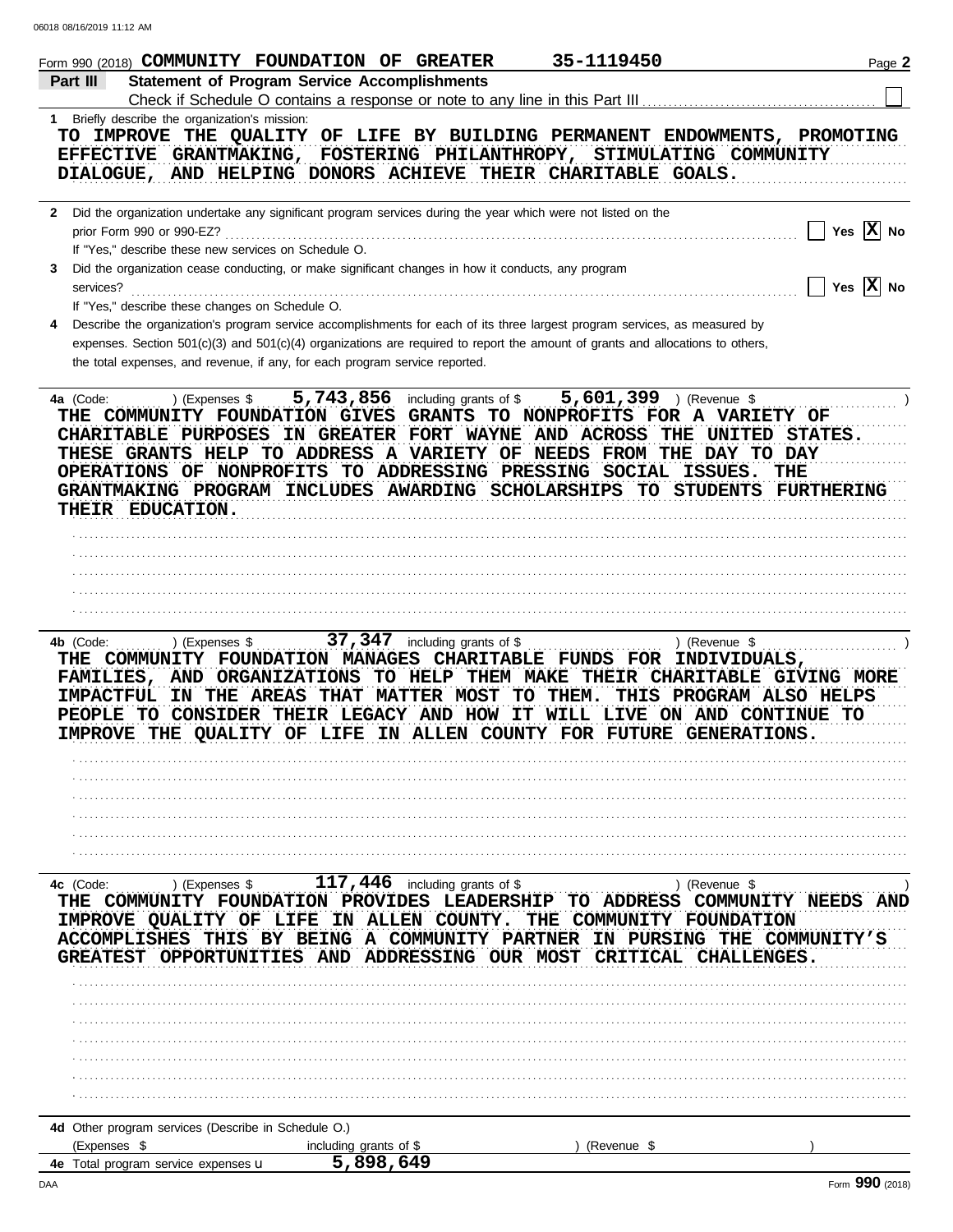| Form 990 (2018) | COMMUNITY FOUNDATION OF                | <b>GREATER</b> | 35-1119450 | $P$ aqe $\sim$ |
|-----------------|----------------------------------------|----------------|------------|----------------|
| Part IV         | <b>Checklist of Required Schedules</b> |                |            |                |

| 1   | Is the organization described in section $501(c)(3)$ or $4947(a)(1)$ (other than a private foundation)? If "Yes,"                                                                                            |                 | Yes         | No          |
|-----|--------------------------------------------------------------------------------------------------------------------------------------------------------------------------------------------------------------|-----------------|-------------|-------------|
|     | complete Schedule A                                                                                                                                                                                          | 1               | X           |             |
| 2   | Is the organization required to complete Schedule B, Schedule of Contributors (see instructions)?                                                                                                            | $\mathbf{2}$    | $\mathbf x$ |             |
| 3   | Did the organization engage in direct or indirect political campaign activities on behalf of or in opposition to<br>candidates for public office? If "Yes," complete Schedule C, Part I                      | 3               |             | X.          |
| 4   | Section 501(c)(3) organizations. Did the organization engage in lobbying activities, or have a section 501(h)                                                                                                |                 |             |             |
|     | election in effect during the tax year? If "Yes," complete Schedule C, Part II                                                                                                                               | 4               |             | X.          |
| 5   | Is the organization a section $501(c)(4)$ , $501(c)(5)$ , or $501(c)(6)$ organization that receives membership dues,                                                                                         |                 |             |             |
|     | assessments, or similar amounts as defined in Revenue Procedure 98-19? If "Yes," complete Schedule C, Part III                                                                                               | 5               |             | x           |
| 6   | Did the organization maintain any donor advised funds or any similar funds or accounts for which donors                                                                                                      |                 |             |             |
|     | have the right to provide advice on the distribution or investment of amounts in such funds or accounts? If                                                                                                  |                 |             |             |
|     | "Yes," complete Schedule D, Part I                                                                                                                                                                           | 6               | X           |             |
| 7   | Did the organization receive or hold a conservation easement, including easements to preserve open space,                                                                                                    |                 |             |             |
|     | the environment, historic land areas, or historic structures? If "Yes," complete Schedule D, Part II                                                                                                         | 7               |             | X.          |
| 8   | Did the organization maintain collections of works of art, historical treasures, or other similar assets? If "Yes,"<br>complete Schedule D, Part III                                                         | 8               |             | x           |
| 9   | Did the organization report an amount in Part X, line 21, for escrow or custodial account liability, serve as a                                                                                              |                 |             |             |
|     | custodian for amounts not listed in Part X; or provide credit counseling, debt management, credit repair, or                                                                                                 |                 |             |             |
|     | debt negotiation services? If "Yes," complete Schedule D, Part IV                                                                                                                                            | 9               |             | x           |
| 10  | Did the organization, directly or through a related organization, hold assets in temporarily restricted                                                                                                      |                 | X           |             |
| 11  | endowments, permanent endowments, or quasi-endowments? If "Yes," complete Schedule D, Part V<br>If the organization's answer to any of the following questions is "Yes," then complete Schedule D, Parts VI, | 10              |             |             |
|     | VII, VIII, IX, or X as applicable.                                                                                                                                                                           |                 |             |             |
| a   | Did the organization report an amount for land, buildings, and equipment in Part X, line 10? If "Yes,"                                                                                                       |                 |             |             |
|     | complete Schedule D, Part VI                                                                                                                                                                                 | 11a             | x           |             |
| b   | Did the organization report an amount for investments-other securities in Part X, line 12 that is 5% or more                                                                                                 |                 |             |             |
|     | of its total assets reported in Part X, line 16? If "Yes," complete Schedule D, Part VII<br>.                                                                                                                | 11b             | X           |             |
| c   | Did the organization report an amount for investments—program related in Part X, line 13 that is 5% or more                                                                                                  |                 |             |             |
|     | of its total assets reported in Part X, line 16? If "Yes," complete Schedule D, Part VIII                                                                                                                    | 11c             |             | X.          |
| d   | Did the organization report an amount for other assets in Part X, line 15 that is 5% or more of its total assets                                                                                             |                 |             |             |
|     | reported in Part X, line 16? If "Yes," complete Schedule D, Part IX                                                                                                                                          | 11d             |             | x           |
| е   | Did the organization report an amount for other liabilities in Part X, line 25? If "Yes," complete Schedule D, Part X                                                                                        | 11e             | $\mathbf x$ |             |
| f   | Did the organization's separate or consolidated financial statements for the tax year include a footnote that addresses                                                                                      |                 |             |             |
|     | the organization's liability for uncertain tax positions under FIN 48 (ASC 740)? If "Yes," complete Schedule D, Part X                                                                                       | 11f             | x           |             |
| 12a | Did the organization obtain separate, independent audited financial statements for the tax year? If "Yes," complete                                                                                          | 12a             |             | x           |
| b   | Was the organization included in consolidated, independent audited financial statements for the tax year? If                                                                                                 |                 |             |             |
|     | "Yes," and if the organization answered "No" to line 12a, then completing Schedule D, Parts XI and XII is optional                                                                                           | 12 <sub>b</sub> | X           |             |
| 13  |                                                                                                                                                                                                              | 13              |             | x           |
| 14a | Did the organization maintain an office, employees, or agents outside of the United States?                                                                                                                  | 14a             |             | $\mathbf x$ |
| b   | Did the organization have aggregate revenues or expenses of more than \$10,000 from grantmaking,                                                                                                             |                 |             |             |
|     | fundraising, business, investment, and program service activities outside the United States, or aggregate                                                                                                    |                 |             |             |
|     | foreign investments valued at \$100,000 or more? If "Yes," complete Schedule F, Parts I and IV [[[[[[[[[[[[[[[[                                                                                              | 14b             |             | X,          |
| 15  | Did the organization report on Part IX, column (A), line 3, more than \$5,000 of grants or other assistance to or                                                                                            |                 |             |             |
|     | for any foreign organization? If "Yes," complete Schedule F, Parts II and IV                                                                                                                                 | 15              |             | X.          |
| 16  | Did the organization report on Part IX, column (A), line 3, more than \$5,000 of aggregate grants or other                                                                                                   |                 |             |             |
| 17  | assistance to or for foreign individuals? If "Yes," complete Schedule F, Parts III and IV<br>Did the organization report a total of more than \$15,000 of expenses for professional fundraising services on  | 16              |             | X,          |
|     |                                                                                                                                                                                                              | 17              |             | X,          |
| 18  | Did the organization report more than \$15,000 total of fundraising event gross income and contributions on                                                                                                  |                 |             |             |
|     | Part VIII, lines 1c and 8a? If "Yes," complete Schedule G, Part II                                                                                                                                           | 18              |             | X,          |
| 19  | Did the organization report more than \$15,000 of gross income from gaming activities on Part VIII, line 9a?                                                                                                 |                 |             |             |
|     |                                                                                                                                                                                                              | 19              |             | X           |
| 20a |                                                                                                                                                                                                              | 20a             |             | X           |
| b   |                                                                                                                                                                                                              | 20b             |             |             |
| 21  | Did the organization report more than \$5,000 of grants or other assistance to any domestic organization or                                                                                                  |                 |             |             |
|     |                                                                                                                                                                                                              | 21              | X           |             |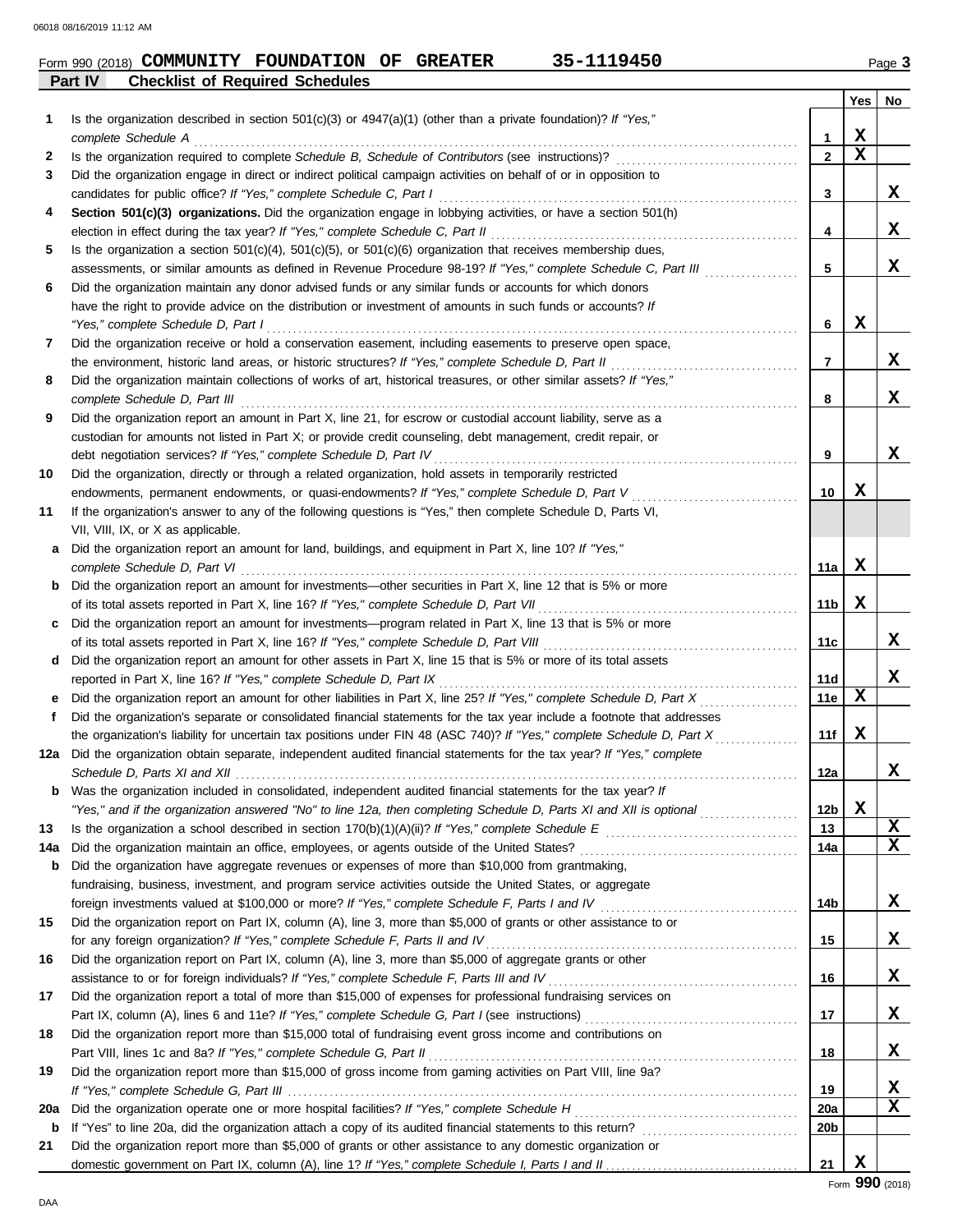|     | Part IV<br><b>Checklist of Required Schedules (continued)</b>                                                                                                                           |                 |             |                         |
|-----|-----------------------------------------------------------------------------------------------------------------------------------------------------------------------------------------|-----------------|-------------|-------------------------|
|     |                                                                                                                                                                                         |                 | Yes         | No                      |
| 22  | Did the organization report more than \$5,000 of grants or other assistance to or for domestic individuals on                                                                           |                 |             |                         |
|     | Part IX, column (A), line 2? If "Yes," complete Schedule I, Parts I and III                                                                                                             | 22              | x           |                         |
| 23  | Did the organization answer "Yes" to Part VII, Section A, line 3, 4, or 5 about compensation of the                                                                                     |                 |             |                         |
|     | organization's current and former officers, directors, trustees, key employees, and highest compensated                                                                                 |                 |             |                         |
|     | employees? If "Yes," complete Schedule J                                                                                                                                                | 23              | x           |                         |
| 24a | Did the organization have a tax-exempt bond issue with an outstanding principal amount of more than                                                                                     |                 |             |                         |
|     | \$100,000 as of the last day of the year, that was issued after December 31, 2002? If "Yes," answer lines 24b                                                                           |                 |             | x                       |
|     | through 24d and complete Schedule K. If "No," go to line 25a<br>Did the organization invest any proceeds of tax-exempt bonds beyond a temporary period exception?                       | 24a             |             |                         |
| b   | Did the organization maintain an escrow account other than a refunding escrow at any time during the year                                                                               | 24b             |             |                         |
| c   | to defease any tax-exempt bonds?                                                                                                                                                        | 24c             |             |                         |
| d   | Did the organization act as an "on behalf of" issuer for bonds outstanding at any time during the year?                                                                                 | 24d             |             |                         |
| 25a | Section 501(c)(3), 501(c)(4), and 501(c)(29) organizations. Did the organization engage in an excess benefit                                                                            |                 |             |                         |
|     | transaction with a disqualified person during the year? If "Yes," complete Schedule L, Part I                                                                                           | 25a             |             | x                       |
| b   | Is the organization aware that it engaged in an excess benefit transaction with a disqualified person in a prior                                                                        |                 |             |                         |
|     | year, and that the transaction has not been reported on any of the organization's prior Forms 990 or 990-EZ?                                                                            |                 |             |                         |
|     | If "Yes," complete Schedule L, Part I                                                                                                                                                   | 25 <sub>b</sub> |             | X                       |
| 26  | Did the organization report any amount on Part X, line 5, 6, or 22 for receivables from or payables to any                                                                              |                 |             |                         |
|     | current or former officers, directors, trustees, key employees, highest compensated employees, or                                                                                       |                 |             |                         |
|     | disqualified persons? If "Yes," complete Schedule L, Part II                                                                                                                            | 26              |             | x                       |
| 27  | Did the organization provide a grant or other assistance to an officer, director, trustee, key employee,                                                                                |                 |             |                         |
|     | substantial contributor or employee thereof, a grant selection committee member, or to a 35% controlled                                                                                 |                 |             |                         |
|     | entity or family member of any of these persons? If "Yes," complete Schedule L, Part III                                                                                                | 27              |             | x                       |
| 28  | Was the organization a party to a business transaction with one of the following parties (see Schedule L,                                                                               |                 |             |                         |
|     | Part IV instructions for applicable filing thresholds, conditions, and exceptions):                                                                                                     |                 |             |                         |
| а   | A current or former officer, director, trustee, or key employee? If "Yes," complete Schedule L, Part IV                                                                                 | 28a             |             | X                       |
| b   | A family member of a current or former officer, director, trustee, or key employee? If "Yes," complete                                                                                  |                 |             |                         |
|     | Schedule L, Part IV                                                                                                                                                                     | 28b             |             | x                       |
| c   | An entity of which a current or former officer, director, trustee, or key employee (or a family member thereof)                                                                         |                 |             |                         |
|     | was an officer, director, trustee, or direct or indirect owner? If "Yes," complete Schedule L, Part IV                                                                                  | 28c             |             | x                       |
| 29  | Did the organization receive more than \$25,000 in non-cash contributions? If "Yes," complete Schedule M                                                                                | 29              | X           |                         |
| 30  | Did the organization receive contributions of art, historical treasures, or other similar assets, or qualified                                                                          |                 |             |                         |
|     | conservation contributions? If "Yes," complete Schedule M                                                                                                                               | 30              |             | x                       |
| 31  | Did the organization liquidate, terminate, or dissolve and cease operations? If "Yes," complete Schedule N, Part I                                                                      | 31              |             | $\overline{\mathbf{x}}$ |
| 32  | Did the organization sell, exchange, dispose of, or transfer more than 25% of its net assets? If "Yes,"                                                                                 |                 |             |                         |
|     | complete Schedule N, Part II                                                                                                                                                            | 32              |             | х                       |
| 33  | Did the organization own 100% of an entity disregarded as separate from the organization under Regulations                                                                              |                 |             |                         |
|     | sections 301.7701-2 and 301.7701-3? If "Yes," complete Schedule R, Part I                                                                                                               | 33              |             | X                       |
| 34  | Was the organization related to any tax-exempt or taxable entity? If "Yes," complete Schedule R, Part II, III,                                                                          |                 |             |                         |
|     | or IV, and Part V, line 1                                                                                                                                                               | 34              | X           |                         |
| 35a |                                                                                                                                                                                         | <b>35a</b>      | $\mathbf x$ |                         |
| b   | If "Yes" to line 35a, did the organization receive any payment from or engage in any transaction with a                                                                                 |                 |             |                         |
|     | controlled entity within the meaning of section 512(b)(13)? If "Yes," complete Schedule R, Part V, line 2<br><u> 1986 - Johann Stoff, deur de Fran</u> tist                             | 35b             | х           |                         |
| 36  | Section 501(c)(3) organizations. Did the organization make any transfers to an exempt non-charitable                                                                                    |                 |             | X.                      |
|     | related organization? If "Yes," complete Schedule R, Part V, line 2<br>Did the organization conduct more than 5% of its activities through an entity that is not a related organization | 36              |             |                         |
| 37  | and that is treated as a partnership for federal income tax purposes? If "Yes," complete Schedule R, Part VI                                                                            | 37              |             | X                       |
| 38  | Did the organization complete Schedule O and provide explanations in Schedule O for Part VI, lines 11b and                                                                              |                 |             |                         |
|     | 19? Note. All Form 990 filers are required to complete Schedule O.                                                                                                                      | 38              | X           |                         |
|     | Statements Regarding Other IRS Filings and Tax Compliance<br>Part V                                                                                                                     |                 |             |                         |
|     |                                                                                                                                                                                         |                 |             |                         |
|     |                                                                                                                                                                                         |                 | Yes         | No                      |
| 1а  | 22<br>Enter the number reported in Box 3 of Form 1096. Enter -0- if not applicable<br>1a                                                                                                |                 |             |                         |
| b   | $\mathbf 0$<br>1 <sub>b</sub><br>Enter the number of Forms W-2G included in line 1a. Enter -0- if not applicable                                                                        |                 |             |                         |
| с   | Did the organization comply with backup withholding rules for reportable payments to vendors and                                                                                        |                 |             |                         |
|     |                                                                                                                                                                                         | 1c              | х           |                         |
|     |                                                                                                                                                                                         |                 | ററ          |                         |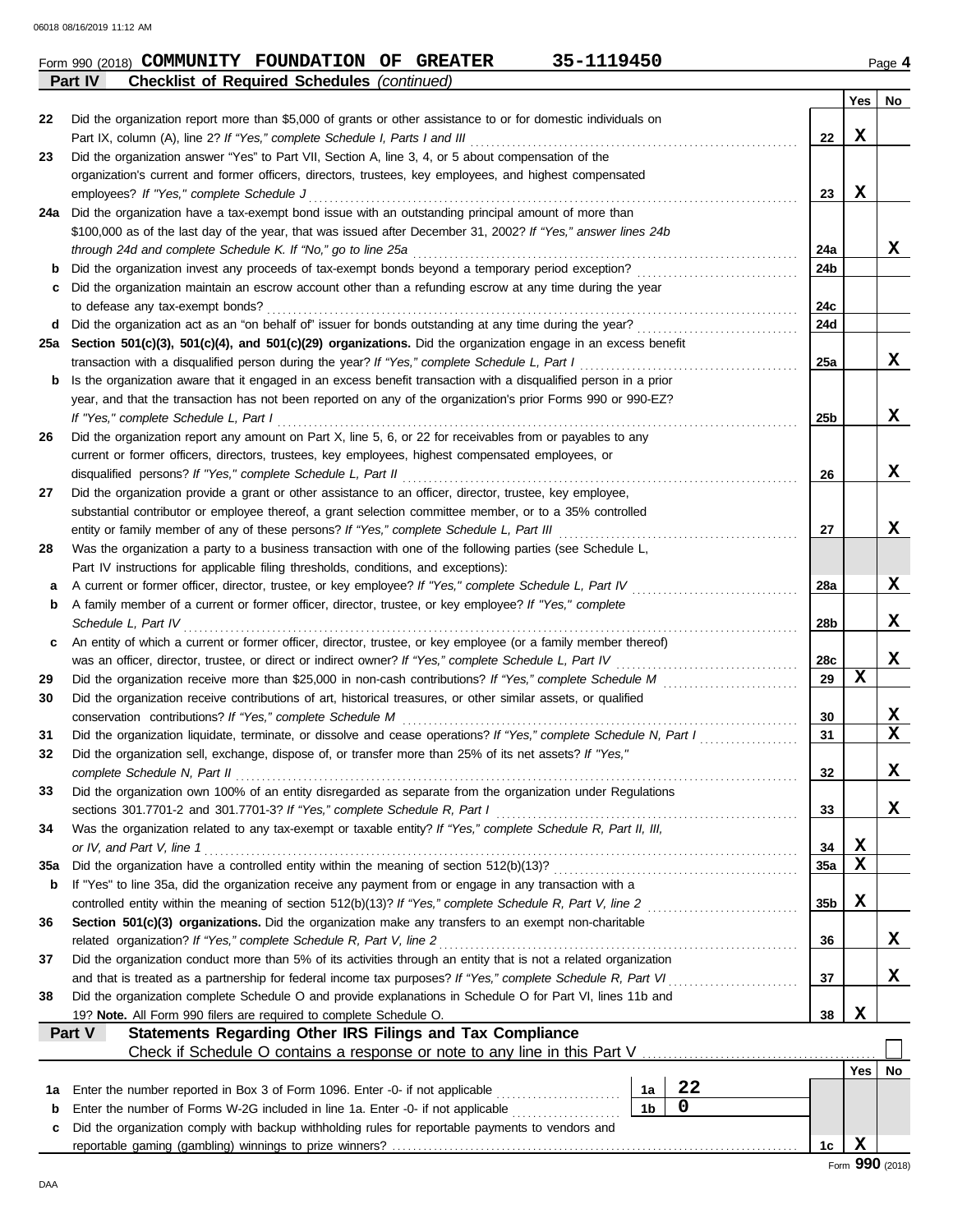|        |                                                                                                                                    |                 |    |     |     | $Yes \mid No$ |  |  |  |  |  |  |  |
|--------|------------------------------------------------------------------------------------------------------------------------------------|-----------------|----|-----|-----|---------------|--|--|--|--|--|--|--|
|        | 2a Enter the number of employees reported on Form W-3, Transmittal of Wage and Tax                                                 |                 |    |     |     |               |  |  |  |  |  |  |  |
|        | Statements, filed for the calendar year ending with or within the year covered by this return                                      | 2a              | 12 |     |     |               |  |  |  |  |  |  |  |
| b      | If at least one is reported on line 2a, did the organization file all required federal employment tax returns?                     |                 |    | 2b  | X   |               |  |  |  |  |  |  |  |
|        | <b>Note.</b> If the sum of lines 1a and 2a is greater than 250, you may be required to e-file (see instructions)                   |                 |    |     |     |               |  |  |  |  |  |  |  |
| за     | Did the organization have unrelated business gross income of \$1,000 or more during the year?                                      |                 |    | 3a  |     | x             |  |  |  |  |  |  |  |
| b      | If "Yes," has it filed a Form 990-T for this year? If "No" to line 3b, provide an explanation in Schedule O                        |                 |    | 3b  |     |               |  |  |  |  |  |  |  |
| 4a     | At any time during the calendar year, did the organization have an interest in, or a signature or other authority over,            |                 |    |     |     |               |  |  |  |  |  |  |  |
|        | a financial account in a foreign country (such as a bank account, securities account, or other financial account)?                 |                 |    | 4a  |     | x             |  |  |  |  |  |  |  |
| b      | If "Yes," enter the name of the foreign country: <b>u</b>                                                                          |                 |    |     |     |               |  |  |  |  |  |  |  |
|        | See instructions for filing requirements for FinCEN Form 114, Report of Foreign Bank and Financial Accounts (FBAR).                |                 |    |     |     |               |  |  |  |  |  |  |  |
| 5a     | Was the organization a party to a prohibited tax shelter transaction at any time during the tax year?                              |                 |    |     |     |               |  |  |  |  |  |  |  |
| b      | Did any taxable party notify the organization that it was or is a party to a prohibited tax shelter transaction?                   |                 |    |     |     |               |  |  |  |  |  |  |  |
| c      | If "Yes" to line 5a or 5b, did the organization file Form 8886-T?                                                                  |                 |    | 5c  |     |               |  |  |  |  |  |  |  |
| 6a     | Does the organization have annual gross receipts that are normally greater than \$100,000, and did the                             |                 |    |     |     |               |  |  |  |  |  |  |  |
|        | organization solicit any contributions that were not tax deductible as charitable contributions?                                   |                 |    | 6a  |     | x             |  |  |  |  |  |  |  |
| b      | If "Yes," did the organization include with every solicitation an express statement that such contributions or                     |                 |    |     |     |               |  |  |  |  |  |  |  |
|        | gifts were not tax deductible?                                                                                                     |                 |    | 6b  |     |               |  |  |  |  |  |  |  |
| 7      | Organizations that may receive deductible contributions under section 170(c).                                                      |                 |    |     |     |               |  |  |  |  |  |  |  |
| а      | Did the organization receive a payment in excess of \$75 made partly as a contribution and partly for goods                        |                 |    |     |     |               |  |  |  |  |  |  |  |
|        | and services provided to the payor?                                                                                                |                 |    | 7a  |     | x             |  |  |  |  |  |  |  |
| b      |                                                                                                                                    |                 |    | 7b  |     |               |  |  |  |  |  |  |  |
| c      | Did the organization sell, exchange, or otherwise dispose of tangible personal property for which it was                           |                 |    |     |     |               |  |  |  |  |  |  |  |
|        |                                                                                                                                    |                 |    | 7c  |     | x             |  |  |  |  |  |  |  |
| d      |                                                                                                                                    | 7d              |    |     |     |               |  |  |  |  |  |  |  |
| е      |                                                                                                                                    |                 |    | 7e  |     | X             |  |  |  |  |  |  |  |
| f      | Did the organization, during the year, pay premiums, directly or indirectly, on a personal benefit contract?                       |                 |    | 7f  |     | X             |  |  |  |  |  |  |  |
| g      | If the organization received a contribution of qualified intellectual property, did the organization file Form 8899 as required?   |                 |    | 7g  |     |               |  |  |  |  |  |  |  |
| h      | If the organization received a contribution of cars, boats, airplanes, or other vehicles, did the organization file a Form 1098-C? |                 |    | 7h  |     |               |  |  |  |  |  |  |  |
| 8      | Sponsoring organizations maintaining donor advised funds. Did a donor advised fund maintained by the                               |                 |    |     |     |               |  |  |  |  |  |  |  |
|        | sponsoring organization have excess business holdings at any time during the year?                                                 |                 |    | 8   |     | X             |  |  |  |  |  |  |  |
| 9      | Sponsoring organizations maintaining donor advised funds.                                                                          |                 |    |     |     |               |  |  |  |  |  |  |  |
| а      | Did the sponsoring organization make any taxable distributions under section 4966?                                                 |                 |    | 9a  |     | X<br>X        |  |  |  |  |  |  |  |
| b      |                                                                                                                                    |                 |    | 9b  |     |               |  |  |  |  |  |  |  |
| 10     | Section 501(c)(7) organizations. Enter:                                                                                            |                 |    |     |     |               |  |  |  |  |  |  |  |
| а      | Initiation fees and capital contributions included on Part VIII, line 12                                                           | 10a             |    |     |     |               |  |  |  |  |  |  |  |
| b      | Gross receipts, included on Form 990, Part VIII, line 12, for public use of club facilities                                        | 10 <sub>b</sub> |    |     |     |               |  |  |  |  |  |  |  |
|        | Section 501(c)(12) organizations. Enter:                                                                                           |                 |    |     |     |               |  |  |  |  |  |  |  |
| a<br>b | Gross income from members or shareholders<br>Gross income from other sources (Do not net amounts due or paid to other sources      | 11a             |    |     |     |               |  |  |  |  |  |  |  |
|        | against amounts due or received from them.)                                                                                        | 11 <sub>b</sub> |    |     |     |               |  |  |  |  |  |  |  |
| 12a    | Section 4947(a)(1) non-exempt charitable trusts. Is the organization filing Form 990 in lieu of Form 1041?                         |                 |    | 12a |     |               |  |  |  |  |  |  |  |
| b      | If "Yes," enter the amount of tax-exempt interest received or accrued during the year                                              | 12b             |    |     |     |               |  |  |  |  |  |  |  |
| 13     | Section 501(c)(29) qualified nonprofit health insurance issuers.                                                                   |                 |    |     |     |               |  |  |  |  |  |  |  |
| a      | Is the organization licensed to issue qualified health plans in more than one state?                                               |                 |    | 13а |     |               |  |  |  |  |  |  |  |
|        | Note. See the instructions for additional information the organization must report on Schedule O.                                  |                 |    |     |     |               |  |  |  |  |  |  |  |
| b      | Enter the amount of reserves the organization is required to maintain by the states in which                                       |                 |    |     |     |               |  |  |  |  |  |  |  |
|        |                                                                                                                                    | 13 <sub>b</sub> |    |     |     |               |  |  |  |  |  |  |  |
| c      | Enter the amount of reserves on hand                                                                                               | 13 <sub>c</sub> |    |     |     |               |  |  |  |  |  |  |  |
| 14a    | Did the organization receive any payments for indoor tanning services during the tax year?                                         |                 |    | 14a |     | x             |  |  |  |  |  |  |  |
| b      | If "Yes," has it filed a Form 720 to report these payments? If "No," provide an explanation in Schedule O                          |                 |    | 14b |     |               |  |  |  |  |  |  |  |
| 15     | Is the organization subject to the section 4960 tax on payment(s) of more than \$1,000,000 in remuneration or                      |                 |    |     |     |               |  |  |  |  |  |  |  |
|        | excess parachute payment(s) during the year?                                                                                       |                 |    | 15  |     | x             |  |  |  |  |  |  |  |
|        | If "Yes," see instructions and file Form 4720, Schedule N.                                                                         |                 |    |     |     |               |  |  |  |  |  |  |  |
| 16     | Is the organization an educational institution subject to the section 4968 excise tax on net investment income?                    |                 |    | 16  |     | x             |  |  |  |  |  |  |  |
|        | If "Yes," complete Form 4720, Schedule O.                                                                                          |                 |    |     |     |               |  |  |  |  |  |  |  |
|        |                                                                                                                                    |                 |    |     | ההה |               |  |  |  |  |  |  |  |

**Part V Statements Regarding Other IRS Filings and Tax Compliance** *(continued)*

Form **990** (2018)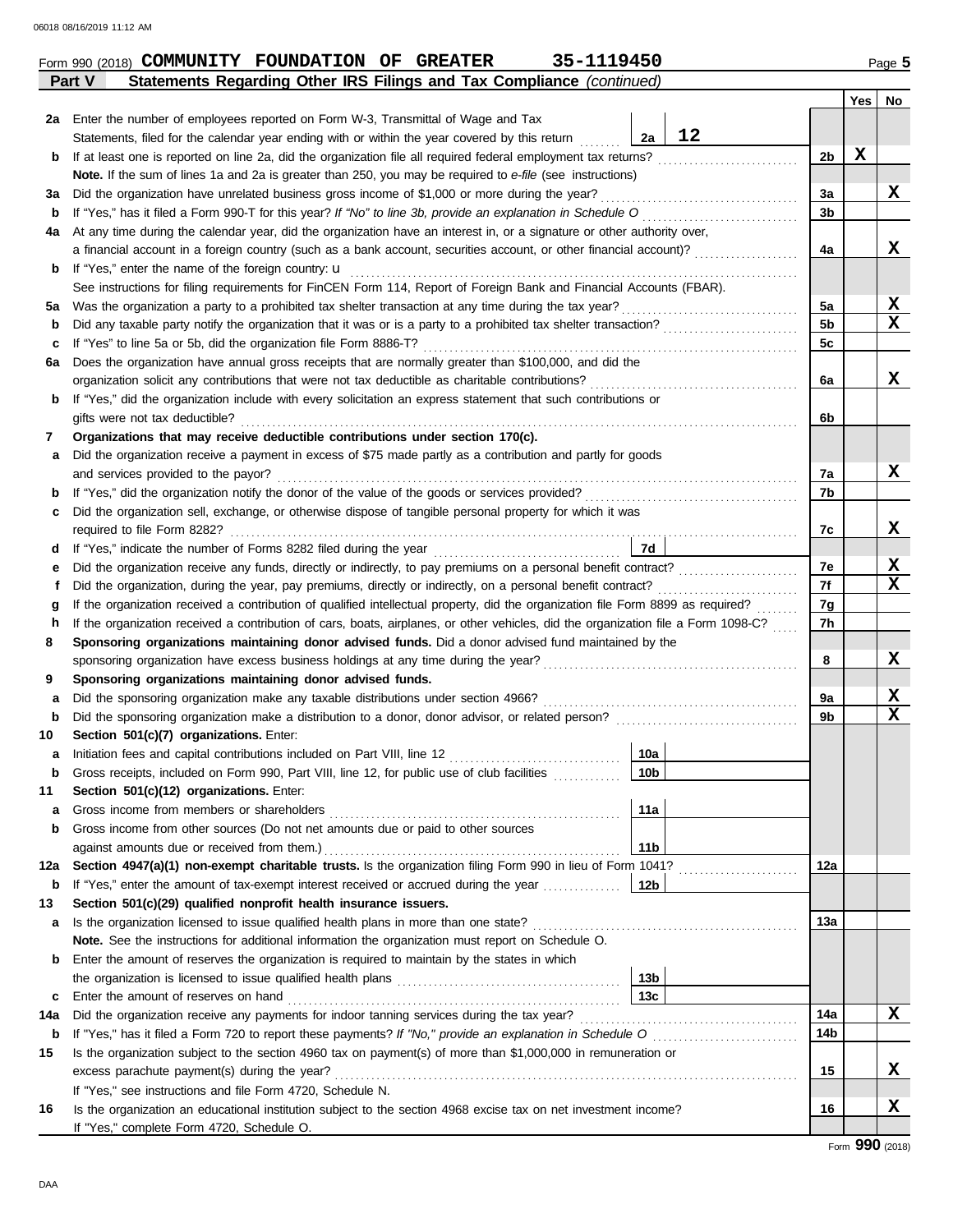|     | 35-1119450<br>Form 990 (2018) COMMUNITY FOUNDATION OF GREATER                                                                       |                 |             | Page $6$ |
|-----|-------------------------------------------------------------------------------------------------------------------------------------|-----------------|-------------|----------|
|     | Governance, Management, and Disclosure For each "Yes" response to lines 2 through 7b below, and for a "No"<br>Part VI               |                 |             |          |
|     | response to line 8a, 8b, or 10b below, describe the circumstances, processes, or changes in Schedule O. See instructions.           |                 |             |          |
|     |                                                                                                                                     |                 |             | Ixl      |
|     | Section A. Governing Body and Management                                                                                            |                 |             |          |
|     |                                                                                                                                     |                 | Yes         | No       |
| 1а  | 18<br>1a<br>Enter the number of voting members of the governing body at the end of the tax year                                     |                 |             |          |
|     | If there are material differences in voting rights among members of the governing body, or                                          |                 |             |          |
|     | if the governing body delegated broad authority to an executive committee or similar                                                |                 |             |          |
|     | committee, explain in Schedule O.                                                                                                   |                 |             |          |
| b   | 18<br>1b<br>Enter the number of voting members included in line 1a, above, who are independent                                      |                 |             |          |
| 2   | Did any officer, director, trustee, or key employee have a family relationship or a business relationship with                      |                 |             |          |
|     | any other officer, director, trustee, or key employee?                                                                              | $\mathbf 2$     |             | x        |
| 3   | Did the organization delegate control over management duties customarily performed by or under the direct                           |                 |             |          |
|     | supervision of officers, directors, or trustees, or key employees to a management company or other person?                          | 3               |             | x        |
| 4   | .<br>Did the organization make any significant changes to its governing documents since the prior Form 990 was filed?               | 4               |             | X        |
| 5   | Did the organization become aware during the year of a significant diversion of the organization's assets?                          | 5               |             | X        |
| 6   | Did the organization have members or stockholders?                                                                                  | 6               |             | X        |
| 7a  | Did the organization have members, stockholders, or other persons who had the power to elect or appoint                             |                 |             |          |
|     | one or more members of the governing body?                                                                                          | 7a              |             | x        |
|     | Are any governance decisions of the organization reserved to (or subject to approval by) members,                                   |                 |             |          |
| b   |                                                                                                                                     | 7b              |             | X        |
|     | stockholders, or persons other than the governing body?                                                                             |                 |             |          |
| 8   | Did the organization contemporaneously document the meetings held or written actions undertaken during the year by the following:   |                 | X           |          |
| a   | The governing body?                                                                                                                 | 8а              | x           |          |
| b   | Each committee with authority to act on behalf of the governing body?                                                               | 8b              |             |          |
| 9   | Is there any officer, director, trustee, or key employee listed in Part VII, Section A, who cannot be reached at                    |                 |             |          |
|     |                                                                                                                                     | 9               |             | х        |
|     | <b>Section B. Policies</b> (This Section B requests information about policies not required by the Internal Revenue Code.)          |                 |             |          |
|     |                                                                                                                                     |                 | Yes         | No<br>x  |
| 10a | Did the organization have local chapters, branches, or affiliates?                                                                  | 10a             |             |          |
| b   | If "Yes," did the organization have written policies and procedures governing the activities of such chapters,                      |                 |             |          |
|     | affiliates, and branches to ensure their operations are consistent with the organization's exempt purposes?                         | 10 <sub>b</sub> |             |          |
| 11a | Has the organization provided a complete copy of this Form 990 to all members of its governing body before filing the form?         | 11a             | x           |          |
| b   | Describe in Schedule O the process, if any, used by the organization to review this Form 990.                                       |                 |             |          |
| 12a | Did the organization have a written conflict of interest policy? If "No," go to line 13                                             | 12a             | X           |          |
| b   | Were officers, directors, or trustees, and key employees required to disclose annually interests that could give rise to conflicts? | 12 <sub>b</sub> | x           |          |
| c   | Did the organization regularly and consistently monitor and enforce compliance with the policy? If "Yes,"                           |                 |             |          |
|     | describe in Schedule O how this was done                                                                                            | 12c             | $\mathbf x$ |          |
| 13  | Did the organization have a written whistleblower policy?                                                                           | 13              | х           |          |
| 14  | Did the organization have a written document retention and destruction policy?                                                      | 14              | x           |          |
| 15  | Did the process for determining compensation of the following persons include a review and approval by                              |                 |             |          |
|     | independent persons, comparability data, and contemporaneous substantiation of the deliberation and decision?                       |                 |             |          |
| a   |                                                                                                                                     | 15a             | X           |          |
| b   | Other officers or key employees of the organization                                                                                 | 15b             | x           |          |
|     | If "Yes" to line 15a or 15b, describe the process in Schedule O (see instructions).                                                 |                 |             |          |
| 16a | Did the organization invest in, contribute assets to, or participate in a joint venture or similar arrangement                      |                 |             |          |
|     | with a taxable entity during the year?                                                                                              | 16a             |             | x        |
| b   | If "Yes," did the organization follow a written policy or procedure requiring the organization to evaluate its                      |                 |             |          |
|     | participation in joint venture arrangements under applicable federal tax law, and take steps to safeguard the                       |                 |             |          |
|     |                                                                                                                                     | 16b             |             |          |
|     | <b>Section C. Disclosure</b>                                                                                                        |                 |             |          |
| 17  | List the states with which a copy of this Form 990 is required to be filed $\mathbf{u}$ $\mathbf{I}$ N                              |                 |             |          |
| 18  | Section 6104 requires an organization to make its Forms 1023 (1024 or 1024-A if applicable), 990, and 990-T (Section 501(c)         |                 |             |          |
|     | (3)s only) available for public inspection. Indicate how you made these available. Check all that apply.                            |                 |             |          |
|     | $ \mathbf{X} $ Own website $ \mathbf{X} $ Another's website $ \mathbf{X} $ Upon request<br>Other (explain in Schedule O)            |                 |             |          |
| 19  | Describe in Schedule O whether (and if so, how) the organization made its governing documents, conflict of interest policy, and     |                 |             |          |
|     | financial statements available to the public during the tax year.                                                                   |                 |             |          |
| 20  | State the name, address, and telephone number of the person who possesses the organization's books and records u                    |                 |             |          |
|     | 555 E. WAYNE ST<br>R. BRADLEY LITTLE                                                                                                |                 |             |          |
|     | IN 46802<br>FORT WAYNE                                                                                                              | 260-426-4083    |             |          |
|     |                                                                                                                                     |                 |             |          |

DAA Form **990** (2018)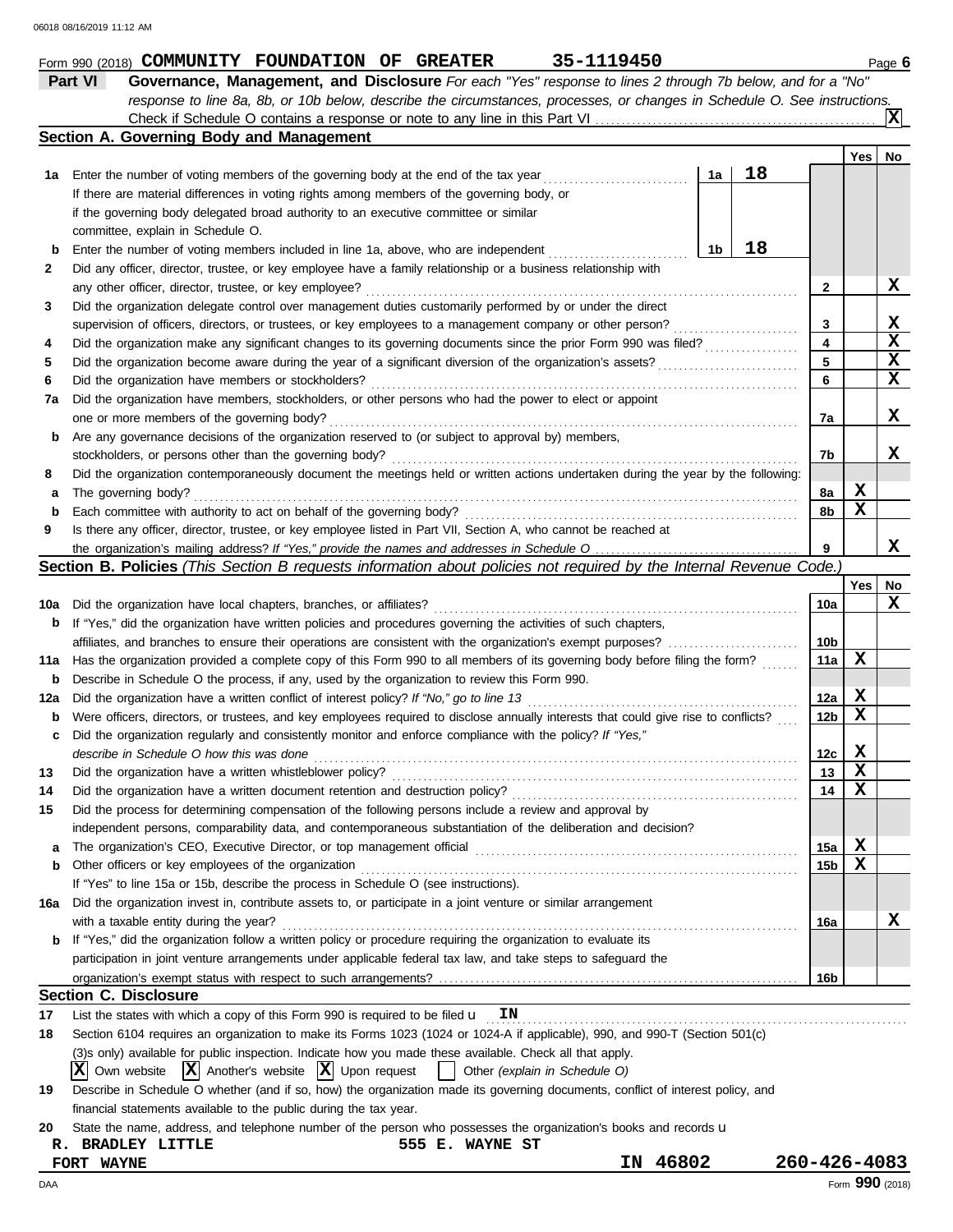|                          | 35-1119450<br>Form 990 (2018) COMMUNITY FOUNDATION OF<br><b>GREATER</b>                                                                                                                                                             | Page 7 |  |  |  |  |  |  |  |
|--------------------------|-------------------------------------------------------------------------------------------------------------------------------------------------------------------------------------------------------------------------------------|--------|--|--|--|--|--|--|--|
| <b>Part VII</b>          | Compensation of Officers, Directors, Trustees, Key Employees, Highest Compensated Employees, and                                                                                                                                    |        |  |  |  |  |  |  |  |
|                          | Independent Contractors                                                                                                                                                                                                             |        |  |  |  |  |  |  |  |
|                          |                                                                                                                                                                                                                                     |        |  |  |  |  |  |  |  |
| Section A.               | Officers, Directors, Trustees, Key Employees, and Highest Compensated Employees                                                                                                                                                     |        |  |  |  |  |  |  |  |
| organization's tax year. | 1a Complete this table for all persons required to be listed. Report compensation for the calendar year ending with or within the                                                                                                   |        |  |  |  |  |  |  |  |
|                          | • List all of the organization's current officers, directors, trustees (whether individuals or organizations), regardless of amount of<br>compensation. Enter -0- in columns $(D)$ , $(E)$ , and $(F)$ if no compensation was paid. |        |  |  |  |  |  |  |  |
|                          | • List all of the organization's current key employees, if any. See instructions for definition of "key employee."                                                                                                                  |        |  |  |  |  |  |  |  |
|                          | • List the organization's five current highest compensated employees (other than an officer, director, trustee, or key employee)                                                                                                    |        |  |  |  |  |  |  |  |

who received reportable compensation (Box 5 of Form W-2 and/or Box 7 of Form 1099-MISC) of more than \$100,000 from the organization and any related organizations. **•**

■ List all of the organization's **former** officers, key employees, and highest compensated employees who received more than<br> **•** 00,000 of reportable compensation from the cranization and any related erganizations \$100,000 of reportable compensation from the organization and any related organizations.

■ List all of the organization's **former directors or trustees** that received, in the capacity as a former director or trustee of the property is a former director or trustee of the property is a former stream and any rel organization, more than \$10,000 of reportable compensation from the organization and any related organizations. List persons in the following order: individual trustees or directors; institutional trustees; officers; key employees; highest compensated employees; and former such persons.

Check this box if neither the organization nor any related organization compensated any current officer, director, or trustee.

| (A)<br>Name and Title        | (B)<br>Average<br>hours per<br>week<br>(list any<br>hours for |                                      |                          |             | (C)<br>Position | (do not check more than one<br>box, unless person is both an<br>officer and a director/trustee) |        | (D)<br>Reportable<br>compensation<br>from<br>the<br>organization | (E)<br>Reportable<br>compensation from<br>related<br>organizations<br>(W-2/1099-MISC) | (F)<br>Estimated<br>amount of<br>other<br>compensation<br>from the |
|------------------------------|---------------------------------------------------------------|--------------------------------------|--------------------------|-------------|-----------------|-------------------------------------------------------------------------------------------------|--------|------------------------------------------------------------------|---------------------------------------------------------------------------------------|--------------------------------------------------------------------|
|                              | related<br>organizations<br>below dotted<br>line)             | Individual<br>or director<br>trustee | Institutional<br>trustee | Officer     | Key employee    | Highest compensated<br>employee                                                                 | Former | (W-2/1099-MISC)                                                  |                                                                                       | organization<br>and related<br>organizations                       |
| (1) SHANNON HARDIEK          | 1.00                                                          |                                      |                          |             |                 |                                                                                                 |        |                                                                  |                                                                                       |                                                                    |
| PRESIDENT                    | 2.00                                                          | $\mathbf x$                          |                          | $\mathbf x$ |                 |                                                                                                 |        | 0                                                                | 0                                                                                     | 0                                                                  |
| (2) JONATHAN HANCOCK         |                                                               |                                      |                          |             |                 |                                                                                                 |        |                                                                  |                                                                                       |                                                                    |
|                              | 1.00                                                          |                                      |                          |             |                 |                                                                                                 |        |                                                                  |                                                                                       |                                                                    |
| VICE PRESIDENT               | 2.00                                                          | $\mathbf x$                          |                          | $\mathbf x$ |                 |                                                                                                 |        | 0                                                                | 0                                                                                     | 0                                                                  |
| (3) BRUCE MENSHY             |                                                               |                                      |                          |             |                 |                                                                                                 |        |                                                                  |                                                                                       |                                                                    |
|                              | 1.00                                                          |                                      |                          |             |                 |                                                                                                 |        |                                                                  |                                                                                       |                                                                    |
| TREASURER                    | 3.00                                                          | $\mathbf x$                          |                          | $\mathbf x$ |                 |                                                                                                 |        | 0                                                                | 0                                                                                     | 0                                                                  |
| (4) ROBERT<br><b>FRANCIS</b> |                                                               |                                      |                          |             |                 |                                                                                                 |        |                                                                  |                                                                                       |                                                                    |
|                              | 1.00                                                          |                                      |                          |             |                 |                                                                                                 |        |                                                                  |                                                                                       |                                                                    |
| <b>SECRETARY</b>             | 0.00                                                          | $\mathbf x$                          |                          | $\mathbf x$ |                 |                                                                                                 |        | 0                                                                | 0                                                                                     | $\mathbf 0$                                                        |
| (5) MICHAEL BARRANDA         |                                                               |                                      |                          |             |                 |                                                                                                 |        |                                                                  |                                                                                       |                                                                    |
|                              | 1.00                                                          |                                      |                          |             |                 |                                                                                                 |        |                                                                  |                                                                                       |                                                                    |
| <b>DIRECTOR</b>              | 1.00                                                          | $\mathbf x$                          |                          |             |                 |                                                                                                 |        | 0                                                                | 0                                                                                     | 0                                                                  |
| (6) MIKE CAHILL              |                                                               |                                      |                          |             |                 |                                                                                                 |        |                                                                  |                                                                                       |                                                                    |
|                              | 1.00                                                          |                                      |                          |             |                 |                                                                                                 |        |                                                                  |                                                                                       |                                                                    |
| <b>DIRECTOR</b>              | 0.00                                                          | $\mathbf x$                          |                          |             |                 |                                                                                                 |        | 0                                                                | 0                                                                                     | 0                                                                  |
| (7) TROIS HART               |                                                               |                                      |                          |             |                 |                                                                                                 |        |                                                                  |                                                                                       |                                                                    |
|                              | 1.00                                                          |                                      |                          |             |                 |                                                                                                 |        |                                                                  |                                                                                       |                                                                    |
| <b>DIRECTOR</b>              | 0.00                                                          | $\mathbf x$                          |                          |             |                 |                                                                                                 |        | 0                                                                | 0                                                                                     | 0                                                                  |
| (8) SUN HUYNH                |                                                               |                                      |                          |             |                 |                                                                                                 |        |                                                                  |                                                                                       |                                                                    |
|                              | 1.00                                                          |                                      |                          |             |                 |                                                                                                 |        |                                                                  |                                                                                       |                                                                    |
| <b>DIRECTOR</b>              | 0.00                                                          | $\mathbf x$                          |                          |             |                 |                                                                                                 |        | 0                                                                | 0                                                                                     | 0                                                                  |
| (9) TODD JACOBS              |                                                               |                                      |                          |             |                 |                                                                                                 |        |                                                                  |                                                                                       |                                                                    |
|                              | 1.00                                                          |                                      |                          |             |                 |                                                                                                 |        |                                                                  |                                                                                       |                                                                    |
| <b>DIRECTOR</b>              | 0.00                                                          | $\mathbf x$                          |                          |             |                 |                                                                                                 |        | 0                                                                | 0                                                                                     | 0                                                                  |
| (10) GREGORY A. JOHN\$ON     |                                                               |                                      |                          |             |                 |                                                                                                 |        |                                                                  |                                                                                       |                                                                    |
|                              | 1.00                                                          |                                      |                          |             |                 |                                                                                                 |        |                                                                  |                                                                                       |                                                                    |
| <b>DIRECTOR</b>              | 0.00                                                          | $\mathbf x$                          |                          |             |                 |                                                                                                 |        | 0                                                                | 0                                                                                     | 0                                                                  |
| (11) BEN MILES               |                                                               |                                      |                          |             |                 |                                                                                                 |        |                                                                  |                                                                                       |                                                                    |
|                              | 1.00                                                          |                                      |                          |             |                 |                                                                                                 |        |                                                                  |                                                                                       |                                                                    |
| <b>DIRECTOR</b>              | 0.00                                                          | $\mathbf x$                          |                          |             |                 |                                                                                                 |        | 0                                                                | 0                                                                                     | $\mathbf 0$                                                        |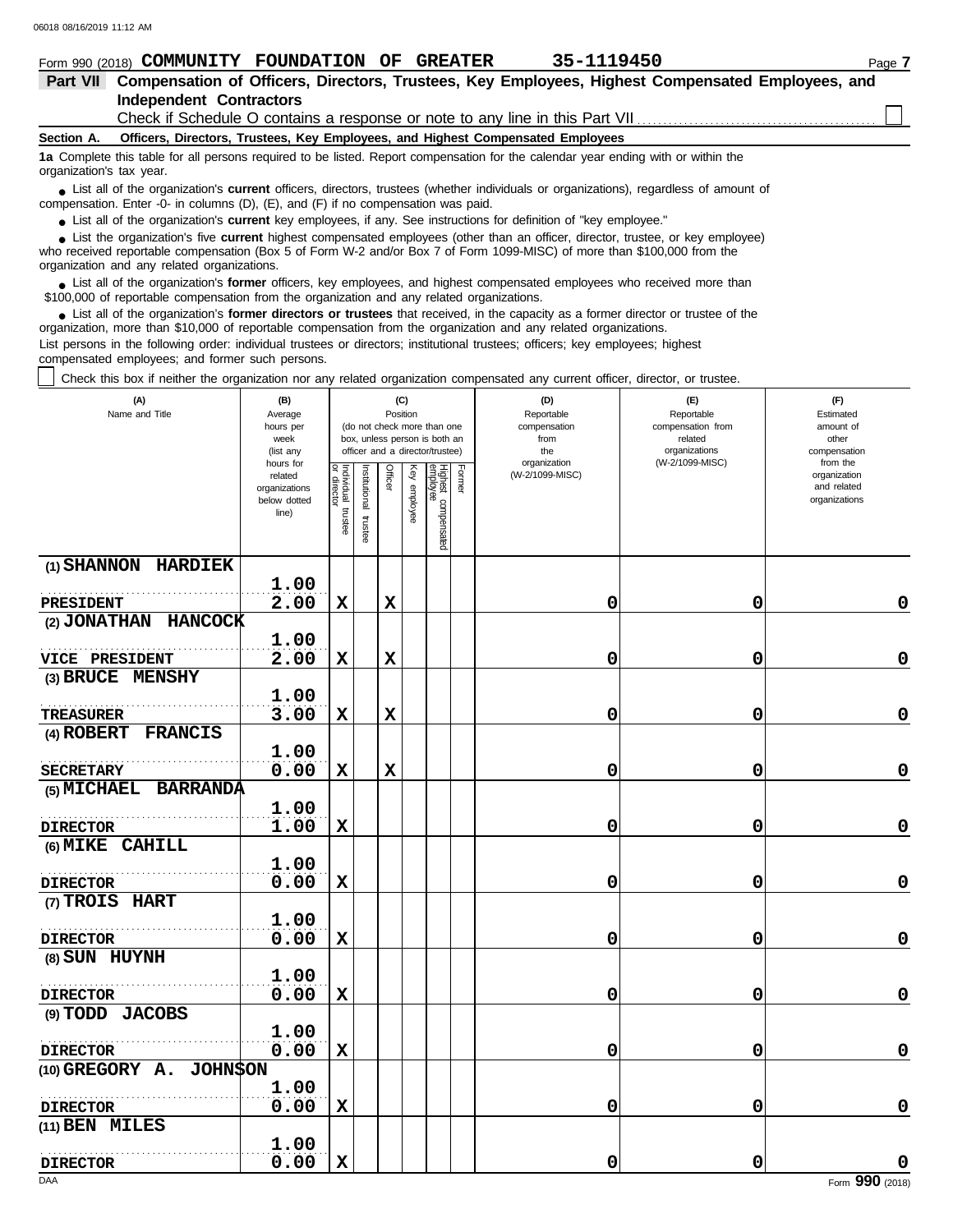| 06018 08/16/2019 11:12 AM<br>Form 990 (2018) COMMUNITY FOUNDATION OF GREATER<br>Part VII                                                                                                                                                                                                                                                             |                                                                |                                                                                                                    |                       |         |              |                                 |        | 35-1119450<br>Section A. Officers, Directors, Trustees, Key Employees, and Highest Compensated Employees (continued) |                                                                    |                                                          |                     | Page 8      |
|------------------------------------------------------------------------------------------------------------------------------------------------------------------------------------------------------------------------------------------------------------------------------------------------------------------------------------------------------|----------------------------------------------------------------|--------------------------------------------------------------------------------------------------------------------|-----------------------|---------|--------------|---------------------------------|--------|----------------------------------------------------------------------------------------------------------------------|--------------------------------------------------------------------|----------------------------------------------------------|---------------------|-------------|
| (A)<br>Name and title                                                                                                                                                                                                                                                                                                                                | (B)<br>Average<br>hours per<br>week<br>(list any               | (C)<br>Position<br>(do not check more than one<br>box, unless person is both an<br>officer and a director/trustee) |                       |         |              |                                 |        | (D)<br>Reportable<br>compensation<br>from<br>the                                                                     | (E)<br>Reportable<br>compensation from<br>related<br>organizations | (F)<br>Estimated<br>amount of<br>other<br>compensation   |                     |             |
|                                                                                                                                                                                                                                                                                                                                                      | hours for<br>related<br>organizations<br>below dotted<br>line) | Individual<br>or director<br>trustee                                                                               | Institutional trustee | Officer | Key employee | Highest compensated<br>employee | Former | organization<br>(W-2/1099-MISC)                                                                                      | (W-2/1099-MISC)                                                    | from the<br>organization<br>and related<br>organizations |                     |             |
| (12)<br><b>ROB PATRICK</b>                                                                                                                                                                                                                                                                                                                           |                                                                |                                                                                                                    |                       |         |              |                                 |        |                                                                                                                      |                                                                    |                                                          |                     |             |
| <b>DIRECTOR</b>                                                                                                                                                                                                                                                                                                                                      | 1.00<br>0.00                                                   | X                                                                                                                  |                       |         |              |                                 |        | 0                                                                                                                    | 0                                                                  |                                                          |                     | 0           |
| <b>CHRIS RUPP</b><br>(13)                                                                                                                                                                                                                                                                                                                            | 1.00<br>0.00                                                   | X                                                                                                                  |                       |         |              |                                 |        | 0                                                                                                                    | 0                                                                  |                                                          |                     | $\mathbf 0$ |
| <b>DIRECTOR</b><br>(14)<br><b>HEATHER</b>                                                                                                                                                                                                                                                                                                            | <b>SCHOEGLER</b>                                               |                                                                                                                    |                       |         |              |                                 |        |                                                                                                                      |                                                                    |                                                          |                     |             |
| <b>DIRECTOR</b>                                                                                                                                                                                                                                                                                                                                      | 1.00<br>0.00                                                   | X                                                                                                                  |                       |         |              |                                 |        | 0                                                                                                                    | 0                                                                  |                                                          |                     | $\mathbf 0$ |
| (15)<br>IRENE WALTERS                                                                                                                                                                                                                                                                                                                                | 1.00                                                           |                                                                                                                    |                       |         |              |                                 |        |                                                                                                                      |                                                                    |                                                          |                     |             |
| <b>DIRECTOR</b><br>DOUG WOOD<br>(16)                                                                                                                                                                                                                                                                                                                 | 0.00                                                           | X                                                                                                                  |                       |         |              |                                 |        | 0                                                                                                                    | 0                                                                  |                                                          |                     | $\mathbf 0$ |
| <b>DIRECTOR</b>                                                                                                                                                                                                                                                                                                                                      | 1.00<br>0.00                                                   | X                                                                                                                  |                       |         |              |                                 |        | 0                                                                                                                    | 0                                                                  |                                                          |                     | $\mathbf 0$ |
| CINDY GOODMAN<br>(17)                                                                                                                                                                                                                                                                                                                                | 1.00                                                           |                                                                                                                    |                       |         |              |                                 |        |                                                                                                                      |                                                                    |                                                          |                     |             |
| <b>DIRECTOR</b><br><b>CARRIE MINNICH</b><br>(18)                                                                                                                                                                                                                                                                                                     | 0.00                                                           | X                                                                                                                  |                       |         |              |                                 |        | 0                                                                                                                    | 0                                                                  |                                                          |                     | $\mathbf 0$ |
| <b>DIRECTOR</b>                                                                                                                                                                                                                                                                                                                                      | 1.00<br>0.00                                                   | X                                                                                                                  |                       |         |              |                                 |        | 0                                                                                                                    | 0                                                                  |                                                          |                     | 0           |
| <b>BRADLEY LİTTLE</b><br>$\mathbf R$ .<br>(19)                                                                                                                                                                                                                                                                                                       |                                                                |                                                                                                                    |                       |         |              |                                 |        |                                                                                                                      |                                                                    |                                                          |                     |             |
| <b>PRESIDENT/CEO</b>                                                                                                                                                                                                                                                                                                                                 | 40.00<br>3.00                                                  |                                                                                                                    |                       | X       |              |                                 |        | 188,659                                                                                                              | 0                                                                  |                                                          | 22,890              |             |
| 1b Sub-total<br>c Total from continuation sheets to Part VII, Section A.                                                                                                                                                                                                                                                                             |                                                                |                                                                                                                    |                       |         |              |                                 | u<br>u | 188,659<br>216,349                                                                                                   |                                                                    |                                                          | 22,890<br>42,478    |             |
| Total (add lines 1b and 1c)<br>d                                                                                                                                                                                                                                                                                                                     |                                                                |                                                                                                                    |                       |         |              |                                 | u      | 405,008                                                                                                              |                                                                    |                                                          | 65,368              |             |
| Total number of individuals (including but not limited to those listed above) who received more than \$100,000 of<br>$\mathbf{2}$<br>reportable compensation from the organization $\bf{u}$ 2                                                                                                                                                        |                                                                |                                                                                                                    |                       |         |              |                                 |        |                                                                                                                      |                                                                    |                                                          |                     |             |
| Did the organization list any former officer, director, or trustee, key employee, or highest compensated<br>3                                                                                                                                                                                                                                        |                                                                |                                                                                                                    |                       |         |              |                                 |        |                                                                                                                      |                                                                    |                                                          | Yes                 | No          |
| For any individual listed on line 1a, is the sum of reportable compensation and other compensation from the                                                                                                                                                                                                                                          |                                                                |                                                                                                                    |                       |         |              |                                 |        |                                                                                                                      |                                                                    | 3                                                        |                     | X           |
| 4<br>organization and related organizations greater than \$150,000? If "Yes," complete Schedule J for such                                                                                                                                                                                                                                           |                                                                |                                                                                                                    |                       |         |              |                                 |        |                                                                                                                      |                                                                    |                                                          |                     |             |
| individual with a construction of the construction of the construction of the construction of the construction of the construction of the construction of the construction of the construction of the construction of the cons<br>Did any person listed on line 1a receive or accrue compensation from any unrelated organization or individual<br>5 |                                                                |                                                                                                                    |                       |         |              |                                 |        |                                                                                                                      |                                                                    | 4                                                        | X                   |             |
| for services rendered to the organization? If "Yes," complete Schedule J for such person<br>Section B. Independent Contractors                                                                                                                                                                                                                       |                                                                |                                                                                                                    |                       |         |              |                                 |        |                                                                                                                      |                                                                    | 5                                                        |                     | x           |
| Complete this table for your five highest compensated independent contractors that received more than \$100,000 of<br>1<br>compensation from the organization. Report compensation for the calendar year ending with or within the organization's tax year.                                                                                          |                                                                |                                                                                                                    |                       |         |              |                                 |        |                                                                                                                      |                                                                    |                                                          |                     |             |
|                                                                                                                                                                                                                                                                                                                                                      | (A)<br>Name and business address                               |                                                                                                                    |                       |         |              |                                 |        |                                                                                                                      | (B)<br>Description of services                                     |                                                          | (C)<br>Compensation |             |
| MASON INVESTMENT ADVISORY SERVICES<br><b>RESTON</b>                                                                                                                                                                                                                                                                                                  |                                                                |                                                                                                                    | VA 20191              |         |              | 11130                           |        | SUNRISE VALLEY DR. STE 200<br>INV.<br>CONSULTING                                                                     |                                                                    |                                                          | 180,613             |             |
|                                                                                                                                                                                                                                                                                                                                                      |                                                                |                                                                                                                    |                       |         |              |                                 |        |                                                                                                                      |                                                                    |                                                          |                     |             |
|                                                                                                                                                                                                                                                                                                                                                      |                                                                |                                                                                                                    |                       |         |              |                                 |        |                                                                                                                      |                                                                    |                                                          |                     |             |
|                                                                                                                                                                                                                                                                                                                                                      |                                                                |                                                                                                                    |                       |         |              |                                 |        |                                                                                                                      |                                                                    |                                                          |                     |             |
| Total number of independent contractors (including but not limited to those listed above) who<br>2                                                                                                                                                                                                                                                   |                                                                |                                                                                                                    |                       |         |              |                                 |        |                                                                                                                      |                                                                    |                                                          |                     |             |
| received more than \$100,000 of compensation from the organization $\mathbf u$                                                                                                                                                                                                                                                                       |                                                                |                                                                                                                    |                       |         |              |                                 |        |                                                                                                                      | 1                                                                  |                                                          |                     |             |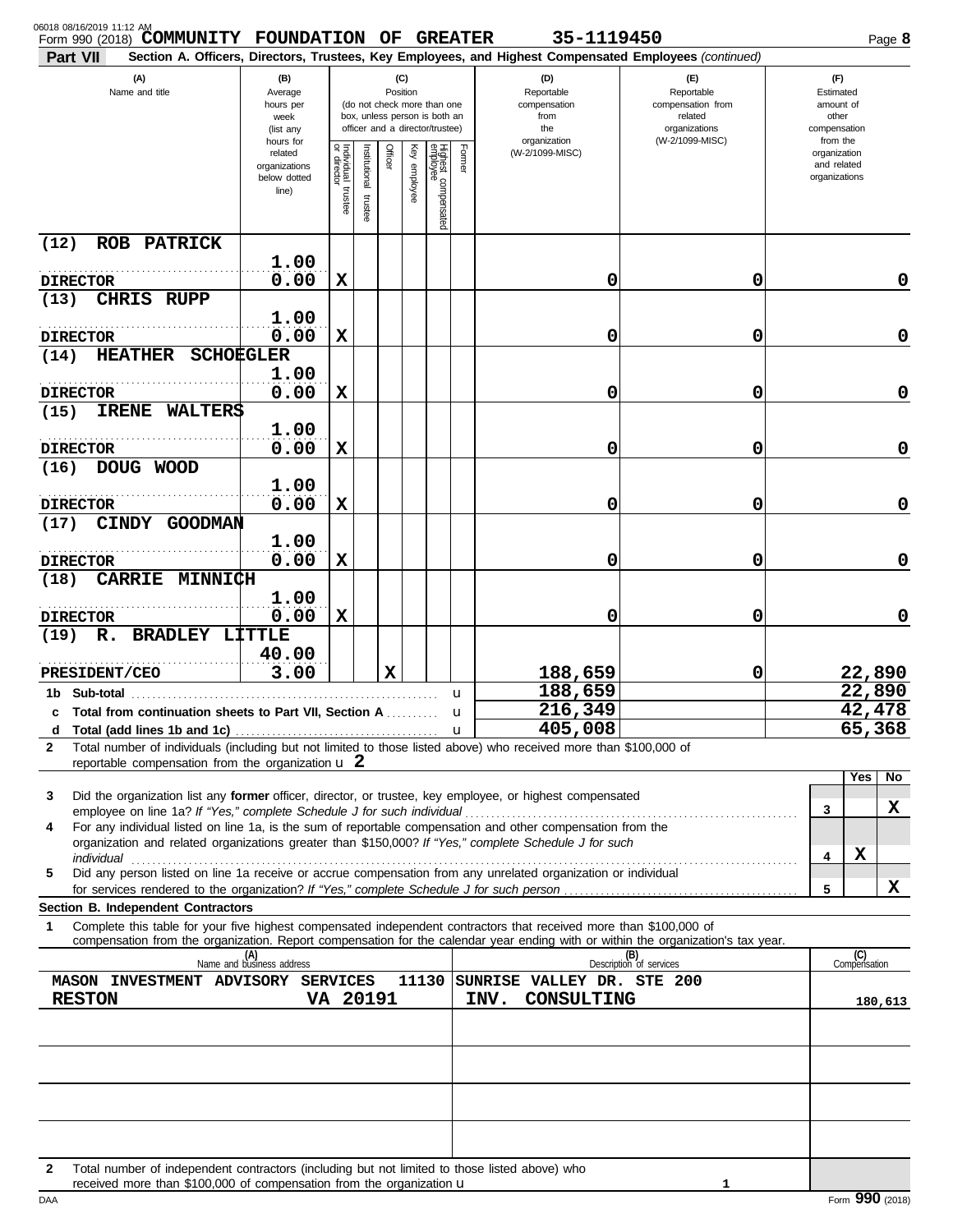# **Form 990 (2018) COMMUNITY FOUNDATION OF GREATER** 35-1119450 **1201 1111111111**

### **Part VIII Statement of Revenue**

| <b>Statement of Revenue</b><br>Check if Schedule O contains a response or note to any line in this Part VIII |                      |                                                    |                                         |                                                             |  |  |  |  |  |  |
|--------------------------------------------------------------------------------------------------------------|----------------------|----------------------------------------------------|-----------------------------------------|-------------------------------------------------------------|--|--|--|--|--|--|
|                                                                                                              | (A)<br>Total revenue | (B)<br>Related or<br>exempt<br>function<br>revenue | (C)<br>Unrelated<br>business<br>revenue | (D)<br>Revenue<br>excluded from<br>under section<br>512-514 |  |  |  |  |  |  |

|                                                             | <b>Fail VIII</b> | <b>PROPERTION NEVERTIGE</b>                                                         |                |               |               |                      |                                         |                                         |                                                       |
|-------------------------------------------------------------|------------------|-------------------------------------------------------------------------------------|----------------|---------------|---------------|----------------------|-----------------------------------------|-----------------------------------------|-------------------------------------------------------|
|                                                             |                  |                                                                                     |                |               |               | (A)<br>Total revenue | (B)<br>Related or<br>exempt<br>function | (C)<br>Unrelated<br>business<br>revenue | (D)<br>Revenue<br>excluded from tax<br>under sections |
|                                                             |                  | 1a Federated campaigns                                                              | 1a             |               |               |                      | revenue                                 |                                         | 512-514                                               |
| Program Service Revenue <b>Contributions, Gifts, Grants</b> |                  | <b>b</b> Membership dues                                                            | 1 <sub>b</sub> |               |               |                      |                                         |                                         |                                                       |
|                                                             |                  | c Fundraising events                                                                | 1 <sub>c</sub> |               |               |                      |                                         |                                         |                                                       |
|                                                             |                  |                                                                                     | 1 <sub>d</sub> |               |               |                      |                                         |                                         |                                                       |
|                                                             |                  | d Related organizations                                                             |                |               |               |                      |                                         |                                         |                                                       |
|                                                             |                  | e Government grants (contributions)                                                 | 1e             |               |               |                      |                                         |                                         |                                                       |
|                                                             |                  | f All other contributions, gifts, grants,<br>and similar amounts not included above |                |               |               |                      |                                         |                                         |                                                       |
|                                                             |                  |                                                                                     | 1f             |               | 5,658,613     |                      |                                         |                                         |                                                       |
|                                                             |                  | g Noncash contributions included in lines 1a-1f:                                    |                | $\mathsf{\$}$ | 2,713,098     |                      |                                         |                                         |                                                       |
|                                                             |                  |                                                                                     |                |               |               | 5,658,613            |                                         |                                         |                                                       |
|                                                             |                  |                                                                                     |                |               | Busn. Code    |                      |                                         |                                         |                                                       |
|                                                             | 2a               |                                                                                     |                |               |               |                      |                                         |                                         |                                                       |
|                                                             | b                |                                                                                     |                |               |               |                      |                                         |                                         |                                                       |
|                                                             | c                |                                                                                     |                |               |               |                      |                                         |                                         |                                                       |
|                                                             | d                |                                                                                     |                |               |               |                      |                                         |                                         |                                                       |
|                                                             |                  |                                                                                     |                |               |               |                      |                                         |                                         |                                                       |
|                                                             |                  | f All other program service revenue                                                 |                |               |               |                      |                                         |                                         |                                                       |
|                                                             |                  |                                                                                     |                |               |               |                      |                                         |                                         |                                                       |
|                                                             |                  | 3 Investment income (including dividends, interest,                                 |                |               |               |                      |                                         |                                         |                                                       |
|                                                             |                  |                                                                                     |                |               | $\mathbf u$   | 4,653,763            |                                         |                                         | 4,653,763                                             |
|                                                             | 4                | Income from investment of tax-exempt bond proceeds u                                |                |               |               |                      |                                         |                                         |                                                       |
|                                                             | 5                |                                                                                     |                |               |               |                      |                                         |                                         |                                                       |
|                                                             |                  | (i) Real                                                                            |                |               | (ii) Personal |                      |                                         |                                         |                                                       |
|                                                             |                  | <b>6a</b> Gross rents                                                               |                |               |               |                      |                                         |                                         |                                                       |
|                                                             |                  | <b>b</b> Less: rental exps.                                                         |                |               |               |                      |                                         |                                         |                                                       |
|                                                             |                  | <b>c</b> Rental inc. or (loss)                                                      |                |               |               |                      |                                         |                                         |                                                       |
|                                                             |                  |                                                                                     |                |               |               |                      |                                         |                                         |                                                       |
|                                                             |                  | <b>7a</b> Gross amount from<br>(i) Securities<br>sales of assets                    |                |               | (ii) Other    |                      |                                         |                                         |                                                       |
|                                                             |                  | 24, 342, 283<br>other than inventory                                                |                |               |               |                      |                                         |                                         |                                                       |
|                                                             |                  | <b>b</b> Less: cost or other                                                        |                |               |               |                      |                                         |                                         |                                                       |
|                                                             |                  | 21,837,909<br>basis & sales exps.                                                   |                |               |               |                      |                                         |                                         |                                                       |
|                                                             |                  | 2,504,374<br>c Gain or (loss)                                                       |                |               |               |                      |                                         |                                         |                                                       |
|                                                             |                  |                                                                                     |                |               |               | 2,504,374            |                                         |                                         | 2,504,374                                             |
| Ф                                                           |                  | 8a Gross income from fundraising events                                             |                |               |               |                      |                                         |                                         |                                                       |
|                                                             |                  | (not including \$<br>.                                                              |                |               |               |                      |                                         |                                         |                                                       |
|                                                             |                  | of contributions reported on line 1c).                                              |                |               |               |                      |                                         |                                         |                                                       |
|                                                             |                  | See Part IV, line 18 $\ldots$                                                       | a              |               |               |                      |                                         |                                         |                                                       |
| Other Revenu                                                |                  | <b>b</b> Less: direct expenses                                                      |                |               |               |                      |                                         |                                         |                                                       |
|                                                             |                  | c Net income or (loss) from fundraising events  u                                   |                |               |               |                      |                                         |                                         |                                                       |
|                                                             |                  | 9a Gross income from gaming activities.                                             |                |               |               |                      |                                         |                                         |                                                       |
|                                                             |                  | See Part IV, line $19$                                                              | a              |               |               |                      |                                         |                                         |                                                       |
|                                                             |                  | <b>b</b> Less: direct expenses                                                      | b              |               |               |                      |                                         |                                         |                                                       |
|                                                             |                  | c Net income or (loss) from gaming activities  u                                    |                |               |               |                      |                                         |                                         |                                                       |
|                                                             |                  | 10a Gross sales of inventory, less                                                  |                |               |               |                      |                                         |                                         |                                                       |
|                                                             |                  | returns and allowances<br>.                                                         | a              |               |               |                      |                                         |                                         |                                                       |
|                                                             |                  | <b>b</b> Less: cost of goods sold                                                   | b              |               |               |                      |                                         |                                         |                                                       |
|                                                             |                  | c Net income or (loss) from sales of inventory  u                                   |                |               |               |                      |                                         |                                         |                                                       |
|                                                             |                  | Miscellaneous Revenue                                                               |                |               | Busn. Code    |                      |                                         |                                         |                                                       |
|                                                             |                  | 11a MISCELLANEOUS INCOME                                                            |                |               |               | 32,668               | 32,668                                  |                                         |                                                       |
|                                                             | b                | ADMINISTRATIVE FEE                                                                  |                |               |               | 306                  | 306                                     |                                         |                                                       |
|                                                             | c                | CHANGE IN VALUE OF SPLIT INT                                                        |                |               |               | $-433,106$           | $-433,106$                              |                                         |                                                       |
|                                                             |                  | d All other revenue                                                                 |                |               |               |                      |                                         |                                         |                                                       |
|                                                             |                  |                                                                                     |                |               | u             | $-400, 132$          |                                         |                                         |                                                       |

u **12,416,618 -400,132 0 7,158,137**

**Total revenue.** See instructions. . . . . . . . . . . . . . . . . . . . . **12**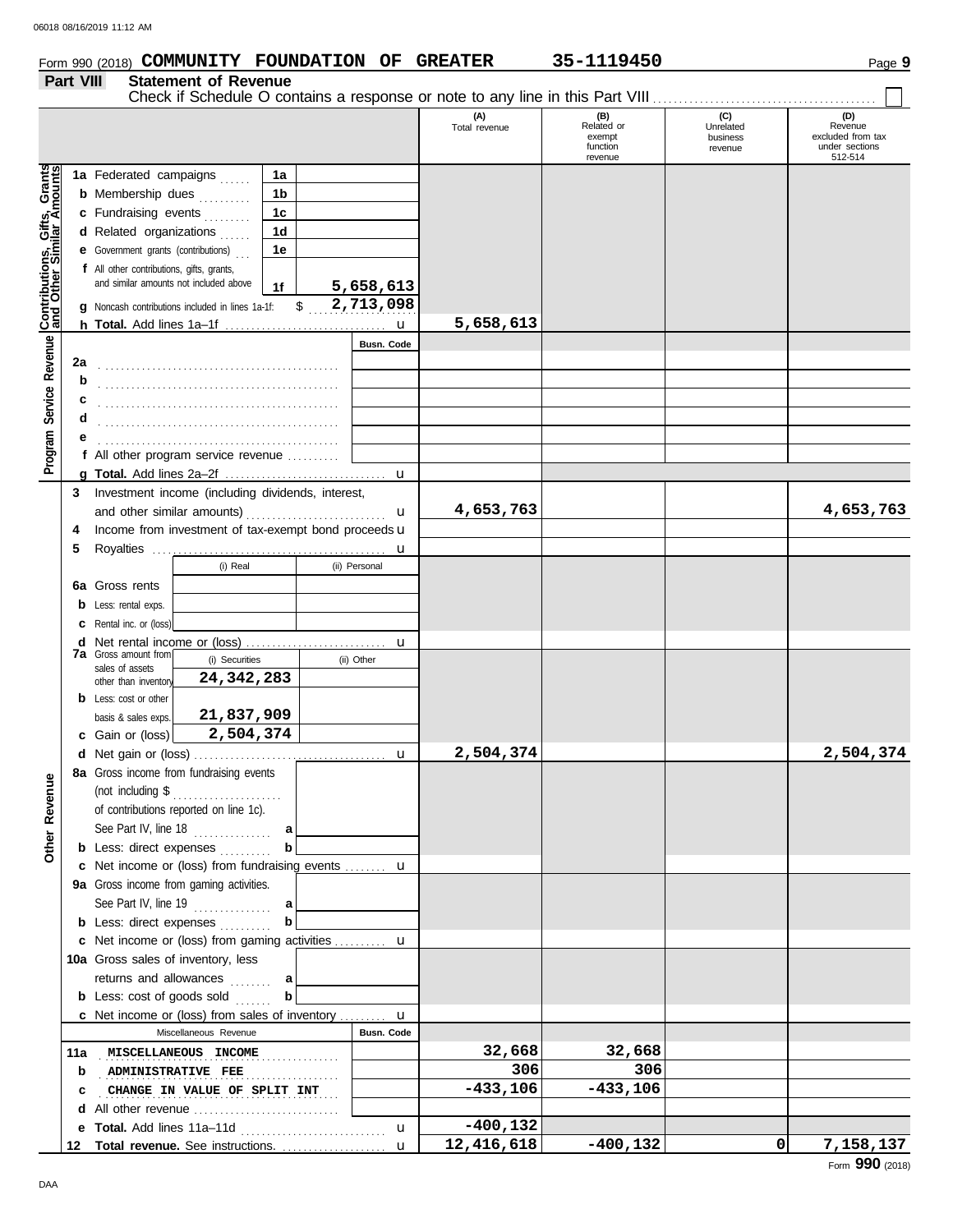### **Form 990 (2018) COMMUNITY FOUNDATION OF GREATER** 35-1119450 **10** Page 10

### **Part IX Statement of Functional Expenses**

*Section 501(c)(3) and 501(c)(4) organizations must complete all columns. All other organizations must complete column (A). Do not include amounts reported on lines 6b, 7b, 8b, 9b, and 10b of Part VIII.* **1 2 3 4 5 6 7 8 9 10 11 a** Management ................................ **b** Legal . . . . . . . . . . . . . . . . . . . . . . . . . . . . . . . . . . . . . . . . **c** Accounting . . . . . . . . . . . . . . . . . . . . . . . . . . . . . . . . . . **d** Lobbying . . . . . . . . . . . . . . . . . . . . . . . . . . . . . . . . . . . . . **e** Professional fundraising services. See Part IV, line 17 **f g** Other. (If line 11g amount exceeds 10% of line 25, column **12** Advertising and promotion .................. Grants and other assistance to domestic organizations and domestic governments. See Part IV, line 21 .......... Grants and other assistance to domestic individuals. See Part IV, line 22 .............. Grants and other assistance to foreign organizations, foreign governments, and foreign individuals. See Part IV, lines 15 and 16 Benefits paid to or for members . . . . . . . . . . . . . Compensation of current officers, directors, trustees, and key employees . . . . . . . . . . . . . . Compensation not included above, to disqualified persons (as defined under section 4958(f)(1)) and persons described in section 4958(c)(3)(B) . . . . . . . . Other salaries and wages ................... Pension plan accruals and contributions (include section 401(k) and 403(b) employer contributions) Other employee benefits .................... Payroll taxes . . . . . . . . . . . . . . . . . . . . . . . . . . . . . . . . . Fees for services (non-employees): Investment management fees ................ **(A) (B) (C) (D)** Total expenses Program service Management and expenses expenses general expenses (D)<br>Fundraising expenses Check if Schedule O contains a response or note to any line in this Part IX (A) amount, list line 11g expenses on Schedule O.) . . . . . . . . **5,332,289 5,332,289 269,110 269,110 470,376 90,661 331,680 48,035 456,687 101,768 265,790 89,129 13,058 3,379 6,859 2,820 68,421 16,712 37,780 13,929 61,663 12,994 39,259 9,410 29,354 6,185 18,689 4,480 259,046 259,046 31,645 31,645**

**22,209 4,680 14,140 3,389**

**14 15 16 17 18 19 20 21 22** Depreciation, depletion, and amortization **... 23 24 a b c d e** All other expenses . . . . . . . . . . . . . . . . . . . . . . . . . . . **25 Total functional expenses.** Add lines 1 through 24e . . . . . **26** Information technology ...................... Royalties . . . . . . . . . . . . . . . . . . . . . . . . . . . . . . . . . . . . . Occupancy . . . . . . . . . . . . . . . . . . . . . . . . . . . . . . . . . . Travel . . . . . . . . . . . . . . . . . . . . . . . . . . . . . . . . . . . . . . . . Payments of travel or entertainment expenses for any federal, state, or local public officials Conferences, conventions, and meetings Interest . . . . . . . . . . . . . . . . . . . . . . . . . . . . . . . . . . . . . . Payments to affiliates . . . . . . . . . . . . . . . . . . . . . . . . Insurance . . . . . . . . . . . . . . . . . . . . . . . . . . . . . . . . . . . . Other expenses. Itemize expenses not covered above (List miscellaneous expenses in line 24e. If line 24e amount exceeds 10% of line 25, column (A) amount, list line 24e expenses on Schedule O.) fundraising solicitation. Check here  $\mathbf u$ organization reported in column (B) joint costs from a combined educational campaign and . . . . . . . . . . . . . . . . . . . . . . . . . . . . . . . . . . . . . . . . . . . . . . . **EQUIPMENT/MAINTENANCE 81,819 17,241 52,092 12,486 MISCELLANEOUS** . . . . . . . . . . . . . . . . . . . . . . . . . . . . . . . . . . . . . . . . . . . . . . . **COMMUNITY INITIATIVES 12,951 12,951** . . . . . . . . . . . . . . . . . . . . . . . . . . . . . . . . . . . . . . . . . . . . . . . **Joint costs.** Complete this line only if the **69,629 14,672 44,331 10,626 28,270 5,957 17,999 4,314 378,659 378,659 4,024 4,024 25,215 5,313 16,054 3,848 MISCELLANEOUS 22,511 4,737 14,340 3,434 7,636,936 5,898,649 1,500,742 237,545**

following SOP 98-2 (ASC 958-720)

**13**

Office expenses .................................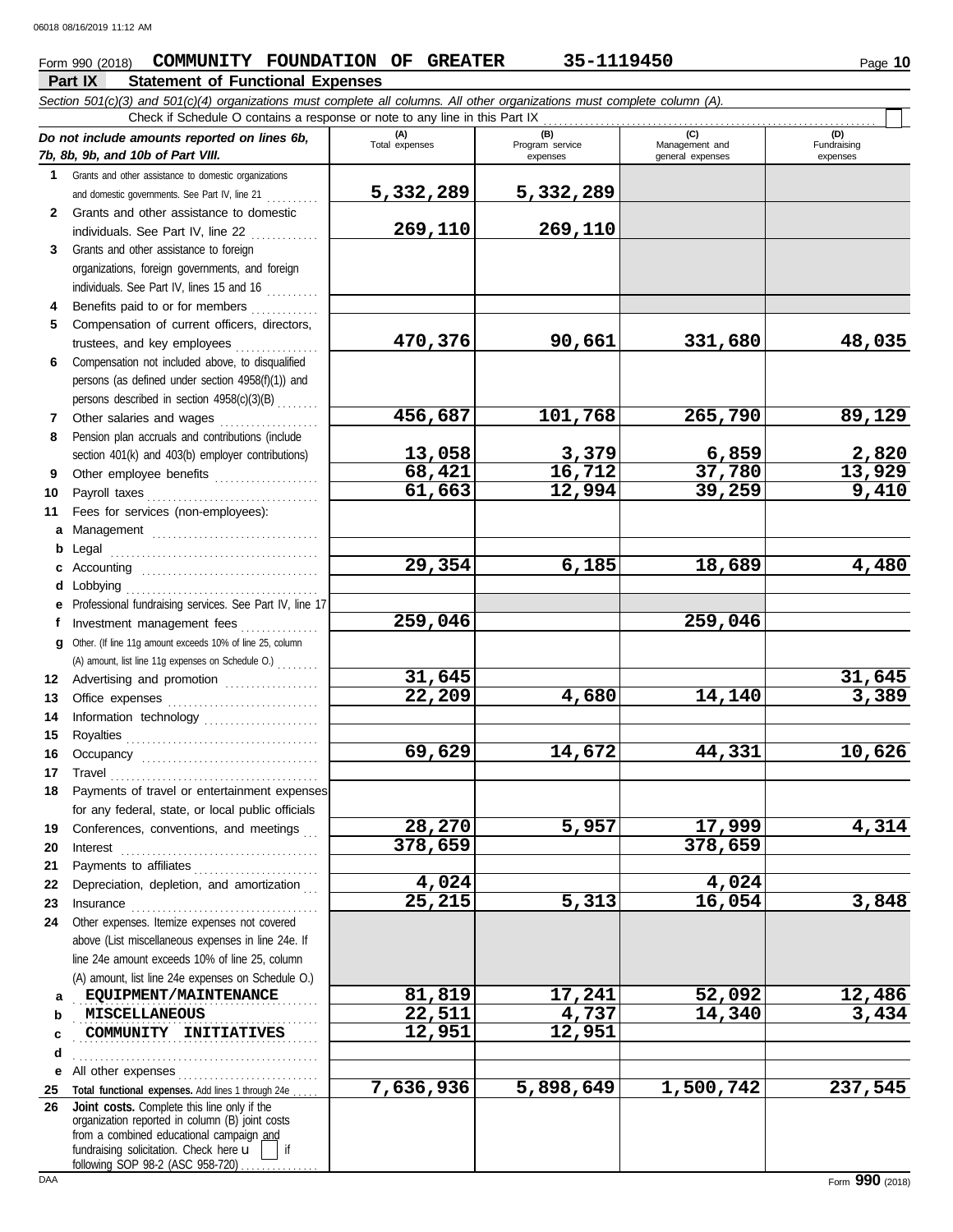**Part X Balance Sheet**

### **Form 990 (2018) COMMUNITY FOUNDATION OF GREATER** 35-1119450 **11** Page 11

|                 | Check if Schedule O contains a response or note to any line in this Part X |                                                                                               |           |         |                         |                 |               |  |  |
|-----------------|----------------------------------------------------------------------------|-----------------------------------------------------------------------------------------------|-----------|---------|-------------------------|-----------------|---------------|--|--|
|                 |                                                                            |                                                                                               |           |         | (A)                     |                 | (B)           |  |  |
|                 |                                                                            |                                                                                               |           |         | Beginning of year       |                 | End of year   |  |  |
|                 | 1                                                                          | Cash-non-interest bearing                                                                     |           |         | 29,985                  | $\mathbf{1}$    | 30,635        |  |  |
|                 | 2                                                                          |                                                                                               |           |         | 315,849                 | $\mathbf{2}$    | 222,438       |  |  |
|                 | 3                                                                          |                                                                                               |           |         | 75,158                  | 3               | 208,560       |  |  |
|                 | 4                                                                          | Accounts receivable, net                                                                      |           |         |                         | 4               |               |  |  |
|                 | 5                                                                          | Loans and other receivables from current and former officers, directors,                      |           |         |                         |                 |               |  |  |
|                 |                                                                            | trustees, key employees, and highest compensated employees.                                   |           |         |                         |                 |               |  |  |
|                 |                                                                            | Complete Part II of Schedule L                                                                |           |         |                         | 5               |               |  |  |
|                 | 6                                                                          | Loans and other receivables from other disqualified persons (as defined under section         |           |         |                         |                 |               |  |  |
|                 |                                                                            | $4958(f)(1)$ ), persons described in section $4958(c)(3)(B)$ , and contributing employers and |           |         |                         |                 |               |  |  |
|                 |                                                                            | sponsoring organizations of section 501(c)(9) voluntary employees' beneficiary                |           |         |                         |                 |               |  |  |
|                 |                                                                            |                                                                                               |           |         |                         | 6               |               |  |  |
| Assets          | 7                                                                          |                                                                                               |           |         |                         | $\overline{7}$  |               |  |  |
|                 | 8                                                                          | Inventories for sale or use                                                                   |           |         |                         | 8               |               |  |  |
|                 | 9                                                                          |                                                                                               |           |         | 5,081                   | 9               | 1,924         |  |  |
|                 |                                                                            | 10a Land, buildings, and equipment: cost or                                                   |           |         |                         |                 |               |  |  |
|                 |                                                                            |                                                                                               |           | 273,500 |                         |                 |               |  |  |
|                 |                                                                            | <b>b</b> Less: accumulated depreciation                                                       |           | 209,659 | 4,647                   | 10 <sub>c</sub> | 63,841        |  |  |
|                 | 11                                                                         | $\frac{10b}{2}$                                                                               |           |         | 138,304,797             | 11              | 122, 446, 814 |  |  |
|                 | 12                                                                         |                                                                                               |           |         | 8,703,288               | 12              | 10,699,649    |  |  |
|                 | 13                                                                         |                                                                                               | 1,169,811 | 13      | 1,332,499               |                 |               |  |  |
|                 | 14                                                                         | Intangible assets                                                                             |           | 14      |                         |                 |               |  |  |
|                 | 15                                                                         |                                                                                               |           |         | 5,156,544               | 15              | 4,719,469     |  |  |
|                 | 16                                                                         |                                                                                               |           |         | 153,765,160             | 16              | 139,725,829   |  |  |
|                 | 17                                                                         |                                                                                               |           |         | 30,925                  | 17              | 38,108        |  |  |
|                 | 18                                                                         | Grants payable                                                                                |           |         | 2,864,392               | 18              | 1,736,593     |  |  |
|                 | 19                                                                         | Deferred revenue                                                                              |           |         |                         | 19              |               |  |  |
|                 | 20                                                                         |                                                                                               |           |         |                         | 20              |               |  |  |
|                 | 21                                                                         | Escrow or custodial account liability. Complete Part IV of Schedule D                         |           |         |                         | 21              |               |  |  |
|                 | 22                                                                         | Loans and other payables to current and former officers, directors,                           |           |         |                         |                 |               |  |  |
| Liabilities     |                                                                            | trustees, key employees, highest compensated employees, and                                   |           |         |                         |                 |               |  |  |
|                 |                                                                            | disqualified persons. Complete Part II of Schedule L                                          |           |         |                         | 22              |               |  |  |
|                 | 23                                                                         |                                                                                               |           |         |                         | 23              |               |  |  |
|                 | 24                                                                         | Unsecured notes and loans payable to unrelated third parties                                  |           |         |                         | 24              |               |  |  |
|                 | 25                                                                         | Other liabilities (including federal income tax, payables to related third                    |           |         |                         |                 |               |  |  |
|                 |                                                                            | parties, and other liabilities not included on lines 17-24). Complete Part X                  |           |         |                         |                 |               |  |  |
|                 |                                                                            | of Schedule D                                                                                 |           |         | 7,762,811               | 25              | 7,282,587     |  |  |
|                 | 26                                                                         |                                                                                               |           |         | $\overline{10,658,128}$ | 26              | 9,057,288     |  |  |
|                 |                                                                            | Organizations that follow SFAS 117 (ASC 958), check here $\mathbf{u}$ $\overline{X}$ and      |           |         |                         |                 |               |  |  |
|                 |                                                                            | complete lines 27 through 29, and lines 33 and 34.                                            |           |         |                         |                 |               |  |  |
|                 | 27                                                                         | Unrestricted net assets                                                                       |           |         | 140,064,405             | 27              | 127,920,582   |  |  |
| <b>Balances</b> | 28                                                                         | Temporarily restricted net assets                                                             |           |         |                         | 28              |               |  |  |
|                 | 29                                                                         | Permanently restricted net assets                                                             |           |         | 3,042,627               | 29              | 2,747,959     |  |  |
| or Fund         |                                                                            | Organizations that do not follow SFAS 117 (ASC 958), check here u                             |           | and     |                         |                 |               |  |  |
|                 |                                                                            | complete lines 30 through 34.                                                                 |           |         |                         |                 |               |  |  |
| Assets          | 30                                                                         | Capital stock or trust principal, or current funds                                            |           |         |                         | 30              |               |  |  |
|                 | 31                                                                         | Paid-in or capital surplus, or land, building, or equipment fund                              |           |         | 31                      |                 |               |  |  |
| ğ               | 32                                                                         | Retained earnings, endowment, accumulated income, or other funds                              |           |         | 32                      |                 |               |  |  |
|                 | 33                                                                         | Total net assets or fund balances                                                             |           |         | 143, 107, 032           | 33              | 130,668,541   |  |  |
|                 | 34                                                                         |                                                                                               |           |         | 153,765,160             | 34              | 139,725,829   |  |  |

Form **990** (2018)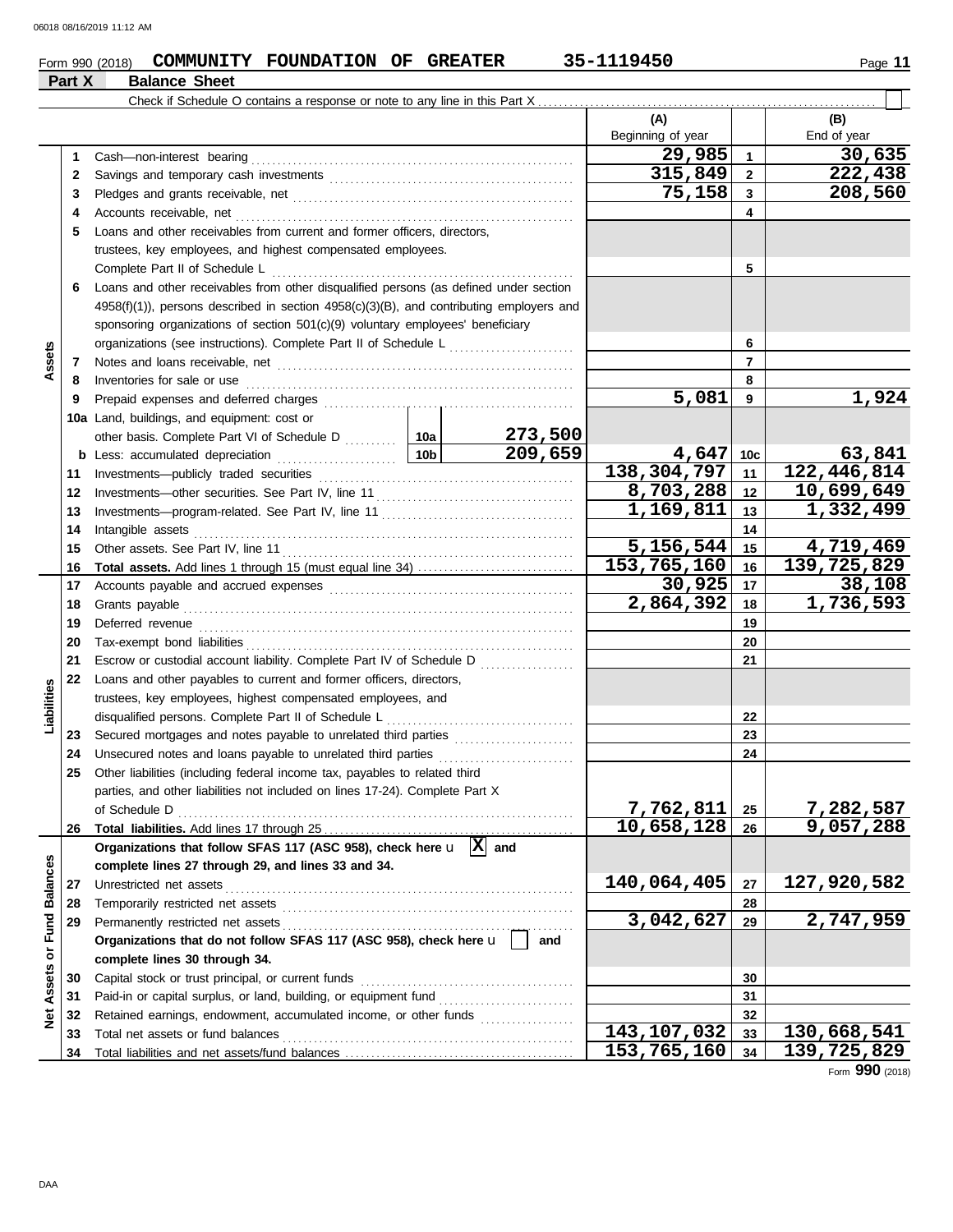06018 08/16/2019 11:12 AM

|              | 35-1119450<br>Form 990 (2018) COMMUNITY FOUNDATION OF GREATER                                                         |                         |                        |            | Page 12         |
|--------------|-----------------------------------------------------------------------------------------------------------------------|-------------------------|------------------------|------------|-----------------|
|              | <b>Reconciliation of Net Assets</b><br>Part XI                                                                        |                         |                        |            |                 |
|              | Check if Schedule O contains a response or note to any line in this Part XI                                           |                         |                        |            |                 |
| 1            |                                                                                                                       | $\mathbf{1}$            | 12,416,618             |            |                 |
| $\mathbf{2}$ |                                                                                                                       | $\overline{2}$          | 7,636,936              |            |                 |
| 3            | Revenue less expenses. Subtract line 2 from line 1                                                                    | $\overline{3}$          | $\overline{4,779,682}$ |            |                 |
| 4            |                                                                                                                       | $\overline{\mathbf{4}}$ | 143, 107, 032          |            |                 |
| 5            | Net unrealized gains (losses) on investments                                                                          | 5                       | $-16,843,005$          |            |                 |
| 6            |                                                                                                                       | 6                       |                        |            |                 |
| 7            | Investment expenses                                                                                                   | $\overline{7}$          |                        |            |                 |
| 8            | Prior period adjustments                                                                                              | 8                       |                        |            |                 |
| 9            | Other changes in net assets or fund balances (explain in Schedule O)                                                  | 9                       |                        | $-375,168$ |                 |
| 10           | Net assets or fund balances at end of year. Combine lines 3 through 9 (must equal Part X, line                        |                         |                        |            |                 |
|              | 33, column (B))                                                                                                       | 10                      | 130,668,541            |            |                 |
|              | <b>Financial Statements and Reporting</b><br>Part XII                                                                 |                         |                        |            |                 |
|              |                                                                                                                       |                         |                        |            |                 |
|              |                                                                                                                       |                         |                        | <b>Yes</b> | <b>No</b>       |
| 1            | X <br>Cash<br>Accounting method used to prepare the Form 990:<br>Accrual<br>Other                                     |                         |                        |            |                 |
|              | If the organization changed its method of accounting from a prior year or checked "Other," explain in                 |                         |                        |            |                 |
|              | Schedule O.                                                                                                           |                         |                        |            |                 |
|              | 2a Were the organization's financial statements compiled or reviewed by an independent accountant?                    |                         | 2a                     |            | x               |
|              | If "Yes," check a box below to indicate whether the financial statements for the year were compiled or                |                         |                        |            |                 |
|              | reviewed on a separate basis, consolidated basis, or both:                                                            |                         |                        |            |                 |
|              | Separate basis<br>Consolidated basis<br>Both consolidated and separate basis                                          |                         |                        |            |                 |
|              | <b>b</b> Were the organization's financial statements audited by an independent accountant?                           |                         | 2 <sub>b</sub>         | x          |                 |
|              | If "Yes," check a box below to indicate whether the financial statements for the year were audited on a               |                         |                        |            |                 |
|              | separate basis, consolidated basis, or both:                                                                          |                         |                        |            |                 |
|              | X <br>Consolidated basis<br>Both consolidated and separate basis<br>Separate basis                                    |                         |                        |            |                 |
|              | c If "Yes" to line 2a or 2b, does the organization have a committee that assumes responsibility for oversight         |                         |                        |            |                 |
|              | of the audit, review, or compilation of its financial statements and selection of an independent accountant?          |                         | 2c                     | x          |                 |
|              | If the organization changed either its oversight process or selection process during the tax year, explain in         |                         |                        |            |                 |
|              | Schedule O.                                                                                                           |                         |                        |            |                 |
|              | 3a As a result of a federal award, was the organization required to undergo an audit or audits as set forth in        |                         |                        |            |                 |
|              | the Single Audit Act and OMB Circular A-133?                                                                          |                         | 3a                     |            | x               |
|              | <b>b</b> If "Yes," did the organization undergo the required audit or audits? If the organization did not undergo the |                         |                        |            |                 |
|              | required audit or audits, explain why in Schedule O and describe any steps taken to undergo such audits.              |                         | 3b                     |            |                 |
|              |                                                                                                                       |                         |                        |            | Form 990 (2018) |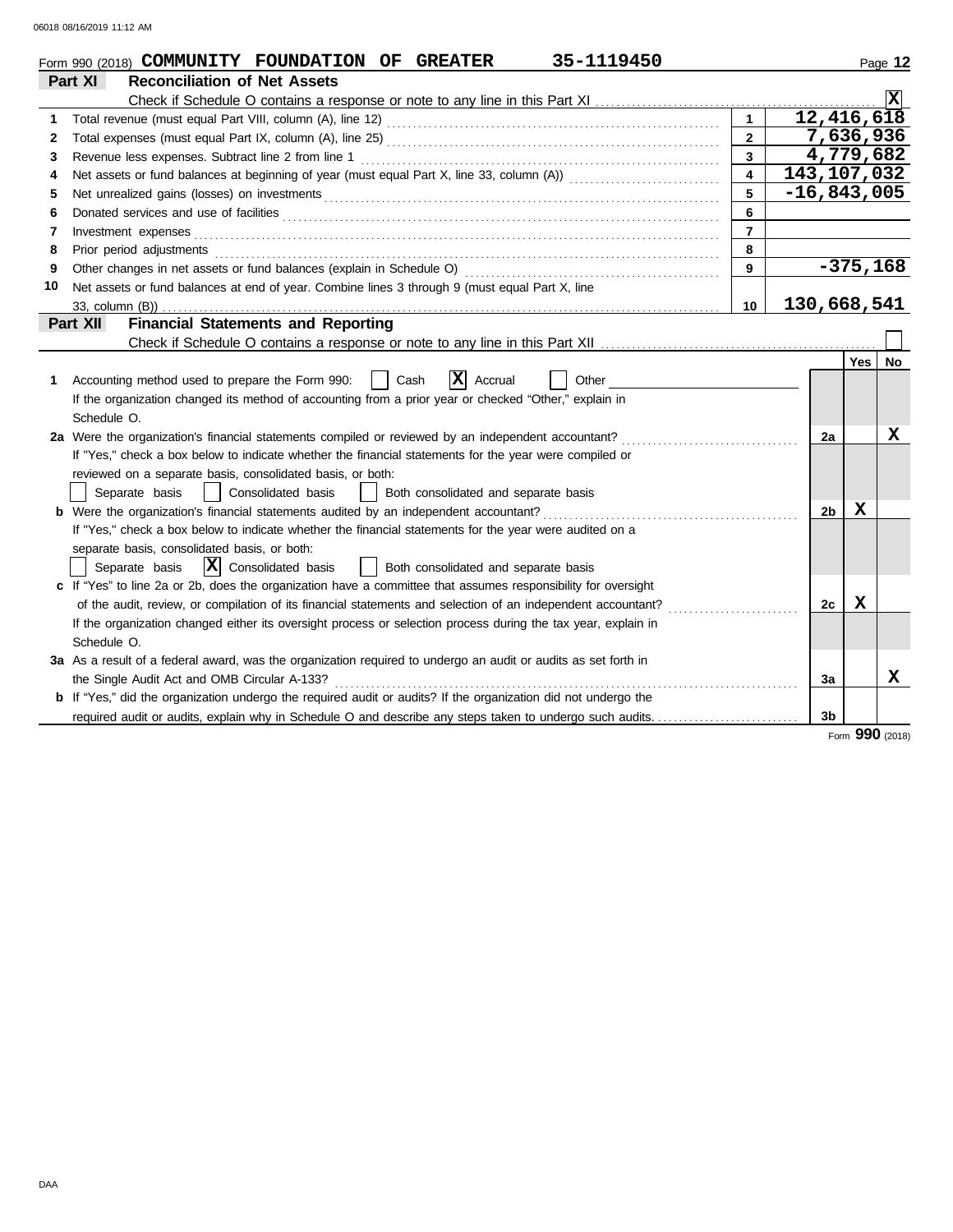| Part VII          | Form 990 (2018) COMMUNITY FOUNDATION OF GREATER                                                                                                                       |                                                               |                         |                       |             |                 |                                                                                                 |              | 35-1119450<br>Section A. Officers, Directors, Trustees, Key Employees, and Highest Compensated Employees (continued)                                                                                                                                   |                                                                                       |                                                       | Page 8    |
|-------------------|-----------------------------------------------------------------------------------------------------------------------------------------------------------------------|---------------------------------------------------------------|-------------------------|-----------------------|-------------|-----------------|-------------------------------------------------------------------------------------------------|--------------|--------------------------------------------------------------------------------------------------------------------------------------------------------------------------------------------------------------------------------------------------------|---------------------------------------------------------------------------------------|-------------------------------------------------------|-----------|
|                   | (A)<br>Name and title                                                                                                                                                 | (B)<br>Average<br>hours per<br>week<br>(list any<br>hours for |                         |                       |             | (C)<br>Position | (do not check more than one<br>box, unless person is both an<br>officer and a director/trustee) |              | (D)<br>Reportable<br>compensation<br>from<br>the<br>organization                                                                                                                                                                                       | (E)<br>Reportable<br>compensation from<br>related<br>organizations<br>(W-2/1099-MISC) | (F)<br>Estimated<br>other<br>compensation<br>from the | amount of |
|                   |                                                                                                                                                                       | related<br>organizations<br>below dotted<br>line)             | Individual 1<br>trustee | Institutional trustee | Officer     | Key employee    | Highest compensated<br>employee                                                                 | Former       | (W-2/1099-MISC)                                                                                                                                                                                                                                        |                                                                                       | organization<br>and related<br>organizations          |           |
| (20)              | HEIDI LUDWIG                                                                                                                                                          |                                                               |                         |                       |             |                 |                                                                                                 |              |                                                                                                                                                                                                                                                        |                                                                                       |                                                       |           |
| COO               |                                                                                                                                                                       | 32.00<br>0.00                                                 |                         |                       | $\mathbf x$ |                 |                                                                                                 |              | 86,909                                                                                                                                                                                                                                                 | 0                                                                                     |                                                       | 17,541    |
| (21)              | <b>DAVID</b><br><b>BENNETT</b><br>EXECUTIVE DIRECTOR                                                                                                                  | (RET<br>40.00<br>0.00                                         |                         | <b>JAN</b>            | X           | 2018)           |                                                                                                 |              | 129,440                                                                                                                                                                                                                                                | 0                                                                                     |                                                       | 24,937    |
|                   |                                                                                                                                                                       |                                                               |                         |                       |             |                 |                                                                                                 |              |                                                                                                                                                                                                                                                        |                                                                                       |                                                       |           |
|                   |                                                                                                                                                                       |                                                               |                         |                       |             |                 |                                                                                                 |              |                                                                                                                                                                                                                                                        |                                                                                       |                                                       |           |
|                   |                                                                                                                                                                       |                                                               |                         |                       |             |                 |                                                                                                 |              |                                                                                                                                                                                                                                                        |                                                                                       |                                                       |           |
|                   |                                                                                                                                                                       |                                                               |                         |                       |             |                 |                                                                                                 |              |                                                                                                                                                                                                                                                        |                                                                                       |                                                       |           |
|                   |                                                                                                                                                                       |                                                               |                         |                       |             |                 |                                                                                                 |              |                                                                                                                                                                                                                                                        |                                                                                       |                                                       |           |
|                   |                                                                                                                                                                       |                                                               |                         |                       |             |                 |                                                                                                 |              |                                                                                                                                                                                                                                                        |                                                                                       |                                                       |           |
|                   |                                                                                                                                                                       |                                                               |                         |                       |             |                 |                                                                                                 |              |                                                                                                                                                                                                                                                        |                                                                                       |                                                       |           |
|                   |                                                                                                                                                                       |                                                               |                         |                       |             |                 |                                                                                                 | u            | 216,349                                                                                                                                                                                                                                                |                                                                                       |                                                       | 42,478    |
|                   | c Total from continuation sheets to Part VII. Section A                                                                                                               |                                                               |                         |                       |             |                 |                                                                                                 | u            |                                                                                                                                                                                                                                                        |                                                                                       |                                                       |           |
| d<br>$\mathbf{2}$ |                                                                                                                                                                       |                                                               |                         |                       |             |                 |                                                                                                 | $\mathbf{u}$ | Total number of individuals (including but not limited to those listed above) who received more than \$100,000 of                                                                                                                                      |                                                                                       |                                                       |           |
|                   | reportable compensation from the organization u                                                                                                                       |                                                               |                         |                       |             |                 |                                                                                                 |              |                                                                                                                                                                                                                                                        |                                                                                       |                                                       | Yes<br>No |
| 3                 |                                                                                                                                                                       |                                                               |                         |                       |             |                 |                                                                                                 |              | Did the organization list any former officer, director, or trustee, key employee, or highest compensated                                                                                                                                               |                                                                                       | 3                                                     |           |
| 4<br>individual   |                                                                                                                                                                       |                                                               |                         |                       |             |                 |                                                                                                 |              | For any individual listed on line 1a, is the sum of reportable compensation and other compensation from the<br>organization and related organizations greater than \$150,000? If "Yes," complete Schedule J for such                                   |                                                                                       | 4                                                     |           |
| 5                 |                                                                                                                                                                       |                                                               |                         |                       |             |                 |                                                                                                 |              | Did any person listed on line 1a receive or accrue compensation from any unrelated organization or individual                                                                                                                                          |                                                                                       | 5                                                     |           |
|                   | Section B. Independent Contractors                                                                                                                                    |                                                               |                         |                       |             |                 |                                                                                                 |              |                                                                                                                                                                                                                                                        |                                                                                       |                                                       |           |
| 1                 |                                                                                                                                                                       |                                                               |                         |                       |             |                 |                                                                                                 |              | Complete this table for your five highest compensated independent contractors that received more than \$100,000 of<br>compensation from the organization. Report compensation for the calendar year ending with or within the organization's tax year. |                                                                                       |                                                       |           |
|                   | (A)<br>Name and business address<br>(B)<br>Description of services                                                                                                    |                                                               |                         |                       |             |                 |                                                                                                 |              | (C)<br>Compensation                                                                                                                                                                                                                                    |                                                                                       |                                                       |           |
|                   |                                                                                                                                                                       |                                                               |                         |                       |             |                 |                                                                                                 |              |                                                                                                                                                                                                                                                        |                                                                                       |                                                       |           |
|                   |                                                                                                                                                                       |                                                               |                         |                       |             |                 |                                                                                                 |              |                                                                                                                                                                                                                                                        |                                                                                       |                                                       |           |
|                   |                                                                                                                                                                       |                                                               |                         |                       |             |                 |                                                                                                 |              |                                                                                                                                                                                                                                                        |                                                                                       |                                                       |           |
|                   |                                                                                                                                                                       |                                                               |                         |                       |             |                 |                                                                                                 |              |                                                                                                                                                                                                                                                        |                                                                                       |                                                       |           |
| $\mathbf{2}$      | Total number of independent contractors (including but not limited to those listed above) who<br>received more than \$100,000 of compensation from the organization u |                                                               |                         |                       |             |                 |                                                                                                 |              |                                                                                                                                                                                                                                                        |                                                                                       |                                                       |           |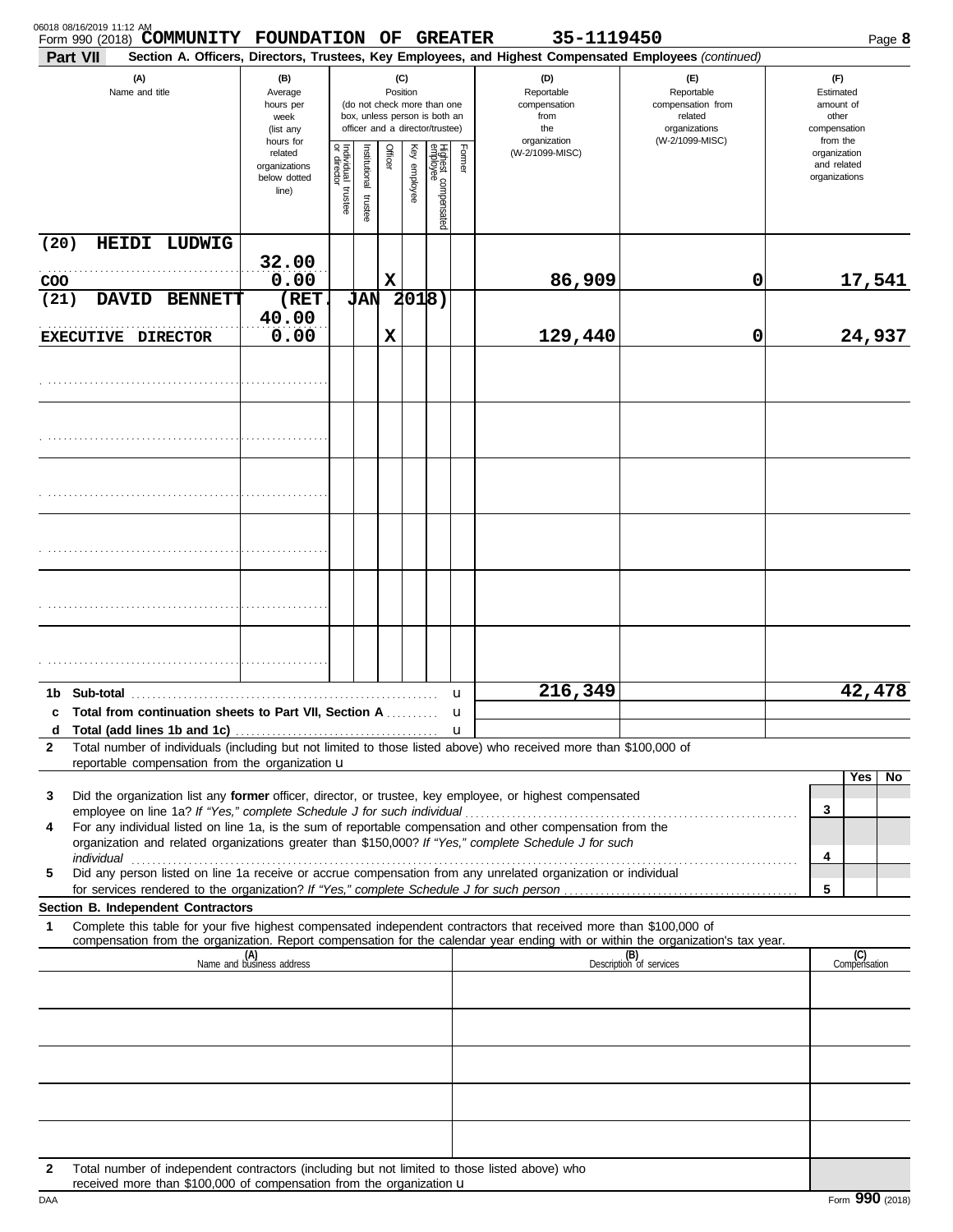06018 08/16/2019 11:12 AM

| <b>SCHEDULE A</b>          |                                                                                                                                               | <b>Public Charity Status and Public Support</b>                                                                                                                                                                                                                |                                       |  |                               | OMB No. 1545-0047                   |  |  |  |  |  |
|----------------------------|-----------------------------------------------------------------------------------------------------------------------------------------------|----------------------------------------------------------------------------------------------------------------------------------------------------------------------------------------------------------------------------------------------------------------|---------------------------------------|--|-------------------------------|-------------------------------------|--|--|--|--|--|
| (Form 990 or 990-EZ)       |                                                                                                                                               | Complete if the organization is a section $501(c)(3)$ organization or a section $4947(a)(1)$ nonexempt charitable trust.                                                                                                                                       |                                       |  |                               | 2018                                |  |  |  |  |  |
| Department of the Treasury |                                                                                                                                               | u Attach to Form 990 or Form 990-EZ.                                                                                                                                                                                                                           |                                       |  |                               | Open to Public                      |  |  |  |  |  |
| Internal Revenue Service   |                                                                                                                                               | <b>u</b> Go to www.irs.gov/Form990 for instructions and the latest information.                                                                                                                                                                                |                                       |  |                               | Inspection                          |  |  |  |  |  |
| Name of the organization   |                                                                                                                                               | COMMUNITY FOUNDATION OF                                                                                                                                                                                                                                        | <b>GREATER</b>                        |  |                               | Employer identification number      |  |  |  |  |  |
| Part I                     | FORT WAYNE INC.                                                                                                                               | Reason for Public Charity Status (All organizations must complete this part.) See instructions.                                                                                                                                                                |                                       |  | 35-1119450                    |                                     |  |  |  |  |  |
|                            |                                                                                                                                               | The organization is not a private foundation because it is: (For lines 1 through 12, check only one box.)                                                                                                                                                      |                                       |  |                               |                                     |  |  |  |  |  |
| 1                          |                                                                                                                                               | A church, convention of churches, or association of churches described in section 170(b)(1)(A)(i).                                                                                                                                                             |                                       |  |                               |                                     |  |  |  |  |  |
| 2                          |                                                                                                                                               | A school described in section 170(b)(1)(A)(ii). (Attach Schedule E (Form 990 or 990-EZ).)                                                                                                                                                                      |                                       |  |                               |                                     |  |  |  |  |  |
| 3                          |                                                                                                                                               | A hospital or a cooperative hospital service organization described in section 170(b)(1)(A)(iii).                                                                                                                                                              |                                       |  |                               |                                     |  |  |  |  |  |
| 4                          | A medical research organization operated in conjunction with a hospital described in section 170(b)(1)(A)(iii). Enter the hospital's name,    |                                                                                                                                                                                                                                                                |                                       |  |                               |                                     |  |  |  |  |  |
| 5                          | city, and state:<br>An organization operated for the benefit of a college or university owned or operated by a governmental unit described in |                                                                                                                                                                                                                                                                |                                       |  |                               |                                     |  |  |  |  |  |
|                            | section 170(b)(1)(A)(iv). (Complete Part II.)                                                                                                 |                                                                                                                                                                                                                                                                |                                       |  |                               |                                     |  |  |  |  |  |
| 6                          |                                                                                                                                               | A federal, state, or local government or governmental unit described in section 170(b)(1)(A)(v).                                                                                                                                                               |                                       |  |                               |                                     |  |  |  |  |  |
| 7                          | described in section 170(b)(1)(A)(vi). (Complete Part II.)                                                                                    | An organization that normally receives a substantial part of its support from a governmental unit or from the general public                                                                                                                                   |                                       |  |                               |                                     |  |  |  |  |  |
| ΙX<br>8                    |                                                                                                                                               | A community trust described in section 170(b)(1)(A)(vi). (Complete Part II.)                                                                                                                                                                                   |                                       |  |                               |                                     |  |  |  |  |  |
| 9                          |                                                                                                                                               | An agricultural research organization described in section 170(b)(1)(A)(ix) operated in conjunction with a land-grant college                                                                                                                                  |                                       |  |                               |                                     |  |  |  |  |  |
| university:                |                                                                                                                                               | or university or a non-land-grant college of agriculture (see instructions). Enter the name, city, and state of the college or                                                                                                                                 |                                       |  |                               |                                     |  |  |  |  |  |
| 10                         |                                                                                                                                               | An organization that normally receives: (1) more than 33 1/3% of its support from contributions, membership fees, and gross                                                                                                                                    |                                       |  |                               |                                     |  |  |  |  |  |
|                            |                                                                                                                                               | receipts from activities related to its exempt functions—subject to certain exceptions, and (2) no more than 33 1/3% of its                                                                                                                                    |                                       |  |                               |                                     |  |  |  |  |  |
|                            |                                                                                                                                               | support from gross investment income and unrelated business taxable income (less section 511 tax) from businesses<br>acquired by the organization after June 30, 1975. See section 509(a)(2). (Complete Part III.)                                             |                                       |  |                               |                                     |  |  |  |  |  |
| 11                         |                                                                                                                                               | An organization organized and operated exclusively to test for public safety. See section 509(a)(4).                                                                                                                                                           |                                       |  |                               |                                     |  |  |  |  |  |
| 12                         |                                                                                                                                               | An organization organized and operated exclusively for the benefit of, to perform the functions of, or to carry out the purposes                                                                                                                               |                                       |  |                               |                                     |  |  |  |  |  |
|                            |                                                                                                                                               | of one or more publicly supported organizations described in section 509(a)(1) or section 509(a)(2). See section 509(a)(3).<br>Check the box in lines 12a through 12d that describes the type of supporting organization and complete lines 12e, 12f, and 12g. |                                       |  |                               |                                     |  |  |  |  |  |
| a                          |                                                                                                                                               | Type I. A supporting organization operated, supervised, or controlled by its supported organization(s), typically by giving                                                                                                                                    |                                       |  |                               |                                     |  |  |  |  |  |
|                            |                                                                                                                                               | the supported organization(s) the power to regularly appoint or elect a majority of the directors or trustees of the                                                                                                                                           |                                       |  |                               |                                     |  |  |  |  |  |
| b                          |                                                                                                                                               | supporting organization. You must complete Part IV, Sections A and B.<br>Type II. A supporting organization supervised or controlled in connection with its supported organization(s), by having                                                               |                                       |  |                               |                                     |  |  |  |  |  |
|                            |                                                                                                                                               | control or management of the supporting organization vested in the same persons that control or manage the supported                                                                                                                                           |                                       |  |                               |                                     |  |  |  |  |  |
|                            |                                                                                                                                               | organization(s). You must complete Part IV, Sections A and C.                                                                                                                                                                                                  |                                       |  |                               |                                     |  |  |  |  |  |
| c                          |                                                                                                                                               | Type III functionally integrated. A supporting organization operated in connection with, and functionally integrated with,<br>its supported organization(s) (see instructions). You must complete Part IV, Sections A, D, and E.                               |                                       |  |                               |                                     |  |  |  |  |  |
| d                          |                                                                                                                                               | Type III non-functionally integrated. A supporting organization operated in connection with its supported organization(s)                                                                                                                                      |                                       |  |                               |                                     |  |  |  |  |  |
|                            |                                                                                                                                               | that is not functionally integrated. The organization generally must satisfy a distribution requirement and an attentiveness<br>requirement (see instructions). You must complete Part IV, Sections A and D, and Part V.                                       |                                       |  |                               |                                     |  |  |  |  |  |
| е                          |                                                                                                                                               | Check this box if the organization received a written determination from the IRS that it is a Type I, Type II, Type III                                                                                                                                        |                                       |  |                               |                                     |  |  |  |  |  |
|                            |                                                                                                                                               | functionally integrated, or Type III non-functionally integrated supporting organization.                                                                                                                                                                      |                                       |  |                               |                                     |  |  |  |  |  |
| f<br>g                     | Enter the number of supported organizations                                                                                                   | Provide the following information about the supported organization(s).                                                                                                                                                                                         |                                       |  |                               |                                     |  |  |  |  |  |
| (i) Name of supported      | (ii) EIN                                                                                                                                      | (iii) Type of organization                                                                                                                                                                                                                                     | (iv) Is the organization              |  | (v) Amount of monetary        | (vi) Amount of                      |  |  |  |  |  |
| organization               |                                                                                                                                               | (described on lines 1-10<br>above (see instructions))                                                                                                                                                                                                          | listed in your governing<br>document? |  | support (see<br>instructions) | other support (see<br>instructions) |  |  |  |  |  |
|                            |                                                                                                                                               |                                                                                                                                                                                                                                                                | Yes<br>No                             |  |                               |                                     |  |  |  |  |  |
| (A)                        |                                                                                                                                               |                                                                                                                                                                                                                                                                |                                       |  |                               |                                     |  |  |  |  |  |
|                            |                                                                                                                                               |                                                                                                                                                                                                                                                                |                                       |  |                               |                                     |  |  |  |  |  |
| (B)                        |                                                                                                                                               |                                                                                                                                                                                                                                                                |                                       |  |                               |                                     |  |  |  |  |  |
| (C)                        |                                                                                                                                               |                                                                                                                                                                                                                                                                |                                       |  |                               |                                     |  |  |  |  |  |
| (D)                        |                                                                                                                                               |                                                                                                                                                                                                                                                                |                                       |  |                               |                                     |  |  |  |  |  |
| (E)                        |                                                                                                                                               |                                                                                                                                                                                                                                                                |                                       |  |                               |                                     |  |  |  |  |  |
| Total                      |                                                                                                                                               |                                                                                                                                                                                                                                                                |                                       |  |                               |                                     |  |  |  |  |  |

**For Paperwork Reduction Act Notice, see the Instructions for Form 990 or 990-EZ.**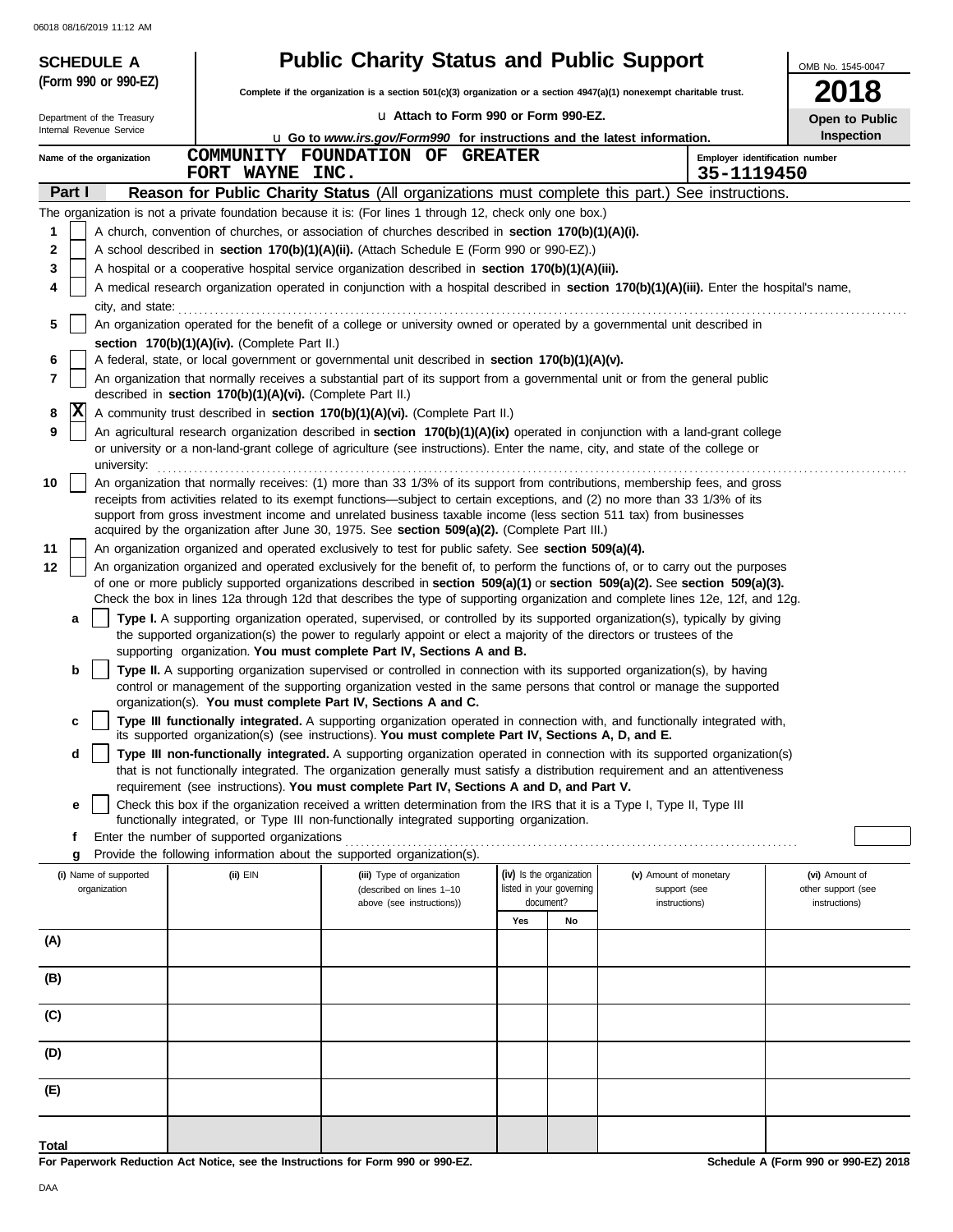### Schedule A (Form 990 or 990-EZ) 2018 **COMMUNITY FOUNDATION OF GREATER** 35-1119450 Page 2 (Complete only if you checked the box on line 5, 7, or 8 of Part I or if the organization failed to qualify under Part II Support Schedule for Organizations Described in Sections 170(b)(1)(A)(iv) and 170(b)(1)(A)(vi)

Part III. If the organization fails to qualify under the tests listed below, please complete Part III.)

|              | <b>Section A. Public Support</b>                                                                                                                                                   |           |            |            |            |            |                                          |
|--------------|------------------------------------------------------------------------------------------------------------------------------------------------------------------------------------|-----------|------------|------------|------------|------------|------------------------------------------|
|              | Calendar year (or fiscal year beginning in)<br>$\mathbf{u}$                                                                                                                        | (a) 2014  | $(b)$ 2015 | $(c)$ 2016 | $(d)$ 2017 | (e) 2018   | (f) Total                                |
| 1            | Gifts, grants, contributions, and<br>membership fees received. (Do not<br>include any "unusual grants.")                                                                           | 4,019,512 | 8,027,541  | 6,978,475  | 3,257,223  | 5,658,613  | 27,941,364                               |
| $\mathbf{2}$ | Tax revenues levied for the<br>organization's benefit and either paid<br>to or expended on its behalf                                                                              |           |            |            |            |            |                                          |
| 3            | The value of services or facilities<br>furnished by a governmental unit to the<br>organization without charge<br>.                                                                 |           |            |            |            |            |                                          |
| 4            | Total. Add lines 1 through 3                                                                                                                                                       | 4,019,512 | 8,027,541  | 6,978,475  | 3,257,223  | 5,658,613  | 27,941,364                               |
| 5            | The portion of total contributions by<br>each person (other than a<br>governmental unit or publicly<br>supported organization) included on<br>line 1 that exceeds 2% of the amount |           |            |            |            |            |                                          |
|              | shown on line 11, column (f)                                                                                                                                                       |           |            |            |            |            | 4,901,947                                |
| 6            | Public support. Subtract line 5 from line 4<br><b>Section B. Total Support</b>                                                                                                     |           |            |            |            |            | 23,039,417                               |
|              | Calendar year (or fiscal year beginning in)<br>$\mathbf{u}$                                                                                                                        | (a) 2014  | (b) $2015$ | $(c)$ 2016 | $(d)$ 2017 | (e) $2018$ | (f) Total                                |
| 7            | Amounts from line 4                                                                                                                                                                | 4,019,512 | 8,027,541  | 6,978,475  | 3,257,223  | 5,658,613  | 27,941,364                               |
| 8            | Gross income from interest, dividends,<br>payments received on securities loans.<br>rents, royalties, and income from                                                              | 3,955,848 | 3,400,562  | 3,241,905  | 4,765,701  | 4,653,763  | 20,017,779                               |
| 9            | Net income from unrelated business<br>activities, whether or not the business<br>is regularly carried on                                                                           |           |            |            |            |            |                                          |
| 10           | Other income. Do not include gain or<br>loss from the sale of capital assets<br>(Explain in Part VI.)                                                                              |           |            |            |            |            |                                          |
| 11           | Total support. Add lines 7 through 10                                                                                                                                              |           |            |            |            |            | 47,959,143                               |
| 12           | Gross receipts from related activities, etc. (see instructions)                                                                                                                    |           |            |            |            | 12         | 236,708                                  |
| 13           | First five years. If the Form 990 is for the organization's first, second, third, fourth, or fifth tax year as a section 501(c)(3)                                                 |           |            |            |            |            |                                          |
|              | organization, check this box and stop here                                                                                                                                         |           |            |            |            |            |                                          |
|              | Section C. Computation of Public Support Percentage                                                                                                                                |           |            |            |            |            |                                          |
| 14           | Public support percentage for 2018 (line 6, column (f) divided by line 11, column (f) [[[[[[[[[[[[[[[[[[[[[[[                                                                      |           |            |            |            | 14         | 48.04%                                   |
| 15           | Public support percentage from 2017 Schedule A, Part II, line 14                                                                                                                   |           |            |            |            | 15         | 46.78%                                   |
|              | 16a 33 1/3% support test-2018. If the organization did not check the box on line 13, and line 14 is 33 1/3% or more, check this                                                    |           |            |            |            |            |                                          |
|              | box and stop here. The organization qualifies as a publicly supported organization                                                                                                 |           |            |            |            |            | $\blacktriangleright$ $\boxed{\text{X}}$ |
| b            | 33 1/3% support test-2017. If the organization did not check a box on line 13 or 16a, and line 15 is 33 1/3% or more, check                                                        |           |            |            |            |            |                                          |
|              |                                                                                                                                                                                    |           |            |            |            |            |                                          |
|              | 17a 10%-facts-and-circumstances test-2018. If the organization did not check a box on line 13, 16a, or 16b, and line 14 is                                                         |           |            |            |            |            |                                          |
|              | 10% or more, and if the organization meets the "facts-and-circumstances" test, check this box and stop here. Explain in                                                            |           |            |            |            |            |                                          |
|              | Part VI how the organization meets the "facts-and-circumstances" test. The organization qualifies as a publicly supported                                                          |           |            |            |            |            |                                          |
|              | organization                                                                                                                                                                       |           |            |            |            |            |                                          |
| b            | 10%-facts-and-circumstances test-2017. If the organization did not check a box on line 13, 16a, 16b, or 17a, and line                                                              |           |            |            |            |            |                                          |
|              | 15 is 10% or more, and if the organization meets the "facts-and-circumstances" test, check this box and stop here.                                                                 |           |            |            |            |            |                                          |
|              | Explain in Part VI how the organization meets the "facts-and-circumstances" test. The organization qualifies as a publicly                                                         |           |            |            |            |            |                                          |
|              | supported organization                                                                                                                                                             |           |            |            |            |            |                                          |
| 18           | Private foundation. If the organization did not check a box on line 13, 16a, 16b, 17a, or 17b, check this box and see                                                              |           |            |            |            |            |                                          |
|              | instructions                                                                                                                                                                       |           |            |            |            |            |                                          |
|              |                                                                                                                                                                                    |           |            |            |            |            |                                          |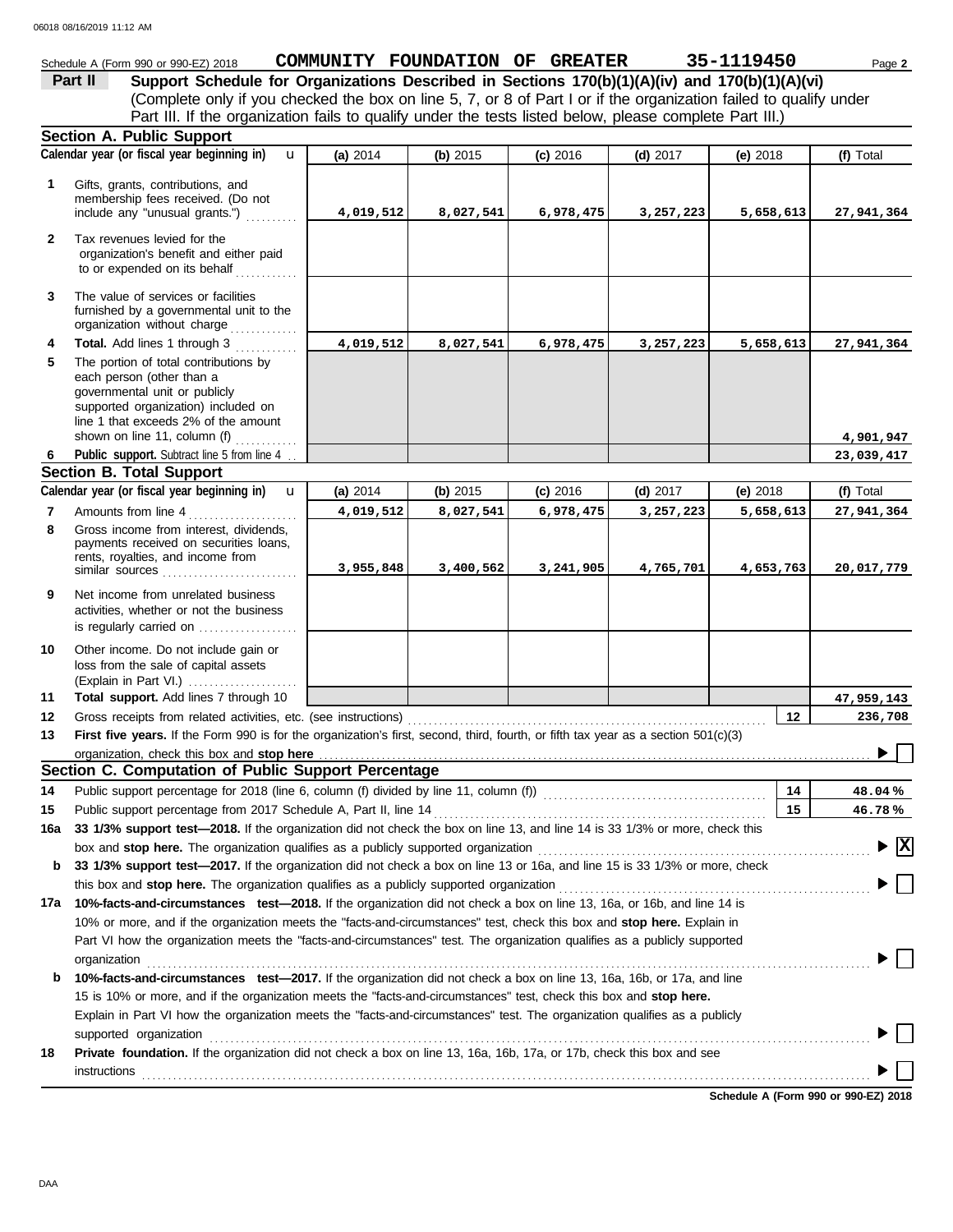### **Part III** Support Schedule for Organizations Described in Section 509(a)(2) Schedule A (Form 990 or 990-EZ) 2018 **COMMUNITY FOUNDATION OF GREATER** 35-1119450 Page 3

(Complete only if you checked the box on line 10 of Part I or if the organization failed to qualify under Part II. If the organization fails to qualify under the tests listed below, please complete Part II.)

|          | <b>Section A. Public Support</b>                                                                                                                                                  |            |            |            |            |            |           |  |  |  |
|----------|-----------------------------------------------------------------------------------------------------------------------------------------------------------------------------------|------------|------------|------------|------------|------------|-----------|--|--|--|
|          | Calendar year (or fiscal year beginning in)<br>$\mathbf{u}$                                                                                                                       | (a) $2014$ | (b) $2015$ | $(c)$ 2016 | (d) $2017$ | (e) $2018$ | (f) Total |  |  |  |
| 1        | Gifts, grants, contributions, and membership<br>fees received. (Do not include any "unusual grants.")                                                                             |            |            |            |            |            |           |  |  |  |
| 2        | Gross receipts from admissions, merchandise<br>sold or services performed, or facilities<br>furnished in any activity that is related to the<br>organization's tax-exempt purpose |            |            |            |            |            |           |  |  |  |
| 3        | Gross receipts from activities that are not an<br>unrelated trade or business under section 513                                                                                   |            |            |            |            |            |           |  |  |  |
| 4        | Tax revenues levied for the<br>organization's benefit and either paid<br>to or expended on its behalf                                                                             |            |            |            |            |            |           |  |  |  |
| 5        | The value of services or facilities<br>furnished by a governmental unit to the<br>organization without charge                                                                     |            |            |            |            |            |           |  |  |  |
| 6        | Total. Add lines 1 through 5                                                                                                                                                      |            |            |            |            |            |           |  |  |  |
| 7а       | Amounts included on lines 1, 2, and 3<br>received from disqualified persons                                                                                                       |            |            |            |            |            |           |  |  |  |
| b        | Amounts included on lines 2 and 3<br>received from other than disqualified<br>persons that exceed the greater of \$5,000<br>or 1% of the amount on line 13 for the year $\ldots$  |            |            |            |            |            |           |  |  |  |
| c        | Add lines 7a and 7b<br>.                                                                                                                                                          |            |            |            |            |            |           |  |  |  |
| 8        | Public support. (Subtract line 7c from<br>line $6.$ )                                                                                                                             |            |            |            |            |            |           |  |  |  |
|          | <b>Section B. Total Support</b>                                                                                                                                                   |            |            |            |            |            |           |  |  |  |
|          | Calendar year (or fiscal year beginning in)<br>$\mathbf{u}$                                                                                                                       | (a) $2014$ | (b) $2015$ | $(c)$ 2016 | (d) $2017$ | (e) $2018$ | (f) Total |  |  |  |
| 9        | Amounts from line 6                                                                                                                                                               |            |            |            |            |            |           |  |  |  |
| 10a      | Gross income from interest, dividends,<br>payments received on securities loans, rents,<br>royalties, and income from similar sources                                             |            |            |            |            |            |           |  |  |  |
| b        | Unrelated business taxable income (less<br>section 511 taxes) from businesses<br>acquired after June 30, 1975                                                                     |            |            |            |            |            |           |  |  |  |
| C        | Add lines 10a and 10b                                                                                                                                                             |            |            |            |            |            |           |  |  |  |
| 11       | Net income from unrelated business<br>activities not included in line 10b, whether<br>or not the business is regularly carried on                                                 |            |            |            |            |            |           |  |  |  |
| 12       | Other income. Do not include gain or<br>loss from the sale of capital assets<br>(Explain in Part VI.)                                                                             |            |            |            |            |            |           |  |  |  |
| 13       | Total support. (Add lines 9, 10c, 11,<br>and 12.)                                                                                                                                 |            |            |            |            |            |           |  |  |  |
| 14       | First five years. If the Form 990 is for the organization's first, second, third, fourth, or fifth tax year as a section 501(c)(3)<br>organization, check this box and stop here  |            |            |            |            |            |           |  |  |  |
|          | Section C. Computation of Public Support Percentage                                                                                                                               |            |            |            |            |            |           |  |  |  |
| 15       |                                                                                                                                                                                   |            |            |            |            | 15         | %         |  |  |  |
| 16       | Public support percentage for 2018 (line 8, column (f), divided by line 13, column (f)) [[[[[[[[[[[[[[[[[[[[[<br>16                                                               |            |            |            |            |            |           |  |  |  |
|          | Section D. Computation of Investment Income Percentage                                                                                                                            |            |            |            |            |            |           |  |  |  |
| 17<br>17 |                                                                                                                                                                                   |            |            |            |            |            |           |  |  |  |
| 18       | Investment income percentage from 2017 Schedule A, Part III, line 17                                                                                                              |            |            |            |            | 18         | %         |  |  |  |
| 19a      | 33 1/3% support tests-2018. If the organization did not check the box on line 14, and line 15 is more than 33 1/3%, and line                                                      |            |            |            |            |            |           |  |  |  |
|          |                                                                                                                                                                                   |            |            |            |            |            |           |  |  |  |
| b        | 33 1/3% support tests-2017. If the organization did not check a box on line 14 or line 19a, and line 16 is more than 33 1/3%, and                                                 |            |            |            |            |            |           |  |  |  |
|          | line 18 is not more than 33 1/3%, check this box and stop here. The organization qualifies as a publicly supported organization                                                   |            |            |            |            |            |           |  |  |  |
| 20       |                                                                                                                                                                                   |            |            |            |            |            |           |  |  |  |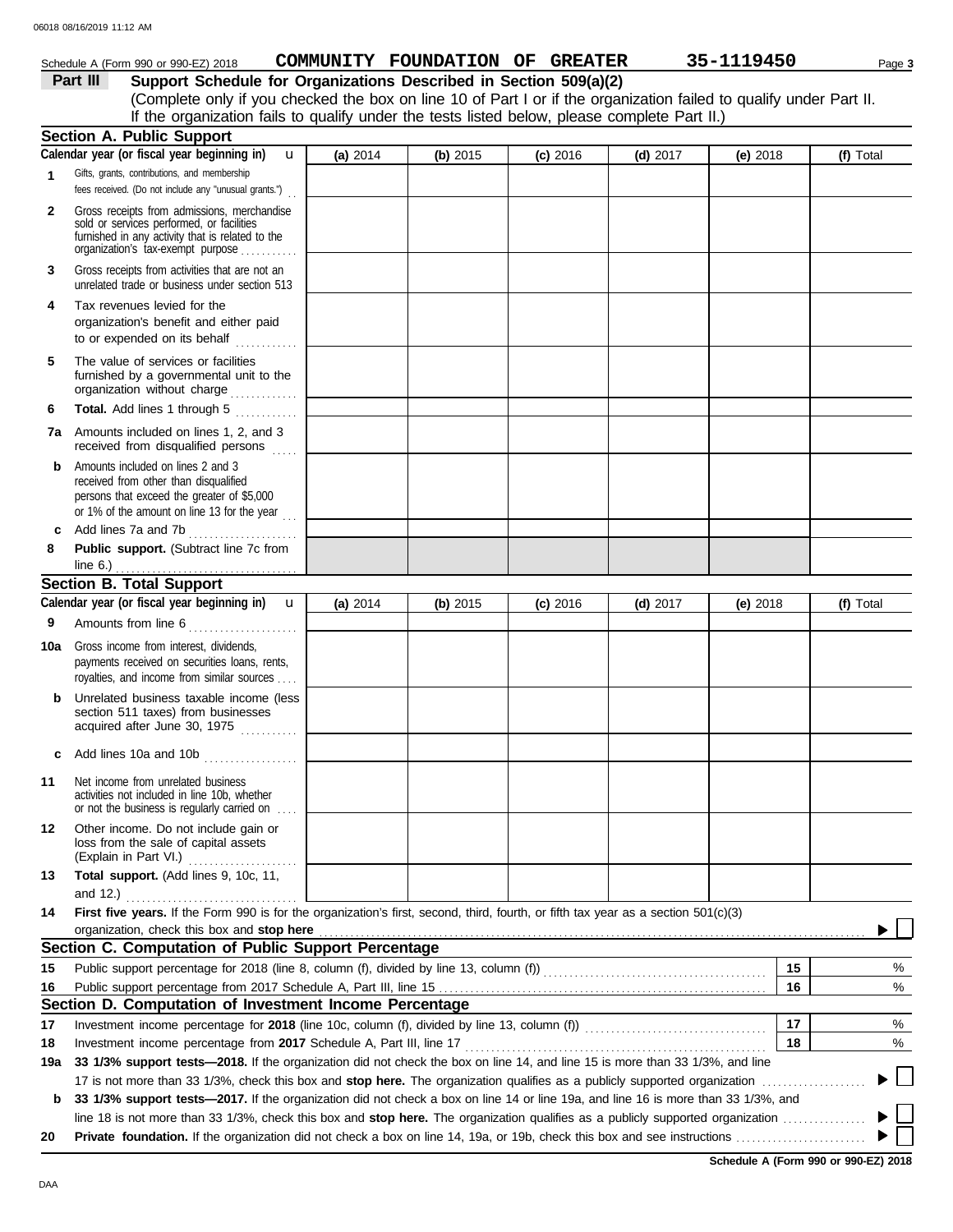|              | 35-1119450<br>COMMUNITY FOUNDATION OF GREATER<br>Schedule A (Form 990 or 990-EZ) 2018                                                                                                                            |                 |     | Page 4 |
|--------------|------------------------------------------------------------------------------------------------------------------------------------------------------------------------------------------------------------------|-----------------|-----|--------|
|              | Part IV<br><b>Supporting Organizations</b>                                                                                                                                                                       |                 |     |        |
|              | (Complete only if you checked a box in line 12 on Part I. If you checked 12a of Part I, complete Sections A                                                                                                      |                 |     |        |
|              | and B. If you checked 12b of Part I, complete Sections A and C. If you checked 12c of Part I, complete                                                                                                           |                 |     |        |
|              | Sections A, D, and E. If you checked 12d of Part I, complete Sections A and D, and complete Part V.)                                                                                                             |                 |     |        |
|              | Section A. All Supporting Organizations                                                                                                                                                                          |                 |     |        |
|              |                                                                                                                                                                                                                  |                 | Yes | No     |
| 1            | Are all of the organization's supported organizations listed by name in the organization's governing<br>documents? If "No," describe in Part VI how the supported organizations are designated. If designated by |                 |     |        |
|              | class or purpose, describe the designation. If historic and continuing relationship, explain.                                                                                                                    | $\mathbf 1$     |     |        |
| $\mathbf{2}$ | Did the organization have any supported organization that does not have an IRS determination of status                                                                                                           |                 |     |        |
|              | under section 509(a)(1) or (2)? If "Yes," explain in Part VI how the organization determined that the supported                                                                                                  |                 |     |        |
|              | organization was described in section 509(a)(1) or (2).                                                                                                                                                          | $\mathbf{2}$    |     |        |
| За           | Did the organization have a supported organization described in section $501(c)(4)$ , (5), or (6)? If "Yes," answer                                                                                              |                 |     |        |
|              | $(b)$ and $(c)$ below.                                                                                                                                                                                           | За              |     |        |
| b            | Did the organization confirm that each supported organization qualified under section $501(c)(4)$ , $(5)$ , or $(6)$ and                                                                                         |                 |     |        |
|              | satisfied the public support tests under section 509(a)(2)? If "Yes," describe in Part VI when and how the                                                                                                       |                 |     |        |
|              | organization made the determination.                                                                                                                                                                             | 3b              |     |        |
| c            | Did the organization ensure that all support to such organizations was used exclusively for section $170(c)(2)(B)$                                                                                               |                 |     |        |
|              | purposes? If "Yes," explain in Part VI what controls the organization put in place to ensure such use.                                                                                                           | 3c              |     |        |
| 4a           | Was any supported organization not organized in the United States ("foreign supported organization")? If                                                                                                         |                 |     |        |
|              | "Yes," and if you checked 12a or 12b in Part I, answer (b) and (c) below.                                                                                                                                        | 4a              |     |        |
| b            | Did the organization have ultimate control and discretion in deciding whether to make grants to the foreign                                                                                                      |                 |     |        |
|              | supported organization? If "Yes," describe in Part VI how the organization had such control and discretion                                                                                                       |                 |     |        |
|              | despite being controlled or supervised by or in connection with its supported organizations.                                                                                                                     | 4b              |     |        |
| c            | Did the organization support any foreign supported organization that does not have an IRS determination                                                                                                          |                 |     |        |
|              | under sections $501(c)(3)$ and $509(a)(1)$ or (2)? If "Yes," explain in Part VI what controls the organization used                                                                                              |                 |     |        |
|              | to ensure that all support to the foreign supported organization was used exclusively for section $170(c)(2)(B)$                                                                                                 |                 |     |        |
|              | purposes.                                                                                                                                                                                                        | 4c              |     |        |
| 5a           | Did the organization add, substitute, or remove any supported organizations during the tax year? If "Yes,"                                                                                                       |                 |     |        |
|              | answer (b) and (c) below (if applicable). Also, provide detail in Part VI, including (i) the names and EIN                                                                                                       |                 |     |        |
|              | numbers of the supported organizations added, substituted, or removed; (ii) the reasons for each such action;                                                                                                    |                 |     |        |
|              | (iii) the authority under the organization's organizing document authorizing such action; and (iv) how the action                                                                                                |                 |     |        |
| b            | was accomplished (such as by amendment to the organizing document).<br>Type I or Type II only. Was any added or substituted supported organization part of a class already                                       | 5a              |     |        |
|              | designated in the organization's organizing document?                                                                                                                                                            | 5b              |     |        |
| с            | Substitutions only. Was the substitution the result of an event beyond the organization's control?                                                                                                               | 5c              |     |        |
| 6            | Did the organization provide support (whether in the form of grants or the provision of services or facilities) to                                                                                               |                 |     |        |
|              | anyone other than (i) its supported organizations, (ii) individuals that are part of the charitable class benefited                                                                                              |                 |     |        |
|              | by one or more of its supported organizations, or (iii) other supporting organizations that also support or                                                                                                      |                 |     |        |
|              | benefit one or more of the filing organization's supported organizations? If "Yes," provide detail in Part VI.                                                                                                   | 6               |     |        |
| 7            | Did the organization provide a grant, loan, compensation, or other similar payment to a substantial contributor                                                                                                  |                 |     |        |
|              | (as defined in section $4958(c)(3)(C)$ ), a family member of a substantial contributor, or a 35% controlled entity                                                                                               |                 |     |        |
|              | with regard to a substantial contributor? If "Yes," complete Part I of Schedule L (Form 990 or 990-EZ).                                                                                                          | 7               |     |        |
| 8            | Did the organization make a loan to a disqualified person (as defined in section 4958) not described in line 7?                                                                                                  |                 |     |        |
|              | If "Yes," complete Part I of Schedule L (Form 990 or 990-EZ).                                                                                                                                                    | 8               |     |        |
| 9а           | Was the organization controlled directly or indirectly at any time during the tax year by one or more                                                                                                            |                 |     |        |
|              | disqualified persons as defined in section 4946 (other than foundation managers and organizations described                                                                                                      |                 |     |        |
|              | in section $509(a)(1)$ or (2))? If "Yes," provide detail in Part VI.                                                                                                                                             | 9а              |     |        |
| b            | Did one or more disqualified persons (as defined in line 9a) hold a controlling interest in any entity in which                                                                                                  |                 |     |        |
|              | the supporting organization had an interest? If "Yes," provide detail in Part VI.                                                                                                                                | 9b              |     |        |
| c            | Did a disqualified person (as defined in line 9a) have an ownership interest in, or derive any personal benefit                                                                                                  |                 |     |        |
|              | from, assets in which the supporting organization also had an interest? If "Yes," provide detail in Part VI.                                                                                                     | 9c              |     |        |
| 10a          | Was the organization subject to the excess business holdings rules of section 4943 because of section                                                                                                            |                 |     |        |
|              | 4943(f) (regarding certain Type II supporting organizations, and all Type III non-functionally integrated                                                                                                        |                 |     |        |
|              | supporting organizations)? If "Yes," answer 10b below.                                                                                                                                                           | 10a             |     |        |
| b            | Did the organization have any excess business holdings in the tax year? (Use Schedule C, Form 4720, to<br>determine whether the organization had excess business holdings.)                                      | 10 <sub>b</sub> |     |        |
|              |                                                                                                                                                                                                                  |                 |     |        |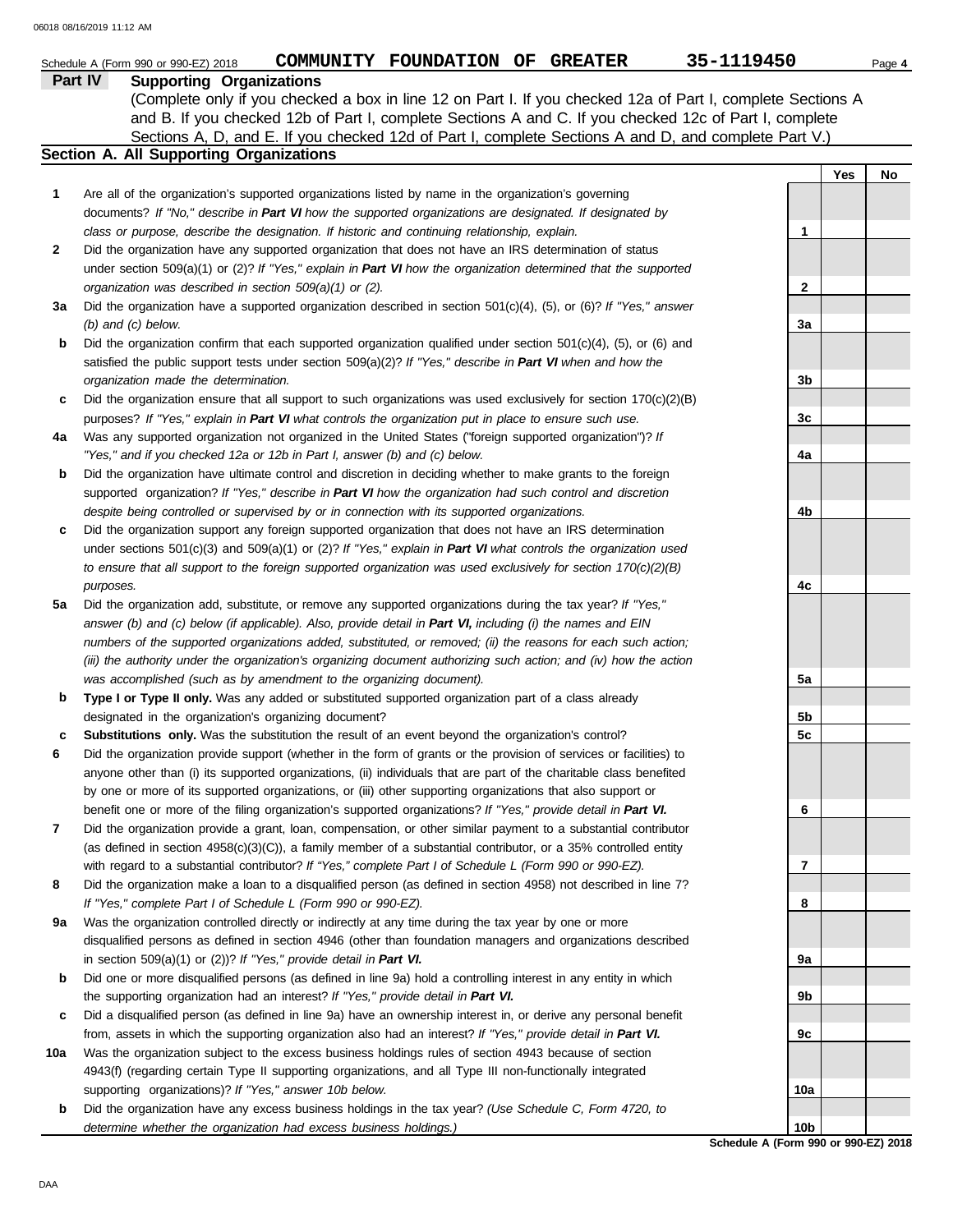06018 08/16/2019 11:12 AM

|         | 35-1119450<br>COMMUNITY FOUNDATION OF GREATER<br>Schedule A (Form 990 or 990-EZ) 2018                                                                                                                                             |              |     | Page 5 |
|---------|-----------------------------------------------------------------------------------------------------------------------------------------------------------------------------------------------------------------------------------|--------------|-----|--------|
| Part IV | <b>Supporting Organizations (continued)</b>                                                                                                                                                                                       |              |     |        |
|         |                                                                                                                                                                                                                                   |              | Yes | No     |
| 11      | Has the organization accepted a gift or contribution from any of the following persons?                                                                                                                                           |              |     |        |
| a       | A person who directly or indirectly controls, either alone or together with persons described in (b) and (c)                                                                                                                      | 11a          |     |        |
| b       | below, the governing body of a supported organization?<br>A family member of a person described in (a) above?                                                                                                                     | 11b          |     |        |
|         | c A 35% controlled entity of a person described in (a) or (b) above? If "Yes" to a, b, or c, provide detail in Part VI.                                                                                                           | 11c          |     |        |
|         | Section B. Type I Supporting Organizations                                                                                                                                                                                        |              |     |        |
|         |                                                                                                                                                                                                                                   |              | Yes | No     |
| 1       | Did the directors, trustees, or membership of one or more supported organizations have the power to                                                                                                                               |              |     |        |
|         | regularly appoint or elect at least a majority of the organization's directors or trustees at all times during the                                                                                                                |              |     |        |
|         | tax year? If "No," describe in Part VI how the supported organization(s) effectively operated, supervised, or                                                                                                                     |              |     |        |
|         | controlled the organization's activities. If the organization had more than one supported organization,                                                                                                                           |              |     |        |
|         | describe how the powers to appoint and/or remove directors or trustees were allocated among the supported                                                                                                                         |              |     |        |
|         | organizations and what conditions or restrictions, if any, applied to such powers during the tax year.                                                                                                                            | 1            |     |        |
| 2       | Did the organization operate for the benefit of any supported organization other than the supported                                                                                                                               |              |     |        |
|         | organization(s) that operated, supervised, or controlled the supporting organization? If "Yes," explain in Part                                                                                                                   |              |     |        |
|         | VI how providing such benefit carried out the purposes of the supported organization(s) that operated,                                                                                                                            |              |     |        |
|         | supervised, or controlled the supporting organization.                                                                                                                                                                            | $\mathbf{2}$ |     |        |
|         | Section C. Type II Supporting Organizations                                                                                                                                                                                       |              |     |        |
|         |                                                                                                                                                                                                                                   |              | Yes | No     |
| 1       | Were a majority of the organization's directors or trustees during the tax year also a majority of the directors<br>or trustees of each of the organization's supported organization(s)? If "No," describe in Part VI how control |              |     |        |
|         | or management of the supporting organization was vested in the same persons that controlled or managed                                                                                                                            |              |     |        |
|         | the supported organization(s).                                                                                                                                                                                                    | 1            |     |        |
|         | Section D. All Type III Supporting Organizations                                                                                                                                                                                  |              |     |        |
|         |                                                                                                                                                                                                                                   |              | Yes | No     |
| 1       | Did the organization provide to each of its supported organizations, by the last day of the fifth month of the                                                                                                                    |              |     |        |
|         | organization's tax year, (i) a written notice describing the type and amount of support provided during the prior tax                                                                                                             |              |     |        |
|         | year, (ii) a copy of the Form 990 that was most recently filed as of the date of notification, and (iii) copies of the                                                                                                            |              |     |        |
|         | organization's governing documents in effect on the date of notification, to the extent not previously provided?                                                                                                                  | 1            |     |        |
| 2       | Were any of the organization's officers, directors, or trustees either (i) appointed or elected by the supported                                                                                                                  |              |     |        |
|         | organization(s) or (ii) serving on the governing body of a supported organization? If "No," explain in Part VI how                                                                                                                |              |     |        |
|         | the organization maintained a close and continuous working relationship with the supported organization(s).                                                                                                                       | 2            |     |        |
| 3       | By reason of the relationship described in (2), did the organization's supported organizations have a                                                                                                                             |              |     |        |
|         | significant voice in the organization's investment policies and in directing the use of the organization's                                                                                                                        |              |     |        |
|         | income or assets at all times during the tax year? If "Yes," describe in Part VI the role the organization's                                                                                                                      |              |     |        |
|         | supported organizations played in this regard.                                                                                                                                                                                    | 3            |     |        |
|         | Section E. Type III Functionally-Integrated Supporting Organizations                                                                                                                                                              |              |     |        |
| 1       | Check the box next to the method that the organization used to satisfy the Integral Part Test during the year (see instructions).<br>The organization satisfied the Activities Test. Complete line 2 below.                       |              |     |        |
| a<br>b  | The organization is the parent of each of its supported organizations. Complete line 3 below.                                                                                                                                     |              |     |        |
| C       | The organization supported a governmental entity. Describe in Part VI how you supported a government entity (see instructions).                                                                                                   |              |     |        |
|         |                                                                                                                                                                                                                                   |              |     |        |
| 2       | Activities Test. Answer (a) and (b) below.                                                                                                                                                                                        |              | Yes | No     |
| а       | Did substantially all of the organization's activities during the tax year directly further the exempt purposes of                                                                                                                |              |     |        |
|         | the supported organization(s) to which the organization was responsive? If "Yes," then in Part VI identify                                                                                                                        |              |     |        |
|         | those supported organizations and explain how these activities directly furthered their exempt purposes,                                                                                                                          |              |     |        |
|         | how the organization was responsive to those supported organizations, and how the organization determined                                                                                                                         |              |     |        |
|         | that these activities constituted substantially all of its activities.                                                                                                                                                            | 2a           |     |        |
| b       | Did the activities described in (a) constitute activities that, but for the organization's involvement, one or more                                                                                                               |              |     |        |
|         | of the organization's supported organization(s) would have been engaged in? If "Yes," explain in Part VI the                                                                                                                      |              |     |        |
|         | reasons for the organization's position that its supported organization(s) would have engaged in these                                                                                                                            |              |     |        |
|         | activities but for the organization's involvement.                                                                                                                                                                                | 2b           |     |        |
| 3       | Parent of Supported Organizations. Answer (a) and (b) below.                                                                                                                                                                      |              |     |        |
| a       | Did the organization have the power to regularly appoint or elect a majority of the officers, directors, or                                                                                                                       |              |     |        |
|         | trustees of each of the supported organizations? Provide details in Part VI.                                                                                                                                                      | 3a           |     |        |

DAA **Schedule A (Form 990 or 990-EZ) 2018 3b**

**b** Did the organization exercise a substantial degree of direction over the policies, programs, and activities of each of its supported organizations? *If "Yes," describe in Part VI the role played by the organization in this regard.*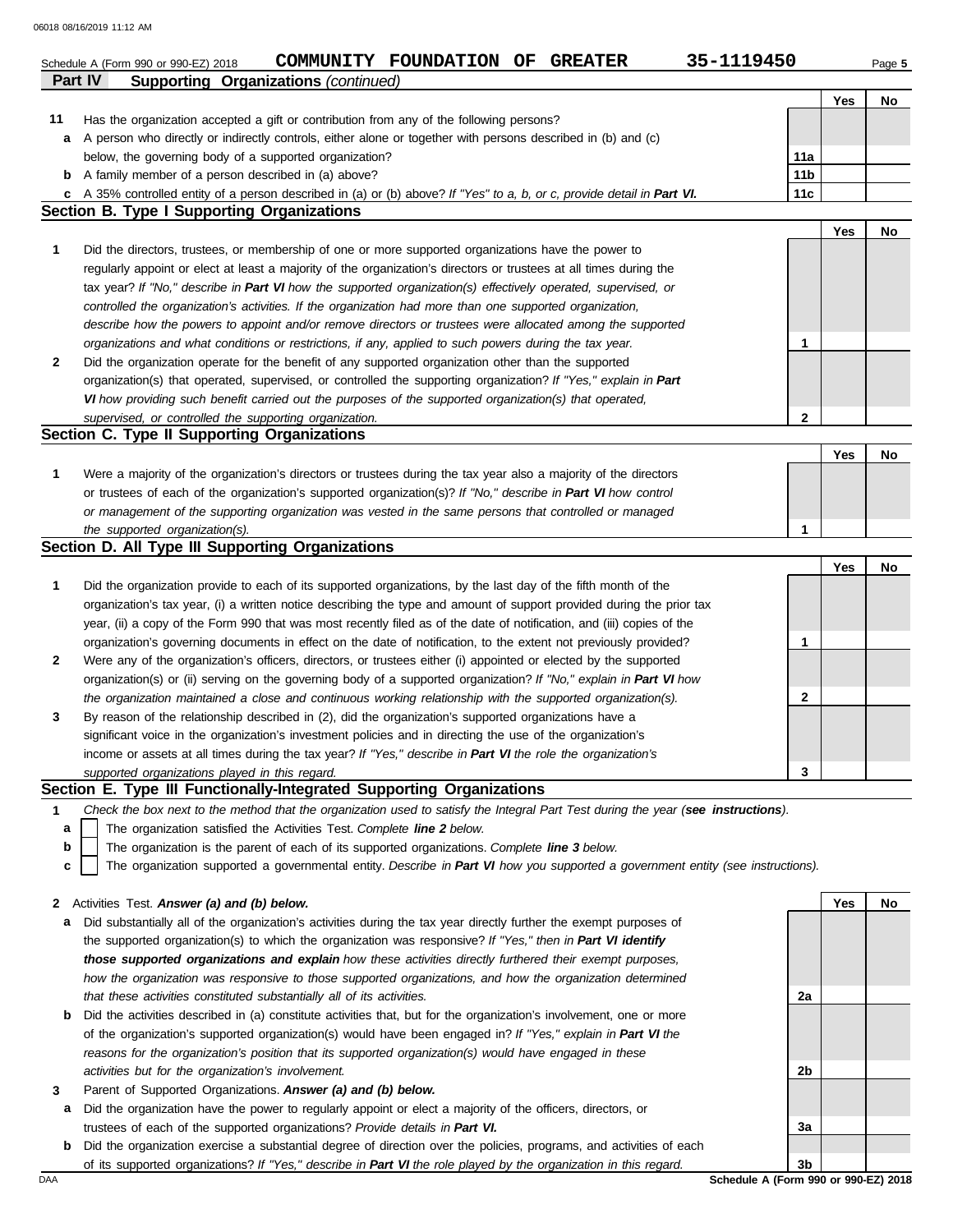|               | COMMUNITY FOUNDATION OF GREATER<br>Schedule A (Form 990 or 990-EZ) 2018                                                          |                | 35-1119450     | Page 6                         |
|---------------|----------------------------------------------------------------------------------------------------------------------------------|----------------|----------------|--------------------------------|
| <b>Part V</b> | Type III Non-Functionally Integrated 509(a)(3) Supporting Organizations                                                          |                |                |                                |
| $\mathbf{1}$  | Check here if the organization satisfied the Integral Part Test as a qualifying trust on Nov. 20, 1970 (explain in Part VI). See |                |                |                                |
|               | <b>instructions.</b> All other Type III non-functionally integrated supporting organizations must complete Sections A through E. |                |                |                                |
|               | Section A - Adjusted Net Income                                                                                                  |                | (A) Prior Year | (B) Current Year               |
|               |                                                                                                                                  |                |                | (optional)                     |
| 1             | Net short-term capital gain                                                                                                      | 1              |                |                                |
| $\mathbf{2}$  | Recoveries of prior-year distributions                                                                                           | $\mathbf{2}$   |                |                                |
| 3             | Other gross income (see instructions)                                                                                            | 3              |                |                                |
| 4             | Add lines 1 through 3.                                                                                                           | 4              |                |                                |
| 5             | Depreciation and depletion                                                                                                       | 5              |                |                                |
| 6             | Portion of operating expenses paid or incurred for production or                                                                 |                |                |                                |
|               | collection of gross income or for management, conservation, or                                                                   |                |                |                                |
|               | maintenance of property held for production of income (see instructions)                                                         | 6              |                |                                |
| $\mathbf{7}$  | Other expenses (see instructions)                                                                                                | $\overline{7}$ |                |                                |
| 8             | <b>Adjusted Net Income</b> (subtract lines 5, 6, and 7 from line 4)                                                              | 8              |                |                                |
|               | <b>Section B - Minimum Asset Amount</b>                                                                                          |                | (A) Prior Year | (B) Current Year<br>(optional) |
| 1             | Aggregate fair market value of all non-exempt-use assets (see                                                                    |                |                |                                |
|               | instructions for short tax year or assets held for part of year):                                                                |                |                |                                |
|               | <b>a</b> Average monthly value of securities                                                                                     | 1a             |                |                                |
|               | <b>b</b> Average monthly cash balances                                                                                           | 1b             |                |                                |
|               | Fair market value of other non-exempt-use assets<br>C                                                                            | 1c             |                |                                |
|               | <b>Total</b> (add lines 1a, 1b, and 1c)<br>d                                                                                     | 1d             |                |                                |
|               | Discount claimed for blockage or other<br>е                                                                                      |                |                |                                |
|               | factors (explain in detail in Part VI):                                                                                          |                |                |                                |
| $\mathbf{2}$  | Acquisition indebtedness applicable to non-exempt-use assets                                                                     | $\mathbf{2}$   |                |                                |
| 3             | Subtract line 2 from line 1d.                                                                                                    | 3              |                |                                |
| 4             | Cash deemed held for exempt use. Enter 1-1/2% of line 3 (for greater amount,                                                     |                |                |                                |
|               | see instructions).                                                                                                               | 4              |                |                                |
| 5             | Net value of non-exempt-use assets (subtract line 4 from line 3)                                                                 | 5              |                |                                |
| 6             | Multiply line 5 by .035.                                                                                                         | 6              |                |                                |
| 7             | Recoveries of prior-year distributions                                                                                           | $\overline{7}$ |                |                                |
| 8             | Minimum Asset Amount (add line 7 to line 6)                                                                                      | 8              |                |                                |
|               | Section C - Distributable Amount                                                                                                 |                |                | <b>Current Year</b>            |
| 1             | Adjusted net income for prior year (from Section A, line 8, Column A)                                                            | $\mathbf{1}$   |                |                                |
| $\mathbf{2}$  | Enter 85% of line 1.                                                                                                             | $\mathbf{2}$   |                |                                |
| 3             | Minimum asset amount for prior year (from Section B, line 8, Column A)                                                           | 3              |                |                                |
| 4             | Enter greater of line 2 or line 3.                                                                                               | 4              |                |                                |
| 5             | Income tax imposed in prior year                                                                                                 | 5              |                |                                |
| 6             | <b>Distributable Amount.</b> Subtract line 5 from line 4, unless subject to                                                      |                |                |                                |
|               | emergency temporary reduction (see instructions).                                                                                | 6              |                |                                |

**7** instructions). Check here if the current year is the organization's first as a non-functionally integrated Type III supporting organization (see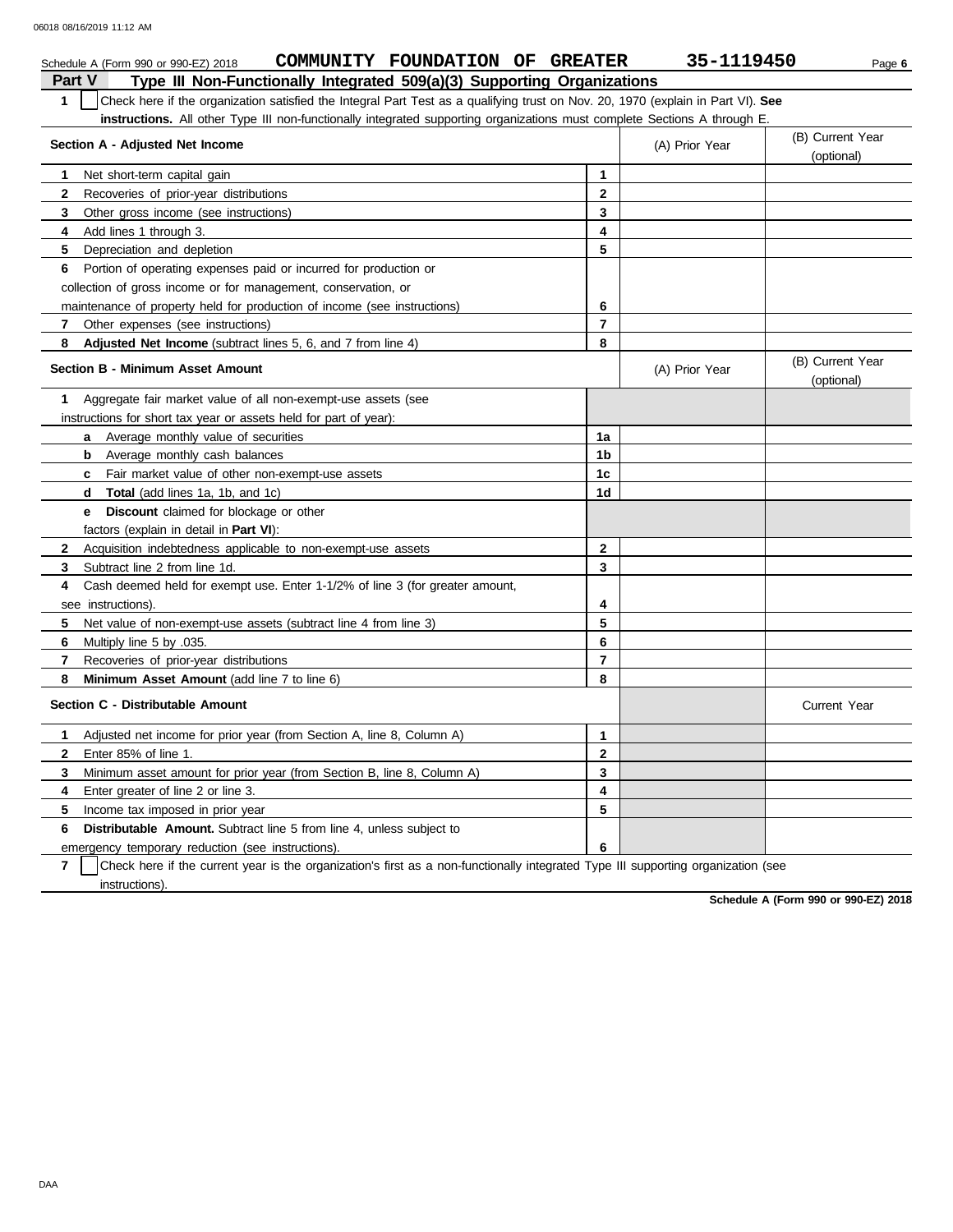|              | COMMUNITY FOUNDATION OF GREATER<br>Schedule A (Form 990 or 990-EZ) 2018                                    |                                    | 35-1119450                                    | Page 7                                           |
|--------------|------------------------------------------------------------------------------------------------------------|------------------------------------|-----------------------------------------------|--------------------------------------------------|
|              | <b>Part V</b><br>Type III Non-Functionally Integrated 509(a)(3) Supporting Organizations (continued)       |                                    |                                               |                                                  |
|              | <b>Section D - Distributions</b>                                                                           |                                    |                                               | <b>Current Year</b>                              |
| 1            | Amounts paid to supported organizations to accomplish exempt purposes                                      |                                    |                                               |                                                  |
| $\mathbf{2}$ | Amounts paid to perform activity that directly furthers exempt purposes of supported                       |                                    |                                               |                                                  |
|              | organizations, in excess of income from activity                                                           |                                    |                                               |                                                  |
| 3            | Administrative expenses paid to accomplish exempt purposes of supported organizations                      |                                    |                                               |                                                  |
| 4            | Amounts paid to acquire exempt-use assets                                                                  |                                    |                                               |                                                  |
| 5            | Qualified set-aside amounts (prior IRS approval required)                                                  |                                    |                                               |                                                  |
| 6            | Other distributions (describe in Part VI). See instructions.                                               |                                    |                                               |                                                  |
| 7            | Total annual distributions. Add lines 1 through 6.                                                         |                                    |                                               |                                                  |
| 8            | Distributions to attentive supported organizations to which the organization is responsive                 |                                    |                                               |                                                  |
|              | (provide details in Part VI). See instructions.                                                            |                                    |                                               |                                                  |
| 9            | Distributable amount for 2018 from Section C, line 6                                                       |                                    |                                               |                                                  |
| 10           | Line 8 amount divided by line 9 amount                                                                     |                                    |                                               |                                                  |
|              | <b>Section E - Distribution Allocations (see instructions)</b>                                             | (i)<br><b>Excess Distributions</b> | (ii)<br><b>Underdistributions</b><br>Pre-2018 | (iii)<br><b>Distributable</b><br>Amount for 2018 |
| 1            | Distributable amount for 2018 from Section C, line 6                                                       |                                    |                                               |                                                  |
| $\mathbf{2}$ | Underdistributions, if any, for years prior to 2018<br>(reasonable cause required-explain in Part VI). See |                                    |                                               |                                                  |
|              | instructions.                                                                                              |                                    |                                               |                                                  |
| 3            | Excess distributions carryover, if any, to 2018                                                            |                                    |                                               |                                                  |
|              |                                                                                                            |                                    |                                               |                                                  |
|              |                                                                                                            |                                    |                                               |                                                  |
|              |                                                                                                            |                                    |                                               |                                                  |
|              |                                                                                                            |                                    |                                               |                                                  |
|              |                                                                                                            |                                    |                                               |                                                  |
|              | f Total of lines 3a through e                                                                              |                                    |                                               |                                                  |
|              | g Applied to underdistributions of prior years                                                             |                                    |                                               |                                                  |
|              | h Applied to 2018 distributable amount                                                                     |                                    |                                               |                                                  |
|              | <i>i</i> Carryover from 2013 not applied (see instructions)                                                |                                    |                                               |                                                  |
|              | Remainder. Subtract lines 3g, 3h, and 3i from 3f.                                                          |                                    |                                               |                                                  |
| 4            | Distributions for 2018 from                                                                                |                                    |                                               |                                                  |
|              | Section D, line 7:<br>\$                                                                                   |                                    |                                               |                                                  |
|              | a Applied to underdistributions of prior years                                                             |                                    |                                               |                                                  |
|              | <b>b</b> Applied to 2018 distributable amount                                                              |                                    |                                               |                                                  |
|              | c Remainder. Subtract lines 4a and 4b from 4.                                                              |                                    |                                               |                                                  |
| 5            | Remaining underdistributions for years prior to 2018, if                                                   |                                    |                                               |                                                  |
|              | any. Subtract lines 3g and 4a from line 2. For result                                                      |                                    |                                               |                                                  |
|              | greater than zero, explain in Part VI. See instructions.                                                   |                                    |                                               |                                                  |
| 6            | Remaining underdistributions for 2018. Subtract lines 3h                                                   |                                    |                                               |                                                  |
|              | and 4b from line 1. For result greater than zero, explain in                                               |                                    |                                               |                                                  |
|              | Part VI. See instructions.                                                                                 |                                    |                                               |                                                  |
| 7            | Excess distributions carryover to 2019. Add lines 3j                                                       |                                    |                                               |                                                  |
|              | and 4c.                                                                                                    |                                    |                                               |                                                  |
| 8            | Breakdown of line 7:                                                                                       |                                    |                                               |                                                  |
|              | a Excess from 2014                                                                                         |                                    |                                               |                                                  |
|              |                                                                                                            |                                    |                                               |                                                  |
|              |                                                                                                            |                                    |                                               |                                                  |
|              | e Excess from 2018                                                                                         |                                    |                                               |                                                  |
|              |                                                                                                            |                                    |                                               |                                                  |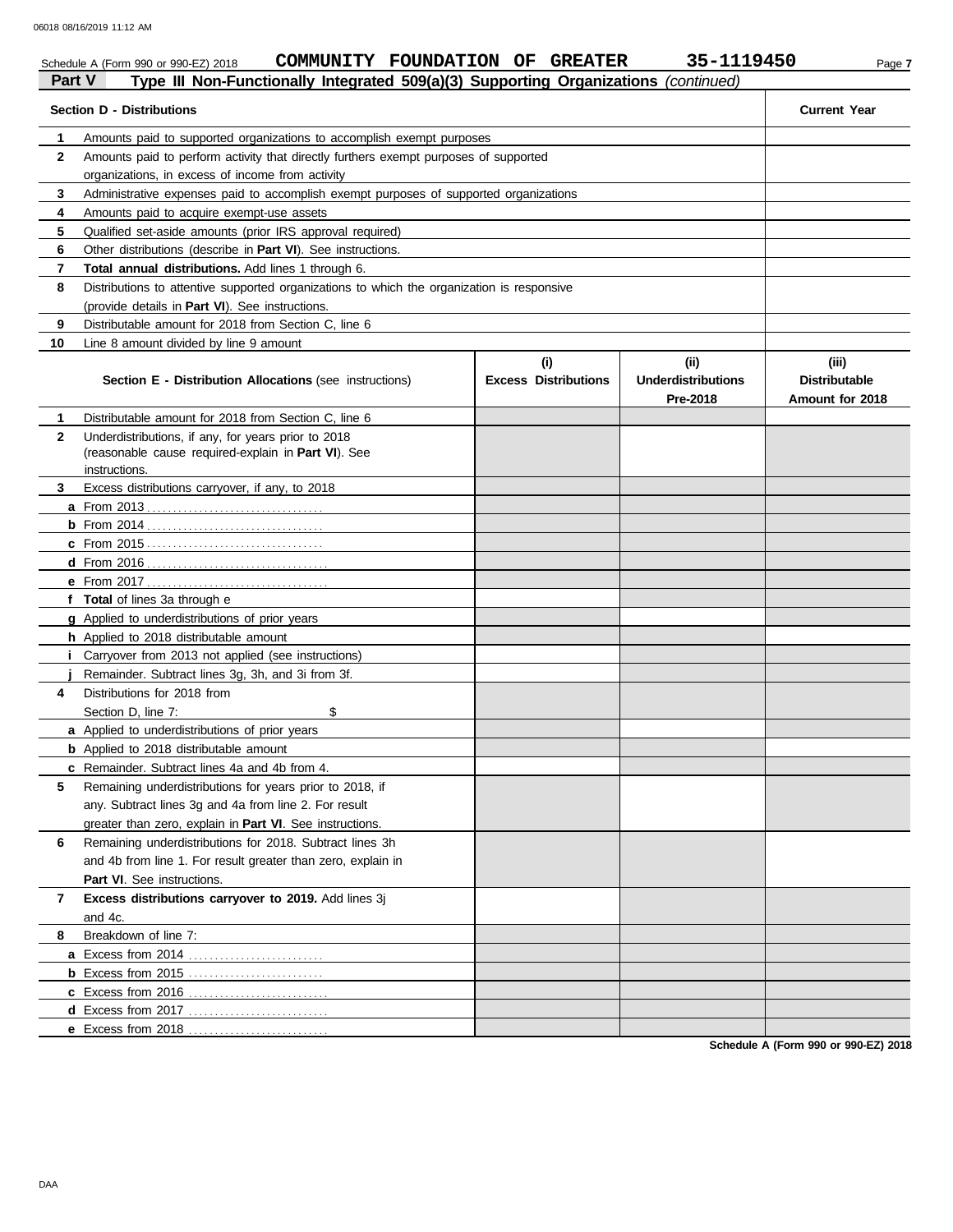|         | Schedule A (Form 990 or 990-EZ) 2018 |                                                                                                | COMMUNITY FOUNDATION OF GREATER | 35-1119450                                                                                                                                                                                                                                                                                                                                                                                                                                                                                | Page 8 |
|---------|--------------------------------------|------------------------------------------------------------------------------------------------|---------------------------------|-------------------------------------------------------------------------------------------------------------------------------------------------------------------------------------------------------------------------------------------------------------------------------------------------------------------------------------------------------------------------------------------------------------------------------------------------------------------------------------------|--------|
| Part VI |                                      |                                                                                                |                                 | Supplemental Information. Provide the explanations required by Part II, line 10; Part II, line 17a or 17b; Part<br>III, line 12; Part IV, Section A, lines 1, 2, 3b, 3c, 4b, 4c, 5a, 6, 9a, 9b, 9c, 11a, 11b, and 11c; Part IV, Section<br>B, lines 1 and 2; Part IV, Section C, line 1; Part IV, Section D, lines 2 and 3; Part IV, Section E, lines 1c, 2a, 2b,<br>3a, and 3b; Part V, line 1; Part V, Section B, line 1e; Part V, Section D, lines 5, 6, and 8; and Part V, Section E, |        |
|         |                                      | lines 2, 5, and 6. Also complete this part for any additional information. (See instructions.) |                                 |                                                                                                                                                                                                                                                                                                                                                                                                                                                                                           |        |
|         |                                      |                                                                                                |                                 |                                                                                                                                                                                                                                                                                                                                                                                                                                                                                           |        |
|         |                                      |                                                                                                |                                 |                                                                                                                                                                                                                                                                                                                                                                                                                                                                                           |        |
|         |                                      |                                                                                                |                                 |                                                                                                                                                                                                                                                                                                                                                                                                                                                                                           |        |
|         |                                      |                                                                                                |                                 |                                                                                                                                                                                                                                                                                                                                                                                                                                                                                           |        |
|         |                                      |                                                                                                |                                 |                                                                                                                                                                                                                                                                                                                                                                                                                                                                                           |        |
|         |                                      |                                                                                                |                                 |                                                                                                                                                                                                                                                                                                                                                                                                                                                                                           |        |
|         |                                      |                                                                                                |                                 |                                                                                                                                                                                                                                                                                                                                                                                                                                                                                           |        |
|         |                                      |                                                                                                |                                 |                                                                                                                                                                                                                                                                                                                                                                                                                                                                                           |        |
|         |                                      |                                                                                                |                                 |                                                                                                                                                                                                                                                                                                                                                                                                                                                                                           |        |
|         |                                      |                                                                                                |                                 |                                                                                                                                                                                                                                                                                                                                                                                                                                                                                           |        |
|         |                                      |                                                                                                |                                 |                                                                                                                                                                                                                                                                                                                                                                                                                                                                                           |        |
|         |                                      |                                                                                                |                                 |                                                                                                                                                                                                                                                                                                                                                                                                                                                                                           |        |
|         |                                      |                                                                                                |                                 |                                                                                                                                                                                                                                                                                                                                                                                                                                                                                           |        |
|         |                                      |                                                                                                |                                 |                                                                                                                                                                                                                                                                                                                                                                                                                                                                                           |        |
|         |                                      |                                                                                                |                                 |                                                                                                                                                                                                                                                                                                                                                                                                                                                                                           |        |
|         |                                      |                                                                                                |                                 |                                                                                                                                                                                                                                                                                                                                                                                                                                                                                           |        |
|         |                                      |                                                                                                |                                 |                                                                                                                                                                                                                                                                                                                                                                                                                                                                                           |        |
|         |                                      |                                                                                                |                                 |                                                                                                                                                                                                                                                                                                                                                                                                                                                                                           |        |
|         |                                      |                                                                                                |                                 |                                                                                                                                                                                                                                                                                                                                                                                                                                                                                           |        |
|         |                                      |                                                                                                |                                 |                                                                                                                                                                                                                                                                                                                                                                                                                                                                                           |        |
|         |                                      |                                                                                                |                                 |                                                                                                                                                                                                                                                                                                                                                                                                                                                                                           |        |
|         |                                      |                                                                                                |                                 |                                                                                                                                                                                                                                                                                                                                                                                                                                                                                           |        |
|         |                                      |                                                                                                |                                 |                                                                                                                                                                                                                                                                                                                                                                                                                                                                                           |        |
|         |                                      |                                                                                                |                                 |                                                                                                                                                                                                                                                                                                                                                                                                                                                                                           |        |
|         |                                      |                                                                                                |                                 |                                                                                                                                                                                                                                                                                                                                                                                                                                                                                           |        |
|         |                                      |                                                                                                |                                 |                                                                                                                                                                                                                                                                                                                                                                                                                                                                                           |        |
|         |                                      |                                                                                                |                                 |                                                                                                                                                                                                                                                                                                                                                                                                                                                                                           |        |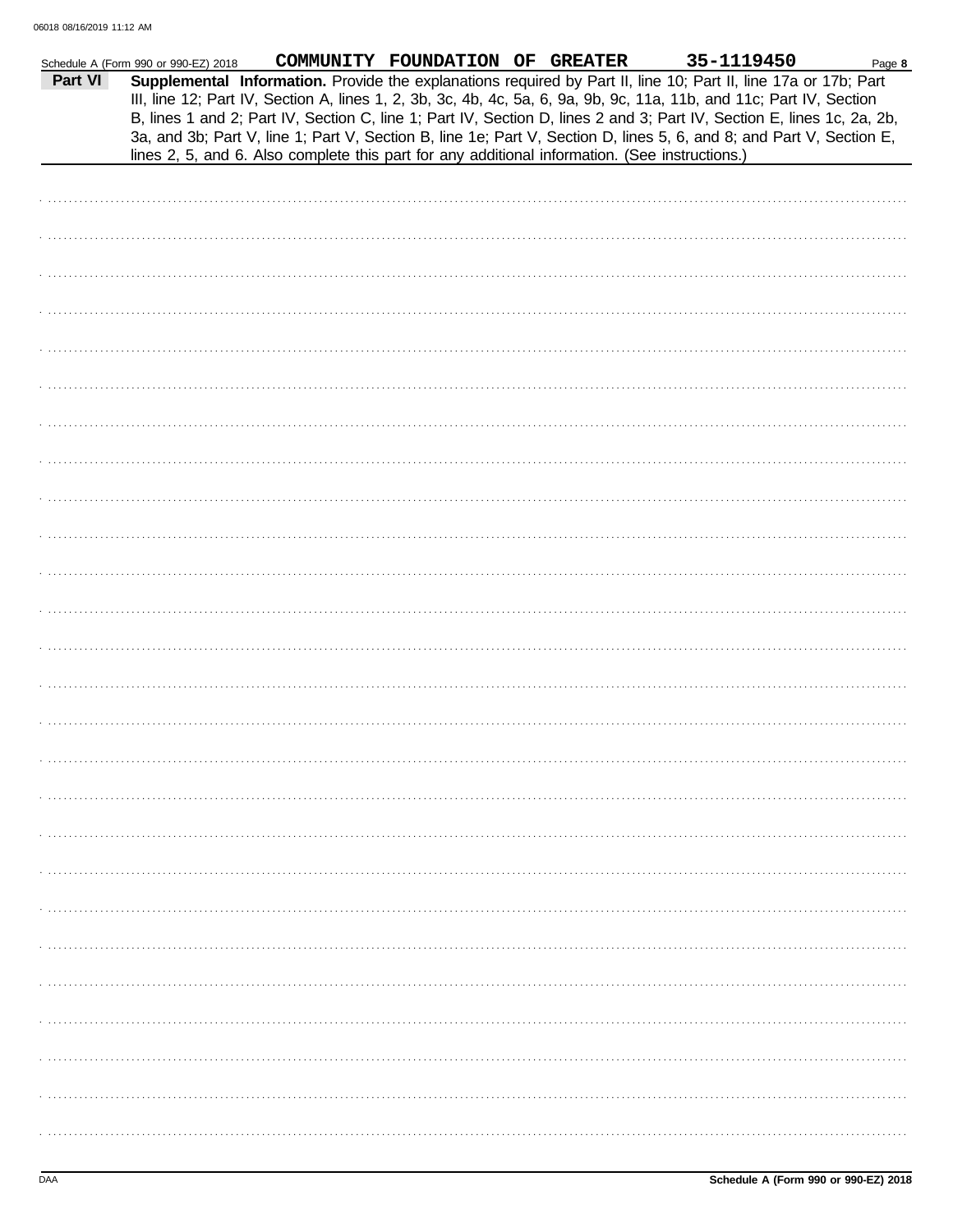06018 08/16/2019 11:12 AM

|   | <b>SCHEDULE D</b>                                           |                                                                                                                                                                                                                                |                                                                                                          |    | OMB No. 1545-0047                          |
|---|-------------------------------------------------------------|--------------------------------------------------------------------------------------------------------------------------------------------------------------------------------------------------------------------------------|----------------------------------------------------------------------------------------------------------|----|--------------------------------------------|
|   | (Form 990)                                                  |                                                                                                                                                                                                                                | <b>Supplemental Financial Statements</b><br>u Complete if the organization answered "Yes" on Form 990,   |    |                                            |
|   |                                                             |                                                                                                                                                                                                                                | Part IV, line 6, 7, 8, 9, 10, 11a, 11b, 11c, 11d, 11e, 11f, 12a, or 12b.                                 |    |                                            |
|   | Department of the Treasury<br>Internal Revenue Service      |                                                                                                                                                                                                                                | u Attach to Form 990.<br><b>u</b> Go to www.irs.gov/Form990 for instructions and the latest information. |    | <b>Open to Public</b><br><b>Inspection</b> |
|   | Name of the organization                                    |                                                                                                                                                                                                                                |                                                                                                          |    | Employer identification number             |
|   |                                                             | COMMUNITY FOUNDATION OF GREATER                                                                                                                                                                                                |                                                                                                          |    |                                            |
|   | FORT WAYNE INC.                                             |                                                                                                                                                                                                                                |                                                                                                          |    | 35-1119450                                 |
|   | Part I                                                      | Organizations Maintaining Donor Advised Funds or Other Similar Funds or Accounts.                                                                                                                                              |                                                                                                          |    |                                            |
|   |                                                             | Complete if the organization answered "Yes" on Form 990, Part IV, line 6.                                                                                                                                                      |                                                                                                          |    |                                            |
|   |                                                             |                                                                                                                                                                                                                                | (a) Donor advised funds                                                                                  |    | (b) Funds and other accounts               |
| 1 |                                                             |                                                                                                                                                                                                                                | 136                                                                                                      |    | 26                                         |
| 2 |                                                             |                                                                                                                                                                                                                                | $\overline{3,598,790}$                                                                                   |    | 17,400                                     |
| 3 |                                                             |                                                                                                                                                                                                                                | $\overline{2,130,780}$                                                                                   |    | 235,970                                    |
| 4 |                                                             |                                                                                                                                                                                                                                | 54,527,706                                                                                               |    | 3,428,757                                  |
| 5 |                                                             | Did the organization inform all donors and donor advisors in writing that the assets held in donor advised                                                                                                                     |                                                                                                          |    |                                            |
|   |                                                             |                                                                                                                                                                                                                                |                                                                                                          |    | $ X $ Yes<br>No                            |
| 6 |                                                             | Did the organization inform all grantees, donors, and donor advisors in writing that grant funds can be used                                                                                                                   |                                                                                                          |    |                                            |
|   |                                                             | only for charitable purposes and not for the benefit of the donor or donor advisor, or for any other purpose                                                                                                                   |                                                                                                          |    |                                            |
|   | conferring impermissible private benefit?                   |                                                                                                                                                                                                                                |                                                                                                          |    | $ \mathbf{X} $ Yes<br>No.                  |
|   | Part II                                                     | <b>Conservation Easements.</b><br>Complete if the organization answered "Yes" on Form 990, Part IV, line 7.                                                                                                                    |                                                                                                          |    |                                            |
|   |                                                             |                                                                                                                                                                                                                                |                                                                                                          |    |                                            |
| 1 |                                                             | Purpose(s) of conservation easements held by the organization (check all that apply).                                                                                                                                          |                                                                                                          |    |                                            |
|   |                                                             | Preservation of land for public use (e.g., recreation or education)                                                                                                                                                            | Preservation of a historically important land area                                                       |    |                                            |
|   | Protection of natural habitat<br>Preservation of open space |                                                                                                                                                                                                                                | Preservation of a certified historic structure                                                           |    |                                            |
| 2 |                                                             | Complete lines 2a through 2d if the organization held a qualified conservation contribution in the form of a conservation                                                                                                      |                                                                                                          |    |                                            |
|   | easement on the last day of the tax year.                   |                                                                                                                                                                                                                                |                                                                                                          |    | Held at the End of the Tax Year            |
| а |                                                             |                                                                                                                                                                                                                                |                                                                                                          | 2a |                                            |
|   |                                                             |                                                                                                                                                                                                                                |                                                                                                          | 2b |                                            |
|   |                                                             | Number of conservation easements on a certified historic structure included in (a) [11] Number of conservation easements on a certified historic structure included in (a)                                                     |                                                                                                          | 2c |                                            |
|   |                                                             | d Number of conservation easements included in (c) acquired after 7/25/06, and not on a                                                                                                                                        |                                                                                                          |    |                                            |
|   |                                                             | historic structure listed in the National Register [111] Allen Contains and Allen Contains and Allen Contains and Allen Contains and Allen Contains and Allen Contains and Allen Contains and Allen Contains and Allen Contain |                                                                                                          | 2d |                                            |
| 3 |                                                             | Number of conservation easements modified, transferred, released, extinguished, or terminated by the organization during the                                                                                                   |                                                                                                          |    |                                            |
|   | tax year $\mathbf u$                                        |                                                                                                                                                                                                                                |                                                                                                          |    |                                            |
|   |                                                             | Number of states where property subject to conservation easement is located $\mathbf{u}$                                                                                                                                       |                                                                                                          |    |                                            |
| 5 |                                                             | Does the organization have a written policy regarding the periodic monitoring, inspection, handling of                                                                                                                         |                                                                                                          |    |                                            |
|   |                                                             |                                                                                                                                                                                                                                |                                                                                                          |    | Yes<br>No                                  |
| 6 |                                                             | Staff and volunteer hours devoted to monitoring, inspecting, handling of violations, and enforcing conservation easements during the year                                                                                      |                                                                                                          |    |                                            |
|   | $\mathbf{u}$                                                |                                                                                                                                                                                                                                |                                                                                                          |    |                                            |
| 7 |                                                             | Amount of expenses incurred in monitoring, inspecting, handling of violations, and enforcing conservation easements during the year                                                                                            |                                                                                                          |    |                                            |
|   | <b>u</b> \$ <u></u>                                         |                                                                                                                                                                                                                                |                                                                                                          |    |                                            |
| 8 |                                                             | Does each conservation easement reported on line 2(d) above satisfy the requirements of section 170(h)(4)(B)(i)                                                                                                                |                                                                                                          |    |                                            |
|   |                                                             |                                                                                                                                                                                                                                |                                                                                                          |    | Yes<br>No                                  |
| 9 |                                                             | In Part XIII, describe how the organization reports conservation easements in its revenue and expense statement, and                                                                                                           |                                                                                                          |    |                                            |
|   |                                                             | balance sheet, and include, if applicable, the text of the footnote to the organization's financial statements that describes the<br>organization's accounting for conservation easements.                                     |                                                                                                          |    |                                            |
|   | Part III                                                    | Organizations Maintaining Collections of Art, Historical Treasures, or Other Similar Assets.                                                                                                                                   |                                                                                                          |    |                                            |
|   |                                                             | Complete if the organization answered "Yes" on Form 990, Part IV, line 8.                                                                                                                                                      |                                                                                                          |    |                                            |
|   |                                                             | 1a If the organization elected, as permitted under SFAS 116 (ASC 958), not to report in its revenue statement and balance sheet                                                                                                |                                                                                                          |    |                                            |
|   |                                                             | works of art, historical treasures, or other similar assets held for public exhibition, education, or research in furtherance of                                                                                               |                                                                                                          |    |                                            |
|   |                                                             | public service, provide, in Part XIII, the text of the footnote to its financial statements that describes these items.                                                                                                        |                                                                                                          |    |                                            |
|   |                                                             | <b>b</b> If the organization elected, as permitted under SFAS 116 (ASC 958), to report in its revenue statement and balance sheet                                                                                              |                                                                                                          |    |                                            |
|   |                                                             | works of art, historical treasures, or other similar assets held for public exhibition, education, or research in furtherance of                                                                                               |                                                                                                          |    |                                            |
|   |                                                             | public service, provide the following amounts relating to these items:                                                                                                                                                         |                                                                                                          |    |                                            |
|   |                                                             |                                                                                                                                                                                                                                |                                                                                                          |    |                                            |
|   |                                                             |                                                                                                                                                                                                                                |                                                                                                          |    | $\mathbf{u}$ \$                            |
| 2 |                                                             | If the organization received or held works of art, historical treasures, or other similar assets for financial gain, provide the                                                                                               |                                                                                                          |    |                                            |
|   |                                                             | following amounts required to be reported under SFAS 116 (ASC 958) relating to these items:                                                                                                                                    |                                                                                                          |    |                                            |
|   |                                                             |                                                                                                                                                                                                                                |                                                                                                          |    |                                            |
|   |                                                             |                                                                                                                                                                                                                                |                                                                                                          |    | $\mathbf{u} \cdot \mathbf{\$}$             |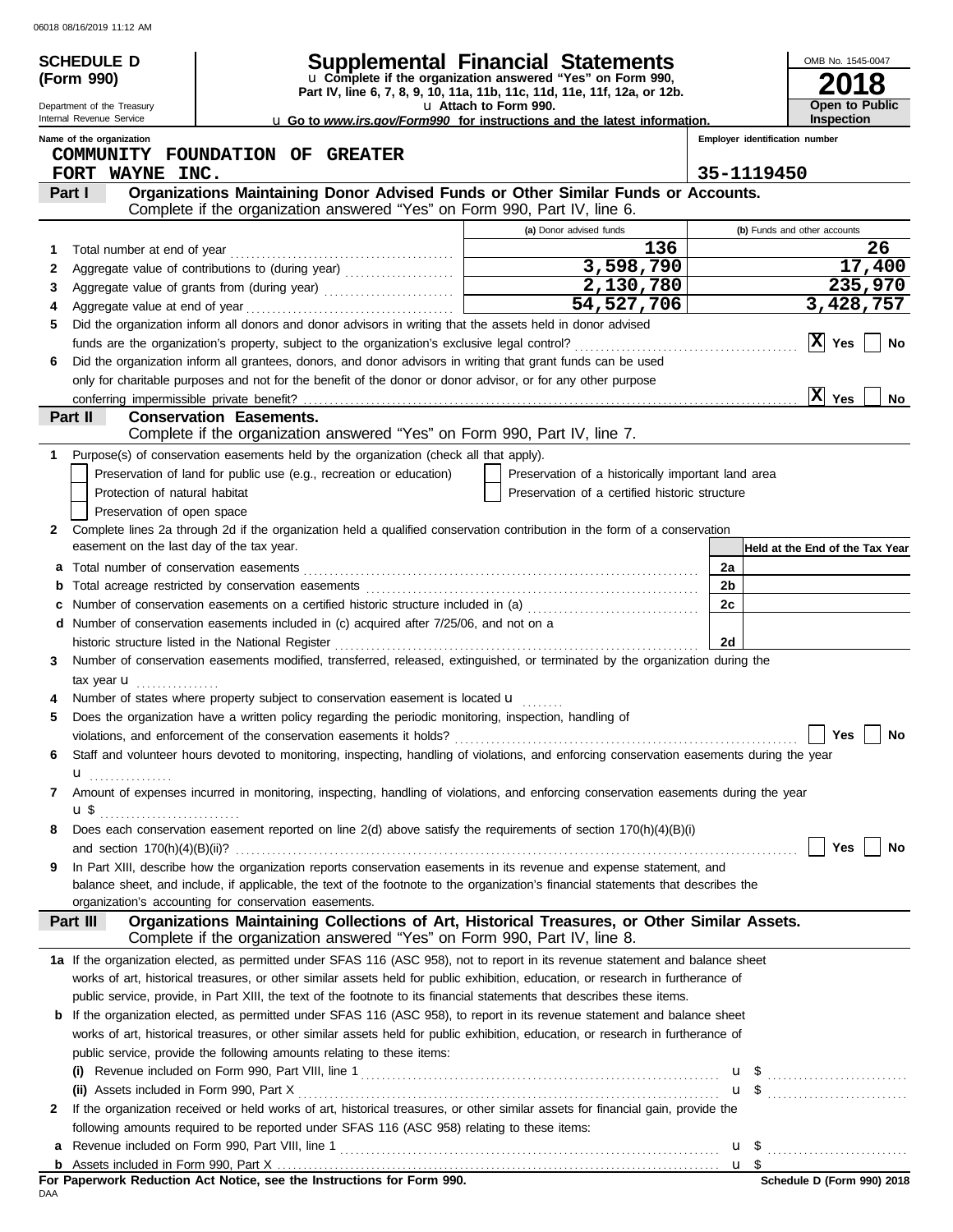|   | Schedule D (Form 990) 2018 COMMUNITY FOUNDATION OF GREATER                                                                                                                                                                           |                         |                           |                         |                    | 35-1119450 |                 |                      |           |                     |     | Page 2    |
|---|--------------------------------------------------------------------------------------------------------------------------------------------------------------------------------------------------------------------------------------|-------------------------|---------------------------|-------------------------|--------------------|------------|-----------------|----------------------|-----------|---------------------|-----|-----------|
|   | Organizations Maintaining Collections of Art, Historical Treasures, or Other Similar Assets (continued)<br>Part III                                                                                                                  |                         |                           |                         |                    |            |                 |                      |           |                     |     |           |
|   | 3 Using the organization's acquisition, accession, and other records, check any of the following that are a significant use of its<br>collection items (check all that apply):                                                       |                         |                           |                         |                    |            |                 |                      |           |                     |     |           |
| a | Public exhibition                                                                                                                                                                                                                    | d                       | Loan or exchange programs |                         |                    |            |                 |                      |           |                     |     |           |
| b | Scholarly research                                                                                                                                                                                                                   | е                       |                           |                         |                    |            |                 |                      |           |                     |     |           |
| c | Preservation for future generations                                                                                                                                                                                                  |                         |                           |                         |                    |            |                 |                      |           |                     |     |           |
|   | Provide a description of the organization's collections and explain how they further the organization's exempt purpose in Part                                                                                                       |                         |                           |                         |                    |            |                 |                      |           |                     |     |           |
|   | XIII.                                                                                                                                                                                                                                |                         |                           |                         |                    |            |                 |                      |           |                     |     |           |
| 5 | During the year, did the organization solicit or receive donations of art, historical treasures, or other similar                                                                                                                    |                         |                           |                         |                    |            |                 |                      |           |                     |     |           |
|   |                                                                                                                                                                                                                                      |                         |                           |                         |                    |            |                 |                      |           | Yes                 |     | No        |
|   | Part IV<br><b>Escrow and Custodial Arrangements.</b>                                                                                                                                                                                 |                         |                           |                         |                    |            |                 |                      |           |                     |     |           |
|   | Complete if the organization answered "Yes" on Form 990, Part IV, line 9, or reported an amount on Form                                                                                                                              |                         |                           |                         |                    |            |                 |                      |           |                     |     |           |
|   | 990, Part X, line 21.                                                                                                                                                                                                                |                         |                           |                         |                    |            |                 |                      |           |                     |     |           |
|   | 1a Is the organization an agent, trustee, custodian or other intermediary for contributions or other assets not                                                                                                                      |                         |                           |                         |                    |            |                 |                      |           |                     |     |           |
|   | included on Form 990, Part X?                                                                                                                                                                                                        |                         |                           |                         |                    |            |                 |                      |           | <b>Yes</b>          |     | No        |
|   | <b>b</b> If "Yes," explain the arrangement in Part XIII and complete the following table:                                                                                                                                            |                         |                           |                         |                    |            |                 |                      |           |                     |     |           |
|   |                                                                                                                                                                                                                                      |                         |                           |                         |                    |            |                 |                      |           | Amount              |     |           |
|   | c Beginning balance <b>contract the contract of the contract of the contract of the contract of the contract of the contract of the contract of the contract of the contract of the contract of the contract of the contract of </b> |                         |                           |                         |                    |            |                 | 1c                   |           |                     |     |           |
|   |                                                                                                                                                                                                                                      |                         |                           |                         |                    |            |                 | 1 <sub>d</sub>       |           |                     |     |           |
|   | Distributions during the year manufactured contains and contained a state of the year manufactured with the state of the state of the state of the state of the state of the state of the state of the state of the state of t       |                         |                           |                         |                    |            |                 | 1e                   |           |                     |     |           |
|   |                                                                                                                                                                                                                                      |                         |                           |                         |                    |            |                 | 1f                   |           |                     |     |           |
|   | 2a Did the organization include an amount on Form 990, Part X, line 21, for escrow or custodial account liability?                                                                                                                   |                         |                           |                         |                    |            |                 |                      |           | Yes                 |     | <b>No</b> |
|   |                                                                                                                                                                                                                                      |                         |                           |                         |                    |            |                 |                      |           |                     |     |           |
|   | <b>Endowment Funds.</b><br>Part V                                                                                                                                                                                                    |                         |                           |                         |                    |            |                 |                      |           |                     |     |           |
|   | Complete if the organization answered "Yes" on Form 990, Part IV, line 10.                                                                                                                                                           |                         |                           |                         |                    |            |                 |                      |           |                     |     |           |
|   |                                                                                                                                                                                                                                      | (a) Current year        | (b) Prior year            |                         | (c) Two years back |            |                 | (d) Three years back |           | (e) Four years back |     |           |
|   | 1a Beginning of year balance                                                                                                                                                                                                         | 474,102                 |                           | 445,775                 |                    | 448,424    |                 |                      | 489,244   |                     |     | 503,470   |
|   | Contributions                                                                                                                                                                                                                        | 202                     |                           |                         |                    | 6,840      |                 |                      | 89        |                     |     | 88        |
|   | c Net investment earnings, gains, and                                                                                                                                                                                                |                         |                           |                         |                    |            |                 |                      |           |                     |     |           |
|   |                                                                                                                                                                                                                                      | $-29,395$               |                           | 67,717                  |                    | 20,522     |                 |                      | $-14,216$ | 12,632              |     |           |
|   | Grants or scholarships                                                                                                                                                                                                               | 21,065                  |                           | 34,437                  |                    | 25,222     |                 |                      | 21,160    |                     |     | 21,786    |
|   | e Other expenditures for facilities and                                                                                                                                                                                              |                         |                           |                         |                    |            |                 |                      |           |                     |     |           |
|   |                                                                                                                                                                                                                                      |                         |                           |                         |                    |            |                 |                      |           |                     |     |           |
|   | Administrative expenses                                                                                                                                                                                                              | 4,356                   |                           | 4,953                   |                    | 4,789      |                 |                      | 5,533     |                     |     | 5,160     |
|   | End of year balance                                                                                                                                                                                                                  | 419,488                 |                           | 474,102                 |                    | 445,775    |                 |                      | 448,424   |                     |     | 489,244   |
|   | Provide the estimated percentage of the current year end balance (line 1g, column (a)) held as:                                                                                                                                      |                         |                           |                         |                    |            |                 |                      |           |                     |     |           |
|   | a Board designated or quasi-endowment u                                                                                                                                                                                              | %                       |                           |                         |                    |            |                 |                      |           |                     |     |           |
|   | <b>b</b> Permanent endowment $\mathbf{u}$ 100.00 %                                                                                                                                                                                   |                         |                           |                         |                    |            |                 |                      |           |                     |     |           |
|   | c Temporarily restricted endowment u                                                                                                                                                                                                 | %                       |                           |                         |                    |            |                 |                      |           |                     |     |           |
|   | The percentages on lines 2a, 2b, and 2c should equal 100%.                                                                                                                                                                           |                         |                           |                         |                    |            |                 |                      |           |                     |     |           |
|   | 3a Are there endowment funds not in the possession of the organization that are held and administered for the                                                                                                                        |                         |                           |                         |                    |            |                 |                      |           |                     |     |           |
|   | organization by:                                                                                                                                                                                                                     |                         |                           |                         |                    |            |                 |                      |           |                     | Yes | No        |
|   |                                                                                                                                                                                                                                      |                         |                           |                         |                    |            |                 |                      |           | 3a(i)               |     | x         |
|   | (ii) related organizations                                                                                                                                                                                                           |                         |                           |                         |                    |            |                 |                      |           | 3a(ii)              |     | x         |
|   |                                                                                                                                                                                                                                      |                         |                           |                         |                    |            |                 |                      |           | 3b                  |     |           |
|   | Describe in Part XIII the intended uses of the organization's endowment funds.                                                                                                                                                       |                         |                           |                         |                    |            |                 |                      |           |                     |     |           |
|   | Land, Buildings, and Equipment.<br>Part VI                                                                                                                                                                                           |                         |                           |                         |                    |            |                 |                      |           |                     |     |           |
|   | Complete if the organization answered "Yes" on Form 990, Part IV, line 11a. See Form 990, Part X, line 10.                                                                                                                           |                         |                           |                         |                    |            |                 |                      |           |                     |     |           |
|   | Description of property                                                                                                                                                                                                              | (a) Cost or other basis |                           | (b) Cost or other basis |                    |            | (c) Accumulated |                      |           | (d) Book value      |     |           |
|   |                                                                                                                                                                                                                                      | (investment)            |                           | (other)                 |                    |            | depreciation    |                      |           |                     |     |           |
|   |                                                                                                                                                                                                                                      |                         |                           |                         |                    |            |                 |                      |           |                     |     |           |
|   | <b>b</b> Buildings                                                                                                                                                                                                                   |                         |                           |                         |                    |            |                 |                      |           |                     |     |           |
|   | c Leasehold improvements                                                                                                                                                                                                             |                         |                           |                         |                    |            |                 |                      |           |                     |     |           |
|   |                                                                                                                                                                                                                                      |                         |                           |                         | 273,500            |            | 209,659         |                      |           |                     |     | 63,841    |
|   | e Other                                                                                                                                                                                                                              |                         |                           |                         |                    |            |                 |                      |           |                     |     |           |
|   | Total. Add lines 1a through 1e. (Column (d) must equal Form 990, Part X, column (B), line 10c.)                                                                                                                                      |                         |                           |                         |                    |            |                 | $\mathbf u$          |           |                     |     | 63,841    |

**Schedule D (Form 990) 2018**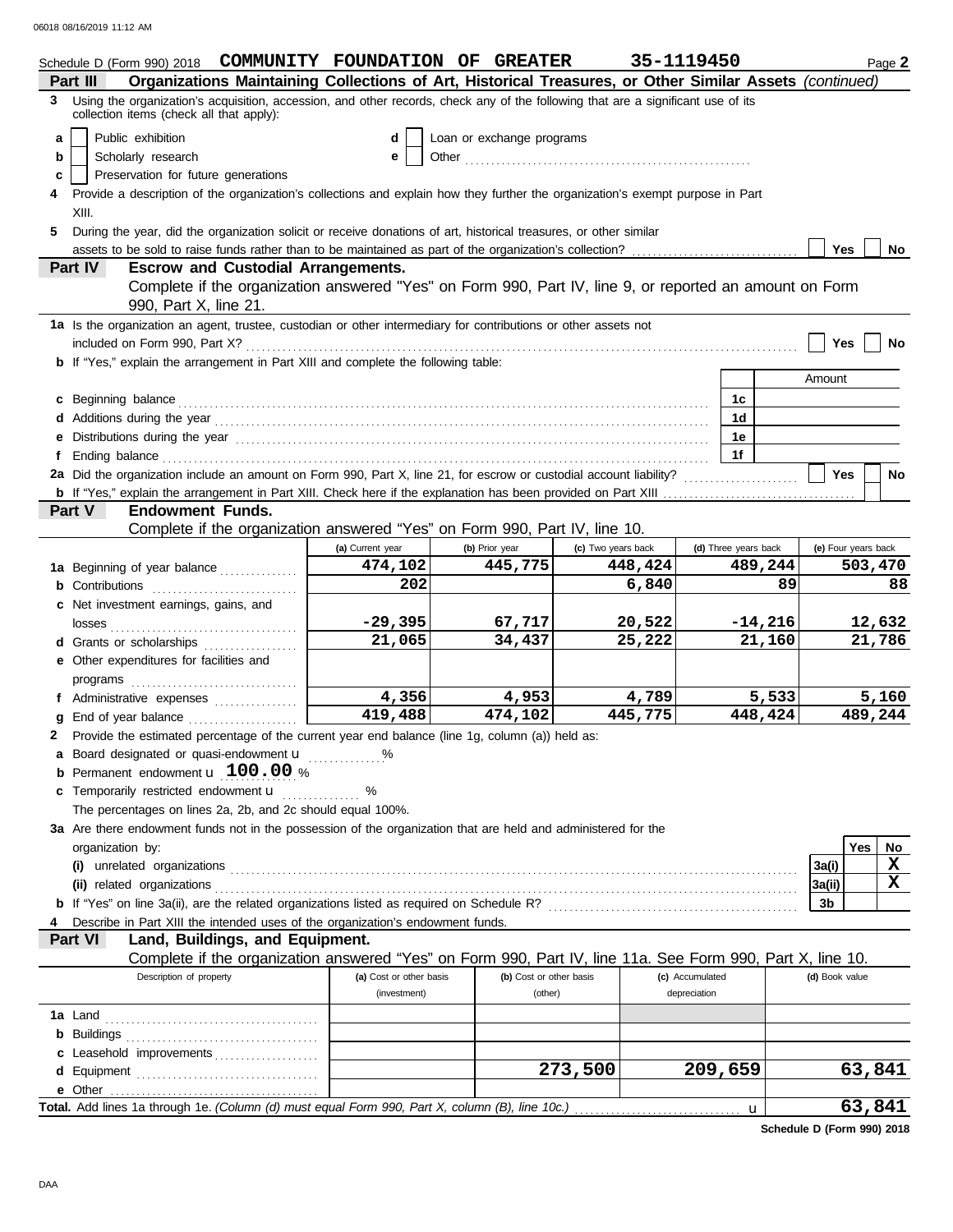|                              | COMMUNITY FOUNDATION OF GREATER<br>Schedule D (Form 990) 2018                                              |                | 35-1119450                       | Page 3         |
|------------------------------|------------------------------------------------------------------------------------------------------------|----------------|----------------------------------|----------------|
| Part VII                     | Investments-Other Securities.                                                                              |                |                                  |                |
|                              | Complete if the organization answered "Yes" on Form 990, Part IV, line 11b. See Form 990, Part X, line 12. |                |                                  |                |
|                              | (a) Description of security or category                                                                    | (b) Book value | (c) Method of valuation:         |                |
|                              | (including name of security)                                                                               |                | Cost or end-of-year market value |                |
| (1) Financial derivatives    |                                                                                                            |                |                                  |                |
| (2)                          | Closely-held equity interests                                                                              |                |                                  |                |
|                              | Other PRIVATE CAPITAL                                                                                      | 8,646,655      | <b>MARKET</b>                    |                |
| (A)                          | GLOBAL MARKET FUND                                                                                         | 2,052,994      | <b>MARKET</b>                    |                |
| $\overline{B}$ .             |                                                                                                            |                |                                  |                |
| $\overline{\mathcal{L}}$ (C) |                                                                                                            |                |                                  |                |
| (D)                          |                                                                                                            |                |                                  |                |
| (E)                          |                                                                                                            |                |                                  |                |
| $\overline{F}$               |                                                                                                            |                |                                  |                |
| (G)                          |                                                                                                            |                |                                  |                |
| (H)                          |                                                                                                            |                |                                  |                |
|                              | Total. (Column (b) must equal Form 990, Part X, col. (B) line 12.) u                                       | 10,699,649     |                                  |                |
| Part VIII                    | Investments-Program Related.                                                                               |                |                                  |                |
|                              | Complete if the organization answered "Yes" on Form 990, Part IV, line 11c. See Form 990, Part X, line 13. |                |                                  |                |
|                              | (a) Description of investment                                                                              | (b) Book value | (c) Method of valuation:         |                |
|                              |                                                                                                            |                | Cost or end-of-year market value |                |
| (1)                          |                                                                                                            |                |                                  |                |
| (2)                          |                                                                                                            |                |                                  |                |
| (3)                          |                                                                                                            |                |                                  |                |
| (4)                          |                                                                                                            |                |                                  |                |
| (5)                          |                                                                                                            |                |                                  |                |
| (6)                          |                                                                                                            |                |                                  |                |
| (7)                          |                                                                                                            |                |                                  |                |
| (8)                          |                                                                                                            |                |                                  |                |
| (9)                          |                                                                                                            |                |                                  |                |
| Part IX                      | Total. (Column (b) must equal Form 990, Part X, col. (B) line 13.) $\mathbf u$<br>Other Assets.            |                |                                  |                |
|                              | Complete if the organization answered "Yes" on Form 990, Part IV, line 11d. See Form 990, Part X, line 15. |                |                                  |                |
|                              | (a) Description                                                                                            |                |                                  | (b) Book value |
| (1)                          |                                                                                                            |                |                                  |                |
| (2)                          |                                                                                                            |                |                                  |                |
| (3)                          |                                                                                                            |                |                                  |                |
| (4)                          |                                                                                                            |                |                                  |                |
| (5)                          |                                                                                                            |                |                                  |                |
| (6)                          |                                                                                                            |                |                                  |                |
| (7)                          |                                                                                                            |                |                                  |                |
| (8)                          |                                                                                                            |                |                                  |                |
| (9)                          |                                                                                                            |                |                                  |                |
|                              | Total. (Column (b) must equal Form 990, Part X, col. (B) line 15.)                                         |                | u                                |                |
| Part X                       | Other Liabilities.                                                                                         |                |                                  |                |
|                              | Complete if the organization answered "Yes" on Form 990, Part IV, line 11e or 11f. See Form 990, Part X,   |                |                                  |                |
|                              | line 25.                                                                                                   |                |                                  |                |
| 1.                           | (a) Description of liability                                                                               | (b) Book value |                                  |                |
| (1)                          | Federal income taxes                                                                                       |                |                                  |                |
| (2)                          | ASSETS HELD FOR OTHER AGENCIES                                                                             | 6,346,320      |                                  |                |
| ANNUITIES<br>(3)             | <b>PAYABLE</b>                                                                                             | 936,267        |                                  |                |
| (4)                          |                                                                                                            |                |                                  |                |
| (5)                          |                                                                                                            |                |                                  |                |
| (6)                          |                                                                                                            |                |                                  |                |
| (7)                          |                                                                                                            |                |                                  |                |
| (8)                          |                                                                                                            |                |                                  |                |

**Total.** *(Column (b) must equal Form 990, Part X, col. (B) line 25.)* u  $(9)$ **7,282,587**

Liability for uncertain tax positions. In Part XIII, provide the text of the footnote to the organization's financial statements that reports the **2.** organization's liability for uncertain tax positions under FIN 48 (ASC 740). Check here if the text of the footnote has been provided in Part XIII

**X**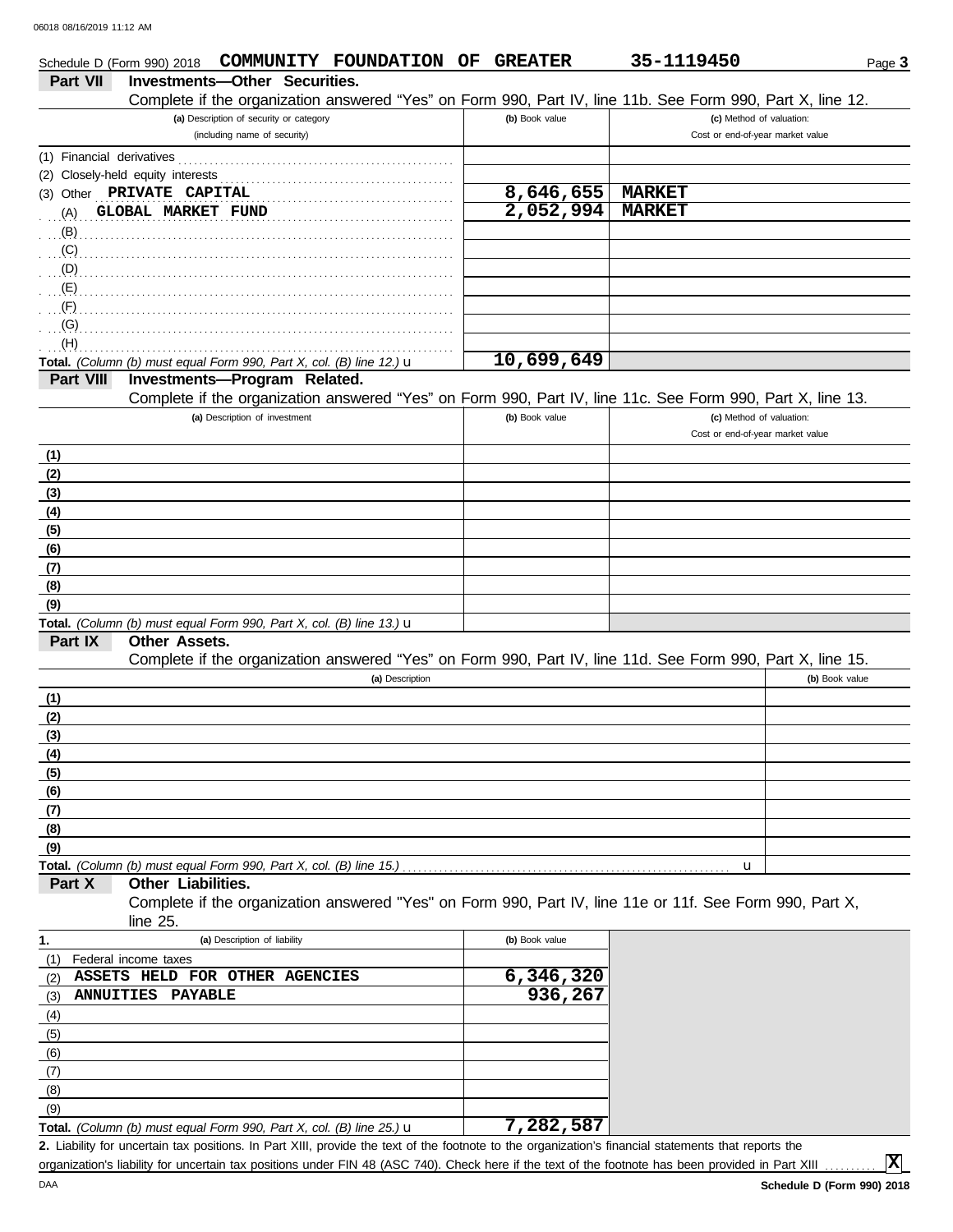| Schedule D (Form 990) 2018 COMMUNITY FOUNDATION OF GREATER                                                                                                                                                                          | 35-1119450     | Page 4       |
|-------------------------------------------------------------------------------------------------------------------------------------------------------------------------------------------------------------------------------------|----------------|--------------|
| Reconciliation of Revenue per Audited Financial Statements With Revenue per Return.<br>Part XI                                                                                                                                      |                |              |
| Complete if the organization answered "Yes" on Form 990, Part IV, line 12a.                                                                                                                                                         |                |              |
| Total revenue, gains, and other support per audited financial statements<br>1                                                                                                                                                       |                | $\mathbf{1}$ |
| Amounts included on line 1 but not on Form 990, Part VIII, line 12:<br>2                                                                                                                                                            |                |              |
| а                                                                                                                                                                                                                                   | 2a             |              |
| b                                                                                                                                                                                                                                   | 2 <sub>b</sub> |              |
| с                                                                                                                                                                                                                                   | 2c             |              |
| d                                                                                                                                                                                                                                   | <b>2d</b>      |              |
| Add lines 2a through 2d [11] Add [12] Add lines 2a through 2d [12] Add lines 2a through 2d [12] Add lines 2a through 2d [12] Add and Add and Addu<br>е                                                                              |                | 2e           |
| З                                                                                                                                                                                                                                   |                | 3            |
| Amounts included on Form 990, Part VIII, line 12, but not on line 1:<br>4                                                                                                                                                           |                |              |
| Investment expenses not included on Form 990, Part VIII, line 7b [<br>а                                                                                                                                                             | 4a             |              |
| b                                                                                                                                                                                                                                   | 4b             |              |
| Add lines 4a and 4b                                                                                                                                                                                                                 |                | 4c<br>5      |
| 5                                                                                                                                                                                                                                   |                |              |
| Reconciliation of Expenses per Audited Financial Statements With Expenses per Return.<br><b>Part XII</b>                                                                                                                            |                |              |
| Complete if the organization answered "Yes" on Form 990, Part IV, line 12a.                                                                                                                                                         |                |              |
| 1                                                                                                                                                                                                                                   |                | $\mathbf{1}$ |
| Amounts included on line 1 but not on Form 990, Part IX, line 25:<br>2                                                                                                                                                              |                |              |
| а                                                                                                                                                                                                                                   | 2a             |              |
| b                                                                                                                                                                                                                                   | 2b             |              |
| с                                                                                                                                                                                                                                   | 2c             |              |
| d                                                                                                                                                                                                                                   | <b>2d</b>      |              |
| Add lines 2a through 2d [11] Additional Property and Table 1 and Table 1 and Table 1 and Table 1 and Table 1 and Table 1 and Table 1 and Table 1 and Table 1 and Table 1 and Table 1 and Table 1 and Table 1 and Table 1 and T<br>е |                | 2e           |
| 3                                                                                                                                                                                                                                   |                | 3            |
| Amounts included on Form 990, Part IX, line 25, but not on line 1:<br>4                                                                                                                                                             |                |              |
| Investment expenses not included on Form 990, Part VIII, line 7b [<br>а                                                                                                                                                             | 4a<br>4b       |              |
| b                                                                                                                                                                                                                                   |                |              |
| Add lines 4a and 4b<br>5.                                                                                                                                                                                                           |                | 4с<br>5      |
| Part XIII Supplemental Information.                                                                                                                                                                                                 |                |              |
| Provide the descriptions required for Part II, lines 3, 5, and 9; Part III, lines 1a and 4; Part IV, lines 1b and 2b; Part V, line 4; Part X, line                                                                                  |                |              |
| 2; Part XI, lines 2d and 4b; and Part XII, lines 2d and 4b. Also complete this part to provide any additional information.                                                                                                          |                |              |
| PART X - FIN 48 FOOTNOTE                                                                                                                                                                                                            |                |              |
|                                                                                                                                                                                                                                     |                |              |
| THE COMMUNITY FOUNDATION OF GREATER FORT WAYNE INC. AND ITS AFFILIATED                                                                                                                                                              |                |              |
|                                                                                                                                                                                                                                     |                |              |
| SUPPORTING ORGANIZATIONS ARE EXEMPT FROM INCOME TAXES UNDER SECTION                                                                                                                                                                 |                |              |
|                                                                                                                                                                                                                                     |                |              |
| $501(C)(3)$ AND SECTION 509(A)(3), RESPECTIVELY, OF THE INTERNAL REVENUE CODE                                                                                                                                                       |                |              |
|                                                                                                                                                                                                                                     |                |              |
| AND SIMILAR PROVISIONS OF STATE LAW. HOWEVER, THE COMMUNITY FOUNDATION OF                                                                                                                                                           |                |              |
|                                                                                                                                                                                                                                     |                |              |
| GREATER FORT WAYNE INC. AND ITS AFFILIATED SUPPORTING ORGANIZATIONS ARE                                                                                                                                                             |                |              |
|                                                                                                                                                                                                                                     |                |              |
| SUBJECT TO FEDERAL INCOME TAX ON ANY UNRELATED BUSINESS TAXABLE INCOME. THE                                                                                                                                                         |                |              |
|                                                                                                                                                                                                                                     |                |              |
| COMMUNITY FOUNDATION OF GREATER FORT WAYNE INC. AND ITS AFFILIATED                                                                                                                                                                  |                |              |
|                                                                                                                                                                                                                                     |                |              |
| SUPPORTING ORGANIZATIONS PROVIDE LIABILITIES FOR UNCERTAIN INCOME TAX                                                                                                                                                               |                |              |
|                                                                                                                                                                                                                                     |                |              |
| POSITIONS WHEN A LIABILITY IS PROBABLE AND ESTIMABLE. MANAGEMENT BELIEVES                                                                                                                                                           |                |              |
|                                                                                                                                                                                                                                     |                |              |
| THAT IT HAS APPROPRIATE SUPPORT FOR ANY TAX POSITIONS TAKEN OR EXPECTS TO                                                                                                                                                           |                |              |
|                                                                                                                                                                                                                                     |                |              |
| BE TAKEN AND AS SUCH, DOES NOT HAVE ANY UNCERTAIN TAX POSITIONS THAT SHOULD                                                                                                                                                         |                |              |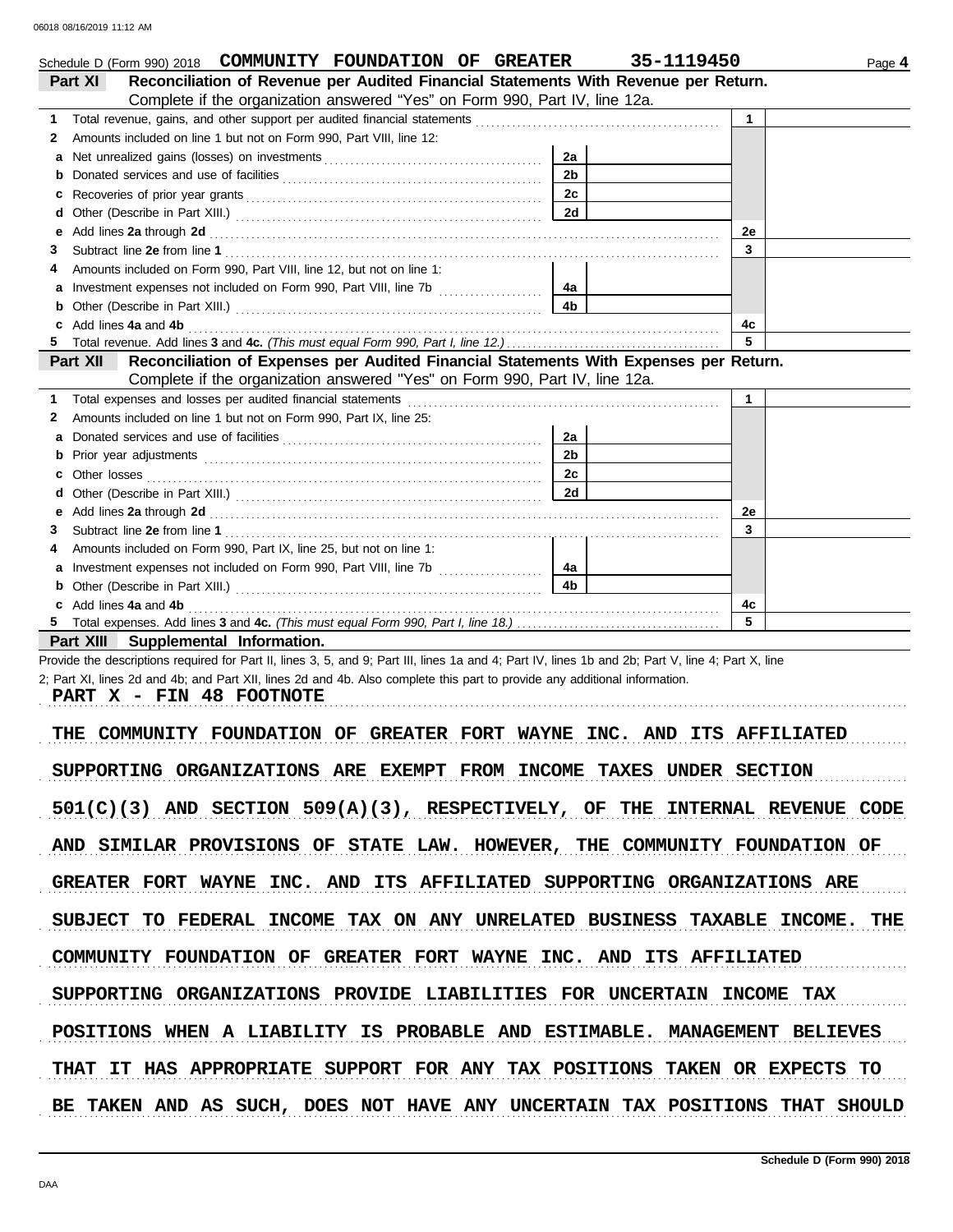| Part XIII | Schedule D (Form 990) 2018 COMMUNITY FOUNDATION OF GREATER<br>Supplemental Information (continued) |  | 35-1119450                                                         |                                                                             | Page 5 |
|-----------|----------------------------------------------------------------------------------------------------|--|--------------------------------------------------------------------|-----------------------------------------------------------------------------|--------|
|           |                                                                                                    |  |                                                                    | BE RECOGNIZED, MEASURED OR DISCLOSED IN THE COMBINED FINANCIAL STATEMENTS.  |        |
|           |                                                                                                    |  |                                                                    | MANAGEMENT BELIEVES THE COMMUNITY FOUNDATION OF GREATER FORT WAYNE INC. AND |        |
|           |                                                                                                    |  | ITS AFFILIATED SUPPORTING ORGANIZATIONS ARE NO LONGER SUBJECT TO   |                                                                             |        |
|           |                                                                                                    |  | EXAMINATION BY TAX AUTHORITIES FOR YEARS BEFORE DECEMBER 31, 2015. |                                                                             |        |
|           |                                                                                                    |  |                                                                    |                                                                             |        |
|           |                                                                                                    |  |                                                                    |                                                                             |        |
|           |                                                                                                    |  |                                                                    |                                                                             |        |
|           |                                                                                                    |  |                                                                    |                                                                             |        |
|           |                                                                                                    |  |                                                                    |                                                                             |        |
|           |                                                                                                    |  |                                                                    |                                                                             |        |
|           |                                                                                                    |  |                                                                    |                                                                             |        |
|           |                                                                                                    |  |                                                                    |                                                                             |        |
|           |                                                                                                    |  |                                                                    |                                                                             |        |
|           |                                                                                                    |  |                                                                    |                                                                             |        |
|           |                                                                                                    |  |                                                                    |                                                                             |        |
|           |                                                                                                    |  |                                                                    |                                                                             |        |
|           |                                                                                                    |  |                                                                    |                                                                             |        |
|           |                                                                                                    |  |                                                                    |                                                                             |        |
|           |                                                                                                    |  |                                                                    |                                                                             |        |
|           |                                                                                                    |  |                                                                    |                                                                             |        |
|           |                                                                                                    |  |                                                                    |                                                                             |        |
|           |                                                                                                    |  |                                                                    |                                                                             |        |
|           |                                                                                                    |  |                                                                    |                                                                             |        |
|           |                                                                                                    |  |                                                                    |                                                                             |        |
|           |                                                                                                    |  |                                                                    |                                                                             |        |
|           |                                                                                                    |  |                                                                    |                                                                             |        |
|           |                                                                                                    |  |                                                                    |                                                                             |        |
|           |                                                                                                    |  |                                                                    |                                                                             |        |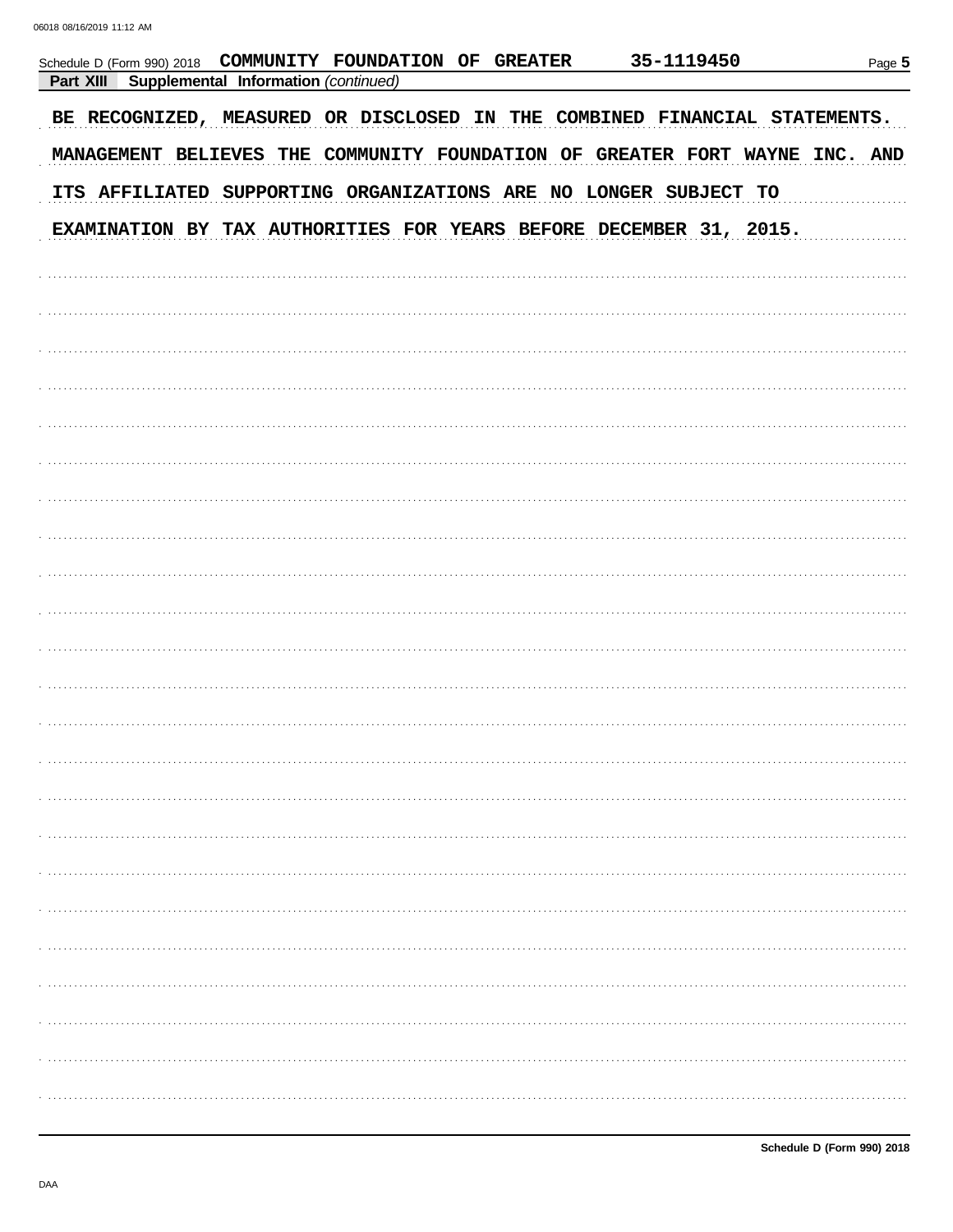| <b>SCHEDULE I</b>                                                                                                                                                                                                                                                               |                                                                                                                                       |                                         | Grants and Other Assistance to Organizations,           |                                       |                                                             |                                          |                                              | OMB No. 1545-0047                     |
|---------------------------------------------------------------------------------------------------------------------------------------------------------------------------------------------------------------------------------------------------------------------------------|---------------------------------------------------------------------------------------------------------------------------------------|-----------------------------------------|---------------------------------------------------------|---------------------------------------|-------------------------------------------------------------|------------------------------------------|----------------------------------------------|---------------------------------------|
| (Form 990)                                                                                                                                                                                                                                                                      | Governments, and Individuals in the United States<br>Complete if the organization answered "Yes" on Form 990, Part IV, line 21 or 22. |                                         |                                                         |                                       |                                                             |                                          |                                              |                                       |
|                                                                                                                                                                                                                                                                                 |                                                                                                                                       |                                         | u Attach to Form 990.                                   |                                       |                                                             |                                          |                                              | Open to Public                        |
| Department of the Treasury<br>Internal Revenue Service                                                                                                                                                                                                                          |                                                                                                                                       |                                         | u Go to www.irs.gov/Form990 for the latest information. |                                       |                                                             |                                          |                                              | <b>Inspection</b>                     |
| COMMUNITY FOUNDATION OF<br>Name of the organization<br>FORT WAYNE INC.                                                                                                                                                                                                          |                                                                                                                                       | <b>GREATER</b>                          |                                                         |                                       |                                                             |                                          | Employer identification number<br>35-1119450 |                                       |
| <b>General Information on Grants and Assistance</b><br>Part I                                                                                                                                                                                                                   |                                                                                                                                       |                                         |                                                         |                                       |                                                             |                                          |                                              |                                       |
| 1 Does the organization maintain records to substantiate the amount of the grants or assistance, the grantees' eligibility for the grants or assistance, and<br>2 Describe in Part IV the organization's procedures for monitoring the use of grant funds in the United States. |                                                                                                                                       |                                         |                                                         |                                       |                                                             |                                          |                                              | $ X $ Yes<br>  No                     |
| Grants and Other Assistance to Domestic Organizations and Domestic Governments. Complete if the organization answered "Yes" on Form 990,<br>Part II                                                                                                                             |                                                                                                                                       |                                         |                                                         |                                       |                                                             |                                          |                                              |                                       |
| Part IV, line 21, for any recipient that received more than \$5,000. Part II can be duplicated if additional space is needed.                                                                                                                                                   |                                                                                                                                       |                                         |                                                         |                                       |                                                             |                                          |                                              |                                       |
| (a) Name and address of organization<br>$\mathbf 1$<br>or government                                                                                                                                                                                                            | $(b)$ EIN                                                                                                                             | $(c)$ IRC<br>section<br>(if applicable) | (d) Amount of cash<br>grant                             | (e) Amount of non-<br>cash assistance | (f) Method of valuation<br>(book, FMV, appraisal,<br>other) | (g) Description of<br>noncash assistance |                                              | (h) Purpose of grant<br>or assistance |
| (1) A HOPE CENTER PREGNANCY                                                                                                                                                                                                                                                     |                                                                                                                                       |                                         |                                                         |                                       |                                                             |                                          |                                              |                                       |
| 3630 HOBSON RD.<br>FORT WAYNE<br>IN 46815                                                                                                                                                                                                                                       | 31-1113254   501C3                                                                                                                    |                                         | 7,202                                                   |                                       |                                                             |                                          |                                              | OPERATING SUPPORT                     |
| (2) A MOTHER'S HOPE                                                                                                                                                                                                                                                             |                                                                                                                                       |                                         |                                                         |                                       |                                                             |                                          |                                              |                                       |
| PO BOX 308                                                                                                                                                                                                                                                                      |                                                                                                                                       |                                         |                                                         |                                       |                                                             |                                          |                                              | OPERATING SUPPORT                     |
| IN 46741<br><b>GRABILL</b>                                                                                                                                                                                                                                                      | 47-2760786   501C3                                                                                                                    |                                         | 8,800                                                   |                                       |                                                             |                                          |                                              |                                       |
| (3) ADAMS COUNTY COMMUNITY FOUNDATION                                                                                                                                                                                                                                           |                                                                                                                                       |                                         |                                                         |                                       |                                                             |                                          |                                              |                                       |
| 102 N. 2ND ST.                                                                                                                                                                                                                                                                  |                                                                                                                                       |                                         |                                                         |                                       |                                                             |                                          | DAF DISTRIBUTION                             |                                       |
| IN 46733<br><b>DECATUR</b>                                                                                                                                                                                                                                                      | 35-1834664   501C3                                                                                                                    |                                         | 49,267                                                  |                                       |                                                             |                                          |                                              |                                       |
| (4) ALLEN COUNTY CASA COALITION INC.                                                                                                                                                                                                                                            |                                                                                                                                       |                                         |                                                         |                                       |                                                             |                                          |                                              |                                       |
| 1 E. MAIN ST., #421                                                                                                                                                                                                                                                             |                                                                                                                                       |                                         |                                                         |                                       |                                                             |                                          |                                              | 2018 DISTRIBUTION                     |
| IN 46802<br>FORT WAYNE                                                                                                                                                                                                                                                          | 31-1253983   501C3                                                                                                                    |                                         | 10,652                                                  |                                       |                                                             |                                          |                                              |                                       |
| (5) ALLEN COUNTY COURTHOUSE                                                                                                                                                                                                                                                     |                                                                                                                                       |                                         |                                                         |                                       |                                                             |                                          |                                              |                                       |
| 715 S. CALHOUN ST., RM. 300                                                                                                                                                                                                                                                     |                                                                                                                                       |                                         |                                                         |                                       |                                                             |                                          |                                              | OPERATING SUPPORT                     |
| FORT WAYNE<br>IN 46802                                                                                                                                                                                                                                                          | 35-1932033   501C3                                                                                                                    |                                         | 28,809                                                  |                                       |                                                             |                                          |                                              |                                       |
| (6) ALLEN COUNTY EDUCATION PARTNERSHIP                                                                                                                                                                                                                                          |                                                                                                                                       |                                         |                                                         |                                       |                                                             |                                          |                                              |                                       |
| 1005 W. RUDISILL BLVD., STE. 308                                                                                                                                                                                                                                                |                                                                                                                                       |                                         |                                                         |                                       |                                                             |                                          | PROJECT READS                                |                                       |
| IN 46807<br>FORT WAYNE                                                                                                                                                                                                                                                          | 35-1823402   501C3                                                                                                                    |                                         | 12,003                                                  |                                       |                                                             |                                          |                                              |                                       |
| (7) ALLEN COUNTY FORT WAYNE HISTORICAL                                                                                                                                                                                                                                          |                                                                                                                                       |                                         |                                                         |                                       |                                                             |                                          |                                              |                                       |
| 302 E. BERRY ST.                                                                                                                                                                                                                                                                |                                                                                                                                       |                                         |                                                         |                                       |                                                             |                                          |                                              | OPERATING SUPPORT                     |
| FORT WAYNE<br>IN 46802                                                                                                                                                                                                                                                          | 35-1043456 501C3                                                                                                                      |                                         | 31,994                                                  |                                       |                                                             |                                          |                                              |                                       |
| (8) ALLEN COUNTY SPCA                                                                                                                                                                                                                                                           |                                                                                                                                       |                                         |                                                         |                                       |                                                             |                                          |                                              |                                       |
| 4914 S. HANNA ST.<br>IN 46806<br>FORT WAYNE                                                                                                                                                                                                                                     | 35-6042135   501C3                                                                                                                    |                                         | 10,250                                                  |                                       |                                                             |                                          |                                              | OPERATING SUPPORT                     |
| (9) AMANI FAMILY SERVICES                                                                                                                                                                                                                                                       |                                                                                                                                       |                                         |                                                         |                                       |                                                             |                                          |                                              |                                       |
| 2456 LAKE AVE.                                                                                                                                                                                                                                                                  |                                                                                                                                       |                                         |                                                         |                                       |                                                             |                                          |                                              | <b>SVCS FOR IMMIGRANTS</b>            |
| IN 46805<br>FORT WAYNE                                                                                                                                                                                                                                                          | 41-2205791   501C3                                                                                                                    |                                         | 30,500                                                  |                                       |                                                             |                                          |                                              |                                       |
| 2 Enter total number of section 501(c)(3) and government organizations listed in the line 1 table <i>component component</i> or                                                                                                                                                 |                                                                                                                                       |                                         |                                                         |                                       |                                                             |                                          | u 164                                        |                                       |
| 3                                                                                                                                                                                                                                                                               |                                                                                                                                       |                                         |                                                         |                                       |                                                             |                                          | u 5                                          |                                       |
| For Paperwork Reduction Act Notice, see the Instructions for Form 990.                                                                                                                                                                                                          |                                                                                                                                       |                                         |                                                         |                                       |                                                             |                                          |                                              | Schedule I (Form 990) (2018)          |

DAA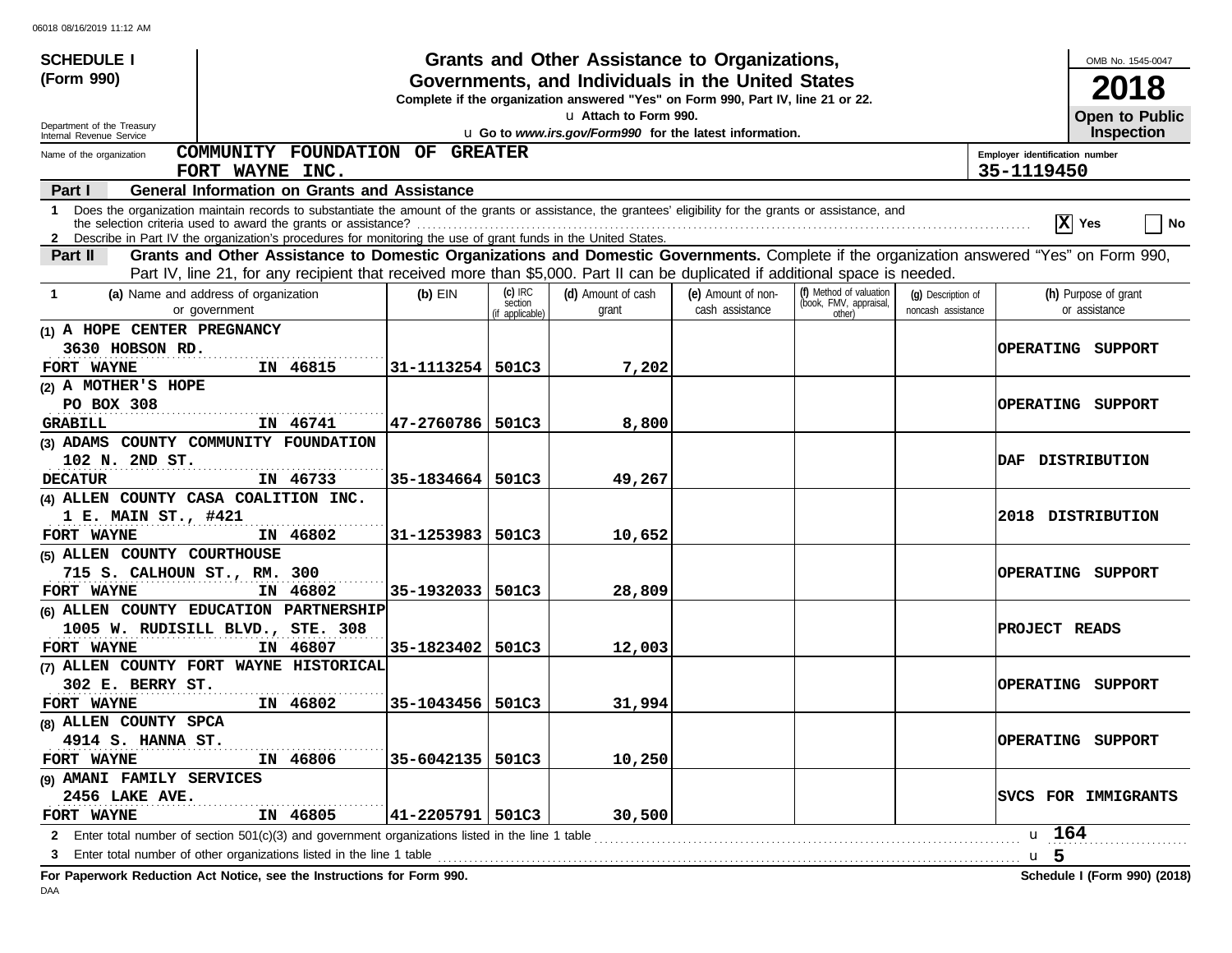| <b>SCHEDULE I</b>                                      |                                                                                                                                                                                                                                                                           |                                                                                                                                       |                            | Grants and Other Assistance to Organizations,           |                    |                                  |                    |                                | OMB No. 1545-0047            |
|--------------------------------------------------------|---------------------------------------------------------------------------------------------------------------------------------------------------------------------------------------------------------------------------------------------------------------------------|---------------------------------------------------------------------------------------------------------------------------------------|----------------------------|---------------------------------------------------------|--------------------|----------------------------------|--------------------|--------------------------------|------------------------------|
| (Form 990)                                             |                                                                                                                                                                                                                                                                           | Governments, and Individuals in the United States<br>Complete if the organization answered "Yes" on Form 990, Part IV, line 21 or 22. |                            |                                                         |                    |                                  |                    |                                | 2018                         |
|                                                        |                                                                                                                                                                                                                                                                           |                                                                                                                                       |                            | u Attach to Form 990.                                   |                    |                                  |                    |                                | <b>Open to Public</b>        |
| Department of the Treasury<br>Internal Revenue Service |                                                                                                                                                                                                                                                                           |                                                                                                                                       |                            | u Go to www.irs.gov/Form990 for the latest information. |                    |                                  |                    |                                | <b>Inspection</b>            |
| Name of the organization                               | COMMUNITY FOUNDATION OF                                                                                                                                                                                                                                                   |                                                                                                                                       | <b>GREATER</b>             |                                                         |                    |                                  |                    | Employer identification number |                              |
|                                                        | FORT WAYNE INC.                                                                                                                                                                                                                                                           |                                                                                                                                       |                            |                                                         |                    |                                  |                    | 35-1119450                     |                              |
| Part I                                                 | <b>General Information on Grants and Assistance</b>                                                                                                                                                                                                                       |                                                                                                                                       |                            |                                                         |                    |                                  |                    |                                |                              |
| $\mathbf 1$                                            | Does the organization maintain records to substantiate the amount of the grants or assistance, the grantees' eligibility for the grants or assistance, and                                                                                                                |                                                                                                                                       |                            |                                                         |                    |                                  |                    |                                | <b>No</b><br>Yes             |
| Part II                                                | 2 Describe in Part IV the organization's procedures for monitoring the use of grant funds in the United States.                                                                                                                                                           |                                                                                                                                       |                            |                                                         |                    |                                  |                    |                                |                              |
|                                                        | Grants and Other Assistance to Domestic Organizations and Domestic Governments. Complete if the organization answered "Yes" on Form 990,<br>Part IV, line 21, for any recipient that received more than \$5,000. Part II can be duplicated if additional space is needed. |                                                                                                                                       |                            |                                                         |                    |                                  |                    |                                |                              |
| -1                                                     | (a) Name and address of organization                                                                                                                                                                                                                                      | $(b)$ EIN                                                                                                                             | $(c)$ IRC                  | (d) Amount of cash                                      | (e) Amount of non- | (f) Method of valuation          | (q) Description of |                                | (h) Purpose of grant         |
|                                                        | or government                                                                                                                                                                                                                                                             |                                                                                                                                       | section<br>(if applicable) | grant                                                   | cash assistance    | (book, FMV, appraisal,<br>other) | noncash assistance |                                | or assistance                |
| (1) AMERICAN HEART ASSOCIATION INC.                    |                                                                                                                                                                                                                                                                           |                                                                                                                                       |                            |                                                         |                    |                                  |                    |                                |                              |
|                                                        | 300 SOUTH RIVERSIDE PLAZA, STE. 120                                                                                                                                                                                                                                       |                                                                                                                                       |                            |                                                         |                    |                                  |                    |                                | OPERATING SUPPORT            |
| <b>CHICAGO</b>                                         | IL 60606                                                                                                                                                                                                                                                                  | 13-5613797   501C3                                                                                                                    |                            | 5,949                                                   |                    |                                  |                    |                                |                              |
|                                                        | (2) AMERICAN RED CROSS OF NORTHEAST IN                                                                                                                                                                                                                                    |                                                                                                                                       |                            |                                                         |                    |                                  |                    |                                |                              |
| P.O. BOX 5508                                          |                                                                                                                                                                                                                                                                           |                                                                                                                                       |                            |                                                         |                    |                                  |                    | EMERGENCY SVCS                 |                              |
| FORT WAYNE                                             | IN 46895                                                                                                                                                                                                                                                                  | $53 - 0196605$   501C3                                                                                                                |                            | 30,500                                                  |                    |                                  |                    |                                |                              |
| $(3)$ ARCH INC.                                        |                                                                                                                                                                                                                                                                           |                                                                                                                                       |                            |                                                         |                    |                                  |                    |                                |                              |
| 818 LAFAYETTE ST.                                      |                                                                                                                                                                                                                                                                           |                                                                                                                                       |                            |                                                         |                    |                                  |                    | SUPPORT MISSION                |                              |
| FORT WAYNE                                             | IN 46802                                                                                                                                                                                                                                                                  | 35-1367895   501C3                                                                                                                    |                            | 13,000                                                  |                    |                                  |                    |                                |                              |
| (4) ARIZONA MUSICFEST                                  |                                                                                                                                                                                                                                                                           |                                                                                                                                       |                            |                                                         |                    |                                  |                    |                                |                              |
| P.O. BOX 25455                                         | .                                                                                                                                                                                                                                                                         |                                                                                                                                       |                            |                                                         |                    |                                  |                    |                                | OPERATING SUPPORT            |
| <b>SCOTTSDALE</b>                                      | AZ 85255                                                                                                                                                                                                                                                                  | 86-1034396   501C3                                                                                                                    |                            | 20,000                                                  |                    |                                  |                    |                                |                              |
|                                                        | (5) ARTS UNITED OF GREATER FORT WAYNE                                                                                                                                                                                                                                     |                                                                                                                                       |                            |                                                         |                    |                                  |                    |                                |                              |
| 300 E. MAIN ST., STE. 100                              |                                                                                                                                                                                                                                                                           |                                                                                                                                       |                            |                                                         |                    |                                  |                    |                                | OPERATING SUPPORT            |
| FORT WAYNE                                             | IN 46802                                                                                                                                                                                                                                                                  | 35-0992067                                                                                                                            | 501C3                      | 128,191                                                 |                    |                                  |                    |                                |                              |
|                                                        | (6) ASSOCIATED CHURCHES OF FT. WAYNE IN                                                                                                                                                                                                                                   |                                                                                                                                       |                            |                                                         |                    |                                  |                    |                                |                              |
| 602 E. WAYNE ST.                                       |                                                                                                                                                                                                                                                                           |                                                                                                                                       |                            |                                                         |                    |                                  |                    |                                | <b>OPERATING SUPPORT</b>     |
| FORT WAYNE                                             | IN 46802                                                                                                                                                                                                                                                                  | 35-0905944   501C3                                                                                                                    |                            | 51,744                                                  |                    |                                  |                    |                                |                              |
| (7) AUDIENCES UNLIMITED INC.                           |                                                                                                                                                                                                                                                                           |                                                                                                                                       |                            |                                                         |                    |                                  |                    |                                |                              |
|                                                        | 1005 W. RUDISILL BLVD., STE. 304                                                                                                                                                                                                                                          |                                                                                                                                       |                            |                                                         |                    |                                  |                    |                                | <b>ARTIST FEES AND DIST</b>  |
| FORT WAYNE                                             | IN 46807                                                                                                                                                                                                                                                                  | 31-0946267                                                                                                                            | 501C3                      | 18,794                                                  |                    |                                  |                    |                                |                              |
|                                                        | (8) AVOW - ADVANCING VOICES OF WOMEN                                                                                                                                                                                                                                      |                                                                                                                                       |                            |                                                         |                    |                                  |                    |                                |                              |
| 3401 N. WASHINGTON RD.                                 |                                                                                                                                                                                                                                                                           |                                                                                                                                       |                            |                                                         |                    |                                  |                    | <b>PROGRAM EXPENSES</b>        |                              |
| FORT WAYNE                                             | IN 46802                                                                                                                                                                                                                                                                  | 82-3579510   501C3                                                                                                                    |                            | 13,724                                                  |                    |                                  |                    |                                |                              |
|                                                        | (9) BEACON HEIGHTS CHURCH OF BRETHREN                                                                                                                                                                                                                                     |                                                                                                                                       |                            |                                                         |                    |                                  |                    |                                |                              |
| 2810 BEACON STREET<br>FORT WAYNE                       | IN 46805                                                                                                                                                                                                                                                                  | $35 - 6029449$ 501C3                                                                                                                  |                            | 7,615                                                   |                    |                                  |                    | COMMUNITY FOOD                 |                              |
|                                                        |                                                                                                                                                                                                                                                                           |                                                                                                                                       |                            |                                                         |                    |                                  |                    | $\mathbf{u}$                   |                              |
|                                                        |                                                                                                                                                                                                                                                                           |                                                                                                                                       |                            |                                                         |                    |                                  |                    |                                |                              |
|                                                        | For Paperwork Reduction Act Notice, see the Instructions for Form 990.                                                                                                                                                                                                    |                                                                                                                                       |                            |                                                         |                    |                                  |                    | u                              |                              |
|                                                        |                                                                                                                                                                                                                                                                           |                                                                                                                                       |                            |                                                         |                    |                                  |                    |                                | Schedule I (Form 990) (2018) |

DAA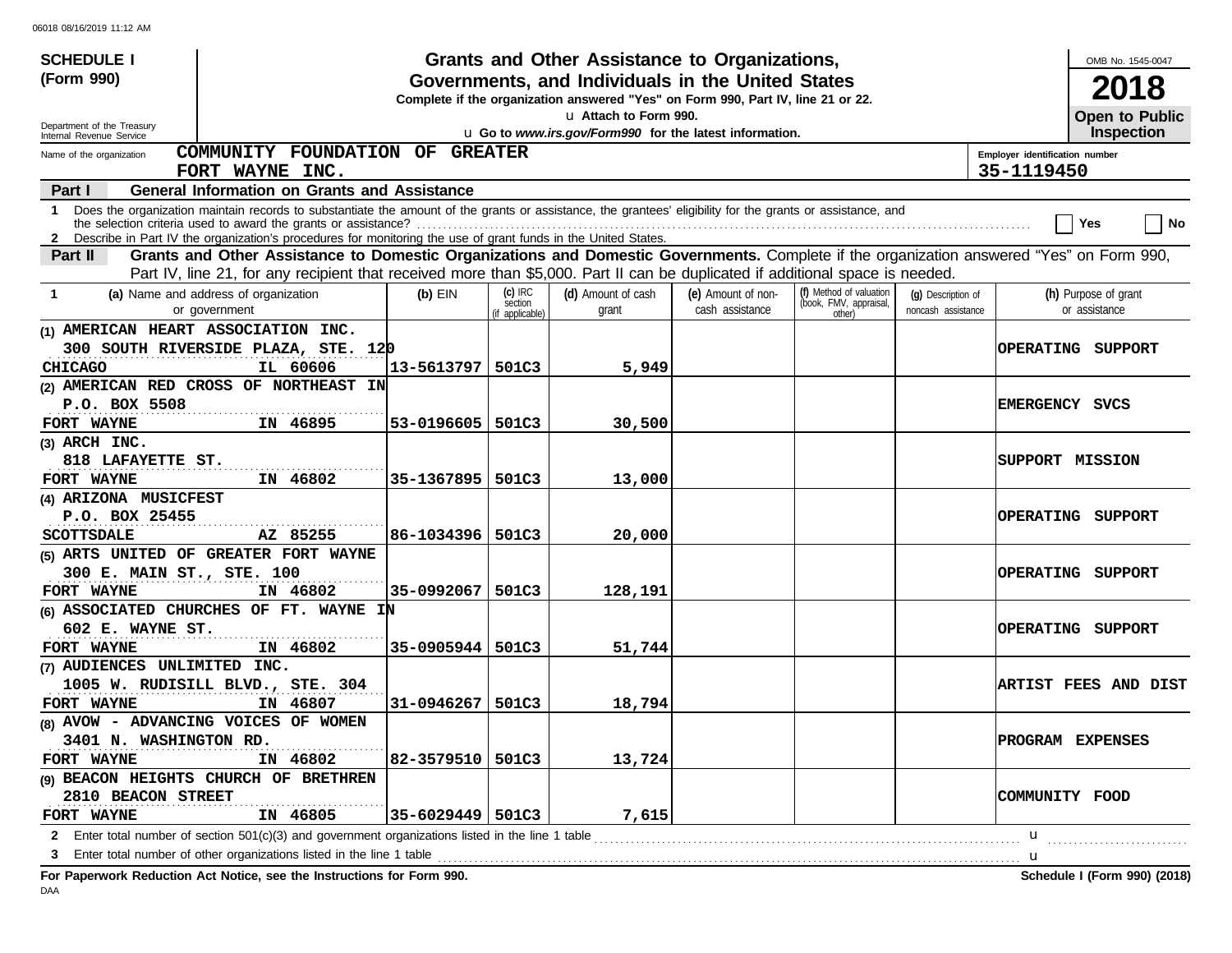| <b>SCHEDULE I</b>                                                                                                                                                                                                                                                                                               |                                                                                                                                       |  | Grants and Other Assistance to Organizations,           |  |  |                                       |                                | OMB No. 1545-0047         |
|-----------------------------------------------------------------------------------------------------------------------------------------------------------------------------------------------------------------------------------------------------------------------------------------------------------------|---------------------------------------------------------------------------------------------------------------------------------------|--|---------------------------------------------------------|--|--|---------------------------------------|--------------------------------|---------------------------|
| (Form 990)                                                                                                                                                                                                                                                                                                      | Governments, and Individuals in the United States<br>Complete if the organization answered "Yes" on Form 990, Part IV, line 21 or 22. |  |                                                         |  |  |                                       |                                |                           |
|                                                                                                                                                                                                                                                                                                                 |                                                                                                                                       |  | La Attach to Form 990.                                  |  |  |                                       |                                | Open to Public            |
| Department of the Treasury<br>Internal Revenue Service                                                                                                                                                                                                                                                          |                                                                                                                                       |  | u Go to www.irs.gov/Form990 for the latest information. |  |  |                                       |                                | <b>Inspection</b>         |
| COMMUNITY FOUNDATION OF GREATER<br>Name of the organization                                                                                                                                                                                                                                                     |                                                                                                                                       |  |                                                         |  |  |                                       | Employer identification number |                           |
| FORT WAYNE INC.                                                                                                                                                                                                                                                                                                 |                                                                                                                                       |  |                                                         |  |  |                                       | 35-1119450                     |                           |
| <b>General Information on Grants and Assistance</b><br>Part I                                                                                                                                                                                                                                                   |                                                                                                                                       |  |                                                         |  |  |                                       |                                |                           |
| Does the organization maintain records to substantiate the amount of the grants or assistance, the grantees' eligibility for the grants or assistance, and<br>$\mathbf 1$                                                                                                                                       |                                                                                                                                       |  |                                                         |  |  |                                       |                                | ∣ No<br>Yes               |
| 2 Describe in Part IV the organization's procedures for monitoring the use of grant funds in the United States.<br>Grants and Other Assistance to Domestic Organizations and Domestic Governments. Complete if the organization answered "Yes" on Form 990,<br>Part II                                          |                                                                                                                                       |  |                                                         |  |  |                                       |                                |                           |
| Part IV, line 21, for any recipient that received more than \$5,000. Part II can be duplicated if additional space is needed.                                                                                                                                                                                   |                                                                                                                                       |  |                                                         |  |  |                                       |                                |                           |
| $(c)$ IRC<br>(f) Method of valuation<br>(d) Amount of cash<br>(e) Amount of non-<br>(a) Name and address of organization<br>$(b)$ EIN<br>(q) Description of<br>$\mathbf 1$<br>section<br>(book, FMV, appraisal,<br>cash assistance<br>or government<br>grant<br>noncash assistance<br>other)<br>(if applicable) |                                                                                                                                       |  |                                                         |  |  | (h) Purpose of grant<br>or assistance |                                |                           |
| (1) BIG BROTHERS BIG SISTERS OF NE IN                                                                                                                                                                                                                                                                           |                                                                                                                                       |  |                                                         |  |  |                                       |                                |                           |
| 1005 W. RUDISILL BLVD., STE. A101                                                                                                                                                                                                                                                                               |                                                                                                                                       |  |                                                         |  |  |                                       |                                | <b>OPERATING SUPPORT</b>  |
| IN 46807<br>FORT WAYNE                                                                                                                                                                                                                                                                                          | 35-1271943   501C3                                                                                                                    |  | 102,459                                                 |  |  |                                       |                                |                           |
| (2) BISHOP DWENGER HIGH SCHOOL                                                                                                                                                                                                                                                                                  |                                                                                                                                       |  |                                                         |  |  |                                       |                                |                           |
| 1300 E. WASHINGTON CENTER RD.                                                                                                                                                                                                                                                                                   |                                                                                                                                       |  |                                                         |  |  |                                       |                                | <b>OPERATING SUPPORT</b>  |
| IN 46825<br>FORT WAYNE                                                                                                                                                                                                                                                                                          | 35-1090327   501C3                                                                                                                    |  | 60,440                                                  |  |  |                                       |                                |                           |
| (3) BISHOP LUERS HIGH SCHOOL                                                                                                                                                                                                                                                                                    |                                                                                                                                       |  |                                                         |  |  |                                       |                                |                           |
| 333 E. PAULDING RD.                                                                                                                                                                                                                                                                                             |                                                                                                                                       |  |                                                         |  |  |                                       | <b>SCHOLARSHIP</b>             |                           |
| IN 46816<br>FORT WAYNE                                                                                                                                                                                                                                                                                          | 35-1041555   501C3                                                                                                                    |  | 22,776                                                  |  |  |                                       |                                |                           |
| (4) BLACKHAWK BAPTIST CHURCH                                                                                                                                                                                                                                                                                    |                                                                                                                                       |  |                                                         |  |  |                                       |                                |                           |
| 7400 E. STATE BLVD.                                                                                                                                                                                                                                                                                             |                                                                                                                                       |  |                                                         |  |  |                                       |                                | <b>OPERATING SUPPORT</b>  |
| IN 46815<br>FORT WAYNE                                                                                                                                                                                                                                                                                          | $13 - 5563018$ 501C3                                                                                                                  |  | 9,000                                                   |  |  |                                       |                                |                           |
| (5) BLESSINGS IN A BACKPACK INC.                                                                                                                                                                                                                                                                                |                                                                                                                                       |  |                                                         |  |  |                                       |                                |                           |
| 111 E. WAYNE ST., STE. 555                                                                                                                                                                                                                                                                                      |                                                                                                                                       |  |                                                         |  |  |                                       |                                | <b>OPERATING SUPPORT</b>  |
| FORT WAYNE<br>IN 46802                                                                                                                                                                                                                                                                                          | 26-2627847   501C3                                                                                                                    |  | 8,000                                                   |  |  |                                       |                                |                           |
| (6) BLUE JACKET INC.                                                                                                                                                                                                                                                                                            |                                                                                                                                       |  |                                                         |  |  |                                       |                                |                           |
| 2826 S. CALHOUN ST.                                                                                                                                                                                                                                                                                             |                                                                                                                                       |  |                                                         |  |  |                                       |                                | <b>OPERATING SUPPORT</b>  |
| FORT WAYNE<br>IN 46807                                                                                                                                                                                                                                                                                          | 35-2210669   501C3                                                                                                                    |  | 17,700                                                  |  |  |                                       |                                |                           |
| (7) BOY SCOUTS OF AMERICA                                                                                                                                                                                                                                                                                       |                                                                                                                                       |  |                                                         |  |  |                                       |                                |                           |
| 8315 W. JEFFERSON BLVD.                                                                                                                                                                                                                                                                                         |                                                                                                                                       |  |                                                         |  |  |                                       |                                | YOUTH LEADERSHIP DEV      |
| IN 46804<br>FORT WAYNE                                                                                                                                                                                                                                                                                          | 35-0876343   501C3                                                                                                                    |  | 21,848                                                  |  |  |                                       |                                |                           |
| (8) BOYS AND GIRLS CLUB OF FORT WAYNE                                                                                                                                                                                                                                                                           |                                                                                                                                       |  |                                                         |  |  |                                       |                                |                           |
| 2323 FAIRFIELD AVE.                                                                                                                                                                                                                                                                                             |                                                                                                                                       |  |                                                         |  |  |                                       |                                | <b>OPERATING SUPPORT</b>  |
| IN 46807<br>FORT WAYNE                                                                                                                                                                                                                                                                                          | 35-1778767   501C3                                                                                                                    |  | 113,791                                                 |  |  |                                       |                                |                           |
| (9) BRIDGE OF GRACE COMPASSIONATE                                                                                                                                                                                                                                                                               |                                                                                                                                       |  |                                                         |  |  |                                       |                                |                           |
| 5100 GAYWOOD DR.                                                                                                                                                                                                                                                                                                |                                                                                                                                       |  |                                                         |  |  |                                       |                                | <b>PHONE/COMPUTER SYS</b> |
| IN 46806<br>FORT WAYNE                                                                                                                                                                                                                                                                                          | 45-4056745   501C3                                                                                                                    |  | 10,000                                                  |  |  |                                       |                                |                           |
|                                                                                                                                                                                                                                                                                                                 |                                                                                                                                       |  |                                                         |  |  |                                       |                                |                           |
| Enter total number of other organizations listed in the line 1 table <i>manufacture in the content of the line</i> 1 table manufacture in the line 1 table manufacture in the line 1 table manufacture in the line of the line of t<br>3.                                                                       |                                                                                                                                       |  |                                                         |  |  |                                       |                                |                           |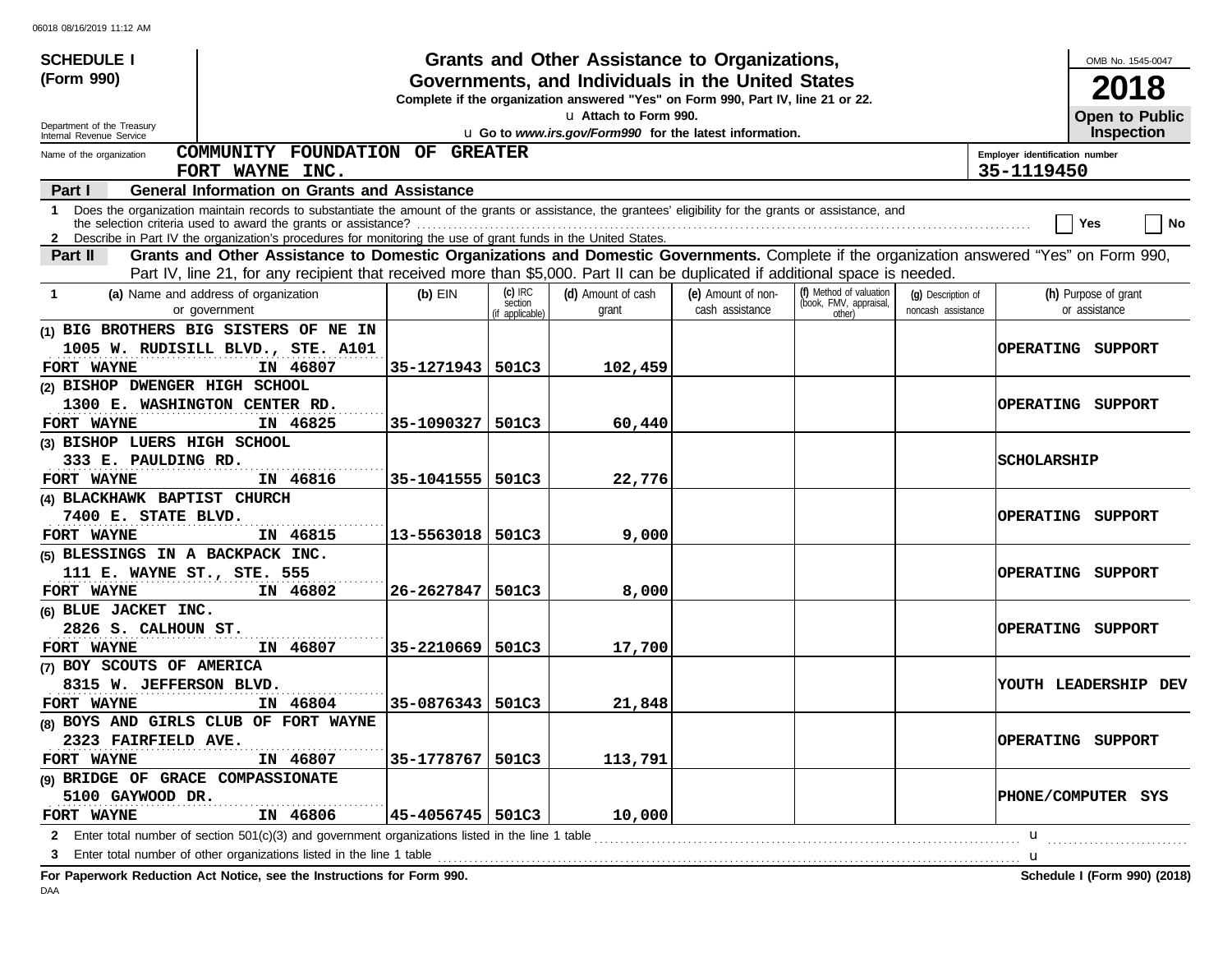| <b>SCHEDULE I</b>                                                                                                                                                                                                                                                                            |                    |                            | Grants and Other Assistance to Organizations,                                     |                    |                                  |                    | OMB No. 1545-0047                   |  |  |
|----------------------------------------------------------------------------------------------------------------------------------------------------------------------------------------------------------------------------------------------------------------------------------------------|--------------------|----------------------------|-----------------------------------------------------------------------------------|--------------------|----------------------------------|--------------------|-------------------------------------|--|--|
| (Form 990)                                                                                                                                                                                                                                                                                   |                    |                            | Governments, and Individuals in the United States                                 |                    |                                  |                    | 2018                                |  |  |
|                                                                                                                                                                                                                                                                                              |                    |                            | Complete if the organization answered "Yes" on Form 990, Part IV, line 21 or 22.  |                    |                                  |                    |                                     |  |  |
| Department of the Treasury<br>Internal Revenue Service                                                                                                                                                                                                                                       |                    |                            | La Attach to Form 990.<br>u Go to www.irs.gov/Form990 for the latest information. |                    |                                  |                    | Open to Public<br><b>Inspection</b> |  |  |
| COMMUNITY FOUNDATION OF GREATER<br>Name of the organization                                                                                                                                                                                                                                  |                    |                            |                                                                                   |                    |                                  |                    | Employer identification number      |  |  |
| FORT WAYNE INC.                                                                                                                                                                                                                                                                              |                    |                            |                                                                                   |                    |                                  |                    | 35-1119450                          |  |  |
| <b>General Information on Grants and Assistance</b><br>Part I                                                                                                                                                                                                                                |                    |                            |                                                                                   |                    |                                  |                    |                                     |  |  |
| Does the organization maintain records to substantiate the amount of the grants or assistance, the grantees' eligibility for the grants or assistance, and<br>$\mathbf 1$<br>2 Describe in Part IV the organization's procedures for monitoring the use of grant funds in the United States. |                    |                            |                                                                                   |                    |                                  |                    | Yes<br>No                           |  |  |
| Grants and Other Assistance to Domestic Organizations and Domestic Governments. Complete if the organization answered "Yes" on Form 990,<br>Part II                                                                                                                                          |                    |                            |                                                                                   |                    |                                  |                    |                                     |  |  |
| Part IV, line 21, for any recipient that received more than \$5,000. Part II can be duplicated if additional space is needed.                                                                                                                                                                |                    |                            |                                                                                   |                    |                                  |                    |                                     |  |  |
| (a) Name and address of organization<br>$\mathbf{1}$                                                                                                                                                                                                                                         | $(b)$ EIN          | $(c)$ IRC                  | (d) Amount of cash                                                                | (e) Amount of non- | (f) Method of valuation          | (g) Description of | (h) Purpose of grant                |  |  |
| or government                                                                                                                                                                                                                                                                                |                    | section<br>(if applicable) | grant                                                                             | cash assistance    | (book, FMV, appraisal,<br>other) | noncash assistance | or assistance                       |  |  |
| (1) CANCER SERVICES OF NORTHEAST IN                                                                                                                                                                                                                                                          |                    |                            |                                                                                   |                    |                                  |                    |                                     |  |  |
| 6316 MUTUAL DR.                                                                                                                                                                                                                                                                              |                    |                            |                                                                                   |                    |                                  |                    | OPERATING SUPPORT                   |  |  |
| FORT WAYNE<br>IN 46825                                                                                                                                                                                                                                                                       | 35-0965609   501C3 |                            | 100,739                                                                           |                    |                                  |                    |                                     |  |  |
| (2) CANTERBURY SCHOOL INC.                                                                                                                                                                                                                                                                   |                    |                            |                                                                                   |                    |                                  |                    |                                     |  |  |
| 5601 COVINGTON RD.                                                                                                                                                                                                                                                                           |                    |                            |                                                                                   |                    |                                  |                    | ANNUAL FUND                         |  |  |
| FORT WAYNE<br>IN 46804                                                                                                                                                                                                                                                                       | 35-1410931   501C3 |                            | 28,750                                                                            |                    |                                  |                    |                                     |  |  |
| (3) CARING ABOUT PEOPLE INC.                                                                                                                                                                                                                                                                 |                    |                            |                                                                                   |                    |                                  |                    |                                     |  |  |
| 1417 N. ANTHONY BLVD.<br>.                                                                                                                                                                                                                                                                   |                    |                            |                                                                                   |                    |                                  |                    | RESTRUCTURING PROJ                  |  |  |
| FORT WAYNE<br>IN 46805                                                                                                                                                                                                                                                                       | 35-2144427   501C3 |                            | 13,000                                                                            |                    |                                  |                    |                                     |  |  |
| (4) CATHOLIC CHARITIES, FORT WAYNE                                                                                                                                                                                                                                                           |                    |                            |                                                                                   |                    |                                  |                    |                                     |  |  |
| P.O. BOX 10630                                                                                                                                                                                                                                                                               |                    |                            |                                                                                   |                    |                                  |                    | OPERATING SUPPORT                   |  |  |
| FORT WAYNE<br>IN 46853                                                                                                                                                                                                                                                                       | 35-1038653   501C3 |                            | 27,500                                                                            |                    |                                  |                    |                                     |  |  |
| (5) CENTER FOR NONVIOLENCE INC.                                                                                                                                                                                                                                                              |                    |                            |                                                                                   |                    |                                  |                    |                                     |  |  |
| 235 W. CREIGHTON AVE.                                                                                                                                                                                                                                                                        |                    |                            |                                                                                   |                    |                                  |                    | ENDING VIOLENCE                     |  |  |
| FORT WAYNE<br>IN 46807                                                                                                                                                                                                                                                                       | 31-1045334   501C3 |                            | 30,000                                                                            |                    |                                  |                    |                                     |  |  |
| (6) CERUTI'S CATERING                                                                                                                                                                                                                                                                        |                    |                            |                                                                                   |                    |                                  |                    |                                     |  |  |
| 6601 INNOVATION BLVD.                                                                                                                                                                                                                                                                        |                    |                            |                                                                                   |                    |                                  |                    | <b>ANNUAL SEMINAR</b>               |  |  |
| FORT WAYNE<br>IN 46818                                                                                                                                                                                                                                                                       |                    |                            | 5,402                                                                             |                    |                                  |                    |                                     |  |  |
| (7) CHARITABLE ADVISORS                                                                                                                                                                                                                                                                      |                    |                            |                                                                                   |                    |                                  |                    |                                     |  |  |
| P.O. BOX 501245                                                                                                                                                                                                                                                                              |                    |                            |                                                                                   |                    |                                  |                    | SALARY SURVEY                       |  |  |
| <b>INDIANAPOLIS</b><br>IN 46250                                                                                                                                                                                                                                                              |                    |                            | 13,800                                                                            |                    |                                  |                    |                                     |  |  |
| (8) CHILDREN'S HOPE INC. D/B/A MAD                                                                                                                                                                                                                                                           |                    |                            |                                                                                   |                    |                                  |                    |                                     |  |  |
| 7922 W. JEFFERSON BLVD.                                                                                                                                                                                                                                                                      |                    |                            |                                                                                   |                    |                                  |                    | OPERATING SUPPORT                   |  |  |
| FORT WAYNE<br>IN 46804                                                                                                                                                                                                                                                                       | 35-2032408   501C3 |                            | 5,500                                                                             |                    |                                  |                    |                                     |  |  |
| (9) CITY OF FORT WAYNE                                                                                                                                                                                                                                                                       |                    |                            |                                                                                   |                    |                                  |                    |                                     |  |  |
| 200 E. BERRY ST., STE. 420                                                                                                                                                                                                                                                                   |                    |                            |                                                                                   |                    |                                  |                    | FW UNITED                           |  |  |
| FORT WAYNE<br>IN 46802                                                                                                                                                                                                                                                                       | 35-6001029   GOV   |                            | 30,124                                                                            |                    |                                  |                    |                                     |  |  |
|                                                                                                                                                                                                                                                                                              |                    |                            |                                                                                   |                    |                                  |                    | u                                   |  |  |
|                                                                                                                                                                                                                                                                                              |                    |                            |                                                                                   |                    |                                  |                    |                                     |  |  |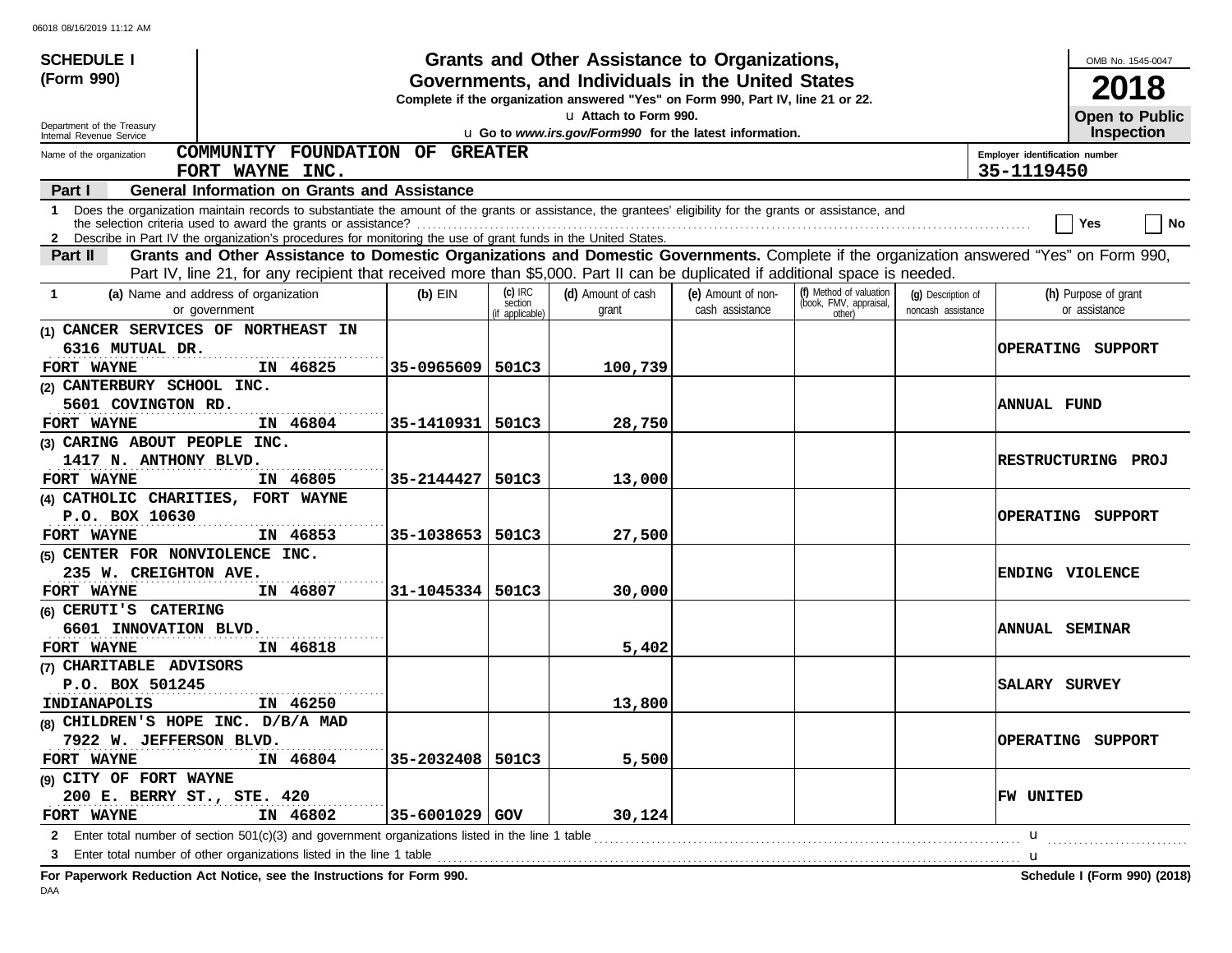| <b>SCHEDULE I</b>                    |                                                                                                                                                                                                                                                                               |                      |                            | Grants and Other Assistance to Organizations,                                    |                    |                                  |                    |                                              | OMB No. 1545-0047        |
|--------------------------------------|-------------------------------------------------------------------------------------------------------------------------------------------------------------------------------------------------------------------------------------------------------------------------------|----------------------|----------------------------|----------------------------------------------------------------------------------|--------------------|----------------------------------|--------------------|----------------------------------------------|--------------------------|
| (Form 990)                           | Governments, and Individuals in the United States                                                                                                                                                                                                                             |                      |                            |                                                                                  |                    |                                  |                    |                                              | 2018                     |
|                                      |                                                                                                                                                                                                                                                                               |                      |                            | Complete if the organization answered "Yes" on Form 990, Part IV, line 21 or 22. |                    |                                  |                    |                                              |                          |
| Department of the Treasury           |                                                                                                                                                                                                                                                                               |                      |                            | La Attach to Form 990.                                                           |                    |                                  |                    |                                              | Open to Public           |
| Internal Revenue Service             |                                                                                                                                                                                                                                                                               |                      |                            | u Go to www.irs.gov/Form990 for the latest information.                          |                    |                                  |                    |                                              | <b>Inspection</b>        |
| Name of the organization             | COMMUNITY FOUNDATION OF<br>FORT WAYNE INC.                                                                                                                                                                                                                                    | <b>GREATER</b>       |                            |                                                                                  |                    |                                  |                    | Employer identification number<br>35-1119450 |                          |
| <b>Part I</b>                        | <b>General Information on Grants and Assistance</b>                                                                                                                                                                                                                           |                      |                            |                                                                                  |                    |                                  |                    |                                              |                          |
| $\mathbf 1$                          | Does the organization maintain records to substantiate the amount of the grants or assistance, the grantees' eligibility for the grants or assistance, and<br>2 Describe in Part IV the organization's procedures for monitoring the use of grant funds in the United States. |                      |                            |                                                                                  |                    |                                  |                    |                                              | No<br>Yes                |
| <b>Part II</b>                       | Grants and Other Assistance to Domestic Organizations and Domestic Governments. Complete if the organization answered "Yes" on Form 990,                                                                                                                                      |                      |                            |                                                                                  |                    |                                  |                    |                                              |                          |
|                                      | Part IV, line 21, for any recipient that received more than \$5,000. Part II can be duplicated if additional space is needed.                                                                                                                                                 |                      |                            |                                                                                  |                    |                                  |                    |                                              |                          |
| $\mathbf{1}$                         | (a) Name and address of organization                                                                                                                                                                                                                                          | $(b)$ EIN            | $(c)$ IRC                  | (d) Amount of cash                                                               | (e) Amount of non- | (f) Method of valuation          | (g) Description of |                                              | (h) Purpose of grant     |
|                                      | or government                                                                                                                                                                                                                                                                 |                      | section<br>(if applicable) | grant                                                                            | cash assistance    | (book, FMV, appraisal,<br>other) | noncash assistance |                                              | or assistance            |
| (1) COMMUNITY ACTION OF NORTHEAST IN |                                                                                                                                                                                                                                                                               |                      |                            |                                                                                  |                    |                                  |                    |                                              |                          |
| P.O. BOX 10570                       |                                                                                                                                                                                                                                                                               |                      |                            |                                                                                  |                    |                                  |                    |                                              | <b>KIDS AND FAMILIES</b> |
| FORT WAYNE                           | IN 46853                                                                                                                                                                                                                                                                      | 35-1111819   501C3   |                            | 32,000                                                                           |                    |                                  |                    |                                              |                          |
| (2) COMMUNITY HARVEST FOOD BANK      |                                                                                                                                                                                                                                                                               |                      |                            |                                                                                  |                    |                                  |                    |                                              |                          |
| P.O. BOX 10967                       |                                                                                                                                                                                                                                                                               |                      |                            |                                                                                  |                    |                                  |                    |                                              | OPERATING SUPPORT        |
| FORT WAYNE                           | IN 46855                                                                                                                                                                                                                                                                      | 31-1100607   501C3   |                            | 63,570                                                                           |                    |                                  |                    |                                              |                          |
| (3) COMMUNITY TRANSPORTATION NETWORK |                                                                                                                                                                                                                                                                               |                      |                            |                                                                                  |                    |                                  |                    |                                              |                          |
| 5601 INDUSTRIAL RD.                  |                                                                                                                                                                                                                                                                               |                      |                            |                                                                                  |                    |                                  |                    |                                              | SPECIAL TRANSPORT        |
| FORT WAYNE                           | IN 46825                                                                                                                                                                                                                                                                      | 35-2109955   501C3   |                            | 51,504                                                                           |                    |                                  |                    |                                              |                          |
| (4) CONCORDIA EDUCATIONAL FOUNDATION |                                                                                                                                                                                                                                                                               |                      |                            |                                                                                  |                    |                                  |                    |                                              |                          |
| 1601 ST. JOE RIVER DR.               |                                                                                                                                                                                                                                                                               |                      |                            |                                                                                  |                    |                                  |                    | <b>SCHOLARSHIPS</b>                          |                          |
| FORT WAYNE                           | IN 46805                                                                                                                                                                                                                                                                      | 35-0883501   501C3   |                            | 6,000                                                                            |                    |                                  |                    |                                              |                          |
|                                      | (5) CONCORDIA LUTHERAN CHURCH & SCHOOL                                                                                                                                                                                                                                        |                      |                            |                                                                                  |                    |                                  |                    |                                              |                          |
| 4245 LAKE AVE.                       |                                                                                                                                                                                                                                                                               |                      |                            |                                                                                  |                    |                                  |                    | <b>SCHOLARSHIPS</b>                          |                          |
| FORT WAYNE                           | IN 46815                                                                                                                                                                                                                                                                      | 43-0658188   501C3   |                            | 6,028                                                                            |                    |                                  |                    |                                              |                          |
| (6) COVENANT UNITED METHODIST CHURCH |                                                                                                                                                                                                                                                                               |                      |                            |                                                                                  |                    |                                  |                    |                                              |                          |
| 10001 COLDWATER RD.                  |                                                                                                                                                                                                                                                                               |                      |                            |                                                                                  |                    |                                  |                    |                                              | OPERATING SUPPORT        |
| FORT WAYNE                           | IN 46825                                                                                                                                                                                                                                                                      | 35-0996143   501C3   |                            | 7,000                                                                            |                    |                                  |                    |                                              |                          |
|                                      | (7) CROSSROAD CHILD AND FAMILY SERVICES                                                                                                                                                                                                                                       |                      |                            |                                                                                  |                    |                                  |                    |                                              |                          |
| <b>1825 BEACON STREET</b>            |                                                                                                                                                                                                                                                                               |                      |                            |                                                                                  |                    |                                  |                    |                                              | CAPITAL CAMPAIGN         |
| FORT WAYNE                           | IN 46805                                                                                                                                                                                                                                                                      | 35-0869050   501C3   |                            | 130,250                                                                          |                    |                                  |                    |                                              |                          |
| (8) CROSSWINDS INC.                  |                                                                                                                                                                                                                                                                               |                      |                            |                                                                                  |                    |                                  |                    |                                              |                          |
| 4150 ILLINOIS RD.                    |                                                                                                                                                                                                                                                                               |                      |                            |                                                                                  |                    |                                  |                    | <b>COUNSELING</b>                            |                          |
| FORT WAYNE                           | IN 46804                                                                                                                                                                                                                                                                      | 45-4222417   501C3   |                            | 54,000                                                                           |                    |                                  |                    |                                              |                          |
| (9) CYSTIC FIBROSIS FOUNDATION       |                                                                                                                                                                                                                                                                               |                      |                            |                                                                                  |                    |                                  |                    |                                              |                          |
| 50 BRIAR HOLLOW LN, STE 250E         |                                                                                                                                                                                                                                                                               |                      |                            |                                                                                  |                    |                                  |                    | <b>GOLF CLASSIC</b>                          |                          |
| <b>HOUSTON</b>                       | TX 77027                                                                                                                                                                                                                                                                      | $13 - 1930701$ 501C3 |                            | 7,080                                                                            |                    |                                  |                    |                                              |                          |
|                                      |                                                                                                                                                                                                                                                                               |                      |                            |                                                                                  |                    |                                  |                    | $\mathbf{u}$                                 |                          |
| 3                                    | Enter total number of other organizations listed in the line 1 table <i>manufacture in the content of the line</i> 1 table manufacture in the line 1 table manufacture in the line 1 table manufacture in the line of the line of t                                           |                      |                            |                                                                                  |                    |                                  |                    |                                              |                          |
|                                      |                                                                                                                                                                                                                                                                               |                      |                            |                                                                                  |                    |                                  |                    |                                              |                          |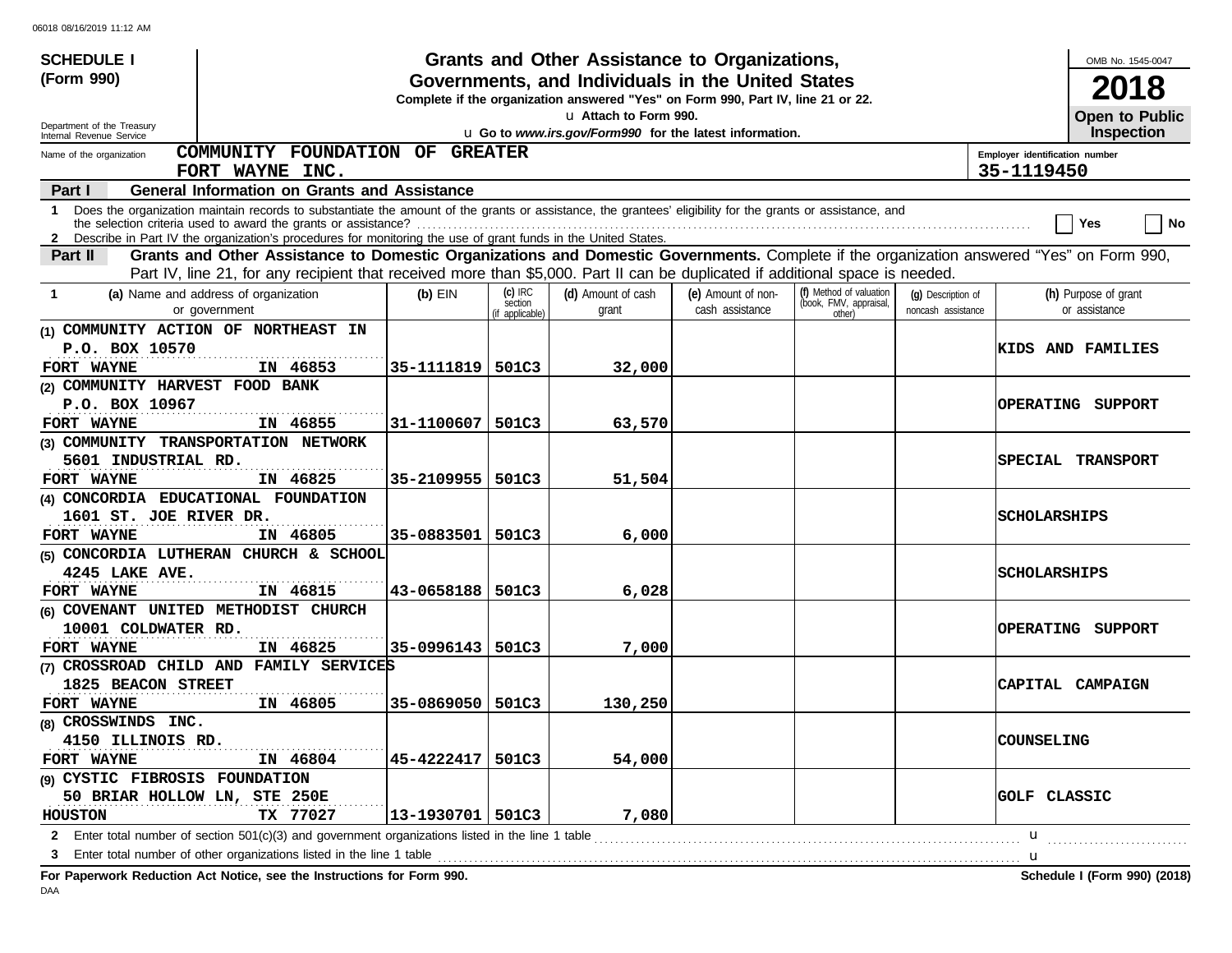| <b>SCHEDULE I</b>                                      |                                                                                                                                                            |                                                                                                                                       |                      | Grants and Other Assistance to Organizations,                                    |                                       |                                                   |                    |                                | OMB No. 1545-0047                     |
|--------------------------------------------------------|------------------------------------------------------------------------------------------------------------------------------------------------------------|---------------------------------------------------------------------------------------------------------------------------------------|----------------------|----------------------------------------------------------------------------------|---------------------------------------|---------------------------------------------------|--------------------|--------------------------------|---------------------------------------|
| (Form 990)                                             |                                                                                                                                                            | Governments, and Individuals in the United States<br>Complete if the organization answered "Yes" on Form 990, Part IV, line 21 or 22. |                      |                                                                                  |                                       |                                                   |                    |                                | 2018                                  |
|                                                        |                                                                                                                                                            |                                                                                                                                       |                      |                                                                                  |                                       |                                                   |                    |                                |                                       |
| Department of the Treasury<br>Internal Revenue Service |                                                                                                                                                            |                                                                                                                                       |                      | u Attach to Form 990.<br>u Go to www.irs.gov/Form990 for the latest information. |                                       |                                                   |                    |                                | <b>Open to Public</b><br>Inspection   |
| Name of the organization                               | COMMUNITY FOUNDATION OF GREATER                                                                                                                            |                                                                                                                                       |                      |                                                                                  |                                       |                                                   |                    | Employer identification number |                                       |
|                                                        | FORT WAYNE INC.                                                                                                                                            |                                                                                                                                       |                      |                                                                                  |                                       |                                                   |                    | 35-1119450                     |                                       |
| Part I                                                 | <b>General Information on Grants and Assistance</b>                                                                                                        |                                                                                                                                       |                      |                                                                                  |                                       |                                                   |                    |                                |                                       |
| $\mathbf 1$                                            | Does the organization maintain records to substantiate the amount of the grants or assistance, the grantees' eligibility for the grants or assistance, and |                                                                                                                                       |                      |                                                                                  |                                       |                                                   |                    |                                | <b>No</b><br>Yes                      |
|                                                        | 2 Describe in Part IV the organization's procedures for monitoring the use of grant funds in the United States.                                            |                                                                                                                                       |                      |                                                                                  |                                       |                                                   |                    |                                |                                       |
| Part II                                                | Grants and Other Assistance to Domestic Organizations and Domestic Governments. Complete if the organization answered "Yes" on Form 990,                   |                                                                                                                                       |                      |                                                                                  |                                       |                                                   |                    |                                |                                       |
|                                                        | Part IV, line 21, for any recipient that received more than \$5,000. Part II can be duplicated if additional space is needed.                              |                                                                                                                                       |                      |                                                                                  |                                       |                                                   |                    |                                |                                       |
| 1                                                      | (a) Name and address of organization                                                                                                                       | $(b)$ EIN                                                                                                                             | $(c)$ IRC<br>section | (d) Amount of cash                                                               | (e) Amount of non-<br>cash assistance | (f) Method of valuation<br>(book, FMV, appraisal, | (q) Description of |                                | (h) Purpose of grant<br>or assistance |
|                                                        | or government                                                                                                                                              |                                                                                                                                       | (if applicable)      | grant                                                                            |                                       | other)                                            | noncash assistance |                                |                                       |
| (1) DANA-FARBER CANCER INSTITUTE                       |                                                                                                                                                            |                                                                                                                                       |                      |                                                                                  |                                       |                                                   |                    |                                |                                       |
|                                                        | 10 BROOKLINE PLACE WEST, 6TH FLOOR<br>MA 02445                                                                                                             | $04 - 2263040$ 501C3                                                                                                                  |                      |                                                                                  |                                       |                                                   |                    |                                | <b>FINANCIAL ASSISTANCE</b>           |
| <b>BROOKLINE</b>                                       | (2) DAVE HEFNER INTERNATIONAL EXCHANGE                                                                                                                     |                                                                                                                                       |                      | 10,000                                                                           |                                       |                                                   |                    |                                |                                       |
| 12323 BENDING OAKS CT.                                 |                                                                                                                                                            |                                                                                                                                       |                      |                                                                                  |                                       |                                                   |                    | <b>SCHOLARSHIPS</b>            |                                       |
| FORT WAYNE                                             | IN 46845                                                                                                                                                   | 23-7413166   501C3                                                                                                                    |                      | 47,397                                                                           |                                       |                                                   |                    |                                |                                       |
|                                                        | (3) DR. BILL LEWIS CENTER FOR CHILDREN                                                                                                                     |                                                                                                                                       |                      |                                                                                  |                                       |                                                   |                    |                                |                                       |
| 2730 E. STATE STREET, STE. C                           |                                                                                                                                                            |                                                                                                                                       |                      |                                                                                  |                                       |                                                   |                    | <b>OPERATING SUPPORT</b>       |                                       |
| FORT WAYNE                                             | IN 46805                                                                                                                                                   | 35-2096006   501C3                                                                                                                    |                      | 20,000                                                                           |                                       |                                                   |                    |                                |                                       |
| (4) DR. SARAH GIAQUINTA                                |                                                                                                                                                            |                                                                                                                                       |                      |                                                                                  |                                       |                                                   |                    |                                |                                       |
| 2911 COVINGTON HOLLOW TRAIL                            |                                                                                                                                                            |                                                                                                                                       |                      |                                                                                  |                                       |                                                   |                    | DIRECTOR OF CHC                |                                       |
| FORT WAYNE                                             | IN 46804                                                                                                                                                   |                                                                                                                                       |                      | 54,167                                                                           |                                       |                                                   |                    |                                |                                       |
| (5) EAST WAYNE STREET CENTER INC.                      |                                                                                                                                                            |                                                                                                                                       |                      |                                                                                  |                                       |                                                   |                    |                                |                                       |
| 801 E. WAYNE ST.                                       |                                                                                                                                                            |                                                                                                                                       |                      |                                                                                  |                                       |                                                   |                    | <b>PROGRAM EXPENSES</b>        |                                       |
| FORT WAYNE                                             | IN 46803                                                                                                                                                   | 35-1587206   501C3                                                                                                                    |                      | 25,750                                                                           |                                       |                                                   |                    |                                |                                       |
|                                                        | (6) EASTER SEALS ARC OF NORTHEAST IN                                                                                                                       |                                                                                                                                       |                      |                                                                                  |                                       |                                                   |                    |                                |                                       |
| 4919 COLDWATER RD.                                     |                                                                                                                                                            |                                                                                                                                       |                      |                                                                                  |                                       |                                                   |                    | OPERATING SUPPORT              |                                       |
| FORT WAYNE                                             | IN 46825                                                                                                                                                   | 35-0998711   501C3                                                                                                                    |                      | 39,011                                                                           |                                       |                                                   |                    |                                |                                       |
| (7) EMBASSY THEATRE FOUNDATION INC.                    |                                                                                                                                                            |                                                                                                                                       |                      |                                                                                  |                                       |                                                   |                    |                                |                                       |
| 125 W. JEFFERSON BLVD.                                 |                                                                                                                                                            |                                                                                                                                       |                      |                                                                                  |                                       |                                                   |                    | OPERATING SUPPORT              |                                       |
| FORT WAYNE                                             | IN 46802                                                                                                                                                   | 23-7355731   501C3                                                                                                                    |                      | 66,750                                                                           |                                       |                                                   |                    |                                |                                       |
| (8) EMMANUEL-ST. MICHAEL                               |                                                                                                                                                            |                                                                                                                                       |                      |                                                                                  |                                       |                                                   |                    |                                |                                       |
| 1123 UNION ST.                                         |                                                                                                                                                            |                                                                                                                                       |                      |                                                                                  |                                       |                                                   |                    | <b> SCHOLARSHIPS</b>           |                                       |
| FORT WAYNE                                             | IN 46802                                                                                                                                                   | 35-1079607   501C3                                                                                                                    |                      | 10,065                                                                           |                                       |                                                   |                    |                                |                                       |
|                                                        | (9) ERIN'S HOUSE FOR GRIEVING CHILDREN                                                                                                                     |                                                                                                                                       |                      |                                                                                  |                                       |                                                   |                    |                                |                                       |
| 5670 YMCA PARK DRIVE WEST                              |                                                                                                                                                            |                                                                                                                                       |                      |                                                                                  |                                       |                                                   |                    | OPERATING SUPPORT              |                                       |
| FORT WAYNE                                             | IN 46835                                                                                                                                                   | 35-1884264   501C3                                                                                                                    |                      | 38,550                                                                           |                                       |                                                   |                    |                                |                                       |
|                                                        |                                                                                                                                                            |                                                                                                                                       |                      |                                                                                  |                                       |                                                   |                    | $\mathbf{u}$                   |                                       |
| 3                                                      |                                                                                                                                                            |                                                                                                                                       |                      |                                                                                  |                                       |                                                   |                    | u                              |                                       |
|                                                        | For Paperwork Reduction Act Notice, see the Instructions for Form 990.                                                                                     |                                                                                                                                       |                      |                                                                                  |                                       |                                                   |                    |                                | Schedule I (Form 990) (2018)          |

DAA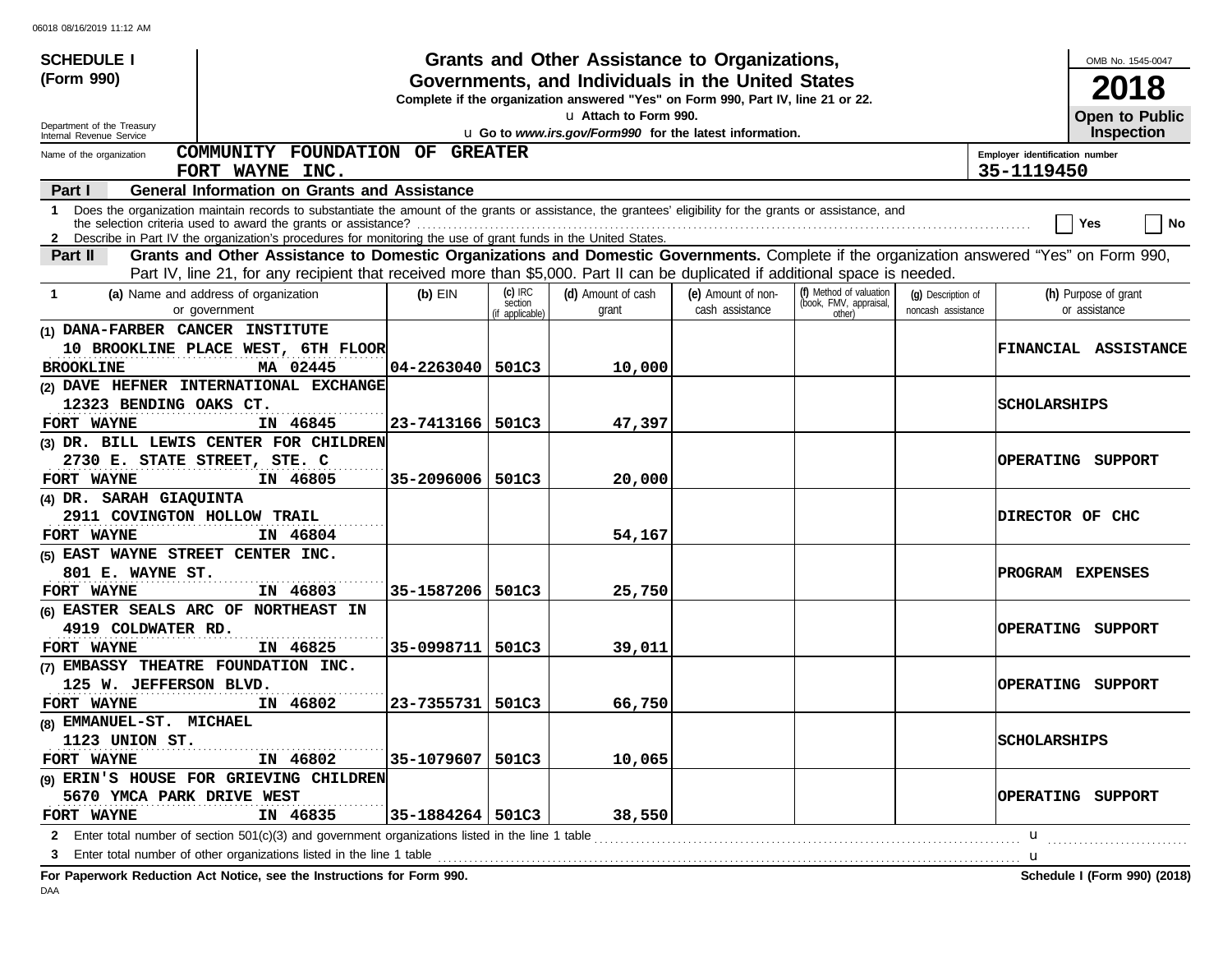| <b>SCHEDULE I</b>                                      |                                                                                                                                                                                                                                                                               |                    |                                         | Grants and Other Assistance to Organizations,                                                                                         |                                       |                                                             |                                          |                                | OMB No. 1545-0047                     |
|--------------------------------------------------------|-------------------------------------------------------------------------------------------------------------------------------------------------------------------------------------------------------------------------------------------------------------------------------|--------------------|-----------------------------------------|---------------------------------------------------------------------------------------------------------------------------------------|---------------------------------------|-------------------------------------------------------------|------------------------------------------|--------------------------------|---------------------------------------|
| (Form 990)                                             |                                                                                                                                                                                                                                                                               |                    |                                         | Governments, and Individuals in the United States<br>Complete if the organization answered "Yes" on Form 990, Part IV, line 21 or 22. |                                       |                                                             |                                          |                                | 2018                                  |
|                                                        |                                                                                                                                                                                                                                                                               |                    |                                         | La Attach to Form 990.                                                                                                                |                                       |                                                             |                                          |                                | Open to Public                        |
| Department of the Treasury<br>Internal Revenue Service |                                                                                                                                                                                                                                                                               |                    |                                         | u Go to www.irs.gov/Form990 for the latest information.                                                                               |                                       |                                                             |                                          |                                | <b>Inspection</b>                     |
| Name of the organization                               | COMMUNITY FOUNDATION OF GREATER                                                                                                                                                                                                                                               |                    |                                         |                                                                                                                                       |                                       |                                                             |                                          | Employer identification number |                                       |
|                                                        | FORT WAYNE INC.                                                                                                                                                                                                                                                               |                    |                                         |                                                                                                                                       |                                       |                                                             |                                          | 35-1119450                     |                                       |
| Part I                                                 | <b>General Information on Grants and Assistance</b>                                                                                                                                                                                                                           |                    |                                         |                                                                                                                                       |                                       |                                                             |                                          |                                |                                       |
| $\mathbf 1$                                            | Does the organization maintain records to substantiate the amount of the grants or assistance, the grantees' eligibility for the grants or assistance, and<br>2 Describe in Part IV the organization's procedures for monitoring the use of grant funds in the United States. |                    |                                         |                                                                                                                                       |                                       |                                                             |                                          |                                | No<br>Yes                             |
| Part II                                                | Grants and Other Assistance to Domestic Organizations and Domestic Governments. Complete if the organization answered "Yes" on Form 990,                                                                                                                                      |                    |                                         |                                                                                                                                       |                                       |                                                             |                                          |                                |                                       |
|                                                        | Part IV, line 21, for any recipient that received more than \$5,000. Part II can be duplicated if additional space is needed.                                                                                                                                                 |                    |                                         |                                                                                                                                       |                                       |                                                             |                                          |                                |                                       |
| -1                                                     | (a) Name and address of organization<br>or government                                                                                                                                                                                                                         | $(b)$ EIN          | $(c)$ IRC<br>section<br>(if applicable) | (d) Amount of cash<br>grant                                                                                                           | (e) Amount of non-<br>cash assistance | (f) Method of valuation<br>(book, FMV, appraisal,<br>other) | (g) Description of<br>noncash assistance |                                | (h) Purpose of grant<br>or assistance |
| (1) EUELL A. WILSON CENTER INC.                        |                                                                                                                                                                                                                                                                               |                    |                                         |                                                                                                                                       |                                       |                                                             |                                          |                                |                                       |
| 1512 OXFORD ST.                                        |                                                                                                                                                                                                                                                                               |                    |                                         |                                                                                                                                       |                                       |                                                             |                                          |                                | PROGRAM EXPENSES                      |
| FORT WAYNE                                             | IN 46806                                                                                                                                                                                                                                                                      | 35-1893381   501C3 |                                         | 25,000                                                                                                                                |                                       |                                                             |                                          |                                |                                       |
|                                                        | (2) FAMILY AND CHILDREN'S SERVICES FW                                                                                                                                                                                                                                         |                    |                                         |                                                                                                                                       |                                       |                                                             |                                          |                                |                                       |
| 2712 S. CALHOUN ST.                                    |                                                                                                                                                                                                                                                                               |                    |                                         |                                                                                                                                       |                                       |                                                             |                                          |                                | OPERATING SUPPORT                     |
| FORT WAYNE                                             | IN 46807                                                                                                                                                                                                                                                                      | 35-0868078   501C3 |                                         | 20,000                                                                                                                                |                                       |                                                             |                                          |                                |                                       |
| (3) FIRST BOOK                                         |                                                                                                                                                                                                                                                                               |                    |                                         |                                                                                                                                       |                                       |                                                             |                                          |                                |                                       |
| 1319 F STREET NW, STE. 1000                            |                                                                                                                                                                                                                                                                               |                    |                                         |                                                                                                                                       |                                       |                                                             |                                          |                                | <b>BOOKS FOR CHILDREN</b>             |
| <b>WASHINGTON</b>                                      | DC 20004                                                                                                                                                                                                                                                                      | 52-1779606   501C3 |                                         | 11,998                                                                                                                                |                                       |                                                             |                                          |                                |                                       |
| (4) FIRST PRESBYTERIAN CHURCH OF FW                    |                                                                                                                                                                                                                                                                               |                    |                                         |                                                                                                                                       |                                       |                                                             |                                          |                                |                                       |
| 300 W. WAYNE ST.                                       |                                                                                                                                                                                                                                                                               |                    |                                         |                                                                                                                                       |                                       |                                                             |                                          |                                | <b> MAINTENANCE UPKEEP</b>            |
| FORT WAYNE                                             | IN 46802                                                                                                                                                                                                                                                                      | 13-5562176   501C3 |                                         | 55,846                                                                                                                                |                                       |                                                             |                                          |                                |                                       |
|                                                        | (5) FORENSIC NURSING SPECIALTIES INC.                                                                                                                                                                                                                                         |                    |                                         |                                                                                                                                       |                                       |                                                             |                                          |                                |                                       |
| 2270 LAKE AVE., STE. 201                               |                                                                                                                                                                                                                                                                               |                    |                                         |                                                                                                                                       |                                       |                                                             |                                          | <b>MEDICAL EXAMS</b>           |                                       |
| FORT WAYNE                                             | IN 46805                                                                                                                                                                                                                                                                      | 35-1943648   501C3 |                                         | 35,000                                                                                                                                |                                       |                                                             |                                          |                                |                                       |
| (6) FORT WAYNE BALLET INC.                             |                                                                                                                                                                                                                                                                               |                    |                                         |                                                                                                                                       |                                       |                                                             |                                          |                                |                                       |
| 300 E. MAIN ST.                                        |                                                                                                                                                                                                                                                                               |                    |                                         |                                                                                                                                       |                                       |                                                             |                                          |                                | OPERATING SUPPORT                     |
| FORT WAYNE                                             | IN 46802                                                                                                                                                                                                                                                                      | 35-6006394 501C3   |                                         | 23,706                                                                                                                                |                                       |                                                             |                                          |                                |                                       |
|                                                        | (7) FORT WAYNE CHILDREN'S CHOIR INC.                                                                                                                                                                                                                                          |                    |                                         |                                                                                                                                       |                                       |                                                             |                                          |                                |                                       |
| 2101 E. COLISEUM BLVD.                                 |                                                                                                                                                                                                                                                                               |                    |                                         |                                                                                                                                       |                                       |                                                             |                                          |                                | OPERATING SUPPORT                     |
| FORT WAYNE                                             | IN 46805                                                                                                                                                                                                                                                                      | 35-1638989   501C3 |                                         | 10,486                                                                                                                                |                                       |                                                             |                                          |                                |                                       |
| (8) FORT WAYNE CINEMA CENTER INC.                      |                                                                                                                                                                                                                                                                               |                    |                                         |                                                                                                                                       |                                       |                                                             |                                          |                                |                                       |
| 437 E. BERRY ST., STE. 1                               |                                                                                                                                                                                                                                                                               |                    |                                         |                                                                                                                                       |                                       |                                                             |                                          |                                | OPERATING SUPPORT                     |
| <b>FORT WAYNE</b>                                      | IN 46802                                                                                                                                                                                                                                                                      | 35-1414723   501C3 |                                         | 10,300                                                                                                                                |                                       |                                                             |                                          |                                |                                       |
| (9) FORT WAYNE CIVIC THEATRE INC.                      |                                                                                                                                                                                                                                                                               |                    |                                         |                                                                                                                                       |                                       |                                                             |                                          |                                |                                       |
| 303 E. MAIN ST.                                        |                                                                                                                                                                                                                                                                               |                    |                                         |                                                                                                                                       |                                       |                                                             |                                          |                                | OPERATING SUPPORT                     |
| FORT WAYNE                                             | IN 46802                                                                                                                                                                                                                                                                      | 35-6001476   501C3 |                                         | 41,100                                                                                                                                |                                       |                                                             |                                          |                                |                                       |
|                                                        |                                                                                                                                                                                                                                                                               |                    |                                         |                                                                                                                                       |                                       |                                                             |                                          | $\mathbf{u}$                   |                                       |
| 3                                                      |                                                                                                                                                                                                                                                                               |                    |                                         |                                                                                                                                       |                                       |                                                             |                                          |                                |                                       |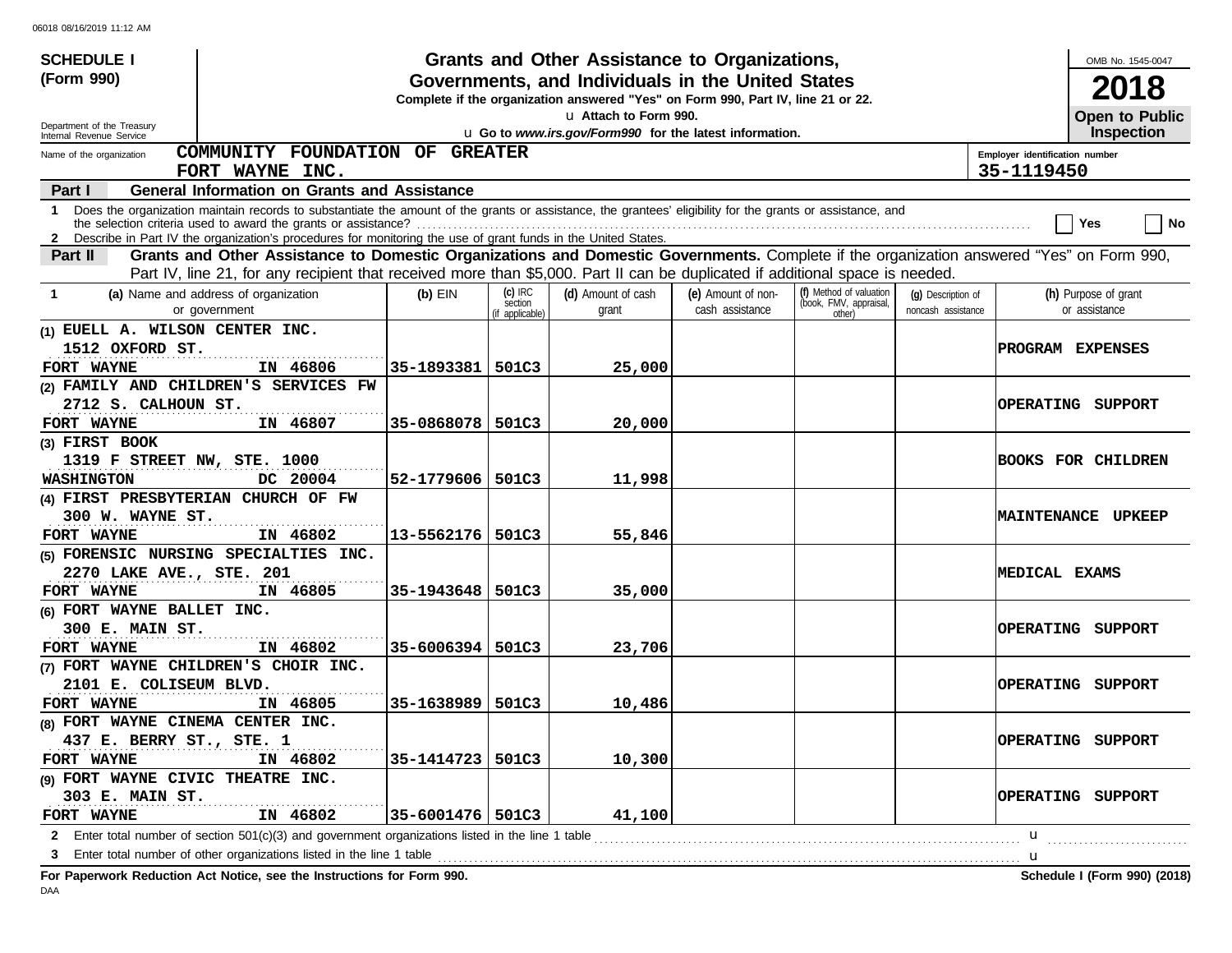| <b>SCHEDULE I</b>                                      |                                                                                                                                                                                                                                                                               |                      |                                       | Grants and Other Assistance to Organizations,                                                                                         |                                       |                                                             |                                          |                                              | OMB No. 1545-0047                     |
|--------------------------------------------------------|-------------------------------------------------------------------------------------------------------------------------------------------------------------------------------------------------------------------------------------------------------------------------------|----------------------|---------------------------------------|---------------------------------------------------------------------------------------------------------------------------------------|---------------------------------------|-------------------------------------------------------------|------------------------------------------|----------------------------------------------|---------------------------------------|
| (Form 990)                                             |                                                                                                                                                                                                                                                                               |                      |                                       | Governments, and Individuals in the United States<br>Complete if the organization answered "Yes" on Form 990, Part IV, line 21 or 22. |                                       |                                                             |                                          |                                              | <b>2018</b>                           |
|                                                        |                                                                                                                                                                                                                                                                               |                      |                                       | u Attach to Form 990.                                                                                                                 |                                       |                                                             |                                          |                                              | <b>Open to Public</b>                 |
| Department of the Treasury<br>Internal Revenue Service |                                                                                                                                                                                                                                                                               |                      |                                       | u Go to www.irs.gov/Form990 for the latest information.                                                                               |                                       |                                                             |                                          |                                              | Inspection                            |
| Name of the organization                               | COMMUNITY FOUNDATION OF<br>FORT WAYNE INC.                                                                                                                                                                                                                                    | <b>GREATER</b>       |                                       |                                                                                                                                       |                                       |                                                             |                                          | Employer identification number<br>35-1119450 |                                       |
| Part I                                                 | <b>General Information on Grants and Assistance</b>                                                                                                                                                                                                                           |                      |                                       |                                                                                                                                       |                                       |                                                             |                                          |                                              |                                       |
| $\mathbf 1$                                            | Does the organization maintain records to substantiate the amount of the grants or assistance, the grantees' eligibility for the grants or assistance, and<br>2 Describe in Part IV the organization's procedures for monitoring the use of grant funds in the United States. |                      |                                       |                                                                                                                                       |                                       |                                                             |                                          |                                              | No<br>Yes                             |
| Part II                                                | Grants and Other Assistance to Domestic Organizations and Domestic Governments. Complete if the organization answered "Yes" on Form 990,                                                                                                                                      |                      |                                       |                                                                                                                                       |                                       |                                                             |                                          |                                              |                                       |
|                                                        | Part IV, line 21, for any recipient that received more than \$5,000. Part II can be duplicated if additional space is needed.                                                                                                                                                 |                      |                                       |                                                                                                                                       |                                       |                                                             |                                          |                                              |                                       |
| $\mathbf{1}$                                           | (a) Name and address of organization<br>or government                                                                                                                                                                                                                         | $(b)$ EIN            | (c) IRC<br>section<br>(if applicable) | (d) Amount of cash<br>grant                                                                                                           | (e) Amount of non-<br>cash assistance | (f) Method of valuation<br>(book, FMV, appraisal,<br>other) | (q) Description of<br>noncash assistance |                                              | (h) Purpose of grant<br>or assistance |
| (1) FORT WAYNE CLUBHOUSE INC.                          |                                                                                                                                                                                                                                                                               |                      |                                       |                                                                                                                                       |                                       |                                                             |                                          |                                              |                                       |
| 3327 LAKE AVE.                                         |                                                                                                                                                                                                                                                                               |                      |                                       |                                                                                                                                       |                                       |                                                             |                                          | <b>REHABILITATION</b>                        |                                       |
| FORT WAYNE                                             | IN 46805                                                                                                                                                                                                                                                                      | 35-2026647 501C3     |                                       | 40,250                                                                                                                                |                                       |                                                             |                                          |                                              |                                       |
| (2) FORT WAYNE COMMUNITY SCHOOLS                       |                                                                                                                                                                                                                                                                               |                      |                                       |                                                                                                                                       |                                       |                                                             |                                          |                                              |                                       |
| 1200 S. CLINTON ST.                                    |                                                                                                                                                                                                                                                                               |                      |                                       |                                                                                                                                       |                                       |                                                             |                                          |                                              | <b>PROGRAM EXPENSES</b>               |
| FORT WAYNE                                             | IN 46802                                                                                                                                                                                                                                                                      | 35-6006351   501C3   |                                       | 12,040                                                                                                                                |                                       |                                                             |                                          |                                              |                                       |
|                                                        | (3) FORT WAYNE DANCE COLLECTIVE INC.                                                                                                                                                                                                                                          |                      |                                       |                                                                                                                                       |                                       |                                                             |                                          |                                              |                                       |
| 437 E. BERRY ST., STE. 203                             |                                                                                                                                                                                                                                                                               |                      |                                       |                                                                                                                                       |                                       |                                                             |                                          |                                              | OPERATING SUPPORT                     |
| FORT WAYNE                                             | IN 46802                                                                                                                                                                                                                                                                      | 31-0958473 501C3     |                                       | 15,000                                                                                                                                |                                       |                                                             |                                          |                                              |                                       |
|                                                        | (4) FORT WAYNE MEDICAL EDUCATION PROG                                                                                                                                                                                                                                         |                      |                                       |                                                                                                                                       |                                       |                                                             |                                          |                                              |                                       |
| 750 BROADWAY, STE. 250                                 | .                                                                                                                                                                                                                                                                             |                      |                                       |                                                                                                                                       |                                       |                                                             |                                          |                                              | CHILD HEALTH COLLAB                   |
| FORT WAYNE                                             | IN 46802                                                                                                                                                                                                                                                                      | 35-6049685   501C3   |                                       | 45,833                                                                                                                                |                                       |                                                             |                                          |                                              |                                       |
| (5) FORT WAYNE MEDICAL SOCIETY FDN                     |                                                                                                                                                                                                                                                                               |                      |                                       |                                                                                                                                       |                                       |                                                             |                                          |                                              |                                       |
| 709 CLAY ST., STE 101                                  | .                                                                                                                                                                                                                                                                             |                      |                                       |                                                                                                                                       |                                       |                                                             |                                          |                                              | <b>HEALTHY MOMS/BABIES</b>            |
| FORT WAYNE                                             | IN 46802                                                                                                                                                                                                                                                                      | 35-6049685   501C3   |                                       | 27,500                                                                                                                                |                                       |                                                             |                                          |                                              |                                       |
| (6) FORT WAYNE MUSEUM OF ART INC.                      |                                                                                                                                                                                                                                                                               |                      |                                       |                                                                                                                                       |                                       |                                                             |                                          |                                              |                                       |
| 311 E. MAIN ST.                                        |                                                                                                                                                                                                                                                                               |                      |                                       |                                                                                                                                       |                                       |                                                             |                                          |                                              | OPERATING SUPPORT                     |
| FORT WAYNE                                             | IN 46802                                                                                                                                                                                                                                                                      | 35-0953440 501C3     |                                       | 58,779                                                                                                                                |                                       |                                                             |                                          |                                              |                                       |
|                                                        | (7) FORT WAYNE PARK FOUNDATION INC.                                                                                                                                                                                                                                           |                      |                                       |                                                                                                                                       |                                       |                                                             |                                          |                                              |                                       |
| 705 E. STATE BLVD.                                     |                                                                                                                                                                                                                                                                               |                      |                                       |                                                                                                                                       |                                       |                                                             |                                          |                                              | LIFETIME SPORTS ACAD                  |
| FORT WAYNE                                             | IN 46805                                                                                                                                                                                                                                                                      | 23-7358430   501C3   |                                       | 26,817                                                                                                                                |                                       |                                                             |                                          |                                              |                                       |
|                                                        | (8) FORT WAYNE PARKS AND RECREATION                                                                                                                                                                                                                                           |                      |                                       |                                                                                                                                       |                                       |                                                             |                                          |                                              |                                       |
| 705 E. STATE BLVD.                                     |                                                                                                                                                                                                                                                                               |                      |                                       |                                                                                                                                       |                                       |                                                             |                                          |                                              | <b>PROGRAM EXPENSES</b>               |
| FORT WAYNE                                             | IN 46805                                                                                                                                                                                                                                                                      | 35-6001029 GOV       |                                       | 38,841                                                                                                                                |                                       |                                                             |                                          |                                              |                                       |
|                                                        | (9) FORT WAYNE PHILHARMONIC ORCHESTRA                                                                                                                                                                                                                                         |                      |                                       |                                                                                                                                       |                                       |                                                             |                                          |                                              |                                       |
| 4901 FULLER DR.                                        |                                                                                                                                                                                                                                                                               |                      |                                       |                                                                                                                                       |                                       |                                                             |                                          |                                              | <b>OPERATING SUPPORT</b>              |
| FORT WAYNE                                             | IN 46835                                                                                                                                                                                                                                                                      | $35 - 0791163$ 501C3 |                                       | 116,261                                                                                                                               |                                       |                                                             |                                          |                                              |                                       |
|                                                        |                                                                                                                                                                                                                                                                               |                      |                                       |                                                                                                                                       |                                       |                                                             |                                          | $\mathbf{u}$                                 |                                       |
| 3                                                      |                                                                                                                                                                                                                                                                               |                      |                                       |                                                                                                                                       |                                       |                                                             |                                          | u                                            |                                       |
|                                                        | For Paperwork Reduction Act Notice, see the Instructions for Form 990.                                                                                                                                                                                                        |                      |                                       |                                                                                                                                       |                                       |                                                             |                                          |                                              | Schedule I (Form 990) (2018)          |

DAA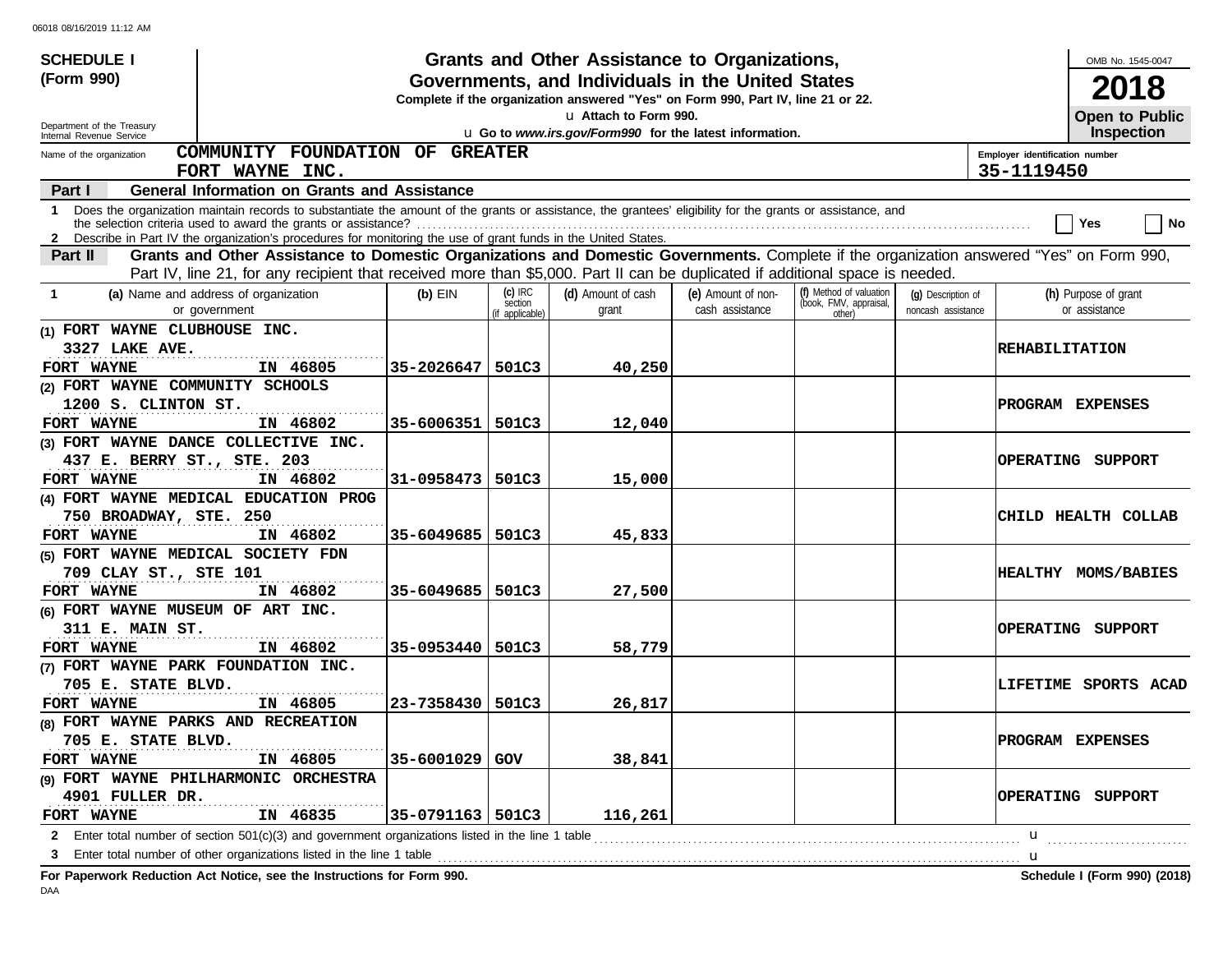| <b>SCHEDULE I</b>                                        |                                                                                                                                                                                                                                                                               |                      |                                         | Grants and Other Assistance to Organizations,                                                                                         |                                       |                                                             |                                          |                                | OMB No. 1545-0047                     |    |
|----------------------------------------------------------|-------------------------------------------------------------------------------------------------------------------------------------------------------------------------------------------------------------------------------------------------------------------------------|----------------------|-----------------------------------------|---------------------------------------------------------------------------------------------------------------------------------------|---------------------------------------|-------------------------------------------------------------|------------------------------------------|--------------------------------|---------------------------------------|----|
| (Form 990)                                               |                                                                                                                                                                                                                                                                               |                      |                                         | Governments, and Individuals in the United States<br>Complete if the organization answered "Yes" on Form 990, Part IV, line 21 or 22. |                                       |                                                             |                                          |                                | 2018                                  |    |
|                                                          |                                                                                                                                                                                                                                                                               |                      |                                         | La Attach to Form 990.                                                                                                                |                                       |                                                             |                                          |                                | Open to Public                        |    |
| Department of the Treasury<br>Internal Revenue Service   |                                                                                                                                                                                                                                                                               |                      |                                         | u Go to www.irs.gov/Form990 for the latest information.                                                                               |                                       |                                                             |                                          |                                | <b>Inspection</b>                     |    |
| Name of the organization                                 | COMMUNITY FOUNDATION OF                                                                                                                                                                                                                                                       | <b>GREATER</b>       |                                         |                                                                                                                                       |                                       |                                                             |                                          | Employer identification number |                                       |    |
|                                                          | FORT WAYNE INC.                                                                                                                                                                                                                                                               |                      |                                         |                                                                                                                                       |                                       |                                                             |                                          | 35-1119450                     |                                       |    |
| Part I                                                   | <b>General Information on Grants and Assistance</b>                                                                                                                                                                                                                           |                      |                                         |                                                                                                                                       |                                       |                                                             |                                          |                                |                                       |    |
| $\mathbf 1$                                              | Does the organization maintain records to substantiate the amount of the grants or assistance, the grantees' eligibility for the grants or assistance, and<br>2 Describe in Part IV the organization's procedures for monitoring the use of grant funds in the United States. |                      |                                         |                                                                                                                                       |                                       |                                                             |                                          |                                | Yes                                   | No |
| Part II                                                  | Grants and Other Assistance to Domestic Organizations and Domestic Governments. Complete if the organization answered "Yes" on Form 990,                                                                                                                                      |                      |                                         |                                                                                                                                       |                                       |                                                             |                                          |                                |                                       |    |
|                                                          | Part IV, line 21, for any recipient that received more than \$5,000. Part II can be duplicated if additional space is needed.                                                                                                                                                 |                      |                                         |                                                                                                                                       |                                       |                                                             |                                          |                                |                                       |    |
| -1                                                       | (a) Name and address of organization<br>or government                                                                                                                                                                                                                         | $(b)$ EIN            | $(c)$ IRC<br>section<br>(if applicable) | (d) Amount of cash<br>grant                                                                                                           | (e) Amount of non-<br>cash assistance | (f) Method of valuation<br>(book, FMV, appraisal,<br>other) | (q) Description of<br>noncash assistance |                                | (h) Purpose of grant<br>or assistance |    |
|                                                          | (1) FORT WAYNE PUBLIC TELEVISION INC.                                                                                                                                                                                                                                         |                      |                                         |                                                                                                                                       |                                       |                                                             |                                          |                                |                                       |    |
| 2501 E. COLISEUM BLVD.                                   |                                                                                                                                                                                                                                                                               |                      |                                         |                                                                                                                                       |                                       |                                                             |                                          |                                | OPERATING SUPPORT                     |    |
| FORT WAYNE                                               | IN 46805                                                                                                                                                                                                                                                                      | 23-7173906   501C3   |                                         | 15,450                                                                                                                                |                                       |                                                             |                                          |                                |                                       |    |
| (2) FORT WAYNE RESCUE MISSION                            |                                                                                                                                                                                                                                                                               |                      |                                         |                                                                                                                                       |                                       |                                                             |                                          |                                |                                       |    |
| P.O. BOX 11116                                           |                                                                                                                                                                                                                                                                               |                      |                                         |                                                                                                                                       |                                       |                                                             |                                          |                                | OPERATING SUPPORT                     |    |
| FORT WAYNE                                               | IN 46855                                                                                                                                                                                                                                                                      | 35-1054670   501C3   |                                         | 212,450                                                                                                                               |                                       |                                                             |                                          |                                |                                       |    |
| (3) FORT WAYNE SISTER CITIES                             |                                                                                                                                                                                                                                                                               |                      |                                         |                                                                                                                                       |                                       |                                                             |                                          |                                |                                       |    |
| 7924 STELLHORN RD.                                       |                                                                                                                                                                                                                                                                               |                      |                                         |                                                                                                                                       |                                       |                                                             |                                          |                                | FW SISTER CITIES                      |    |
| FORT WAYNE                                               | IN 46815                                                                                                                                                                                                                                                                      | 31-1105602   501C3   |                                         | 37,913                                                                                                                                |                                       |                                                             |                                          |                                |                                       |    |
| (4) FORT WAYNE TRAILS INC.                               |                                                                                                                                                                                                                                                                               |                      |                                         |                                                                                                                                       |                                       |                                                             |                                          |                                |                                       |    |
| 300 E. MAIN ST., STE. 131                                |                                                                                                                                                                                                                                                                               |                      |                                         |                                                                                                                                       |                                       |                                                             |                                          |                                | OPERATING SUPPORT                     |    |
| FORT WAYNE                                               | IN 46802                                                                                                                                                                                                                                                                      | 42-1545637   501C3   |                                         | 15,500                                                                                                                                |                                       |                                                             |                                          |                                |                                       |    |
| (5) FORT WAYNE URBAN LEAGUE INC.                         |                                                                                                                                                                                                                                                                               |                      |                                         |                                                                                                                                       |                                       |                                                             |                                          |                                |                                       |    |
| 2135 S. HANNA ST.                                        |                                                                                                                                                                                                                                                                               |                      |                                         |                                                                                                                                       |                                       |                                                             |                                          |                                | OPERATING SUPPORT                     |    |
| FORT WAYNE                                               | IN 46803                                                                                                                                                                                                                                                                      | 35-0869052   501C3   |                                         | 25,450                                                                                                                                |                                       |                                                             |                                          |                                |                                       |    |
|                                                          | (6) FORT WAYNE ZOOLOGICAL SOCIETY INC.                                                                                                                                                                                                                                        |                      |                                         |                                                                                                                                       |                                       |                                                             |                                          |                                |                                       |    |
| 3411 SHERMAN BLVD.                                       |                                                                                                                                                                                                                                                                               |                      |                                         |                                                                                                                                       |                                       |                                                             |                                          |                                | OPERATING SUPPORT                     |    |
| FORT WAYNE                                               | IN 46808                                                                                                                                                                                                                                                                      | 35-6068234 501C3     |                                         | 14,695                                                                                                                                |                                       |                                                             |                                          |                                |                                       |    |
| (7) FOUNDATION FOR ART AND MUSIC                         |                                                                                                                                                                                                                                                                               |                      |                                         |                                                                                                                                       |                                       |                                                             |                                          |                                |                                       |    |
| 300 E. MAIN ST.                                          |                                                                                                                                                                                                                                                                               |                      |                                         |                                                                                                                                       |                                       |                                                             |                                          |                                | PROGRAM EXPENSES                      |    |
| FORT WAYNE                                               | IN 46802                                                                                                                                                                                                                                                                      | 35-1719238   501C3   |                                         | 10,000                                                                                                                                |                                       |                                                             |                                          |                                |                                       |    |
|                                                          | (8) FRIENDS OF THE LINCOLN COLLECTION                                                                                                                                                                                                                                         |                      |                                         |                                                                                                                                       |                                       |                                                             |                                          |                                |                                       |    |
| P.O. BOX 11083                                           |                                                                                                                                                                                                                                                                               |                      |                                         |                                                                                                                                       |                                       |                                                             |                                          |                                | OPERATING SUPPORT                     |    |
| FORT WAYNE                                               | IN 46855                                                                                                                                                                                                                                                                      | 35-2101024   501C3   |                                         | 6,964                                                                                                                                 |                                       |                                                             |                                          |                                |                                       |    |
| (9) FRIENDS OF THE RIVERS INC.<br>1919 FOREST PARK BLVD. |                                                                                                                                                                                                                                                                               |                      |                                         |                                                                                                                                       |                                       |                                                             |                                          | SWEET BREEZE                   |                                       |    |
| FORT WAYNE                                               | IN 46805                                                                                                                                                                                                                                                                      | $05 - 0608001$ 501C3 |                                         | 21,250                                                                                                                                |                                       |                                                             |                                          |                                |                                       |    |
|                                                          |                                                                                                                                                                                                                                                                               |                      |                                         |                                                                                                                                       |                                       |                                                             |                                          | u                              |                                       |    |
| 3                                                        |                                                                                                                                                                                                                                                                               |                      |                                         |                                                                                                                                       |                                       |                                                             |                                          |                                |                                       |    |
|                                                          |                                                                                                                                                                                                                                                                               |                      |                                         |                                                                                                                                       |                                       |                                                             | u                                        |                                |                                       |    |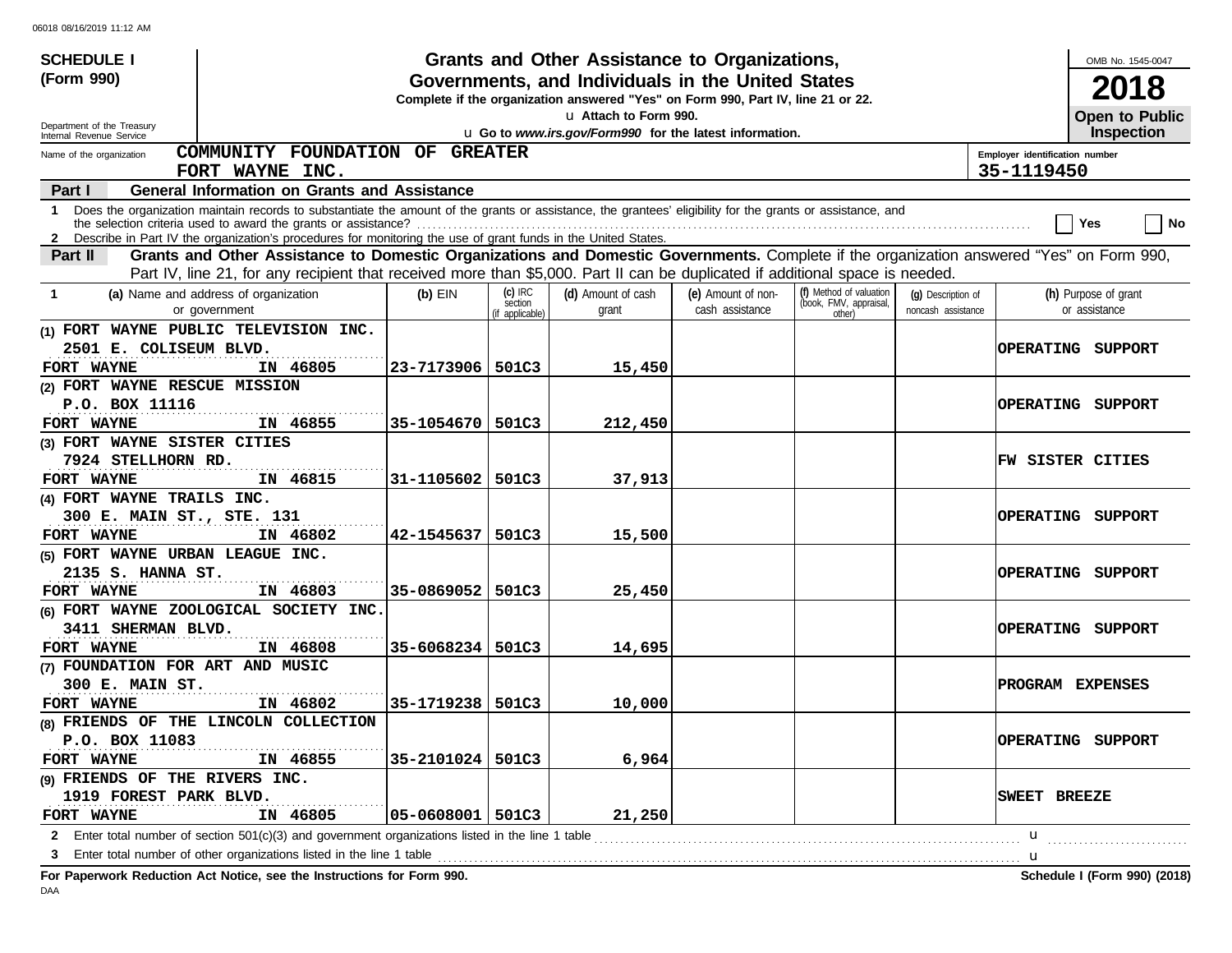| <b>SCHEDULE I</b>                                      |                                                                                                                                                                                                                                                                               |                    |                                         | Grants and Other Assistance to Organizations,                                                                                         |                                       |                                                             |                                          |                                              | OMB No. 1545-0047                     |
|--------------------------------------------------------|-------------------------------------------------------------------------------------------------------------------------------------------------------------------------------------------------------------------------------------------------------------------------------|--------------------|-----------------------------------------|---------------------------------------------------------------------------------------------------------------------------------------|---------------------------------------|-------------------------------------------------------------|------------------------------------------|----------------------------------------------|---------------------------------------|
| (Form 990)                                             |                                                                                                                                                                                                                                                                               |                    |                                         | Governments, and Individuals in the United States<br>Complete if the organization answered "Yes" on Form 990, Part IV, line 21 or 22. |                                       |                                                             |                                          |                                              | 2018                                  |
|                                                        |                                                                                                                                                                                                                                                                               |                    |                                         | La Attach to Form 990.                                                                                                                |                                       |                                                             |                                          |                                              | Open to Public                        |
| Department of the Treasury<br>Internal Revenue Service |                                                                                                                                                                                                                                                                               |                    |                                         | u Go to www.irs.gov/Form990 for the latest information.                                                                               |                                       |                                                             |                                          |                                              | <b>Inspection</b>                     |
| Name of the organization                               | COMMUNITY FOUNDATION OF<br>FORT WAYNE INC.                                                                                                                                                                                                                                    |                    | <b>GREATER</b>                          |                                                                                                                                       |                                       |                                                             |                                          | Employer identification number<br>35-1119450 |                                       |
| Part I                                                 | <b>General Information on Grants and Assistance</b>                                                                                                                                                                                                                           |                    |                                         |                                                                                                                                       |                                       |                                                             |                                          |                                              |                                       |
| $\mathbf 1$                                            | Does the organization maintain records to substantiate the amount of the grants or assistance, the grantees' eligibility for the grants or assistance, and<br>2 Describe in Part IV the organization's procedures for monitoring the use of grant funds in the United States. |                    |                                         |                                                                                                                                       |                                       |                                                             |                                          |                                              | No<br>Yes                             |
| <b>Part II</b>                                         | Grants and Other Assistance to Domestic Organizations and Domestic Governments. Complete if the organization answered "Yes" on Form 990,                                                                                                                                      |                    |                                         |                                                                                                                                       |                                       |                                                             |                                          |                                              |                                       |
|                                                        | Part IV, line 21, for any recipient that received more than \$5,000. Part II can be duplicated if additional space is needed.                                                                                                                                                 |                    |                                         |                                                                                                                                       |                                       |                                                             |                                          |                                              |                                       |
| $\mathbf{1}$                                           | (a) Name and address of organization<br>or government                                                                                                                                                                                                                         | $(b)$ EIN          | $(c)$ IRC<br>section<br>(if applicable) | (d) Amount of cash<br>grant                                                                                                           | (e) Amount of non-<br>cash assistance | (f) Method of valuation<br>(book, FMV, appraisal,<br>other) | (g) Description of<br>noncash assistance |                                              | (h) Purpose of grant<br>or assistance |
| (1) GIGI'S PLAYHOUSE INC.                              |                                                                                                                                                                                                                                                                               |                    |                                         |                                                                                                                                       |                                       |                                                             |                                          |                                              |                                       |
| 6081 N. CLINTON ST.                                    | .                                                                                                                                                                                                                                                                             |                    |                                         |                                                                                                                                       |                                       |                                                             |                                          |                                              | PROGRAM EXPENSES                      |
| FORT WAYNE                                             | IN 46825                                                                                                                                                                                                                                                                      | 47-4861688   501C3 |                                         | 18,169                                                                                                                                |                                       |                                                             |                                          |                                              |                                       |
| (2) GIRL SCOUTS OF NORTHERN INDIANA-                   |                                                                                                                                                                                                                                                                               |                    |                                         |                                                                                                                                       |                                       |                                                             |                                          |                                              |                                       |
| 10008 DUPONT CIRCLE E.                                 | .                                                                                                                                                                                                                                                                             |                    |                                         |                                                                                                                                       |                                       |                                                             |                                          | <b>LEADERSHIP DEV</b>                        |                                       |
| FORT WAYNE                                             | IN 46825                                                                                                                                                                                                                                                                      | 35-0868091   501C3 |                                         | 20,000                                                                                                                                |                                       |                                                             |                                          |                                              |                                       |
| (3) GOOD SHEPHERD LUTHERAN CHURCH                      |                                                                                                                                                                                                                                                                               |                    |                                         |                                                                                                                                       |                                       |                                                             |                                          |                                              |                                       |
| 600 S. ENOTA DR., NE                                   | .                                                                                                                                                                                                                                                                             |                    |                                         |                                                                                                                                       |                                       |                                                             |                                          |                                              | BLDG FUND/OP SUPPORT                  |
| <b>GAINESVILLE</b>                                     | GA 30501                                                                                                                                                                                                                                                                      | 58-1077602   501C3 |                                         | 7,600                                                                                                                                 |                                       |                                                             |                                          |                                              |                                       |
| (4) GRACE PRESBYTERIAN CHURCH                          |                                                                                                                                                                                                                                                                               |                    |                                         |                                                                                                                                       |                                       |                                                             |                                          |                                              |                                       |
| <b>10219 ELLA LEE LANE</b>                             |                                                                                                                                                                                                                                                                               |                    |                                         |                                                                                                                                       |                                       |                                                             |                                          | <b>SCHOLARSHIPS</b>                          |                                       |
| <b>HOUSTON</b>                                         | TX 77042                                                                                                                                                                                                                                                                      | 74-1216230   501C3 |                                         | 8,700                                                                                                                                 |                                       |                                                             |                                          |                                              |                                       |
|                                                        | (5) HABITAT FOR HUMANITY OF GREATER FW                                                                                                                                                                                                                                        |                    |                                         |                                                                                                                                       |                                       |                                                             |                                          |                                              |                                       |
|                                                        | 2020 E. WASHINGTON BLVD, STE. 500                                                                                                                                                                                                                                             |                    |                                         |                                                                                                                                       |                                       |                                                             |                                          |                                              | OPERATING SUPPORT                     |
| FORT WAYNE                                             | IN 46803                                                                                                                                                                                                                                                                      | 35-1687064   501C3 |                                         | 29,134                                                                                                                                |                                       |                                                             |                                          |                                              |                                       |
|                                                        | (6) HARLAN CHRISTIAN YOUTH CENTER INC.                                                                                                                                                                                                                                        |                    |                                         |                                                                                                                                       |                                       |                                                             |                                          |                                              |                                       |
| 17308 SECOND ST.                                       |                                                                                                                                                                                                                                                                               |                    |                                         |                                                                                                                                       |                                       |                                                             |                                          |                                              | OPERATING SUPPORT                     |
| <b>HARLAN</b>                                          | IN 46743                                                                                                                                                                                                                                                                      | 35-2125040 501C3   |                                         | 23,594                                                                                                                                |                                       |                                                             |                                          |                                              |                                       |
|                                                        | (7) HAROLD W. MCMILLEN CTR FOR HEALTH                                                                                                                                                                                                                                         |                    |                                         |                                                                                                                                       |                                       |                                                             |                                          |                                              |                                       |
| 600 JIM KELLEY BLVD.                                   |                                                                                                                                                                                                                                                                               |                    |                                         |                                                                                                                                       |                                       |                                                             |                                          |                                              | PREVENTIVE HEALTH ED                  |
| FORT WAYNE                                             | IN 46816                                                                                                                                                                                                                                                                      | 35-1186994   501C3 |                                         | 30,250                                                                                                                                |                                       |                                                             |                                          |                                              |                                       |
| (8) HARRISON HILL ELEMENTARY SCHOOL                    |                                                                                                                                                                                                                                                                               |                    |                                         |                                                                                                                                       |                                       |                                                             |                                          |                                              |                                       |
| 355 CORNELL CIR.                                       |                                                                                                                                                                                                                                                                               |                    |                                         |                                                                                                                                       |                                       |                                                             |                                          |                                              | $S.T.A.R.S.$ PROGRAM                  |
| FORT WAYNE                                             | IN 46807                                                                                                                                                                                                                                                                      | $35 - 6006351$ GOV |                                         | 7,282                                                                                                                                 |                                       |                                                             |                                          |                                              |                                       |
| (9) HEADWATERS JUNCTION INC.                           |                                                                                                                                                                                                                                                                               |                    |                                         |                                                                                                                                       |                                       |                                                             |                                          |                                              |                                       |
| 6914 WOODCROFT LN                                      |                                                                                                                                                                                                                                                                               |                    |                                         |                                                                                                                                       |                                       |                                                             |                                          |                                              | TITLE AND SURVEY EXP                  |
| FORT WAYNE                                             | IN 46804                                                                                                                                                                                                                                                                      | 81-3860902   501C3 |                                         | 20,000                                                                                                                                |                                       |                                                             |                                          |                                              |                                       |
|                                                        |                                                                                                                                                                                                                                                                               |                    |                                         |                                                                                                                                       |                                       |                                                             |                                          | $\mathbf{u}$                                 |                                       |
| 3                                                      | Enter total number of other organizations listed in the line 1 table <i>manufacture in the content of the line</i> 1 table manufacture in the line 1 table manufacture in the line 1 table                                                                                    |                    |                                         |                                                                                                                                       |                                       |                                                             |                                          |                                              |                                       |
|                                                        | For Paperwork Reduction Act Notice, see the Instructions for Form 990.                                                                                                                                                                                                        |                    |                                         |                                                                                                                                       |                                       |                                                             |                                          |                                              | Schedule I (Form 990) (2018)          |

DAA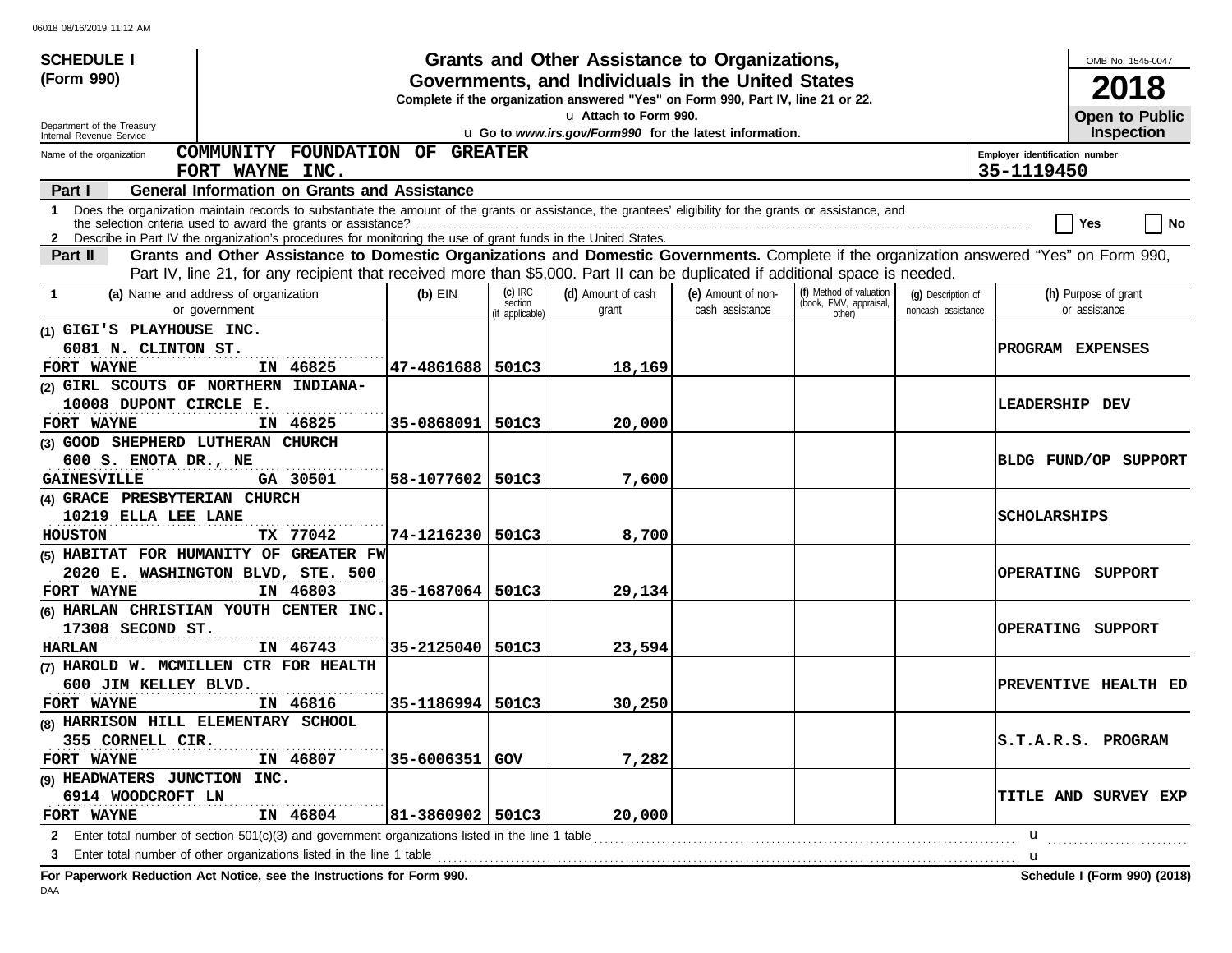| <b>SCHEDULE I</b>                                      |                                                                                                                                                                                                                                                                               |                    |                                         | Grants and Other Assistance to Organizations,                                                                                         |                                       |                                                             |                                          |                                              | OMB No. 1545-0047                     |
|--------------------------------------------------------|-------------------------------------------------------------------------------------------------------------------------------------------------------------------------------------------------------------------------------------------------------------------------------|--------------------|-----------------------------------------|---------------------------------------------------------------------------------------------------------------------------------------|---------------------------------------|-------------------------------------------------------------|------------------------------------------|----------------------------------------------|---------------------------------------|
| (Form 990)                                             |                                                                                                                                                                                                                                                                               |                    |                                         | Governments, and Individuals in the United States<br>Complete if the organization answered "Yes" on Form 990, Part IV, line 21 or 22. |                                       |                                                             |                                          |                                              | 2018                                  |
|                                                        |                                                                                                                                                                                                                                                                               |                    |                                         | La Attach to Form 990.                                                                                                                |                                       |                                                             |                                          |                                              | Open to Public                        |
| Department of the Treasury<br>Internal Revenue Service |                                                                                                                                                                                                                                                                               |                    |                                         | u Go to www.irs.gov/Form990 for the latest information.                                                                               |                                       |                                                             |                                          |                                              | <b>Inspection</b>                     |
| Name of the organization                               | COMMUNITY FOUNDATION OF<br>FORT WAYNE INC.                                                                                                                                                                                                                                    |                    | <b>GREATER</b>                          |                                                                                                                                       |                                       |                                                             |                                          | Employer identification number<br>35-1119450 |                                       |
| Part I                                                 | <b>General Information on Grants and Assistance</b>                                                                                                                                                                                                                           |                    |                                         |                                                                                                                                       |                                       |                                                             |                                          |                                              |                                       |
| $\mathbf 1$                                            | Does the organization maintain records to substantiate the amount of the grants or assistance, the grantees' eligibility for the grants or assistance, and<br>2 Describe in Part IV the organization's procedures for monitoring the use of grant funds in the United States. |                    |                                         |                                                                                                                                       |                                       |                                                             |                                          |                                              | Yes<br>No                             |
| <b>Part II</b>                                         | Grants and Other Assistance to Domestic Organizations and Domestic Governments. Complete if the organization answered "Yes" on Form 990,                                                                                                                                      |                    |                                         |                                                                                                                                       |                                       |                                                             |                                          |                                              |                                       |
|                                                        | Part IV, line 21, for any recipient that received more than \$5,000. Part II can be duplicated if additional space is needed.                                                                                                                                                 |                    |                                         |                                                                                                                                       |                                       |                                                             |                                          |                                              |                                       |
| $\mathbf{1}$                                           | (a) Name and address of organization<br>or government                                                                                                                                                                                                                         | $(b)$ EIN          | $(c)$ IRC<br>section<br>(if applicable) | (d) Amount of cash<br>grant                                                                                                           | (e) Amount of non-<br>cash assistance | (f) Method of valuation<br>(book, FMV, appraisal,<br>other) | (g) Description of<br>noncash assistance |                                              | (h) Purpose of grant<br>or assistance |
| (1) HEADWATERS PARK ALLIANCE INC.                      |                                                                                                                                                                                                                                                                               |                    |                                         |                                                                                                                                       |                                       |                                                             |                                          |                                              |                                       |
| 110 W. BERRY ST., STE. 2012                            |                                                                                                                                                                                                                                                                               |                    |                                         |                                                                                                                                       |                                       |                                                             |                                          |                                              | OPERATING SUPPORT                     |
| FORT WAYNE                                             | IN 46802                                                                                                                                                                                                                                                                      | 35-2117385   501C3 |                                         | 10,500                                                                                                                                |                                       |                                                             |                                          |                                              |                                       |
| (2) HEARCARE CONNECTION INC.                           |                                                                                                                                                                                                                                                                               |                    |                                         |                                                                                                                                       |                                       |                                                             |                                          |                                              |                                       |
| 130 W. MAIN ST., STE 150                               |                                                                                                                                                                                                                                                                               |                    |                                         |                                                                                                                                       |                                       |                                                             |                                          |                                              | OPERATING SUPPORT                     |
| FORT WAYNE                                             | IN 46802                                                                                                                                                                                                                                                                      | 45-2803181   501C3 |                                         | 15,000                                                                                                                                |                                       |                                                             |                                          |                                              |                                       |
| (3) HEARTLAND SINGS INC.                               |                                                                                                                                                                                                                                                                               |                    |                                         |                                                                                                                                       |                                       |                                                             |                                          |                                              |                                       |
| 2402 LAKE AVE.                                         |                                                                                                                                                                                                                                                                               |                    |                                         |                                                                                                                                       |                                       |                                                             |                                          |                                              | OPERATING SUPPORT                     |
| FORT WAYNE                                             | IN 46805                                                                                                                                                                                                                                                                      | 35-1733497   501C3 |                                         | 7,750                                                                                                                                 |                                       |                                                             |                                          |                                              |                                       |
| (4) HOMEBOUND MEALS INC.                               |                                                                                                                                                                                                                                                                               |                    |                                         |                                                                                                                                       |                                       |                                                             |                                          |                                              |                                       |
|                                                        | 611 W. BERRY ST. - GARDEN LEVEL                                                                                                                                                                                                                                               |                    |                                         |                                                                                                                                       |                                       |                                                             |                                          |                                              | <b>MEALS TO HOMEBOUND</b>             |
| FORT WAYNE                                             | IN 46802                                                                                                                                                                                                                                                                      | 35-1186741   501C3 |                                         | 7,500                                                                                                                                 |                                       |                                                             |                                          |                                              |                                       |
| (5) HOOSIERS FEEDING THE HUNGRY                        |                                                                                                                                                                                                                                                                               |                    |                                         |                                                                                                                                       |                                       |                                                             |                                          |                                              |                                       |
| 4490A STATE ROAD 327                                   |                                                                                                                                                                                                                                                                               |                    |                                         |                                                                                                                                       |                                       |                                                             |                                          |                                              | <b>MEAT PROCESSING FEES</b>           |
| <b>GARRETT</b>                                         | IN 46738                                                                                                                                                                                                                                                                      | 45-2402892   501C3 |                                         | 12,000                                                                                                                                |                                       |                                                             |                                          |                                              |                                       |
| (6) INDIANA ARTS COMMISSION                            |                                                                                                                                                                                                                                                                               |                    |                                         |                                                                                                                                       |                                       |                                                             |                                          |                                              |                                       |
|                                                        | 100 N. SENATE AVENUE, ROOM N505                                                                                                                                                                                                                                               |                    |                                         |                                                                                                                                       |                                       |                                                             |                                          |                                              | IN ARTS HOMECOMING                    |
| INDIANAPOLIS                                           | IN 46204                                                                                                                                                                                                                                                                      |                    | GOV                                     | 10,000                                                                                                                                |                                       |                                                             |                                          |                                              |                                       |
| (7) INDIANA CENTER FOR MIDDLE EAST                     |                                                                                                                                                                                                                                                                               |                    |                                         |                                                                                                                                       |                                       |                                                             |                                          |                                              |                                       |
| P.O. BOX 12005                                         |                                                                                                                                                                                                                                                                               | 26-2152801 501C3   |                                         |                                                                                                                                       |                                       |                                                             |                                          |                                              | OPERATING SUPPORT                     |
| FORT WAYNE                                             | IN 46862<br>(8) INDIANA INSTITUTE OF TECHNOLOGY INC                                                                                                                                                                                                                           |                    |                                         | 6,500                                                                                                                                 |                                       |                                                             |                                          |                                              |                                       |
|                                                        |                                                                                                                                                                                                                                                                               |                    |                                         |                                                                                                                                       |                                       |                                                             |                                          |                                              |                                       |
| 1600 E. WASHINGTON BLVD.<br>FORT WAYNE                 | IN 46803                                                                                                                                                                                                                                                                      | 35-0845258   501C3 |                                         | 19,250                                                                                                                                |                                       |                                                             |                                          |                                              | OPERATING SUPPORT                     |
| (9) INDIANA PHILANTHROPY ALLIANCE                      |                                                                                                                                                                                                                                                                               |                    |                                         |                                                                                                                                       |                                       |                                                             |                                          |                                              |                                       |
|                                                        | 32 E. WASHINGTON ST., STE. 1100                                                                                                                                                                                                                                               |                    |                                         |                                                                                                                                       |                                       |                                                             |                                          |                                              | 2018 MEMBERSHIP DUES                  |
| INDIANAPOLIS                                           | IN 46204                                                                                                                                                                                                                                                                      | 35-1835134   501C3 |                                         | 11,500                                                                                                                                |                                       |                                                             |                                          |                                              |                                       |
|                                                        |                                                                                                                                                                                                                                                                               |                    |                                         |                                                                                                                                       |                                       |                                                             |                                          | $\mathbf{u}$                                 |                                       |
| 3                                                      | Enter total number of other organizations listed in the line 1 table <i>manufacture in the content of the line</i> 1 table manufacture in the line 1 table manufacture in the line 1 table                                                                                    |                    |                                         |                                                                                                                                       |                                       |                                                             |                                          |                                              |                                       |
|                                                        | For Paperwork Reduction Act Notice, see the Instructions for Form 990.                                                                                                                                                                                                        |                    |                                         |                                                                                                                                       |                                       |                                                             |                                          |                                              | Schedule I (Form 990) (2018)          |

DAA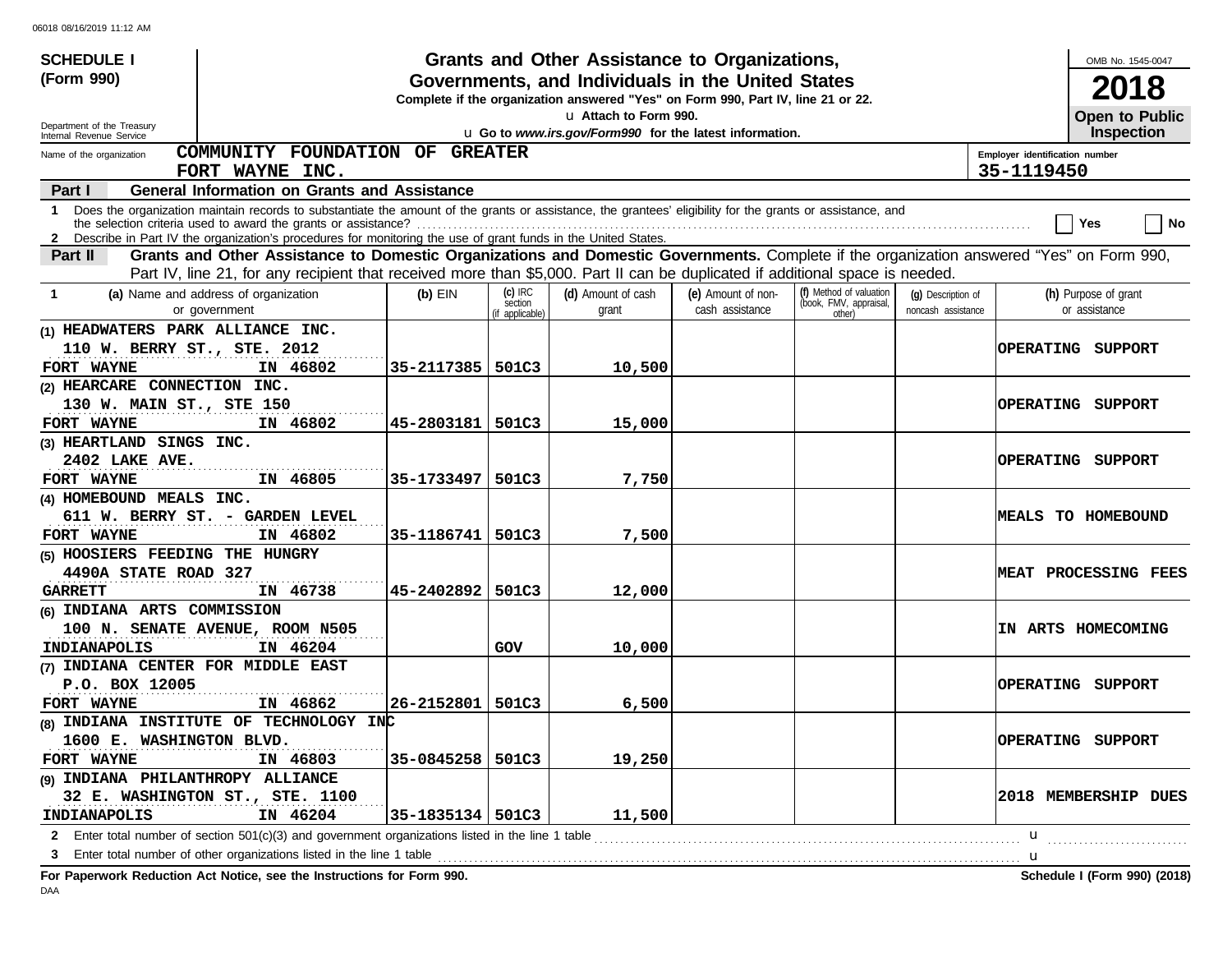| <b>SCHEDULE I</b>                                                                                                                                                                                                                                                                            |                        |                                         | Grants and Other Assistance to Organizations,                                                                                         |                                       |                                                             |                                          |                                | OMB No. 1545-0047                     |
|----------------------------------------------------------------------------------------------------------------------------------------------------------------------------------------------------------------------------------------------------------------------------------------------|------------------------|-----------------------------------------|---------------------------------------------------------------------------------------------------------------------------------------|---------------------------------------|-------------------------------------------------------------|------------------------------------------|--------------------------------|---------------------------------------|
| (Form 990)                                                                                                                                                                                                                                                                                   |                        |                                         | Governments, and Individuals in the United States<br>Complete if the organization answered "Yes" on Form 990, Part IV, line 21 or 22. |                                       |                                                             |                                          |                                | 2018                                  |
|                                                                                                                                                                                                                                                                                              |                        |                                         | La Attach to Form 990.                                                                                                                |                                       |                                                             |                                          |                                | <b>Open to Public</b>                 |
| Department of the Treasury<br>Internal Revenue Service                                                                                                                                                                                                                                       |                        |                                         | u Go to www.irs.gov/Form990 for the latest information.                                                                               |                                       |                                                             |                                          |                                | Inspection                            |
| COMMUNITY FOUNDATION OF GREATER<br>Name of the organization                                                                                                                                                                                                                                  |                        |                                         |                                                                                                                                       |                                       |                                                             |                                          | Employer identification number |                                       |
| FORT WAYNE INC.                                                                                                                                                                                                                                                                              |                        |                                         |                                                                                                                                       |                                       |                                                             |                                          | 35-1119450                     |                                       |
| <b>General Information on Grants and Assistance</b><br>Part I                                                                                                                                                                                                                                |                        |                                         |                                                                                                                                       |                                       |                                                             |                                          |                                |                                       |
| Does the organization maintain records to substantiate the amount of the grants or assistance, the grantees' eligibility for the grants or assistance, and<br>$\mathbf 1$<br>2 Describe in Part IV the organization's procedures for monitoring the use of grant funds in the United States. |                        |                                         |                                                                                                                                       |                                       |                                                             |                                          |                                | No<br>Yes                             |
| Grants and Other Assistance to Domestic Organizations and Domestic Governments. Complete if the organization answered "Yes" on Form 990,<br>Part II                                                                                                                                          |                        |                                         |                                                                                                                                       |                                       |                                                             |                                          |                                |                                       |
| Part IV, line 21, for any recipient that received more than \$5,000. Part II can be duplicated if additional space is needed.                                                                                                                                                                |                        |                                         |                                                                                                                                       |                                       |                                                             |                                          |                                |                                       |
| (a) Name and address of organization<br>$\mathbf{1}$<br>or government                                                                                                                                                                                                                        | $(b)$ EIN              | $(c)$ IRC<br>section<br>(if applicable) | (d) Amount of cash<br>grant                                                                                                           | (e) Amount of non-<br>cash assistance | (f) Method of valuation<br>(book, FMV, appraisal,<br>other) | (q) Description of<br>noncash assistance |                                | (h) Purpose of grant<br>or assistance |
| (1) INDIANA UNITED WAYS                                                                                                                                                                                                                                                                      |                        |                                         |                                                                                                                                       |                                       |                                                             |                                          |                                |                                       |
| 2955 N. MERIDIAN ST., STE. 200                                                                                                                                                                                                                                                               |                        |                                         |                                                                                                                                       |                                       |                                                             |                                          | <b>LEADERSHIP DEV</b>          |                                       |
| INDIANAPOLIS<br>IN 46208                                                                                                                                                                                                                                                                     | 35-1441961   501C3     |                                         | 6,500                                                                                                                                 |                                       |                                                             |                                          |                                |                                       |
| (2) INDIANA UNIVERSITY FOUNDATION                                                                                                                                                                                                                                                            |                        |                                         |                                                                                                                                       |                                       |                                                             |                                          |                                |                                       |
| P.O. BOX 500                                                                                                                                                                                                                                                                                 |                        |                                         |                                                                                                                                       |                                       |                                                             |                                          |                                | <b>OPERATING SUPPORT</b>              |
| <b>BLOOMINGTON</b><br>IN 47402                                                                                                                                                                                                                                                               | 35-6018940   501C3     |                                         | 52,714                                                                                                                                |                                       |                                                             |                                          |                                |                                       |
| (3) INDIANA WESLEYAN UNIVERSITY                                                                                                                                                                                                                                                              |                        |                                         |                                                                                                                                       |                                       |                                                             |                                          |                                |                                       |
| 1900 W. 50TH ST.                                                                                                                                                                                                                                                                             |                        |                                         |                                                                                                                                       |                                       |                                                             |                                          | <b>SCHOLARSHIPS</b>            |                                       |
| <b>MARION</b><br>IN 46953                                                                                                                                                                                                                                                                    | 35-0885591   501C3     |                                         | 5,578                                                                                                                                 |                                       |                                                             |                                          |                                |                                       |
| (4) INNER CITY HOPE CORPORATION                                                                                                                                                                                                                                                              |                        |                                         |                                                                                                                                       |                                       |                                                             |                                          |                                |                                       |
| P. O. BOX 12045<br>FORT WAYNE<br>IN 46802                                                                                                                                                                                                                                                    | 35-1967440   501C3     |                                         | 20,000                                                                                                                                |                                       |                                                             |                                          |                                | <b>PROGRAM EXPENSES</b>               |
| (5) INTERFAITH HOSPITALITY NETWORK                                                                                                                                                                                                                                                           |                        |                                         |                                                                                                                                       |                                       |                                                             |                                          |                                |                                       |
| 2925 E. STATE BLVD.                                                                                                                                                                                                                                                                          |                        |                                         |                                                                                                                                       |                                       |                                                             |                                          |                                | <b>PROGRAM EXPENSES</b>               |
| FORT WAYNE<br>IN 46805                                                                                                                                                                                                                                                                       | 35-2089785   501C3     |                                         | 35,000                                                                                                                                |                                       |                                                             |                                          |                                |                                       |
| (6) IVY TECH FOUNDATION (REGION 3 FW)                                                                                                                                                                                                                                                        |                        |                                         |                                                                                                                                       |                                       |                                                             |                                          |                                |                                       |
| 3800 N. ANTHONY BLVD.                                                                                                                                                                                                                                                                        |                        |                                         |                                                                                                                                       |                                       |                                                             |                                          | <b>SCHOLARSHIPS</b>            |                                       |
| FORT WAYNE<br>IN 46805                                                                                                                                                                                                                                                                       | 23-7073977   501C3     |                                         | 16,565                                                                                                                                |                                       |                                                             |                                          |                                |                                       |
| (7) JUNIOR ACHIEVEMENT OF NORTHERN IN                                                                                                                                                                                                                                                        |                        |                                         |                                                                                                                                       |                                       |                                                             |                                          |                                |                                       |
| 601 NOBLE DR.                                                                                                                                                                                                                                                                                |                        |                                         |                                                                                                                                       |                                       |                                                             |                                          |                                | <b>PROGRAM EXPENSES</b>               |
| IN 46825<br>FORT WAYNE                                                                                                                                                                                                                                                                       | 35-0922731 501C3       |                                         | 35,450                                                                                                                                |                                       |                                                             |                                          |                                |                                       |
| (8) KATE'S KART INC.                                                                                                                                                                                                                                                                         |                        |                                         |                                                                                                                                       |                                       |                                                             |                                          |                                |                                       |
| 10376 LEO RD., STE. A                                                                                                                                                                                                                                                                        |                        |                                         |                                                                                                                                       |                                       |                                                             |                                          |                                | <b>PROGRAM EXPENSES</b>               |
| FORT WAYNE<br>IN 46825                                                                                                                                                                                                                                                                       | $26 - 2615368$   501C3 |                                         | 5,500                                                                                                                                 |                                       |                                                             |                                          |                                |                                       |
| (9) LILLY CENTER FOR LAKES AND STREAMS                                                                                                                                                                                                                                                       |                        |                                         |                                                                                                                                       |                                       |                                                             |                                          |                                |                                       |
| 200 SEMINARY DR.                                                                                                                                                                                                                                                                             |                        |                                         |                                                                                                                                       |                                       |                                                             |                                          |                                | <b>FLOW SENSOR &amp; EQUIP</b>        |
| WINONA LAKE<br>IN 46590                                                                                                                                                                                                                                                                      | 35-0868095   501C3     |                                         | 18,000                                                                                                                                |                                       |                                                             |                                          |                                |                                       |
|                                                                                                                                                                                                                                                                                              |                        |                                         |                                                                                                                                       |                                       |                                                             |                                          | <b>u</b>                       |                                       |
| 3 Enter total number of other organizations listed in the line 1 table <b>contained and the contained and the contained</b>                                                                                                                                                                  |                        |                                         |                                                                                                                                       |                                       |                                                             | <u></u> u                                |                                |                                       |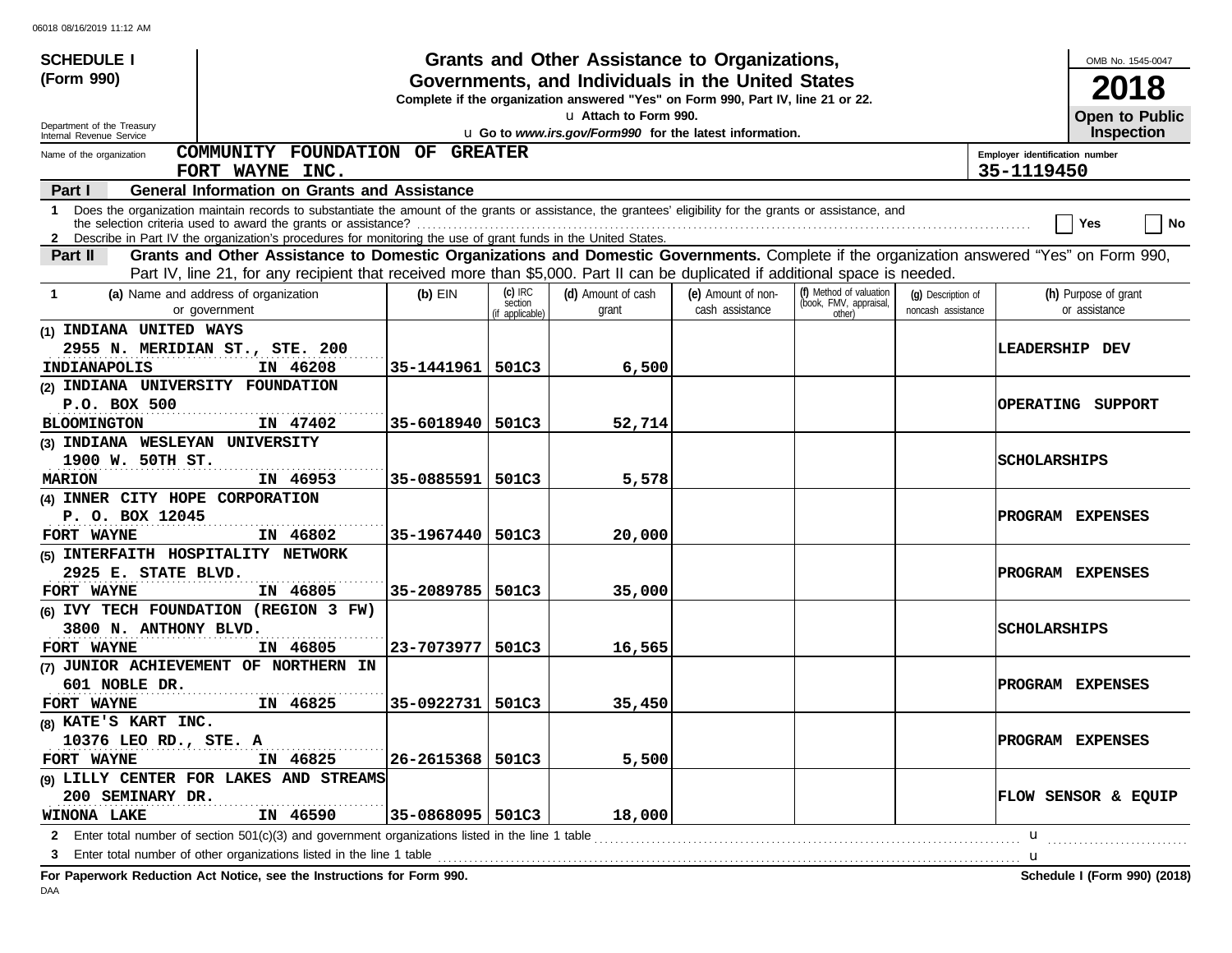| <b>SCHEDULE I</b>                                      |                                                                                                                                                                                                                                                                               |                        |                                         | Grants and Other Assistance to Organizations,                                                                                         |                                       |                                                             |                                          |                                | OMB No. 1545-0047                     |
|--------------------------------------------------------|-------------------------------------------------------------------------------------------------------------------------------------------------------------------------------------------------------------------------------------------------------------------------------|------------------------|-----------------------------------------|---------------------------------------------------------------------------------------------------------------------------------------|---------------------------------------|-------------------------------------------------------------|------------------------------------------|--------------------------------|---------------------------------------|
| (Form 990)                                             |                                                                                                                                                                                                                                                                               |                        |                                         | Governments, and Individuals in the United States<br>Complete if the organization answered "Yes" on Form 990, Part IV, line 21 or 22. |                                       |                                                             |                                          |                                | 2018                                  |
|                                                        |                                                                                                                                                                                                                                                                               |                        |                                         | La Attach to Form 990.                                                                                                                |                                       |                                                             |                                          |                                | Open to Public                        |
| Department of the Treasury<br>Internal Revenue Service |                                                                                                                                                                                                                                                                               |                        |                                         | u Go to www.irs.gov/Form990 for the latest information.                                                                               |                                       |                                                             |                                          |                                | <b>Inspection</b>                     |
| Name of the organization                               | COMMUNITY FOUNDATION OF                                                                                                                                                                                                                                                       | <b>GREATER</b>         |                                         |                                                                                                                                       |                                       |                                                             |                                          | Employer identification number |                                       |
|                                                        | FORT WAYNE INC.                                                                                                                                                                                                                                                               |                        |                                         |                                                                                                                                       |                                       |                                                             |                                          | 35-1119450                     |                                       |
| Part I                                                 | <b>General Information on Grants and Assistance</b>                                                                                                                                                                                                                           |                        |                                         |                                                                                                                                       |                                       |                                                             |                                          |                                |                                       |
| $\mathbf 1$                                            | Does the organization maintain records to substantiate the amount of the grants or assistance, the grantees' eligibility for the grants or assistance, and<br>2 Describe in Part IV the organization's procedures for monitoring the use of grant funds in the United States. |                        |                                         |                                                                                                                                       |                                       |                                                             |                                          |                                | No<br>Yes                             |
| Part II                                                | Grants and Other Assistance to Domestic Organizations and Domestic Governments. Complete if the organization answered "Yes" on Form 990,                                                                                                                                      |                        |                                         |                                                                                                                                       |                                       |                                                             |                                          |                                |                                       |
|                                                        | Part IV, line 21, for any recipient that received more than \$5,000. Part II can be duplicated if additional space is needed.                                                                                                                                                 |                        |                                         |                                                                                                                                       |                                       |                                                             |                                          |                                |                                       |
| -1                                                     | (a) Name and address of organization<br>or government                                                                                                                                                                                                                         | $(b)$ EIN              | $(c)$ IRC<br>section<br>(if applicable) | (d) Amount of cash<br>grant                                                                                                           | (e) Amount of non-<br>cash assistance | (f) Method of valuation<br>(book, FMV, appraisal,<br>other) | (q) Description of<br>noncash assistance |                                | (h) Purpose of grant<br>or assistance |
| (1) LITERACY ALLIANCE INC.                             |                                                                                                                                                                                                                                                                               |                        |                                         |                                                                                                                                       |                                       |                                                             |                                          |                                |                                       |
|                                                        | 1005 W. RUDISILL BLVD., STE. 307                                                                                                                                                                                                                                              |                        |                                         |                                                                                                                                       |                                       |                                                             |                                          |                                | OPERATING SUPPORT                     |
| FORT WAYNE                                             | IN 46807                                                                                                                                                                                                                                                                      | 35-1710780   501C3     |                                         | 30,600                                                                                                                                |                                       |                                                             |                                          |                                |                                       |
|                                                        | (2) LITTLE RIVER WETLANDS PROJECT INC.                                                                                                                                                                                                                                        |                        |                                         |                                                                                                                                       |                                       |                                                             |                                          |                                |                                       |
| 5000 SMITH RD                                          |                                                                                                                                                                                                                                                                               |                        |                                         |                                                                                                                                       |                                       |                                                             |                                          |                                | OPERATING SUPPORT                     |
| FORT WAYNE                                             | IN 46804                                                                                                                                                                                                                                                                      | 35-1809569   501C3     |                                         | 11,113                                                                                                                                |                                       |                                                             |                                          |                                |                                       |
| (3) LUTHERAN FOUNDATION INC.                           |                                                                                                                                                                                                                                                                               |                        |                                         |                                                                                                                                       |                                       |                                                             |                                          |                                |                                       |
| 3024 FAIRFIELD AVE.                                    |                                                                                                                                                                                                                                                                               |                        |                                         |                                                                                                                                       |                                       |                                                             |                                          |                                | <b>PROGRAM EXPENSES</b>               |
| FORT WAYNE                                             | IN 46807                                                                                                                                                                                                                                                                      | 35-0886840   501C3     |                                         | 32,000                                                                                                                                |                                       |                                                             |                                          |                                |                                       |
|                                                        | (4) LUTHERAN SOCIAL SERVICES OF INDIANA                                                                                                                                                                                                                                       |                        |                                         |                                                                                                                                       |                                       |                                                             |                                          |                                |                                       |
| 333 E. LEWIS ST.                                       |                                                                                                                                                                                                                                                                               |                        |                                         |                                                                                                                                       |                                       |                                                             |                                          |                                | OPERATING SUPPORT                     |
| FORT WAYNE                                             | IN 46802                                                                                                                                                                                                                                                                      | 35-0868124   501C3     |                                         | 55,875                                                                                                                                |                                       |                                                             |                                          |                                |                                       |
| (5) MARTIN LUTHER KING MONTESSORI                      |                                                                                                                                                                                                                                                                               |                        |                                         |                                                                                                                                       |                                       |                                                             |                                          |                                |                                       |
| 6001 S. ANTHONY BLVD.                                  |                                                                                                                                                                                                                                                                               |                        |                                         |                                                                                                                                       |                                       |                                                             |                                          |                                | OPERATING SUPPORT                     |
| FORT WAYNE                                             | IN 46816                                                                                                                                                                                                                                                                      | 35-1161409   501C3     |                                         | 35,000                                                                                                                                |                                       |                                                             |                                          |                                |                                       |
|                                                        | (6) MATTHEW 25 HEALTH AND DENTAL CLINIC                                                                                                                                                                                                                                       |                        |                                         |                                                                                                                                       |                                       |                                                             |                                          |                                |                                       |
| 413 E. JEFFERSON BLVD.                                 |                                                                                                                                                                                                                                                                               |                        |                                         |                                                                                                                                       |                                       |                                                             |                                          |                                | OPERATING SUPPORT                     |
| FORT WAYNE                                             | IN 46802                                                                                                                                                                                                                                                                      | 35-1484951   501C3     |                                         | 82,348                                                                                                                                |                                       |                                                             |                                          |                                |                                       |
| (7) MAYO CLINIC ROCHESTER                              |                                                                                                                                                                                                                                                                               |                        |                                         |                                                                                                                                       |                                       |                                                             |                                          |                                |                                       |
| 200 FIRST ST. SW                                       |                                                                                                                                                                                                                                                                               |                        |                                         |                                                                                                                                       |                                       |                                                             |                                          | CANCER RESEARCH                |                                       |
| <b>ROCHESTER</b>                                       | MN 55905                                                                                                                                                                                                                                                                      | 41-6011702   501C3     |                                         | 15,000                                                                                                                                |                                       |                                                             |                                          |                                |                                       |
| (8) MCLAREN NORTHERN MICHIGAN FND                      |                                                                                                                                                                                                                                                                               |                        |                                         |                                                                                                                                       |                                       |                                                             |                                          |                                |                                       |
| 360 CONNABLE AVE.                                      |                                                                                                                                                                                                                                                                               |                        |                                         |                                                                                                                                       |                                       |                                                             |                                          |                                | OPERATING SUPPORT                     |
| <b>PETOSKEY</b>                                        | MI 49770                                                                                                                                                                                                                                                                      | 38-2445611   501C3     |                                         | 10,000                                                                                                                                |                                       |                                                             |                                          |                                |                                       |
| (9) MENTAL HEALTH AMERICA OF NE IN                     |                                                                                                                                                                                                                                                                               |                        |                                         |                                                                                                                                       |                                       |                                                             |                                          |                                |                                       |
|                                                        | 1025 W. RUDISILL BLVD - BOX 8                                                                                                                                                                                                                                                 |                        |                                         |                                                                                                                                       |                                       |                                                             |                                          |                                | SUPPORT SERVICES                      |
| FORT WAYNE                                             | IN 46807                                                                                                                                                                                                                                                                      | $ 46 - 1326514 $ 501C3 |                                         | 24,404                                                                                                                                |                                       |                                                             |                                          |                                |                                       |
|                                                        |                                                                                                                                                                                                                                                                               |                        |                                         |                                                                                                                                       |                                       |                                                             |                                          | $\mathbf{u}$                   |                                       |
| 3.                                                     |                                                                                                                                                                                                                                                                               |                        |                                         |                                                                                                                                       |                                       |                                                             |                                          |                                |                                       |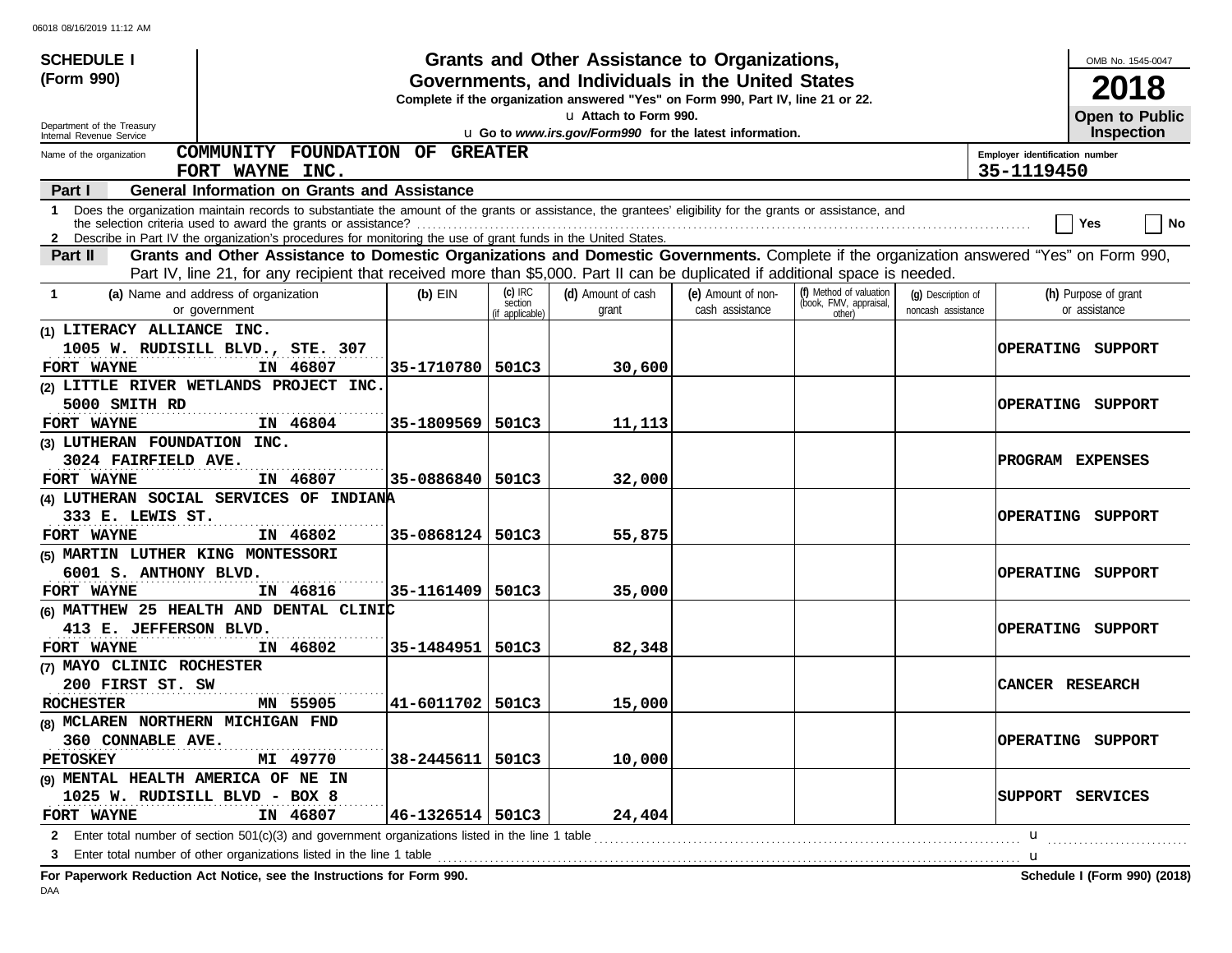| <b>SCHEDULE I</b>                                                                                                                                                                                                                                                                            |                    |                            | Grants and Other Assistance to Organizations,                                    |                    |                                  |                    | OMB No. 1545-0047                            |
|----------------------------------------------------------------------------------------------------------------------------------------------------------------------------------------------------------------------------------------------------------------------------------------------|--------------------|----------------------------|----------------------------------------------------------------------------------|--------------------|----------------------------------|--------------------|----------------------------------------------|
| (Form 990)                                                                                                                                                                                                                                                                                   |                    |                            | Governments, and Individuals in the United States                                |                    |                                  |                    | 2018                                         |
|                                                                                                                                                                                                                                                                                              |                    |                            | Complete if the organization answered "Yes" on Form 990, Part IV, line 21 or 22. |                    |                                  |                    |                                              |
| Department of the Treasury                                                                                                                                                                                                                                                                   |                    |                            | u Attach to Form 990.                                                            |                    |                                  |                    | <b>Open to Public</b>                        |
| Internal Revenue Service                                                                                                                                                                                                                                                                     |                    |                            | u Go to www.irs.gov/Form990 for the latest information.                          |                    |                                  |                    | <b>Inspection</b>                            |
| COMMUNITY FOUNDATION OF GREATER<br>Name of the organization<br>FORT WAYNE INC.                                                                                                                                                                                                               |                    |                            |                                                                                  |                    |                                  |                    | Employer identification number<br>35-1119450 |
| <b>General Information on Grants and Assistance</b><br>Part I                                                                                                                                                                                                                                |                    |                            |                                                                                  |                    |                                  |                    |                                              |
| Does the organization maintain records to substantiate the amount of the grants or assistance, the grantees' eligibility for the grants or assistance, and<br>$\mathbf 1$<br>2 Describe in Part IV the organization's procedures for monitoring the use of grant funds in the United States. |                    |                            |                                                                                  |                    |                                  |                    | No<br><b>Yes</b>                             |
| Grants and Other Assistance to Domestic Organizations and Domestic Governments. Complete if the organization answered "Yes" on Form 990,<br><b>Part II</b>                                                                                                                                   |                    |                            |                                                                                  |                    |                                  |                    |                                              |
| Part IV, line 21, for any recipient that received more than \$5,000. Part II can be duplicated if additional space is needed.                                                                                                                                                                |                    |                            |                                                                                  |                    |                                  |                    |                                              |
| (a) Name and address of organization<br>$\mathbf{1}$                                                                                                                                                                                                                                         | $(b)$ EIN          | $(c)$ IRC                  | (d) Amount of cash                                                               | (e) Amount of non- | (f) Method of valuation          | (q) Description of | (h) Purpose of grant                         |
| or government                                                                                                                                                                                                                                                                                |                    | section<br>(if applicable) | grant                                                                            | cash assistance    | (book, FMV, appraisal,<br>other) | noncash assistance | or assistance                                |
| (1) MUSTARD SEED FURNITURE BANK OF FW                                                                                                                                                                                                                                                        |                    |                            |                                                                                  |                    |                                  |                    |                                              |
| 3636 ILLINOIS RD.                                                                                                                                                                                                                                                                            |                    |                            |                                                                                  |                    |                                  |                    | <b>OPERATING SUPPORT</b>                     |
| FORT WAYNE<br>IN 46804                                                                                                                                                                                                                                                                       | 35-2149283   501C3 |                            | 30,250                                                                           |                    |                                  |                    |                                              |
| (2) NATURE CONSERVANCY IN INDIANA INC.                                                                                                                                                                                                                                                       |                    |                            |                                                                                  |                    |                                  |                    |                                              |
| 620 E. OHIO ST.                                                                                                                                                                                                                                                                              |                    |                            |                                                                                  |                    |                                  |                    | OPERATING SUPPORT                            |
| INDIANAPOLIS<br>IN 46202                                                                                                                                                                                                                                                                     | 53-0242652 501C3   |                            | 9,000                                                                            |                    |                                  |                    |                                              |
| (3) THE NAVIGATORS                                                                                                                                                                                                                                                                           |                    |                            |                                                                                  |                    |                                  |                    |                                              |
| P. O. BOX 6079                                                                                                                                                                                                                                                                               |                    |                            |                                                                                  |                    |                                  |                    | OPERATING SUPPORT                            |
| <b>ALBERT LEA</b><br>MN 56007                                                                                                                                                                                                                                                                | 84-6007896 501C3   |                            | 7,100                                                                            |                    |                                  |                    |                                              |
| (4) NEIGHBORHOOD CHRISTIAN LEGAL CLINIC                                                                                                                                                                                                                                                      |                    |                            |                                                                                  |                    |                                  |                    |                                              |
| 347 W. BERRY ST., STE. 101                                                                                                                                                                                                                                                                   |                    |                            |                                                                                  |                    |                                  |                    | OPERATING SUPPORT                            |
| FORT WAYNE<br>IN 46802                                                                                                                                                                                                                                                                       | 35-1916572   501C3 |                            | 10,000                                                                           |                    |                                  |                    |                                              |
| (5) NEIGHBORHOOD HEALTH CLINICS INC.                                                                                                                                                                                                                                                         |                    |                            |                                                                                  |                    |                                  |                    |                                              |
| P.O. BOX 11949                                                                                                                                                                                                                                                                               |                    |                            |                                                                                  |                    |                                  |                    | OPERATING SUPPORT                            |
| FORT WAYNE<br>IN 46862                                                                                                                                                                                                                                                                       | 35-1922483   501C3 |                            | 25,000                                                                           |                    |                                  |                    |                                              |
| (6) NEIGHBORLINK FORT WAYNE FOUNDATION                                                                                                                                                                                                                                                       |                    |                            |                                                                                  |                    |                                  |                    |                                              |
| 2826 S. CALHOUN ST.                                                                                                                                                                                                                                                                          |                    |                            |                                                                                  |                    |                                  |                    | <b>OPERATING SUPPORT</b>                     |
| FORT WAYNE<br>IN 46807                                                                                                                                                                                                                                                                       | 52-2389393   501C3 |                            | 10,250                                                                           |                    |                                  |                    |                                              |
| (7) NORTH SIDE HIGH SCHOOL ALUMNI ASSOC                                                                                                                                                                                                                                                      |                    |                            |                                                                                  |                    |                                  |                    |                                              |
| 475 E. STATE BLVD.                                                                                                                                                                                                                                                                           |                    |                            |                                                                                  |                    |                                  |                    | <b>SCHOLARSHIPS</b>                          |
| FORT WAYNE<br>IN 46805                                                                                                                                                                                                                                                                       | 31-1250392 501C3   |                            | 7,800                                                                            |                    |                                  |                    |                                              |
| (8) NE IN BASE COMMUNITY COUNCIL                                                                                                                                                                                                                                                             |                    |                            |                                                                                  |                    |                                  |                    |                                              |
| P.O. BOX 25506                                                                                                                                                                                                                                                                               |                    |                            |                                                                                  |                    |                                  |                    | <b>SUPPORT FUND</b>                          |
| FORT WAYNE<br>IN 46825                                                                                                                                                                                                                                                                       | 45-3537037   501C4 |                            | 7,715                                                                            |                    |                                  |                    |                                              |
| (9) NORTHEAST INDIANA FOUNDATION INC.                                                                                                                                                                                                                                                        |                    |                            |                                                                                  |                    |                                  |                    |                                              |
| 200 E. MAIN ST., STE. 910                                                                                                                                                                                                                                                                    |                    |                            |                                                                                  |                    |                                  |                    | VISION 2030                                  |
| FORT WAYNE<br>IN 46802                                                                                                                                                                                                                                                                       | 59-3812438   501C3 |                            | 10,000                                                                           |                    |                                  |                    |                                              |
|                                                                                                                                                                                                                                                                                              |                    |                            |                                                                                  |                    |                                  |                    | $\mathbf{u}$                                 |
|                                                                                                                                                                                                                                                                                              |                    |                            |                                                                                  |                    |                                  | <u></u> <b>u</b>   |                                              |
|                                                                                                                                                                                                                                                                                              |                    |                            |                                                                                  |                    |                                  |                    |                                              |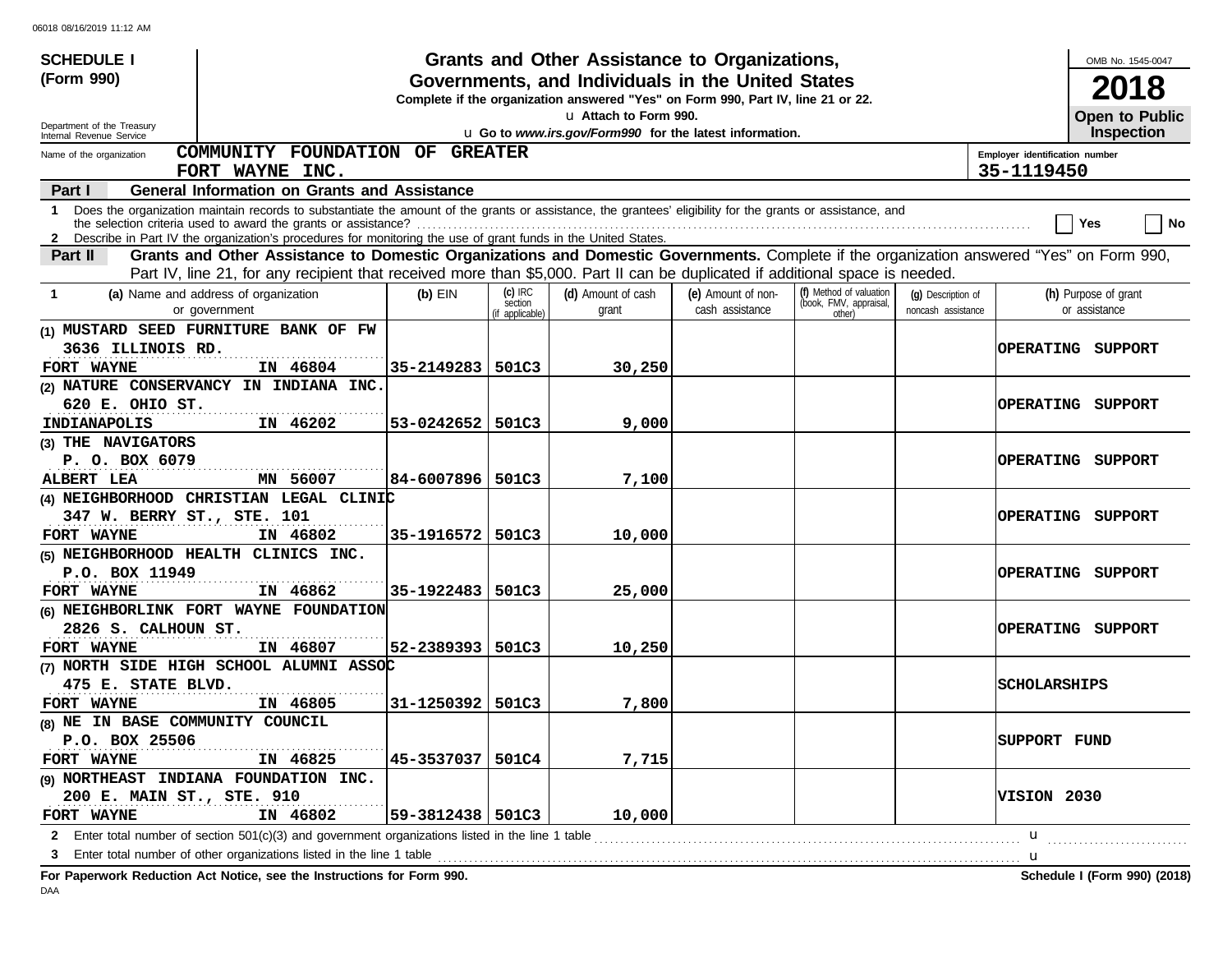| <b>SCHEDULE I</b>                                                                                                                                                                                                                                                                            |                    |                                         | Grants and Other Assistance to Organizations,                                                                                         |                                       |                                                             |                                          |                                              | OMB No. 1545-0047                     |
|----------------------------------------------------------------------------------------------------------------------------------------------------------------------------------------------------------------------------------------------------------------------------------------------|--------------------|-----------------------------------------|---------------------------------------------------------------------------------------------------------------------------------------|---------------------------------------|-------------------------------------------------------------|------------------------------------------|----------------------------------------------|---------------------------------------|
| (Form 990)                                                                                                                                                                                                                                                                                   |                    |                                         | Governments, and Individuals in the United States<br>Complete if the organization answered "Yes" on Form 990, Part IV, line 21 or 22. |                                       |                                                             |                                          |                                              | 2018                                  |
| Department of the Treasury                                                                                                                                                                                                                                                                   |                    |                                         | u Attach to Form 990.                                                                                                                 |                                       |                                                             |                                          |                                              | Open to Public                        |
| Internal Revenue Service                                                                                                                                                                                                                                                                     |                    |                                         | u Go to www.irs.gov/Form990 for the latest information.                                                                               |                                       |                                                             |                                          |                                              | <b>Inspection</b>                     |
| COMMUNITY FOUNDATION OF GREATER<br>Name of the organization<br>FORT WAYNE INC.                                                                                                                                                                                                               |                    |                                         |                                                                                                                                       |                                       |                                                             |                                          | Employer identification number<br>35-1119450 |                                       |
| <b>General Information on Grants and Assistance</b><br>Part I                                                                                                                                                                                                                                |                    |                                         |                                                                                                                                       |                                       |                                                             |                                          |                                              |                                       |
| Does the organization maintain records to substantiate the amount of the grants or assistance, the grantees' eligibility for the grants or assistance, and<br>$\mathbf 1$<br>2 Describe in Part IV the organization's procedures for monitoring the use of grant funds in the United States. |                    |                                         |                                                                                                                                       |                                       |                                                             |                                          |                                              | Yes<br>  No                           |
| Grants and Other Assistance to Domestic Organizations and Domestic Governments. Complete if the organization answered "Yes" on Form 990,<br>Part II                                                                                                                                          |                    |                                         |                                                                                                                                       |                                       |                                                             |                                          |                                              |                                       |
| Part IV, line 21, for any recipient that received more than \$5,000. Part II can be duplicated if additional space is needed.                                                                                                                                                                |                    |                                         |                                                                                                                                       |                                       |                                                             |                                          |                                              |                                       |
| (a) Name and address of organization<br>-1<br>or government                                                                                                                                                                                                                                  | $(b)$ EIN          | $(c)$ IRC<br>section<br>(if applicable) | (d) Amount of cash<br>grant                                                                                                           | (e) Amount of non-<br>cash assistance | (f) Method of valuation<br>(book, FMV, appraisal,<br>other) | (q) Description of<br>noncash assistance |                                              | (h) Purpose of grant<br>or assistance |
| (1) NORTHEAST INDIANA POSITIVE RESOURCE                                                                                                                                                                                                                                                      |                    |                                         |                                                                                                                                       |                                       |                                                             |                                          |                                              |                                       |
| 525 OXFORD ST.<br>FORT WAYNE<br>IN 46806                                                                                                                                                                                                                                                     | 31-1191147   501C3 |                                         | 35,825                                                                                                                                |                                       |                                                             |                                          |                                              | OPERATING SUPPORT                     |
| (2) NORTHEAST INDIANA PUBLIC RADIO INC.                                                                                                                                                                                                                                                      |                    |                                         |                                                                                                                                       |                                       |                                                             |                                          |                                              |                                       |
| P.O. BOX 8459<br>FORT WAYNE<br>IN 46898                                                                                                                                                                                                                                                      | 35-1514924   501C3 |                                         | 31,325                                                                                                                                |                                       |                                                             |                                          |                                              | OPERATING SUPPORT                     |
| (3) OCEAN ACCELERATOR INC.                                                                                                                                                                                                                                                                   |                    |                                         |                                                                                                                                       |                                       |                                                             |                                          |                                              |                                       |
| 2845 E. DUPONT RD.                                                                                                                                                                                                                                                                           |                    |                                         |                                                                                                                                       |                                       |                                                             |                                          |                                              | FORT WAYNE BALL DROP                  |
| IN 46825<br>FORT WAYNE                                                                                                                                                                                                                                                                       | 46-5760733   501C3 |                                         | 10,000                                                                                                                                |                                       |                                                             |                                          |                                              |                                       |
| (4) PARK TUDOR FOUNDATION INC.                                                                                                                                                                                                                                                               |                    |                                         |                                                                                                                                       |                                       |                                                             |                                          |                                              |                                       |
| 7200 NORTH COLLEGE AVE                                                                                                                                                                                                                                                                       |                    |                                         |                                                                                                                                       |                                       |                                                             |                                          |                                              | OPERATING SUPPORT                     |
| IN 46240<br><b>INDIANAPOLIS</b>                                                                                                                                                                                                                                                              | 35-0909976   501C3 |                                         | 15,000                                                                                                                                |                                       |                                                             |                                          |                                              |                                       |
| (5) POWER HOUSE YOUTH CENTER INC.<br>830 MAIN ST.                                                                                                                                                                                                                                            |                    |                                         |                                                                                                                                       |                                       |                                                             |                                          | <b>AGENCY SUPPORT</b>                        |                                       |
| IN 46774<br><b>NEW HAVEN</b>                                                                                                                                                                                                                                                                 | 35-2022371         | 501C3                                   | 11,800                                                                                                                                |                                       |                                                             |                                          |                                              |                                       |
| (6) PURDUE UNIVERSITY FORT WAYNE                                                                                                                                                                                                                                                             |                    |                                         |                                                                                                                                       |                                       |                                                             |                                          |                                              |                                       |
| 2101 E. COLISEUM BLVD.                                                                                                                                                                                                                                                                       |                    |                                         |                                                                                                                                       |                                       |                                                             |                                          |                                              | OPERATING SUPPORT                     |
| IN 46805<br><b>FORT WAYNE</b>                                                                                                                                                                                                                                                                | 35-6002041 501C3   |                                         | 86,890                                                                                                                                |                                       |                                                             |                                          |                                              |                                       |
| (7) PURDUE UNIVERSITY FORT WAYNE FDN                                                                                                                                                                                                                                                         |                    |                                         |                                                                                                                                       |                                       |                                                             |                                          |                                              |                                       |
| 2101 E. COLISEUM BLVD.<br>FORT WAYNE<br>IN 46805                                                                                                                                                                                                                                             | 35-6033698 501C3   |                                         |                                                                                                                                       |                                       |                                                             |                                          | <b>SCHOLARSHIPS</b>                          |                                       |
| (8) QUESTA FOUNDATION FOR EDUCATION INC                                                                                                                                                                                                                                                      |                    |                                         | 6,346                                                                                                                                 |                                       |                                                             |                                          |                                              |                                       |
| 6502 CONSTITUTION DR.                                                                                                                                                                                                                                                                        |                    |                                         |                                                                                                                                       |                                       |                                                             |                                          |                                              | 2018 DISTRIBUTION                     |
| IN 46804<br>FORT WAYNE                                                                                                                                                                                                                                                                       | 35-6025795   501C3 |                                         | 9,947                                                                                                                                 |                                       |                                                             |                                          |                                              |                                       |
| (9) RSVP OF ALLEN COUNTY INC.                                                                                                                                                                                                                                                                |                    |                                         |                                                                                                                                       |                                       |                                                             |                                          |                                              |                                       |
| 3401 LAKE AVE., STE. 4                                                                                                                                                                                                                                                                       |                    |                                         |                                                                                                                                       |                                       |                                                             |                                          |                                              | OPERATING SUPPORT                     |
| IN 46805<br><b>FORT WAYNE</b>                                                                                                                                                                                                                                                                | 36-4559850   501C3 |                                         | 25,000                                                                                                                                |                                       |                                                             |                                          |                                              |                                       |
|                                                                                                                                                                                                                                                                                              |                    |                                         |                                                                                                                                       |                                       |                                                             |                                          | $\mathbf{u}$                                 |                                       |
|                                                                                                                                                                                                                                                                                              |                    |                                         |                                                                                                                                       |                                       |                                                             | <u></u> <b>u</b>                         |                                              |                                       |
| For Paperwork Reduction Act Notice, see the Instructions for Form 990.                                                                                                                                                                                                                       |                    |                                         |                                                                                                                                       |                                       |                                                             |                                          |                                              | Schedule I (Form 990) (2018)          |

DAA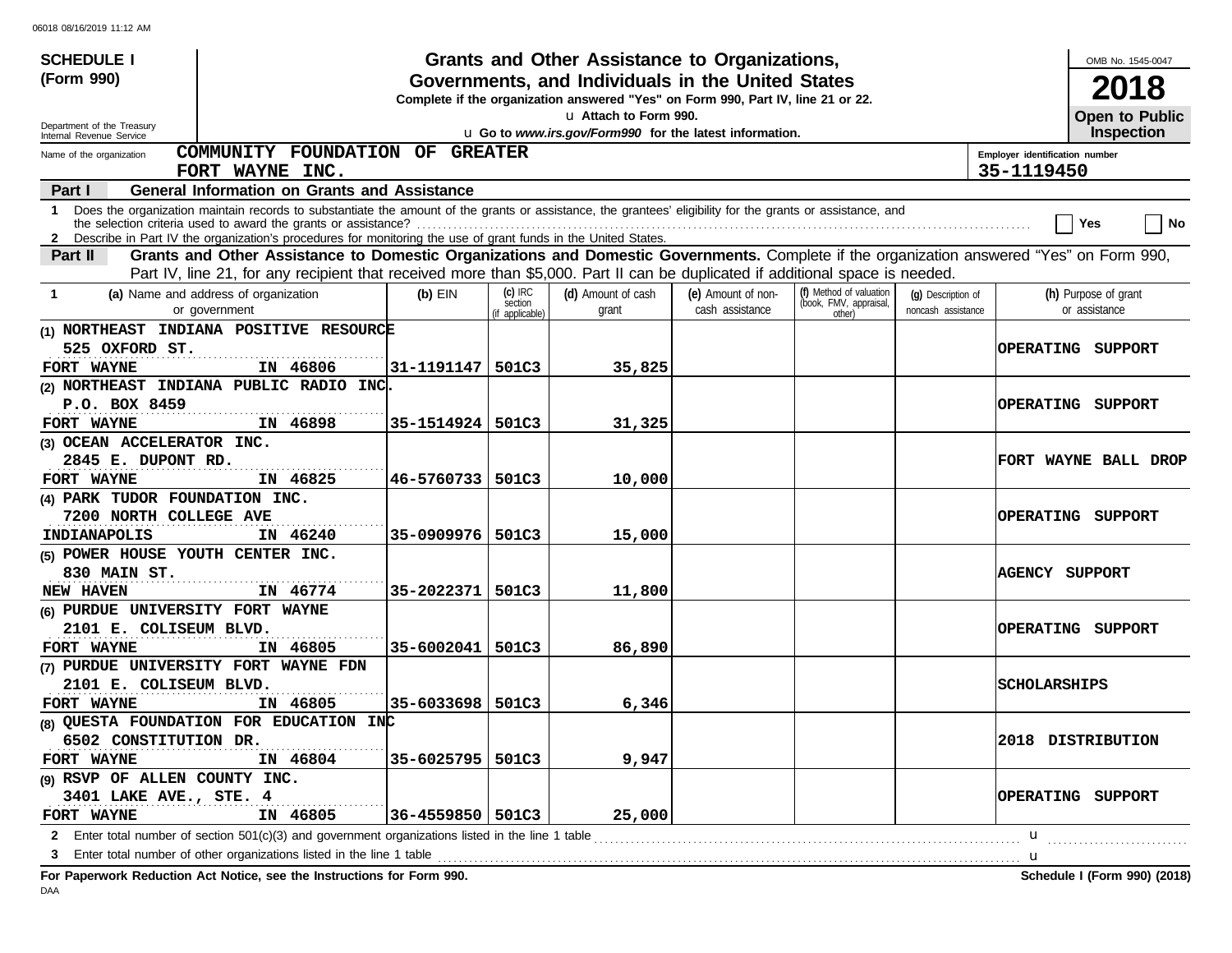| <b>SCHEDULE I</b>                                                                                                                                                                                                                                                                            |                      |                            | Grants and Other Assistance to Organizations,                                    |                    |                                  |                    |                                | OMB No. 1545-0047                   |
|----------------------------------------------------------------------------------------------------------------------------------------------------------------------------------------------------------------------------------------------------------------------------------------------|----------------------|----------------------------|----------------------------------------------------------------------------------|--------------------|----------------------------------|--------------------|--------------------------------|-------------------------------------|
| (Form 990)                                                                                                                                                                                                                                                                                   |                      |                            | Governments, and Individuals in the United States                                |                    |                                  |                    |                                | 2018                                |
|                                                                                                                                                                                                                                                                                              |                      |                            | Complete if the organization answered "Yes" on Form 990, Part IV, line 21 or 22. |                    |                                  |                    |                                |                                     |
| Department of the Treasury                                                                                                                                                                                                                                                                   |                      |                            | u Attach to Form 990.<br>u Go to www.irs.gov/Form990 for the latest information. |                    |                                  |                    |                                | Open to Public<br><b>Inspection</b> |
| Internal Revenue Service<br>COMMUNITY FOUNDATION OF GREATER<br>Name of the organization                                                                                                                                                                                                      |                      |                            |                                                                                  |                    |                                  |                    | Employer identification number |                                     |
| FORT WAYNE INC.                                                                                                                                                                                                                                                                              |                      |                            |                                                                                  |                    |                                  |                    | 35-1119450                     |                                     |
| <b>General Information on Grants and Assistance</b><br>Part I                                                                                                                                                                                                                                |                      |                            |                                                                                  |                    |                                  |                    |                                |                                     |
| Does the organization maintain records to substantiate the amount of the grants or assistance, the grantees' eligibility for the grants or assistance, and<br>$\mathbf 1$<br>2 Describe in Part IV the organization's procedures for monitoring the use of grant funds in the United States. |                      |                            |                                                                                  |                    |                                  |                    |                                | Yes<br>No                           |
| Grants and Other Assistance to Domestic Organizations and Domestic Governments. Complete if the organization answered "Yes" on Form 990,<br>Part II                                                                                                                                          |                      |                            |                                                                                  |                    |                                  |                    |                                |                                     |
| Part IV, line 21, for any recipient that received more than \$5,000. Part II can be duplicated if additional space is needed.                                                                                                                                                                |                      |                            |                                                                                  |                    |                                  |                    |                                |                                     |
| (a) Name and address of organization<br>$\mathbf{1}$                                                                                                                                                                                                                                         | $(b)$ EIN            | $(c)$ IRC                  | (d) Amount of cash                                                               | (e) Amount of non- | (f) Method of valuation          | (g) Description of |                                | (h) Purpose of grant                |
| or government                                                                                                                                                                                                                                                                                |                      | section<br>(if applicable) | grant                                                                            | cash assistance    | (book, FMV, appraisal,<br>other) | noncash assistance |                                | or assistance                       |
| (1) SAINT ALOYSIUS CATHOLIC CHURCH                                                                                                                                                                                                                                                           |                      |                            |                                                                                  |                    |                                  |                    |                                |                                     |
| 14623 BLUFFTON RD.                                                                                                                                                                                                                                                                           |                      |                            |                                                                                  |                    |                                  |                    |                                | OPERATING SUPPORT                   |
| IN 46798<br><b>YODER</b>                                                                                                                                                                                                                                                                     | $53 - 0196617$ 501C3 |                            | 17,393                                                                           |                    |                                  |                    |                                |                                     |
| (2) SAINT ROSE CATHOLIC SCHOOL                                                                                                                                                                                                                                                               |                      |                            |                                                                                  |                    |                                  |                    |                                |                                     |
| <b>401 MONROE ST.</b>                                                                                                                                                                                                                                                                        |                      |                            |                                                                                  |                    |                                  |                    |                                | OPERATING SUPPORT                   |
| IN 46773<br><b>MONROEVILLE</b>                                                                                                                                                                                                                                                               | $53 - 0196617$ 501C3 |                            | 6,389                                                                            |                    |                                  |                    |                                |                                     |
| $(3)$ SCAN INC.                                                                                                                                                                                                                                                                              |                      |                            |                                                                                  |                    |                                  |                    |                                |                                     |
| <b>500 W. MAIN ST.</b>                                                                                                                                                                                                                                                                       |                      |                            |                                                                                  |                    |                                  |                    |                                | OPERATING SUPPORT                   |
| FORT WAYNE<br>IN 46802                                                                                                                                                                                                                                                                       | 31-0899309   501C3   |                            | 20,209                                                                           |                    |                                  |                    |                                |                                     |
| (4) SCIENCE CENTRAL INC.                                                                                                                                                                                                                                                                     |                      |                            |                                                                                  |                    |                                  |                    |                                |                                     |
| 1950 N. CLINTON ST.                                                                                                                                                                                                                                                                          |                      |                            |                                                                                  |                    |                                  |                    |                                | OPERATING SUPPORT                   |
| FORT WAYNE<br>IN 46805                                                                                                                                                                                                                                                                       | 31-1032583   501C3   |                            | 33,250                                                                           |                    |                                  |                    |                                |                                     |
| (5) SOULMEDIC MEDIA GROUP INC.                                                                                                                                                                                                                                                               |                      |                            |                                                                                  |                    |                                  |                    |                                |                                     |
| 6429 OAKBROOK PARKWAY                                                                                                                                                                                                                                                                        |                      |                            |                                                                                  |                    |                                  |                    | PROGRAM EXPENSES               |                                     |
| FORT WAYNE<br>IN 46825                                                                                                                                                                                                                                                                       | 27-2417633   501C3   |                            | 20,000                                                                           |                    |                                  |                    |                                |                                     |
| (6) SOUTH SIDE HIGH SCHOOL FOUNDATION                                                                                                                                                                                                                                                        |                      |                            |                                                                                  |                    |                                  |                    |                                |                                     |
| 10824 PATRICIAN PL.                                                                                                                                                                                                                                                                          |                      |                            |                                                                                  |                    |                                  |                    | <b>SCHOLARSHIPS</b>            |                                     |
| <b>FORT WAYNE</b><br>IN 46845                                                                                                                                                                                                                                                                | 35-1924095   501C3   |                            | 9,845                                                                            |                    |                                  |                    |                                |                                     |
| (7) SOUTHEAST YOUTH COUNCIL INC.                                                                                                                                                                                                                                                             |                      |                            |                                                                                  |                    |                                  |                    |                                |                                     |
| 19819 MONROEVILLE RD.                                                                                                                                                                                                                                                                        |                      |                            |                                                                                  |                    |                                  |                    | YOUTH SERVICES                 |                                     |
| IN 46773<br><b>MONROEVILLE</b>                                                                                                                                                                                                                                                               | 35-2131053 501C3     |                            | 22,797                                                                           |                    |                                  |                    |                                |                                     |
| (8) ST. CHARLES BORROMEO                                                                                                                                                                                                                                                                     |                      |                            |                                                                                  |                    |                                  |                    |                                |                                     |
| 4916 TRIER RD.                                                                                                                                                                                                                                                                               |                      |                            |                                                                                  |                    |                                  |                    | PROGRAM EXPENSES               |                                     |
| FORT WAYNE<br>IN 46815                                                                                                                                                                                                                                                                       | 53-0196617   501C3   |                            | 10,000                                                                           |                    |                                  |                    |                                |                                     |
| (9) ST. JOHN THE BAPTIST                                                                                                                                                                                                                                                                     |                      |                            |                                                                                  |                    |                                  |                    |                                |                                     |
| 4525 ARLINGTON AVE.                                                                                                                                                                                                                                                                          |                      |                            |                                                                                  |                    |                                  |                    |                                | OPERATING SUPPORT                   |
| IN 46807<br>FORT WAYNE                                                                                                                                                                                                                                                                       | $53 - 0196617$ 501C3 |                            | 20,000                                                                           |                    |                                  |                    |                                |                                     |
|                                                                                                                                                                                                                                                                                              |                      |                            |                                                                                  |                    |                                  |                    | $\mathbf{u}$                   |                                     |
| Enter total number of other organizations listed in the line 1 table <i>manufacture in the content of the line</i> 1 table manufacture in the line 1 table manufacture of the line 1 table manufacture in the line of the line of t<br>3                                                     |                      |                            |                                                                                  |                    |                                  |                    |                                |                                     |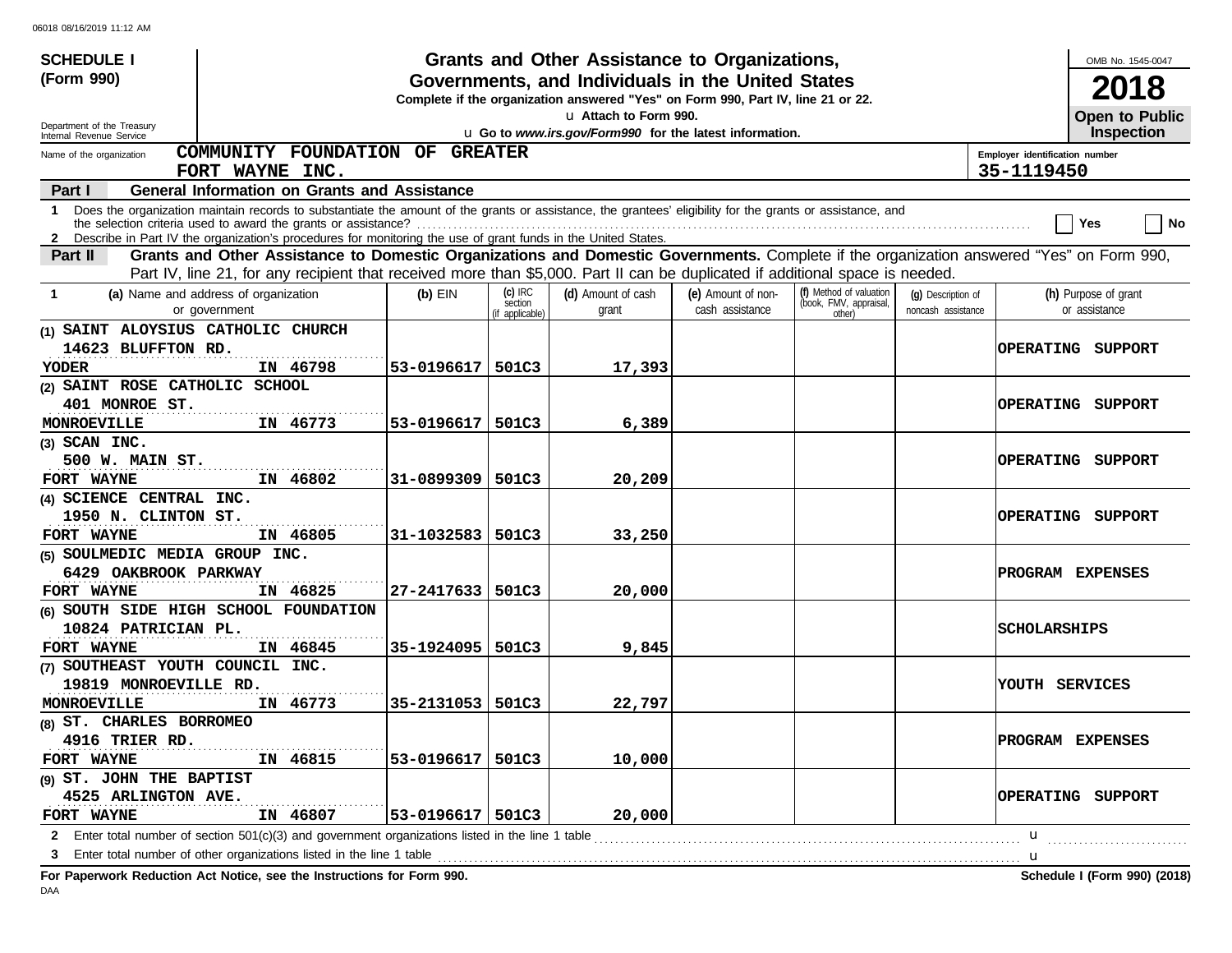| <b>SCHEDULE I</b>                                                                                                                                                                                                                                                               |                    |                                         | Grants and Other Assistance to Organizations,                                                             |                                       |                                                             |                                          |                                | OMB No. 1545-0047                     |
|---------------------------------------------------------------------------------------------------------------------------------------------------------------------------------------------------------------------------------------------------------------------------------|--------------------|-----------------------------------------|-----------------------------------------------------------------------------------------------------------|---------------------------------------|-------------------------------------------------------------|------------------------------------------|--------------------------------|---------------------------------------|
| (Form 990)                                                                                                                                                                                                                                                                      |                    |                                         | Governments, and Individuals in the United States                                                         |                                       |                                                             |                                          |                                | <b>2018</b>                           |
|                                                                                                                                                                                                                                                                                 |                    |                                         | Complete if the organization answered "Yes" on Form 990, Part IV, line 21 or 22.<br>u Attach to Form 990. |                                       |                                                             |                                          |                                | <b>Open to Public</b>                 |
| Department of the Treasury<br>Internal Revenue Service                                                                                                                                                                                                                          |                    |                                         | u Go to www.irs.gov/Form990 for the latest information.                                                   |                                       |                                                             |                                          |                                | <b>Inspection</b>                     |
| COMMUNITY FOUNDATION OF GREATER<br>Name of the organization                                                                                                                                                                                                                     |                    |                                         |                                                                                                           |                                       |                                                             |                                          | Employer identification number |                                       |
| FORT WAYNE INC.                                                                                                                                                                                                                                                                 |                    |                                         |                                                                                                           |                                       |                                                             |                                          | 35-1119450                     |                                       |
| <b>General Information on Grants and Assistance</b><br>Part I                                                                                                                                                                                                                   |                    |                                         |                                                                                                           |                                       |                                                             |                                          |                                |                                       |
| 1 Does the organization maintain records to substantiate the amount of the grants or assistance, the grantees' eligibility for the grants or assistance, and<br>2 Describe in Part IV the organization's procedures for monitoring the use of grant funds in the United States. |                    |                                         |                                                                                                           |                                       |                                                             |                                          |                                | Yes<br>  No                           |
| Grants and Other Assistance to Domestic Organizations and Domestic Governments. Complete if the organization answered "Yes" on Form 990,<br>Part II                                                                                                                             |                    |                                         |                                                                                                           |                                       |                                                             |                                          |                                |                                       |
| Part IV, line 21, for any recipient that received more than \$5,000. Part II can be duplicated if additional space is needed.                                                                                                                                                   |                    |                                         |                                                                                                           |                                       |                                                             |                                          |                                |                                       |
| (a) Name and address of organization<br>-1<br>or government                                                                                                                                                                                                                     | $(b)$ EIN          | $(c)$ IRC<br>section<br>(if applicable) | (d) Amount of cash<br>grant                                                                               | (e) Amount of non-<br>cash assistance | (f) Method of valuation<br>(book, FMV, appraisal,<br>other) | (q) Description of<br>noncash assistance |                                | (h) Purpose of grant<br>or assistance |
| (1) ST. JOSEPH CATHOLIC SCHOOL                                                                                                                                                                                                                                                  |                    |                                         |                                                                                                           |                                       |                                                             |                                          |                                |                                       |
| <b>2211 BROOKLYN AVE.</b>                                                                                                                                                                                                                                                       |                    |                                         |                                                                                                           |                                       |                                                             |                                          | <b>SCHOLARSHIPS</b>            |                                       |
| FORT WAYNE<br>IN 46802                                                                                                                                                                                                                                                          | 35-2051396   501C3 |                                         | 12,500                                                                                                    |                                       |                                                             |                                          |                                |                                       |
| (2) ST. JUDE ELEMENTARY                                                                                                                                                                                                                                                         |                    |                                         |                                                                                                           |                                       |                                                             |                                          |                                |                                       |
| 2110 PEMBERTON DR.                                                                                                                                                                                                                                                              |                    |                                         |                                                                                                           |                                       |                                                             |                                          | <b>SCHOLARSHIPS</b>            |                                       |
| IN 46805<br>FORT WAYNE                                                                                                                                                                                                                                                          | 35-0876373   501C3 |                                         | 12,500                                                                                                    |                                       |                                                             |                                          |                                |                                       |
| (3) START FORT WAYNE INC.                                                                                                                                                                                                                                                       |                    |                                         |                                                                                                           |                                       |                                                             |                                          |                                |                                       |
| 111 W. BERRY ST., STE 211                                                                                                                                                                                                                                                       |                    |                                         |                                                                                                           |                                       |                                                             |                                          |                                | SPECIAL PROGRAMS                      |
| FORT WAYNE<br>IN 46802                                                                                                                                                                                                                                                          | 47-4606907   501C3 |                                         | 15,000                                                                                                    |                                       |                                                             |                                          |                                |                                       |
| (4) SUPER SHOT INC.                                                                                                                                                                                                                                                             |                    |                                         |                                                                                                           |                                       |                                                             |                                          |                                |                                       |
| 709 CLAY ST., STE. 101                                                                                                                                                                                                                                                          |                    |                                         |                                                                                                           |                                       |                                                             |                                          |                                | <b>PROGRAM EXPENSES</b>               |
| IN 46802<br><b>FORT WAYNE</b>                                                                                                                                                                                                                                                   | 35-2122575   501C3 |                                         | 25,500                                                                                                    |                                       |                                                             |                                          |                                |                                       |
| (5) SUPPLIES FOR DREAMS                                                                                                                                                                                                                                                         |                    |                                         |                                                                                                           |                                       |                                                             |                                          |                                |                                       |
| P. O. BOX 8130                                                                                                                                                                                                                                                                  |                    |                                         |                                                                                                           |                                       |                                                             |                                          | U OF CHICAGO                   |                                       |
| IL 60204<br><b>EVANSTON</b>                                                                                                                                                                                                                                                     | 32-0270714   501C3 |                                         | 6,000                                                                                                     |                                       |                                                             |                                          |                                |                                       |
| (6) THE CHAPEL                                                                                                                                                                                                                                                                  |                    |                                         |                                                                                                           |                                       |                                                             |                                          |                                |                                       |
| 2505 W. HAMILTON RD. S.                                                                                                                                                                                                                                                         |                    |                                         |                                                                                                           |                                       |                                                             |                                          |                                | OPERATING SUPPORT                     |
| FORT WAYNE<br>IN 46814                                                                                                                                                                                                                                                          | 35-1930152   501C3 |                                         | 20,000                                                                                                    |                                       |                                                             |                                          |                                |                                       |
| (7) THE LEAGUE                                                                                                                                                                                                                                                                  |                    |                                         |                                                                                                           |                                       |                                                             |                                          |                                |                                       |
| 5821 S. ANTHONY BLVD.                                                                                                                                                                                                                                                           |                    |                                         |                                                                                                           |                                       |                                                             |                                          |                                | OPERATING SUPPORT                     |
| FORT WAYNE<br>IN 46816                                                                                                                                                                                                                                                          | 35-0876341   501C3 |                                         | 26,000                                                                                                    |                                       |                                                             |                                          |                                |                                       |
| (8) THREE RIVERS JUNCTION INC.                                                                                                                                                                                                                                                  |                    |                                         |                                                                                                           |                                       |                                                             |                                          |                                |                                       |
| 10424 INDIAN RIDGE DR.                                                                                                                                                                                                                                                          |                    |                                         |                                                                                                           |                                       |                                                             |                                          |                                | <b>MAINTENANCE UPKEEP</b>             |
| IN 46814<br><b>FORT WAYNE</b>                                                                                                                                                                                                                                                   | 35-2130681   501C3 |                                         | 10,000                                                                                                    |                                       |                                                             |                                          |                                |                                       |
| (9) TRINITY ENGLISH EVANGELICAL                                                                                                                                                                                                                                                 |                    |                                         |                                                                                                           |                                       |                                                             |                                          |                                |                                       |
| 450 WEST WASHINGTON BLVD.                                                                                                                                                                                                                                                       |                    |                                         |                                                                                                           |                                       |                                                             |                                          |                                | <b>OPERATING SUPPORT</b>              |
| IN 46802<br><b>FORT WAYNE</b>                                                                                                                                                                                                                                                   | 35-0876356   501C3 |                                         | 32,085                                                                                                    |                                       |                                                             |                                          |                                |                                       |
|                                                                                                                                                                                                                                                                                 |                    |                                         |                                                                                                           |                                       |                                                             |                                          |                                |                                       |
| Enter total number of other organizations listed in the line 1 table <i>manufacture in the content of the line</i> 1 table manufacture in the line 1 table<br>З.                                                                                                                |                    |                                         |                                                                                                           |                                       |                                                             |                                          |                                |                                       |
|                                                                                                                                                                                                                                                                                 |                    |                                         |                                                                                                           |                                       |                                                             |                                          |                                |                                       |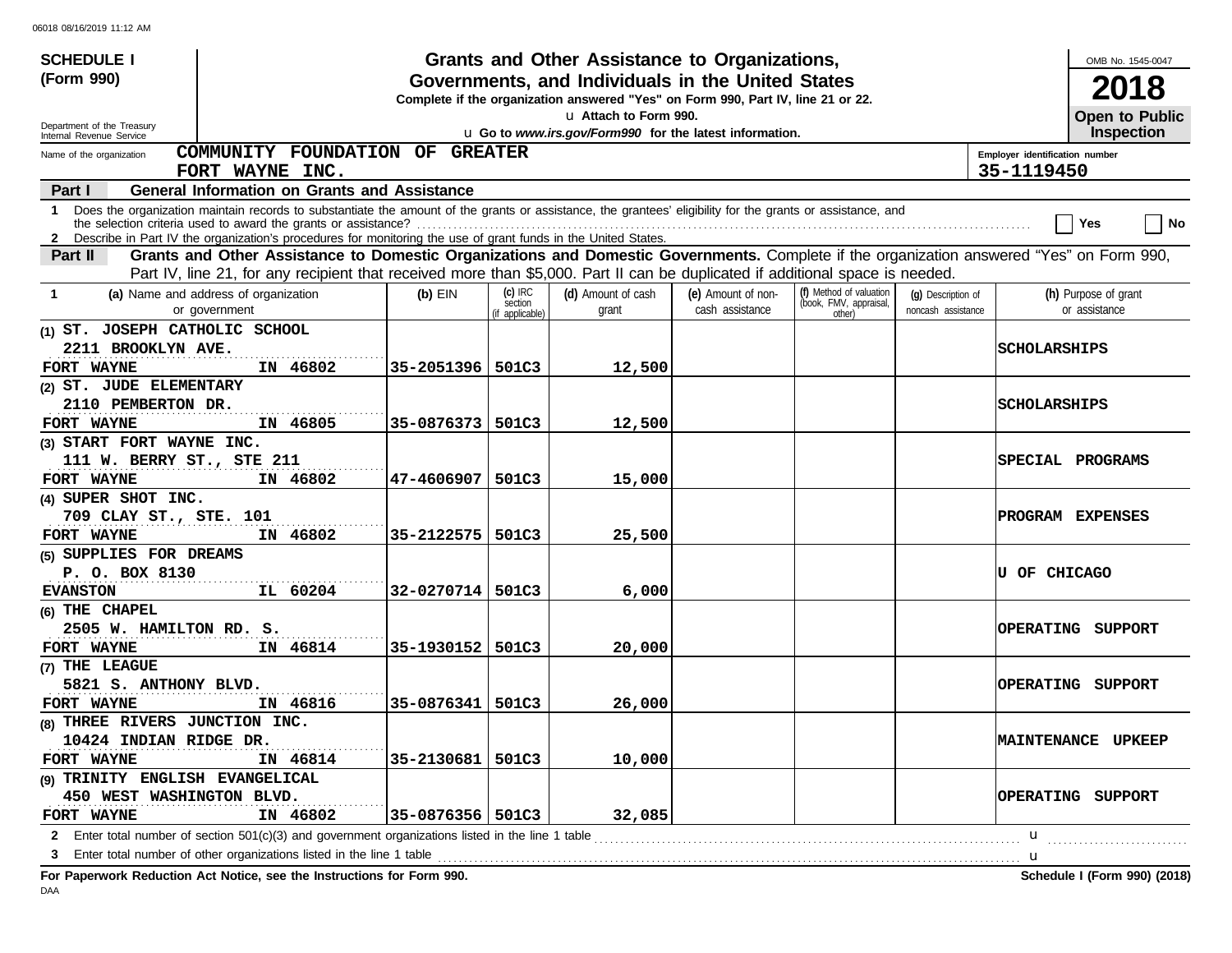| <b>SCHEDULE I</b>                                      |                                                                                                                                                                                                                                                                               |                      |                      | Grants and Other Assistance to Organizations,                                                                                         |                                       |                                                   |                    |                                | OMB No. 1545-0047                     |
|--------------------------------------------------------|-------------------------------------------------------------------------------------------------------------------------------------------------------------------------------------------------------------------------------------------------------------------------------|----------------------|----------------------|---------------------------------------------------------------------------------------------------------------------------------------|---------------------------------------|---------------------------------------------------|--------------------|--------------------------------|---------------------------------------|
| (Form 990)                                             |                                                                                                                                                                                                                                                                               |                      |                      | Governments, and Individuals in the United States<br>Complete if the organization answered "Yes" on Form 990, Part IV, line 21 or 22. |                                       |                                                   |                    |                                | 2018                                  |
|                                                        |                                                                                                                                                                                                                                                                               |                      |                      | La Attach to Form 990.                                                                                                                |                                       |                                                   |                    |                                | Open to Public                        |
| Department of the Treasury<br>Internal Revenue Service |                                                                                                                                                                                                                                                                               |                      |                      | u Go to www.irs.gov/Form990 for the latest information.                                                                               |                                       |                                                   |                    |                                | Inspection                            |
| Name of the organization                               | COMMUNITY FOUNDATION OF                                                                                                                                                                                                                                                       | <b>GREATER</b>       |                      |                                                                                                                                       |                                       |                                                   |                    | Employer identification number |                                       |
|                                                        | FORT WAYNE INC.                                                                                                                                                                                                                                                               |                      |                      |                                                                                                                                       |                                       |                                                   |                    | 35-1119450                     |                                       |
| Part I                                                 | <b>General Information on Grants and Assistance</b>                                                                                                                                                                                                                           |                      |                      |                                                                                                                                       |                                       |                                                   |                    |                                |                                       |
| $\mathbf 1$                                            | Does the organization maintain records to substantiate the amount of the grants or assistance, the grantees' eligibility for the grants or assistance, and<br>2 Describe in Part IV the organization's procedures for monitoring the use of grant funds in the United States. |                      |                      |                                                                                                                                       |                                       |                                                   |                    |                                | Yes<br>  No                           |
| Part II                                                | Grants and Other Assistance to Domestic Organizations and Domestic Governments. Complete if the organization answered "Yes" on Form 990,                                                                                                                                      |                      |                      |                                                                                                                                       |                                       |                                                   |                    |                                |                                       |
|                                                        | Part IV, line 21, for any recipient that received more than \$5,000. Part II can be duplicated if additional space is needed.                                                                                                                                                 |                      |                      |                                                                                                                                       |                                       |                                                   |                    |                                |                                       |
| -1                                                     | (a) Name and address of organization                                                                                                                                                                                                                                          | $(b)$ EIN            | $(c)$ IRC<br>section | (d) Amount of cash                                                                                                                    | (e) Amount of non-<br>cash assistance | (f) Method of valuation<br>(book, FMV, appraisal, | (g) Description of |                                | (h) Purpose of grant<br>or assistance |
|                                                        | or government                                                                                                                                                                                                                                                                 |                      | (if applicable)      | grant                                                                                                                                 |                                       | other)                                            | noncash assistance |                                |                                       |
| (1) TRUE NORTH STRATEGIC ADVISORS                      |                                                                                                                                                                                                                                                                               |                      |                      |                                                                                                                                       |                                       |                                                   |                    |                                |                                       |
| 347 W. BERRY ST., STE. 100                             |                                                                                                                                                                                                                                                                               |                      |                      |                                                                                                                                       |                                       |                                                   |                    |                                | <b>ALLIANCE PROJECT</b>               |
| FORT WAYNE<br>(2) TURNSTONE CENTER FOR CHILDREN        | IN 46802                                                                                                                                                                                                                                                                      |                      |                      | 6,000                                                                                                                                 |                                       |                                                   |                    |                                |                                       |
| 3320 N. CLINTON ST.                                    |                                                                                                                                                                                                                                                                               |                      |                      |                                                                                                                                       |                                       |                                                   |                    |                                | OPERATING SUPPORT                     |
| FORT WAYNE                                             | IN 46805                                                                                                                                                                                                                                                                      | 35-0913541 501C3     |                      | 73,285                                                                                                                                |                                       |                                                   |                    |                                |                                       |
| (3) UNITED WAY OF ALLEN COUNTY INC.                    |                                                                                                                                                                                                                                                                               |                      |                      |                                                                                                                                       |                                       |                                                   |                    |                                |                                       |
| 334 E. BERRY ST.                                       |                                                                                                                                                                                                                                                                               |                      |                      |                                                                                                                                       |                                       |                                                   |                    |                                | OPERATING SUPPORT                     |
| FORT WAYNE                                             | IN 46802                                                                                                                                                                                                                                                                      | 35-0867932   501C3   |                      | 67,414                                                                                                                                |                                       |                                                   |                    |                                |                                       |
| (4) UNITED WAY OF METRO NASHVILLE                      |                                                                                                                                                                                                                                                                               |                      |                      |                                                                                                                                       |                                       |                                                   |                    |                                |                                       |
| 250 VENTURE CIRCLE                                     |                                                                                                                                                                                                                                                                               |                      |                      |                                                                                                                                       |                                       |                                                   |                    |                                | OPERATING SUPPORT                     |
| <b>NASHVILLE</b>                                       | TN 37228                                                                                                                                                                                                                                                                      | $62 - 0533104$ 501C3 |                      | 10,000                                                                                                                                |                                       |                                                   |                    |                                |                                       |
|                                                        | (5) UNITY PERFORMING ARTS FOUNDATION                                                                                                                                                                                                                                          |                      |                      |                                                                                                                                       |                                       |                                                   |                    |                                |                                       |
| P.O. BOX 10394                                         |                                                                                                                                                                                                                                                                               |                      |                      |                                                                                                                                       |                                       |                                                   |                    |                                | OPERATING SUPPORT                     |
| FORT WAYNE                                             | IN 46852                                                                                                                                                                                                                                                                      | 35-2110907   501C3   |                      | 10,500                                                                                                                                |                                       |                                                   |                    |                                |                                       |
| (6) UNIVERSITY OF MICHIGAN                             |                                                                                                                                                                                                                                                                               |                      |                      |                                                                                                                                       |                                       |                                                   |                    |                                |                                       |
| 2011 STUDENT ACTIVITIES BLDG.                          |                                                                                                                                                                                                                                                                               |                      |                      |                                                                                                                                       |                                       |                                                   |                    |                                | OPERATING SUPPORT                     |
| ANN ARBOR                                              | MI 48109                                                                                                                                                                                                                                                                      | 38-6006309 501C3     |                      | 5,500                                                                                                                                 |                                       |                                                   |                    |                                |                                       |
| (7) UNIVERSITY OF SAINT FRANCIS                        |                                                                                                                                                                                                                                                                               |                      |                      |                                                                                                                                       |                                       |                                                   |                    |                                |                                       |
| 2701 SPRING ST.                                        |                                                                                                                                                                                                                                                                               |                      |                      |                                                                                                                                       |                                       |                                                   |                    | <b>SCHOLARSHIPS</b>            |                                       |
| FORT WAYNE                                             | IN 46808                                                                                                                                                                                                                                                                      | 35-0886846   501C3   |                      | 59,826                                                                                                                                |                                       |                                                   |                    |                                |                                       |
| (8) VERA BRADLEY FOUNDATION                            |                                                                                                                                                                                                                                                                               |                      |                      |                                                                                                                                       |                                       |                                                   |                    |                                |                                       |
| 12420 STONEBRIDGE RD.                                  |                                                                                                                                                                                                                                                                               |                      |                      |                                                                                                                                       |                                       |                                                   |                    |                                | OPERATING SUPPORT                     |
| <b>ROANOKE</b>                                         | IN 46783                                                                                                                                                                                                                                                                      | 35-2058177   501C3   |                      | 26,600                                                                                                                                |                                       |                                                   |                    |                                |                                       |
| (9) VINCENT VILLAGE INC.                               |                                                                                                                                                                                                                                                                               |                      |                      |                                                                                                                                       |                                       |                                                   |                    |                                |                                       |
| 2827 HOLTON AVE.                                       |                                                                                                                                                                                                                                                                               |                      |                      |                                                                                                                                       |                                       |                                                   |                    |                                | OPERATING SUPPORT                     |
| FORT WAYNE                                             | IN 46806                                                                                                                                                                                                                                                                      | 35-1780135   501C3   |                      | 62,250                                                                                                                                |                                       |                                                   |                    |                                |                                       |
|                                                        |                                                                                                                                                                                                                                                                               |                      |                      |                                                                                                                                       |                                       |                                                   |                    | $\mathbf{u}$                   |                                       |
| 3.                                                     |                                                                                                                                                                                                                                                                               |                      |                      |                                                                                                                                       |                                       |                                                   |                    |                                |                                       |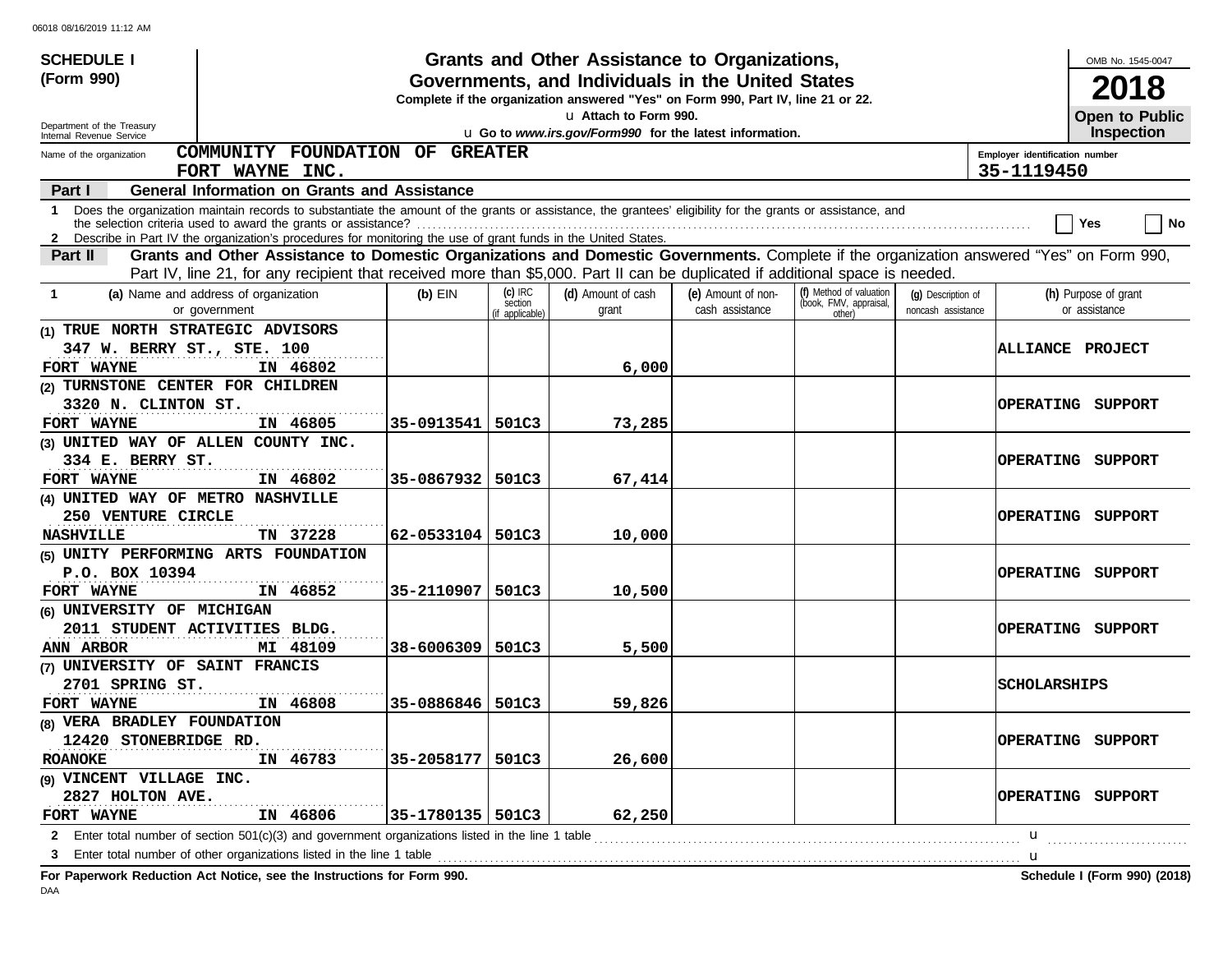| <b>SCHEDULE I</b>                                      |                                                                                                                                                                                                                                                                               |                      |                            | Grants and Other Assistance to Organizations,                                                                                         |                    |                                  |                    |                                | OMB No. 1545-0047            |
|--------------------------------------------------------|-------------------------------------------------------------------------------------------------------------------------------------------------------------------------------------------------------------------------------------------------------------------------------|----------------------|----------------------------|---------------------------------------------------------------------------------------------------------------------------------------|--------------------|----------------------------------|--------------------|--------------------------------|------------------------------|
| (Form 990)                                             |                                                                                                                                                                                                                                                                               |                      |                            | Governments, and Individuals in the United States<br>Complete if the organization answered "Yes" on Form 990, Part IV, line 21 or 22. |                    |                                  |                    |                                | 2018                         |
|                                                        | La Attach to Form 990.                                                                                                                                                                                                                                                        |                      |                            |                                                                                                                                       |                    |                                  |                    |                                |                              |
| Department of the Treasury<br>Internal Revenue Service | u Go to www.irs.gov/Form990 for the latest information.                                                                                                                                                                                                                       |                      |                            |                                                                                                                                       |                    |                                  |                    |                                |                              |
| Name of the organization                               | COMMUNITY FOUNDATION OF<br><b>GREATER</b>                                                                                                                                                                                                                                     |                      |                            |                                                                                                                                       |                    |                                  |                    | Employer identification number |                              |
|                                                        | FORT WAYNE INC.                                                                                                                                                                                                                                                               |                      |                            |                                                                                                                                       |                    |                                  |                    | 35-1119450                     |                              |
| Part I                                                 | <b>General Information on Grants and Assistance</b>                                                                                                                                                                                                                           |                      |                            |                                                                                                                                       |                    |                                  |                    |                                |                              |
| $\mathbf 1$                                            | Does the organization maintain records to substantiate the amount of the grants or assistance, the grantees' eligibility for the grants or assistance, and<br>2 Describe in Part IV the organization's procedures for monitoring the use of grant funds in the United States. |                      |                            |                                                                                                                                       |                    |                                  |                    |                                | No<br>Yes                    |
| Part II                                                | Grants and Other Assistance to Domestic Organizations and Domestic Governments. Complete if the organization answered "Yes" on Form 990,<br>Part IV, line 21, for any recipient that received more than \$5,000. Part II can be duplicated if additional space is needed.     |                      |                            |                                                                                                                                       |                    |                                  |                    |                                |                              |
| -1                                                     | (a) Name and address of organization                                                                                                                                                                                                                                          | $(b)$ EIN            | $(c)$ IRC                  | (d) Amount of cash                                                                                                                    | (e) Amount of non- | (f) Method of valuation          | (q) Description of |                                | (h) Purpose of grant         |
|                                                        | or government                                                                                                                                                                                                                                                                 |                      | section<br>(if applicable) | grant                                                                                                                                 | cash assistance    | (book, FMV, appraisal,<br>other) | noncash assistance |                                | or assistance                |
|                                                        | (1) VOLUNTEER LAWYER PROGRAM OF NE IN                                                                                                                                                                                                                                         |                      |                            |                                                                                                                                       |                    |                                  |                    |                                |                              |
| 111 W. WAYNE ST.                                       |                                                                                                                                                                                                                                                                               |                      |                            |                                                                                                                                       |                    |                                  |                    |                                | OPERATING SUPPORT            |
| FORT WAYNE                                             | IN 46802                                                                                                                                                                                                                                                                      | $01 - 0718469$ 501C3 |                            | 6,500                                                                                                                                 |                    |                                  |                    |                                |                              |
|                                                        | (2) WELLSPRING INTERFAITH SOCIAL SVCS                                                                                                                                                                                                                                         |                      |                            |                                                                                                                                       |                    |                                  |                    |                                |                              |
| 1316 BROADWAY AVE.                                     |                                                                                                                                                                                                                                                                               |                      |                            |                                                                                                                                       |                    |                                  |                    | OPERATING SUPPORT              |                              |
| FORT WAYNE                                             | IN 46802                                                                                                                                                                                                                                                                      | $51 - 0151621$ 501C3 |                            | 51,937                                                                                                                                |                    |                                  |                    |                                |                              |
| (3) WOMEN'S CARE CENTER INC.                           |                                                                                                                                                                                                                                                                               |                      |                            |                                                                                                                                       |                    |                                  |                    |                                |                              |
| 4600 W. JEFFERSON BLVD.                                |                                                                                                                                                                                                                                                                               |                      |                            |                                                                                                                                       |                    |                                  |                    | OPERATING SUPPORT              |                              |
| FORT WAYNE                                             | IN 46804                                                                                                                                                                                                                                                                      | 35-1609945   501C3   |                            | 12,750                                                                                                                                |                    |                                  |                    |                                |                              |
| (4) YMCA OF GREATER FORT WAYNE                         |                                                                                                                                                                                                                                                                               |                      |                            |                                                                                                                                       |                    |                                  |                    |                                |                              |
| 347 W. BERRY ST., STE. 500                             |                                                                                                                                                                                                                                                                               |                      |                            |                                                                                                                                       |                    |                                  |                    |                                | OPERATING SUPPORT            |
| FORT WAYNE                                             | IN 46802                                                                                                                                                                                                                                                                      | 35-0886850   501C3   |                            | 64,536                                                                                                                                |                    |                                  |                    |                                |                              |
| (5) YOUNG LIFE FORT WAYNE                              |                                                                                                                                                                                                                                                                               |                      |                            |                                                                                                                                       |                    |                                  |                    |                                |                              |
| 3308 ARROWWOOD DR.                                     |                                                                                                                                                                                                                                                                               |                      |                            |                                                                                                                                       |                    |                                  |                    | YOUNG LIVES FW                 |                              |
| FORT WAYNE                                             | IN 46815                                                                                                                                                                                                                                                                      | 84-0385934   501C3   |                            | 6,000                                                                                                                                 |                    |                                  |                    |                                |                              |
| (6) YWCA OF NORTHEAST INDIANA INC.                     |                                                                                                                                                                                                                                                                               |                      |                            |                                                                                                                                       |                    |                                  |                    |                                |                              |
| 5920 DECATUR RD.                                       |                                                                                                                                                                                                                                                                               |                      |                            |                                                                                                                                       |                    |                                  |                    | <b>CLIENT</b>                  | <b>SERVICES</b>              |
| FORT WAYNE                                             | IN 46816                                                                                                                                                                                                                                                                      | 35-0868220 501C3     |                            | 69,500                                                                                                                                |                    |                                  |                    |                                |                              |
| (7) ZION LUTHERAN CHURCH<br>2313 S. HANNA ST.          |                                                                                                                                                                                                                                                                               |                      |                            |                                                                                                                                       |                    |                                  |                    |                                |                              |
| FORT WAYNE                                             | IN 46803                                                                                                                                                                                                                                                                      | 35-0895833 501C3     |                            | 16,000                                                                                                                                |                    |                                  |                    |                                | OPERATING SUPPORT            |
| (8)                                                    |                                                                                                                                                                                                                                                                               |                      |                            |                                                                                                                                       |                    |                                  |                    |                                |                              |
|                                                        |                                                                                                                                                                                                                                                                               |                      |                            |                                                                                                                                       |                    |                                  |                    |                                |                              |
|                                                        |                                                                                                                                                                                                                                                                               |                      |                            |                                                                                                                                       |                    |                                  |                    |                                |                              |
| (9)                                                    |                                                                                                                                                                                                                                                                               |                      |                            |                                                                                                                                       |                    |                                  |                    |                                |                              |
|                                                        |                                                                                                                                                                                                                                                                               |                      |                            |                                                                                                                                       |                    |                                  |                    |                                |                              |
| 2                                                      |                                                                                                                                                                                                                                                                               |                      |                            |                                                                                                                                       |                    |                                  |                    | $\mathbf{u}$                   |                              |
|                                                        |                                                                                                                                                                                                                                                                               |                      |                            |                                                                                                                                       |                    |                                  |                    | u                              |                              |
|                                                        | For Paperwork Reduction Act Notice, see the Instructions for Form 990.                                                                                                                                                                                                        |                      |                            |                                                                                                                                       |                    |                                  |                    |                                | Schedule I (Form 990) (2018) |

DAA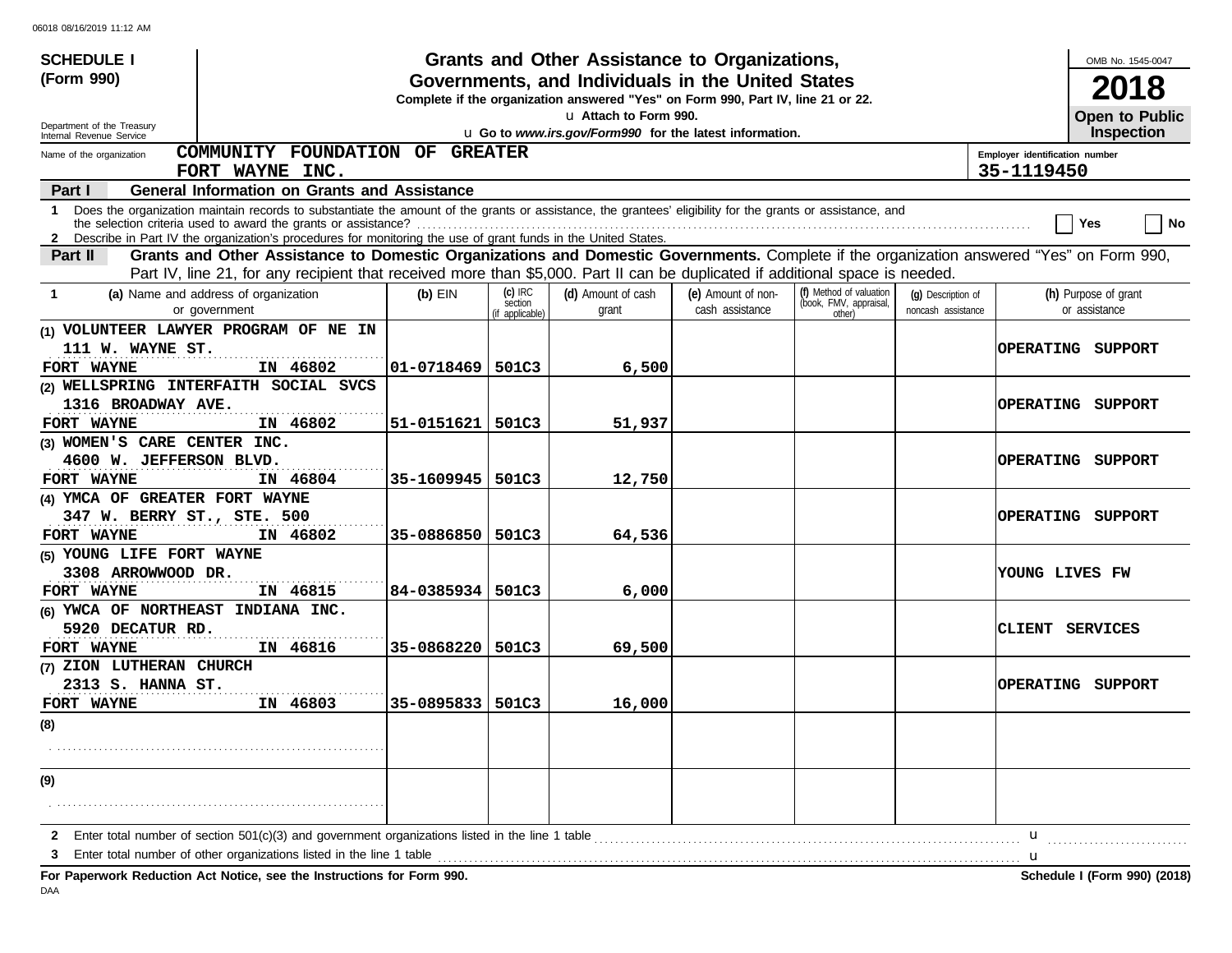### Schedule I (Form 990) (2018) Page **2 COMMUNITY FOUNDATION OF GREATER 35-1119450**

| Part III | Grants and Other Assistance to Domestic Individuals. Complete if the organization answered "Yes" on Form 990, Part IV, line 22. |  |  |               |  |  |  |  |
|----------|---------------------------------------------------------------------------------------------------------------------------------|--|--|---------------|--|--|--|--|
|          | Part III can be duplicated if additional space is needed.                                                                       |  |  |               |  |  |  |  |
|          |                                                                                                                                 |  |  | $\sim$ $\sim$ |  |  |  |  |

| (a) Type of grant or assistance                                                                                                                      | (b) Number of<br>recipients | (c) Amount of<br>cash grant | (d) Amount of<br>noncash assistance | (e) Method of valuation (book,<br>FMV, appraisal, other) | (f) Description of noncash assistance |  |  |  |
|------------------------------------------------------------------------------------------------------------------------------------------------------|-----------------------------|-----------------------------|-------------------------------------|----------------------------------------------------------|---------------------------------------|--|--|--|
| 1 SCHOLARSHIPS                                                                                                                                       | 40                          | 269,110                     |                                     |                                                          |                                       |  |  |  |
| $\mathbf{2}$                                                                                                                                         |                             |                             |                                     |                                                          |                                       |  |  |  |
| $\mathbf{3}$                                                                                                                                         |                             |                             |                                     |                                                          |                                       |  |  |  |
|                                                                                                                                                      |                             |                             |                                     |                                                          |                                       |  |  |  |
| - 5                                                                                                                                                  |                             |                             |                                     |                                                          |                                       |  |  |  |
| 6                                                                                                                                                    |                             |                             |                                     |                                                          |                                       |  |  |  |
| $\overline{7}$                                                                                                                                       |                             |                             |                                     |                                                          |                                       |  |  |  |
| Part IV<br>Supplemental Information. Provide the information required in Part I, line 2; Part III, column (b); and any other additional information. |                             |                             |                                     |                                                          |                                       |  |  |  |
| PART I, LINE 2 - PROCEDURES FOR MONITORING THE USE OF GRANT FUNDS                                                                                    |                             |                             |                                     |                                                          |                                       |  |  |  |
| THE ORGANIZATION MONITORS ITS GRANTS TO ENSURE THAT GRANTS ARE USED FOR                                                                              |                             |                             |                                     |                                                          |                                       |  |  |  |
| PROPER PURPOSES AND ARE NOT DIVERTED FROM THE INTENDED USE. CERTAIN GRANTS                                                                           |                             |                             |                                     |                                                          |                                       |  |  |  |
| TO ORGANIZATIONS REQUIRE SIGNED GRANT AGREEMENTS AS WELL AS PERIODIC                                                                                 |                             |                             |                                     |                                                          |                                       |  |  |  |
| REPORTS AND/OR FIELD INVESTIGATIONS PRIOR TO INITIAL AND/OR FUTURE                                                                                   |                             |                             |                                     |                                                          |                                       |  |  |  |
| CERTAIN GRANTS AWARDED TO INDIVIDUALS REQUIRE MONITORING THE USE<br>PAYMENTS.                                                                        |                             |                             |                                     |                                                          |                                       |  |  |  |
| GRANT FUNDS BY OBTAINING A REPORT OF A RECIPIENT'S WORK FOR EACH<br>OF                                                                               |                             |                             |                                     |                                                          |                                       |  |  |  |
| ACADEMIC PERIOD. THE ORGANIZATION RESERVES THE RIGHT TO CANCEL OR RESCIND                                                                            |                             |                             |                                     |                                                          |                                       |  |  |  |
| ITS GRANT SUPPORT AT ANY TIME SHOULD THERE BE A SUBSTANTIAL CHANGE                                                                                   |                             |                             |                                     |                                                          |                                       |  |  |  |
| AFFECTING THE RECIPIENT ORGANIZATION OR INDIVIDUAL.                                                                                                  |                             |                             |                                     |                                                          |                                       |  |  |  |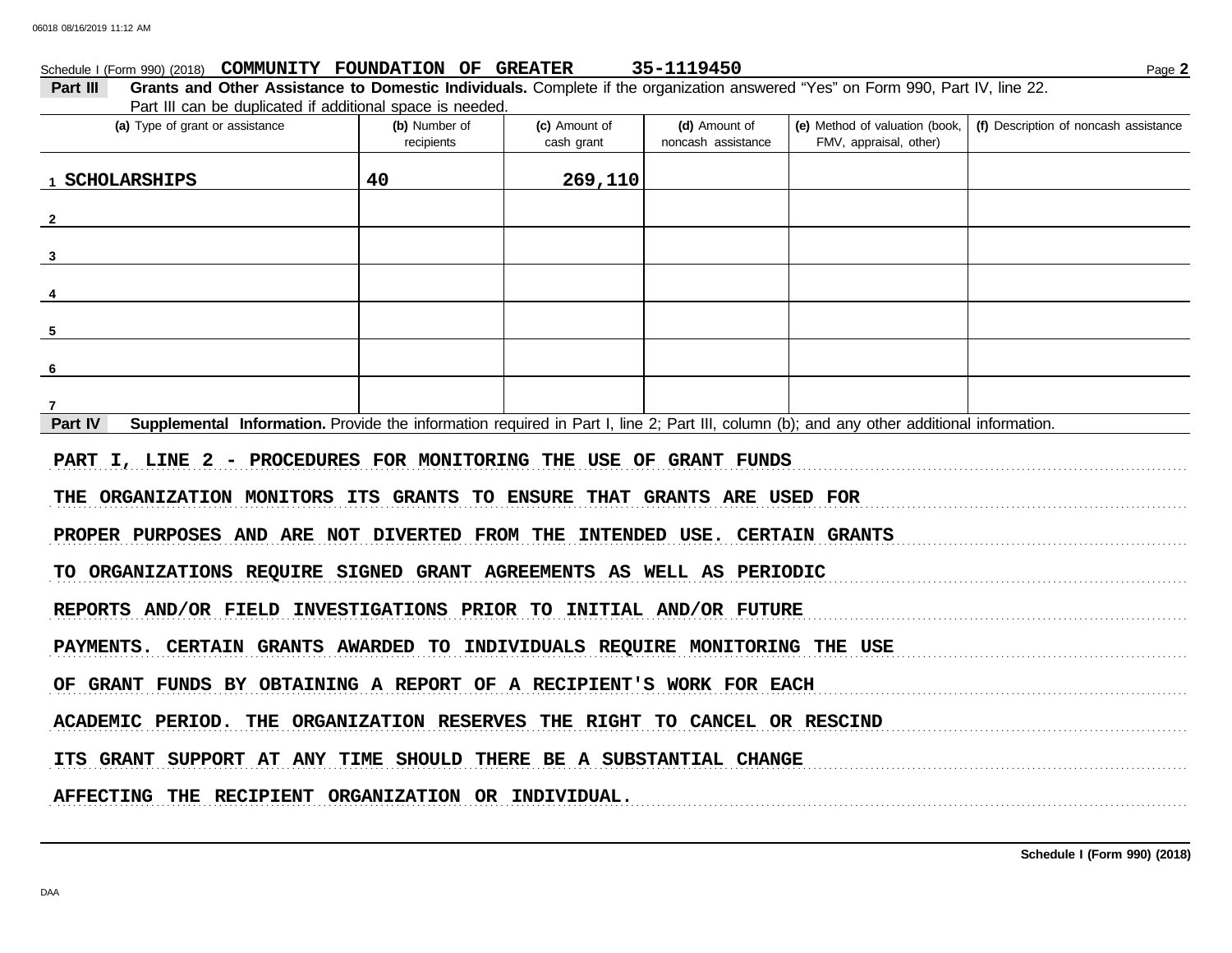|   | <b>SCHEDULE J</b>                                    |                                                                                                                      | <b>Compensation Information</b>                                                                       |                                | OMB No. 1545-0047          |            |        |
|---|------------------------------------------------------|----------------------------------------------------------------------------------------------------------------------|-------------------------------------------------------------------------------------------------------|--------------------------------|----------------------------|------------|--------|
|   | (Form 990)                                           |                                                                                                                      | For certain Officers, Directors, Trustees, Key Employees, and Highest<br><b>Compensated Employees</b> |                                |                            | 2018       |        |
|   | Department of the Treasury                           |                                                                                                                      | u Complete if the organization answered "Yes" on Form 990, Part IV, line 23.<br>u Attach to Form 990. |                                | Open to Public             | Inspection |        |
|   | Internal Revenue Service<br>Name of the organization | COMMUNITY FOUNDATION OF GREATER                                                                                      | uGo to www.irs.gov/Form990 for instructions and the latest information.                               | Employer identification number |                            |            |        |
|   |                                                      | FORT WAYNE INC.                                                                                                      |                                                                                                       | 35-1119450                     |                            |            |        |
|   | Part I                                               | Questions Regarding Compensation                                                                                     |                                                                                                       |                                |                            |            |        |
|   |                                                      |                                                                                                                      |                                                                                                       |                                |                            | Yes        | No     |
|   |                                                      | 1a Check the appropriate box(es) if the organization provided any of the following to or for a person listed on Form |                                                                                                       |                                |                            |            |        |
|   | First-class or charter travel                        | 990, Part VII, Section A, line 1a. Complete Part III to provide any relevant information regarding these items.      | Housing allowance or residence for personal use                                                       |                                |                            |            |        |
|   | Travel for companions                                |                                                                                                                      | Payments for business use of personal residence                                                       |                                |                            |            |        |
|   |                                                      | Tax indemnification and gross-up payments                                                                            | Health or social club dues or initiation fees                                                         |                                |                            |            |        |
|   | Discretionary spending account                       |                                                                                                                      | Personal services (such as maid, chauffeur, chef)                                                     |                                |                            |            |        |
|   |                                                      |                                                                                                                      |                                                                                                       |                                |                            |            |        |
|   |                                                      | <b>b</b> If any of the boxes on line 1a are checked, did the organization follow a written policy regarding payment  |                                                                                                       |                                |                            |            |        |
|   |                                                      | or reimbursement or provision of all of the expenses described above? If "No," complete Part III to                  |                                                                                                       |                                |                            |            |        |
|   | explain                                              |                                                                                                                      |                                                                                                       |                                | 1b                         |            |        |
| 2 |                                                      | Did the organization require substantiation prior to reimbursing or allowing expenses incurred by all                |                                                                                                       |                                |                            |            |        |
|   |                                                      | directors, trustees, and officers, including the CEO/Executive Director, regarding the items checked on line         |                                                                                                       |                                |                            |            |        |
|   | 1a?                                                  |                                                                                                                      |                                                                                                       |                                | $\mathbf{2}$               |            |        |
|   |                                                      |                                                                                                                      |                                                                                                       |                                |                            |            |        |
| 3 |                                                      | Indicate which, if any, of the following the filing organization used to establish the compensation of the           |                                                                                                       |                                |                            |            |        |
|   |                                                      | organization's CEO/Executive Director. Check all that apply. Do not check any boxes for methods used by a            |                                                                                                       |                                |                            |            |        |
|   |                                                      | related organization to establish compensation of the CEO/Executive Director, but explain in Part III.               | Written employment contract                                                                           |                                |                            |            |        |
|   | Compensation committee                               | Independent compensation consultant                                                                                  | $\overline{\mathbf{x}}$<br>Compensation survey or study                                               |                                |                            |            |        |
|   | Form 990 of other organizations                      |                                                                                                                      | Approval by the board or compensation committee                                                       |                                |                            |            |        |
|   |                                                      |                                                                                                                      |                                                                                                       |                                |                            |            |        |
| 4 |                                                      | During the year, did any person listed on Form 990, Part VII, Section A, line 1a, with respect to the filing         |                                                                                                       |                                |                            |            |        |
|   | organization or a related organization:              |                                                                                                                      |                                                                                                       |                                |                            |            |        |
|   |                                                      | a Receive a severance payment or change-of-control payment?                                                          |                                                                                                       |                                | 4a                         |            | х      |
|   |                                                      |                                                                                                                      |                                                                                                       |                                | 4b<br>4c                   |            | X<br>X |
|   |                                                      | If "Yes" to any of lines 4a–c, list the persons and provide the applicable amounts for each item in Part III.        |                                                                                                       |                                |                            |            |        |
|   |                                                      |                                                                                                                      |                                                                                                       |                                |                            |            |        |
|   |                                                      | Only section 501(c)(3), 501(c)(4), and 501(c)(29) organizations must complete lines 5–9.                             |                                                                                                       |                                |                            |            |        |
| 5 |                                                      | For persons listed on Form 990, Part VII, Section A, line 1a, did the organization pay or accrue any                 |                                                                                                       |                                |                            |            |        |
|   |                                                      | compensation contingent on the revenues of:                                                                          |                                                                                                       |                                |                            |            |        |
|   | a The organization?                                  |                                                                                                                      |                                                                                                       |                                | 5a<br>5b                   |            | х<br>X |
|   | If "Yes" on line 5a or 5b, describe in Part III.     |                                                                                                                      |                                                                                                       |                                |                            |            |        |
|   |                                                      |                                                                                                                      |                                                                                                       |                                |                            |            |        |
| 6 |                                                      | For persons listed on Form 990, Part VII, Section A, line 1a, did the organization pay or accrue any                 |                                                                                                       |                                |                            |            |        |
|   |                                                      | compensation contingent on the net earnings of:                                                                      |                                                                                                       |                                |                            |            |        |
|   | a The organization?                                  |                                                                                                                      |                                                                                                       |                                | 6а                         |            | х      |
|   |                                                      |                                                                                                                      |                                                                                                       |                                | 6b                         |            | X      |
|   | If "Yes" on line 6a or 6b, describe in Part III.     |                                                                                                                      |                                                                                                       |                                |                            |            |        |
| 7 |                                                      | For persons listed on Form 990, Part VII, Section A, line 1a, did the organization provide any nonfixed              |                                                                                                       |                                |                            |            |        |
|   |                                                      | payments not described on lines 5 and 6? If "Yes," describe in Part III                                              |                                                                                                       |                                | $\overline{7}$             |            | x      |
| 8 |                                                      | Were any amounts reported on Form 990, Part VII, paid or accrued pursuant to a contract that was subject             |                                                                                                       |                                |                            |            |        |
|   |                                                      | to the initial contract exception described in Regulations section 53.4958-4(a)(3)? If "Yes," describe               |                                                                                                       |                                |                            |            |        |
|   |                                                      | $\ $ n Part III $\ $                                                                                                 |                                                                                                       |                                | 8                          |            | x      |
|   |                                                      | If "Yes" on line 8, did the organization also follow the rebuttable presumption procedure described in               |                                                                                                       |                                |                            |            |        |
| 9 | Regulations section $53.4958-6(c)$ ?.                |                                                                                                                      |                                                                                                       |                                | 9                          |            |        |
|   |                                                      | For Paperwork Reduction Act Notice, see the Instructions for Form 990.                                               |                                                                                                       |                                | Schedule J (Form 990) 2018 |            |        |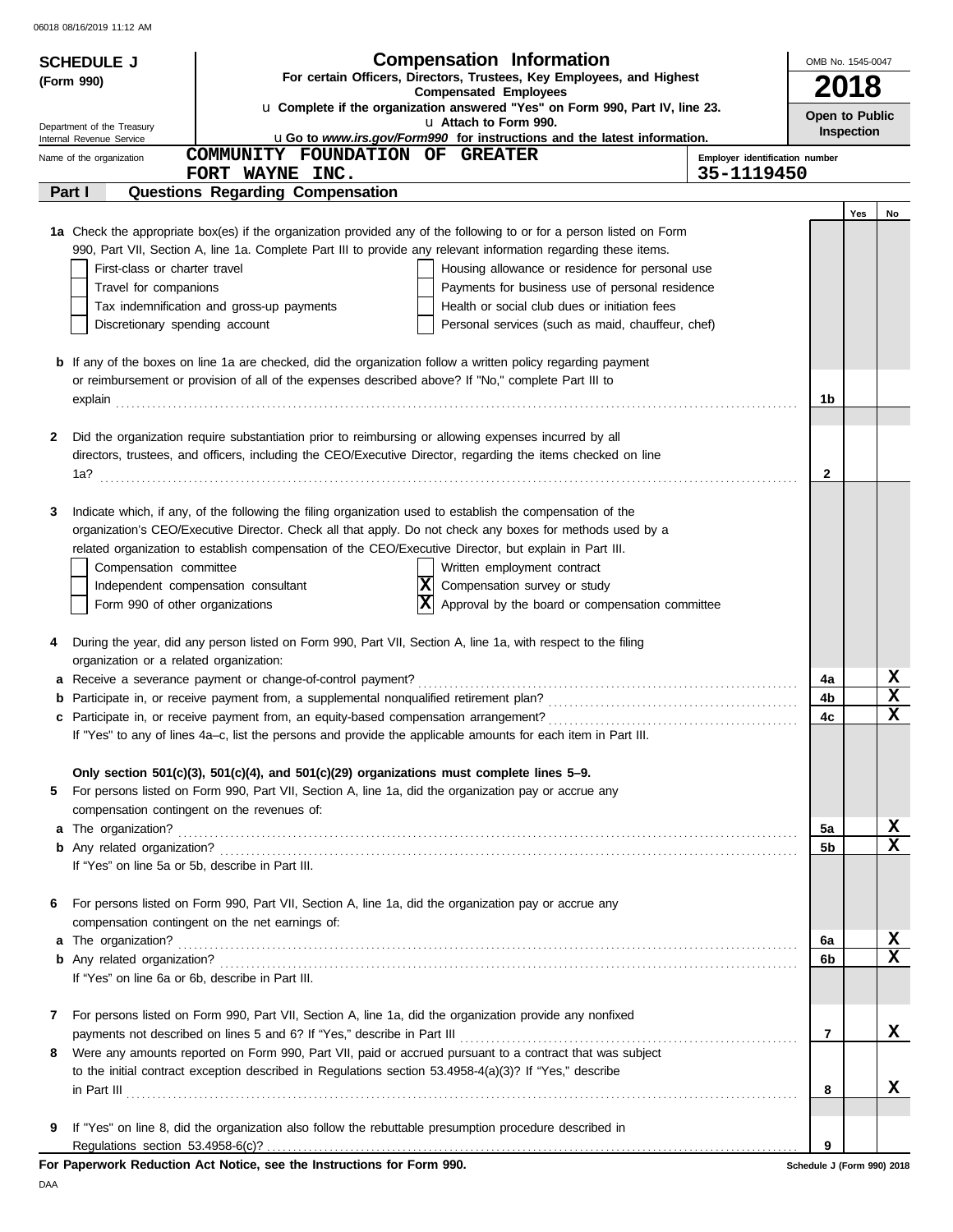#### 35-1119450 Schedule J (Form 990) 2018 COMMUNITY FOUNDATION OF GREATER

#### Part II Officers, Directors, Trustees, Key Employees, and Highest Compensated Employees. Use duplicate copies if additional space is needed.

For each individual whose compensation must be reported on Schedule J, report compensation from the organization on row (i) and from related organizations, described in the instructions, on row (ii). Do not list any individuals that aren't listed on Form 990, Part VII.

Note: The sum of columns (B)(i)-(iii) for each listed individual must equal the total amount of Form 990, Part VII, Section A, line 1a, applicable column (D) and (E) amounts for that individual.

|                                  |                          | (B) Breakdown of W-2 and/or 1099-MISC compensation |                                           | (C) Retirement and             | (D) Nontaxable | (E) Total of columns | (F) Compensation                                           |
|----------------------------------|--------------------------|----------------------------------------------------|-------------------------------------------|--------------------------------|----------------|----------------------|------------------------------------------------------------|
| (A) Name and Title               | (i) Base<br>compensation | (ii) Bonus & incentive<br>compensation             | (iii) Other<br>reportable<br>compensation | other deferred<br>compensation | benefits       | $(B)(i)$ – $(D)$     | in column (B) reported<br>as deferred on prior<br>Form 990 |
| R. BRADLEY LITTLE                | 188,659<br>(i)           | ŋ                                                  |                                           | 4,910                          | 17,980         | 211,549              | 0                                                          |
| 1 PRESIDENT/CEO                  | (ii                      |                                                    |                                           |                                | 0              |                      |                                                            |
| (RET. JAN 2018)<br>DAVID BENNETT | (i)<br>129,440           |                                                    |                                           | 4,365                          | 20,572         | 154,377              |                                                            |
| 2 EXECUTIVE DIRECTOR             | (ii)<br>$\mathbf{O}$     | O                                                  |                                           | 0                              | 0              |                      | 0                                                          |
|                                  |                          |                                                    |                                           |                                |                |                      |                                                            |
|                                  |                          |                                                    |                                           |                                |                |                      |                                                            |
|                                  |                          |                                                    |                                           |                                |                |                      |                                                            |
|                                  |                          |                                                    |                                           |                                |                |                      |                                                            |
|                                  | (i)                      |                                                    |                                           |                                |                |                      |                                                            |
| 5                                |                          |                                                    |                                           |                                |                |                      |                                                            |
|                                  | (i)                      |                                                    |                                           |                                |                |                      |                                                            |
| 6                                |                          |                                                    |                                           |                                |                |                      |                                                            |
|                                  | (i)                      |                                                    |                                           |                                |                |                      |                                                            |
|                                  |                          |                                                    |                                           |                                |                |                      |                                                            |
| $\overline{7}$                   |                          |                                                    |                                           |                                |                |                      |                                                            |
|                                  |                          |                                                    |                                           |                                |                |                      |                                                            |
|                                  |                          |                                                    |                                           |                                |                |                      |                                                            |
|                                  |                          |                                                    |                                           |                                |                |                      |                                                            |
|                                  |                          |                                                    |                                           |                                |                |                      |                                                            |
|                                  |                          |                                                    |                                           |                                |                |                      |                                                            |
| 10                               | (ii)                     |                                                    |                                           |                                |                |                      |                                                            |
|                                  | (i)                      |                                                    |                                           |                                |                |                      |                                                            |
| 11                               |                          |                                                    |                                           |                                |                |                      |                                                            |
|                                  |                          |                                                    |                                           |                                |                |                      |                                                            |
| 12                               |                          |                                                    |                                           |                                |                |                      |                                                            |
|                                  | (i)                      |                                                    |                                           |                                |                |                      |                                                            |
| 13                               |                          |                                                    |                                           |                                |                |                      |                                                            |
|                                  | (i)                      |                                                    |                                           |                                |                |                      |                                                            |
| 14                               |                          |                                                    |                                           |                                |                |                      |                                                            |
|                                  | (i)                      |                                                    |                                           |                                |                |                      |                                                            |
| 15                               |                          |                                                    |                                           |                                |                |                      |                                                            |
|                                  |                          |                                                    |                                           |                                |                |                      |                                                            |
| 16                               | (iii)                    |                                                    |                                           |                                |                |                      |                                                            |
|                                  |                          |                                                    |                                           |                                |                |                      |                                                            |

Schedule J (Form 990) 2018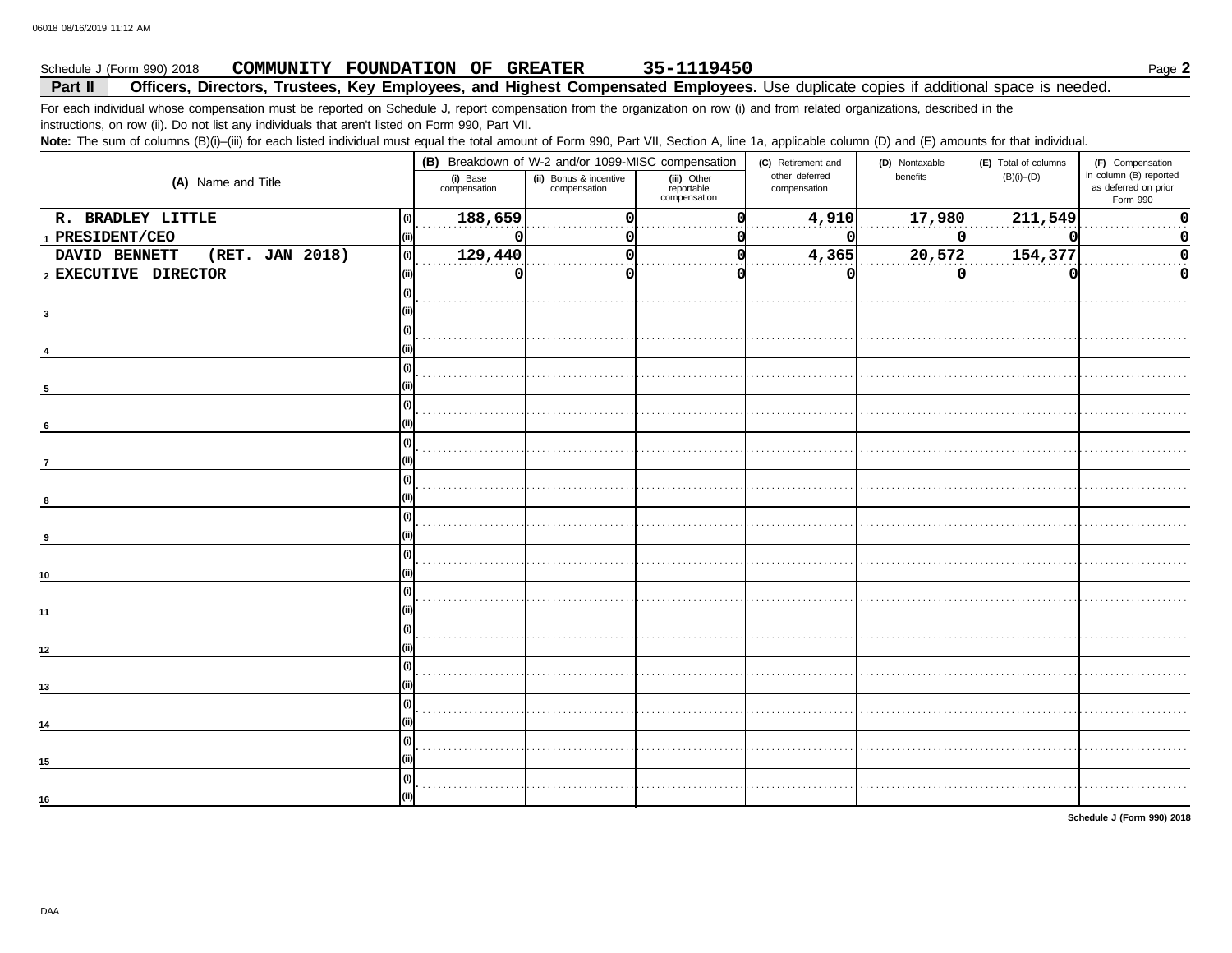|          | Schedule J (Form 990) 2018 COMMUNITY FOUNDATION OF GREATER                                                                                                                                                                                | 35-1119450 | Page 3 |
|----------|-------------------------------------------------------------------------------------------------------------------------------------------------------------------------------------------------------------------------------------------|------------|--------|
| Part III | Supplemental Information<br>Provide the information, explanation, or descriptions required for Part I, lines 1a, 1b, 3, 4a, 4b, 4c, 5a, 5b, 6a, 6b, 7, and 8, and for Part II. Also complete this part<br>for any additional information. |            |        |
|          |                                                                                                                                                                                                                                           |            |        |
|          |                                                                                                                                                                                                                                           |            |        |
|          |                                                                                                                                                                                                                                           |            |        |
|          |                                                                                                                                                                                                                                           |            |        |
|          |                                                                                                                                                                                                                                           |            |        |
|          |                                                                                                                                                                                                                                           |            |        |
|          |                                                                                                                                                                                                                                           |            |        |
|          |                                                                                                                                                                                                                                           |            |        |
|          |                                                                                                                                                                                                                                           |            |        |
|          |                                                                                                                                                                                                                                           |            |        |
|          |                                                                                                                                                                                                                                           |            |        |
|          |                                                                                                                                                                                                                                           |            |        |
|          |                                                                                                                                                                                                                                           |            |        |
|          |                                                                                                                                                                                                                                           |            |        |
|          |                                                                                                                                                                                                                                           |            |        |
|          |                                                                                                                                                                                                                                           |            |        |
|          |                                                                                                                                                                                                                                           |            |        |
|          |                                                                                                                                                                                                                                           |            |        |
|          |                                                                                                                                                                                                                                           |            |        |

Schedule J (Form 990) 2018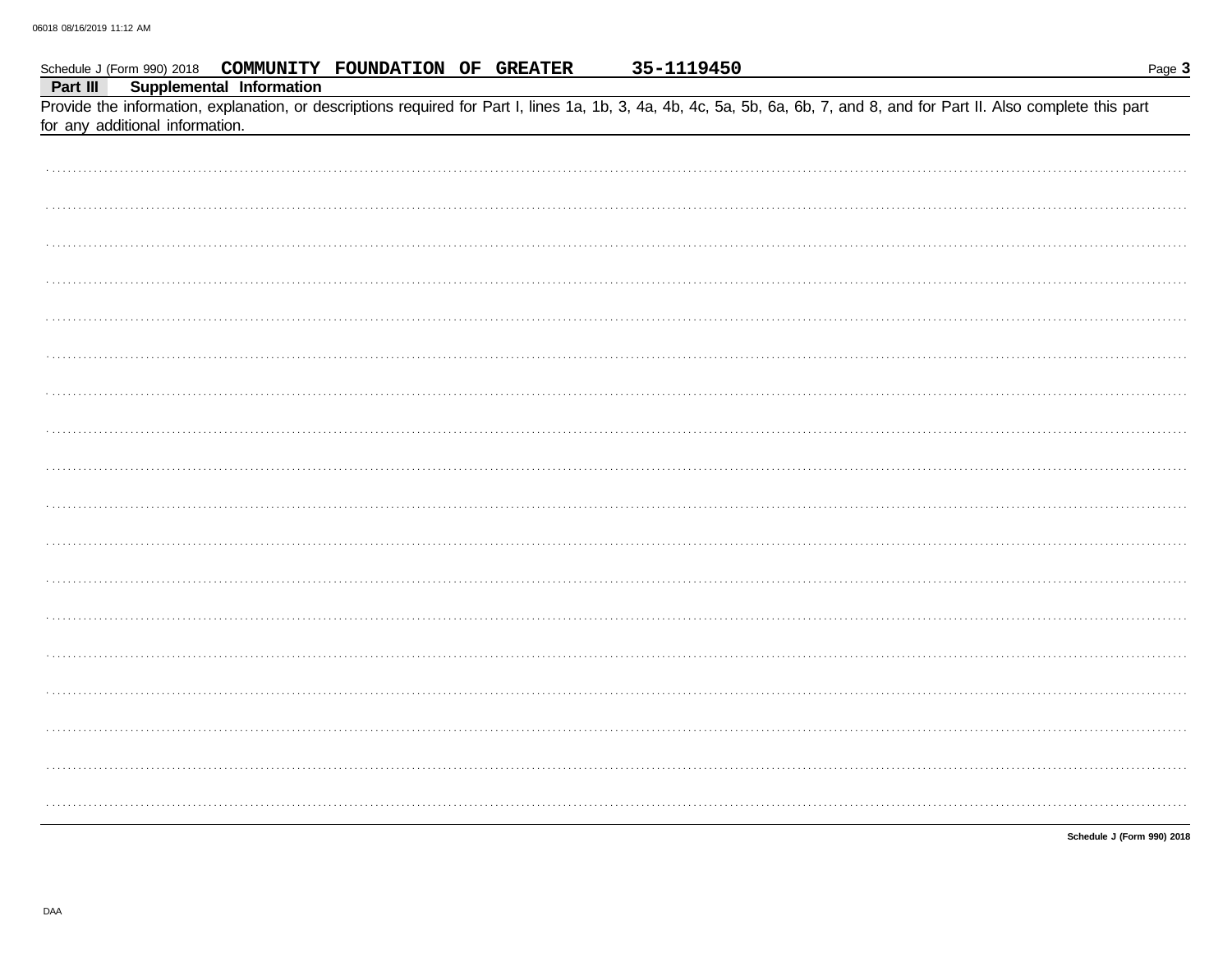|                            | <b>SCHEDULE M</b>                                        |  |                                                                                                                 |                 |                                   |  |                                                                                                                    |    |                                |                                     | OMB No. 1545-0047 |     |    |
|----------------------------|----------------------------------------------------------|--|-----------------------------------------------------------------------------------------------------------------|-----------------|-----------------------------------|--|--------------------------------------------------------------------------------------------------------------------|----|--------------------------------|-------------------------------------|-------------------|-----|----|
|                            | (Form 990)                                               |  |                                                                                                                 |                 |                                   |  | <b>Noncash Contributions</b>                                                                                       |    |                                |                                     | 2018              |     |    |
|                            |                                                          |  |                                                                                                                 |                 |                                   |  | <b>u</b> Complete if the organizations answered "Yes" on Form 990, Part IV, lines 29 or 30.                        |    |                                |                                     |                   |     |    |
| Department of the Treasury |                                                          |  | <b>U</b> Attach to Form 990.<br><b>u</b> Go to www.irs.gov/Form990 for instructions and the latest information. |                 |                                   |  |                                                                                                                    |    |                                | <b>Open To Public</b><br>Inspection |                   |     |    |
|                            | Internal Revenue Service<br>Name of the organization     |  |                                                                                                                 |                 |                                   |  |                                                                                                                    |    | Employer identification number |                                     |                   |     |    |
|                            |                                                          |  |                                                                                                                 |                 | COMMUNITY FOUNDATION OF GREATER   |  |                                                                                                                    |    | 35-1119450                     |                                     |                   |     |    |
|                            | Part I                                                   |  | FORT WAYNE INC.<br><b>Types of Property</b>                                                                     |                 |                                   |  |                                                                                                                    |    |                                |                                     |                   |     |    |
|                            |                                                          |  |                                                                                                                 |                 |                                   |  | (c)                                                                                                                |    |                                |                                     |                   |     |    |
|                            |                                                          |  |                                                                                                                 | (a)<br>Check if | (b)<br>Number of contributions or |  | Noncash contribution                                                                                               |    | (d)<br>Method of determining   |                                     |                   |     |    |
|                            |                                                          |  |                                                                                                                 | applicable      | items contributed                 |  | amounts reported on<br>Form 990, Part VIII, line 1g                                                                |    | noncash contribution amounts   |                                     |                   |     |    |
| 1                          |                                                          |  |                                                                                                                 |                 |                                   |  |                                                                                                                    |    |                                |                                     |                   |     |    |
| $\mathbf{2}$               | Art - Works of art<br>Art - Historical treasures         |  |                                                                                                                 |                 |                                   |  |                                                                                                                    |    |                                |                                     |                   |     |    |
| 3                          | Art - Fractional interests                               |  |                                                                                                                 |                 |                                   |  |                                                                                                                    |    |                                |                                     |                   |     |    |
| 4                          | Books and publications                                   |  |                                                                                                                 |                 |                                   |  |                                                                                                                    |    |                                |                                     |                   |     |    |
| 5                          | Clothing and household                                   |  |                                                                                                                 |                 |                                   |  |                                                                                                                    |    |                                |                                     |                   |     |    |
|                            |                                                          |  |                                                                                                                 |                 |                                   |  |                                                                                                                    |    |                                |                                     |                   |     |    |
| 6                          | Cars and other vehicles                                  |  |                                                                                                                 |                 |                                   |  |                                                                                                                    |    |                                |                                     |                   |     |    |
| 7                          |                                                          |  |                                                                                                                 |                 |                                   |  |                                                                                                                    |    |                                |                                     |                   |     |    |
| 8                          | Boats and planes                                         |  |                                                                                                                 |                 |                                   |  |                                                                                                                    |    |                                |                                     |                   |     |    |
| 9                          | Intellectual property<br>Securities - Publicly traded    |  |                                                                                                                 | $\mathbf x$     | 15                                |  | 2,463,098                                                                                                          |    | <b>FAIR MARKET VALUE</b>       |                                     |                   |     |    |
| 10                         | Securities - Closely held stock                          |  |                                                                                                                 |                 |                                   |  |                                                                                                                    |    |                                |                                     |                   |     |    |
| 11                         | Securities - Partnership, LLC,                           |  |                                                                                                                 |                 |                                   |  |                                                                                                                    |    |                                |                                     |                   |     |    |
|                            |                                                          |  |                                                                                                                 |                 |                                   |  |                                                                                                                    |    |                                |                                     |                   |     |    |
| 12                         | or trust interests<br>Securities - Miscellaneous [11111] |  |                                                                                                                 |                 |                                   |  |                                                                                                                    |    |                                |                                     |                   |     |    |
| 13                         | Qualified conservation                                   |  |                                                                                                                 |                 |                                   |  |                                                                                                                    |    |                                |                                     |                   |     |    |
|                            | contribution - Historic                                  |  |                                                                                                                 |                 |                                   |  |                                                                                                                    |    |                                |                                     |                   |     |    |
|                            | structures                                               |  |                                                                                                                 |                 |                                   |  |                                                                                                                    |    |                                |                                     |                   |     |    |
| 14                         | Qualified conservation                                   |  |                                                                                                                 |                 |                                   |  |                                                                                                                    |    |                                |                                     |                   |     |    |
|                            | contribution - Other                                     |  |                                                                                                                 |                 |                                   |  |                                                                                                                    |    |                                |                                     |                   |     |    |
| 15                         | Real estate - Residential                                |  |                                                                                                                 |                 |                                   |  |                                                                                                                    |    |                                |                                     |                   |     |    |
| 16                         | Real estate - Commercial                                 |  |                                                                                                                 |                 |                                   |  |                                                                                                                    |    |                                |                                     |                   |     |    |
| 17                         | Real estate - Other                                      |  |                                                                                                                 |                 |                                   |  |                                                                                                                    |    |                                |                                     |                   |     |    |
| 18                         | Collectibles                                             |  |                                                                                                                 |                 |                                   |  |                                                                                                                    |    |                                |                                     |                   |     |    |
| 19                         | Food inventory                                           |  |                                                                                                                 |                 |                                   |  |                                                                                                                    |    |                                |                                     |                   |     |    |
| 20                         | Drugs and medical supplies                               |  |                                                                                                                 |                 |                                   |  |                                                                                                                    |    |                                |                                     |                   |     |    |
| 21                         | Taxidermy                                                |  |                                                                                                                 |                 |                                   |  |                                                                                                                    |    |                                |                                     |                   |     |    |
| 22                         | Historical artifacts                                     |  |                                                                                                                 |                 |                                   |  |                                                                                                                    |    |                                |                                     |                   |     |    |
| 23                         | Scientific specimens                                     |  |                                                                                                                 |                 |                                   |  |                                                                                                                    |    |                                |                                     |                   |     |    |
| 24                         | Archeological artifacts                                  |  |                                                                                                                 |                 |                                   |  |                                                                                                                    |    |                                |                                     |                   |     |    |
| 25                         | Other <b>u</b> (PLEDGE (1)                               |  |                                                                                                                 | $\mathbf x$     | $\mathbf{1}$                      |  | 250,000                                                                                                            |    | <b>FAIR MARKET VALUE</b>       |                                     |                   |     |    |
| 26                         |                                                          |  |                                                                                                                 |                 |                                   |  |                                                                                                                    |    |                                |                                     |                   |     |    |
| 27                         |                                                          |  |                                                                                                                 |                 |                                   |  |                                                                                                                    |    |                                |                                     |                   |     |    |
| 28                         | Other $\mathbf{u}$ (                                     |  |                                                                                                                 |                 |                                   |  |                                                                                                                    |    |                                |                                     |                   |     |    |
| 29                         |                                                          |  |                                                                                                                 |                 |                                   |  | Number of Forms 8283 received by the organization during the tax year for contributions for                        |    |                                |                                     |                   |     |    |
|                            |                                                          |  |                                                                                                                 |                 |                                   |  | which the organization completed Form 8283, Part IV, Donee Acknowledgement                                         | 29 |                                |                                     |                   |     |    |
|                            |                                                          |  |                                                                                                                 |                 |                                   |  |                                                                                                                    |    |                                |                                     |                   | Yes | No |
| 30a                        |                                                          |  |                                                                                                                 |                 |                                   |  | During the year, did the organization receive by contribution any property reported in Part I, lines 1 through     |    |                                |                                     |                   |     |    |
|                            |                                                          |  |                                                                                                                 |                 |                                   |  | 28, that it must hold for at least three years from the date of the initial contribution, and which isn't required |    |                                |                                     |                   |     |    |
|                            |                                                          |  |                                                                                                                 |                 |                                   |  |                                                                                                                    |    |                                |                                     | 30a               |     | х  |
| b                          | If "Yes," describe the arrangement in Part II.           |  |                                                                                                                 |                 |                                   |  |                                                                                                                    |    |                                |                                     |                   |     |    |
| 31                         |                                                          |  |                                                                                                                 |                 |                                   |  | Does the organization have a gift acceptance policy that requires the review of any nonstandard                    |    |                                |                                     |                   |     |    |
|                            | contributions?                                           |  |                                                                                                                 |                 |                                   |  |                                                                                                                    |    |                                |                                     | 31                | X   |    |
| 32a                        |                                                          |  |                                                                                                                 |                 |                                   |  | Does the organization hire or use third parties or related organizations to solicit, process, or sell noncash      |    |                                |                                     |                   |     |    |
|                            | contributions?                                           |  |                                                                                                                 |                 |                                   |  |                                                                                                                    |    |                                |                                     | 32a               |     | X  |
| b                          | If "Yes," describe in Part II.                           |  |                                                                                                                 |                 |                                   |  |                                                                                                                    |    |                                |                                     |                   |     |    |
| 33                         |                                                          |  |                                                                                                                 |                 |                                   |  | If the organization didn't report an amount in column (c) for a type of property for which column (a) is checked,  |    |                                |                                     |                   |     |    |
|                            | describe in Part II.                                     |  |                                                                                                                 |                 |                                   |  |                                                                                                                    |    |                                |                                     |                   |     |    |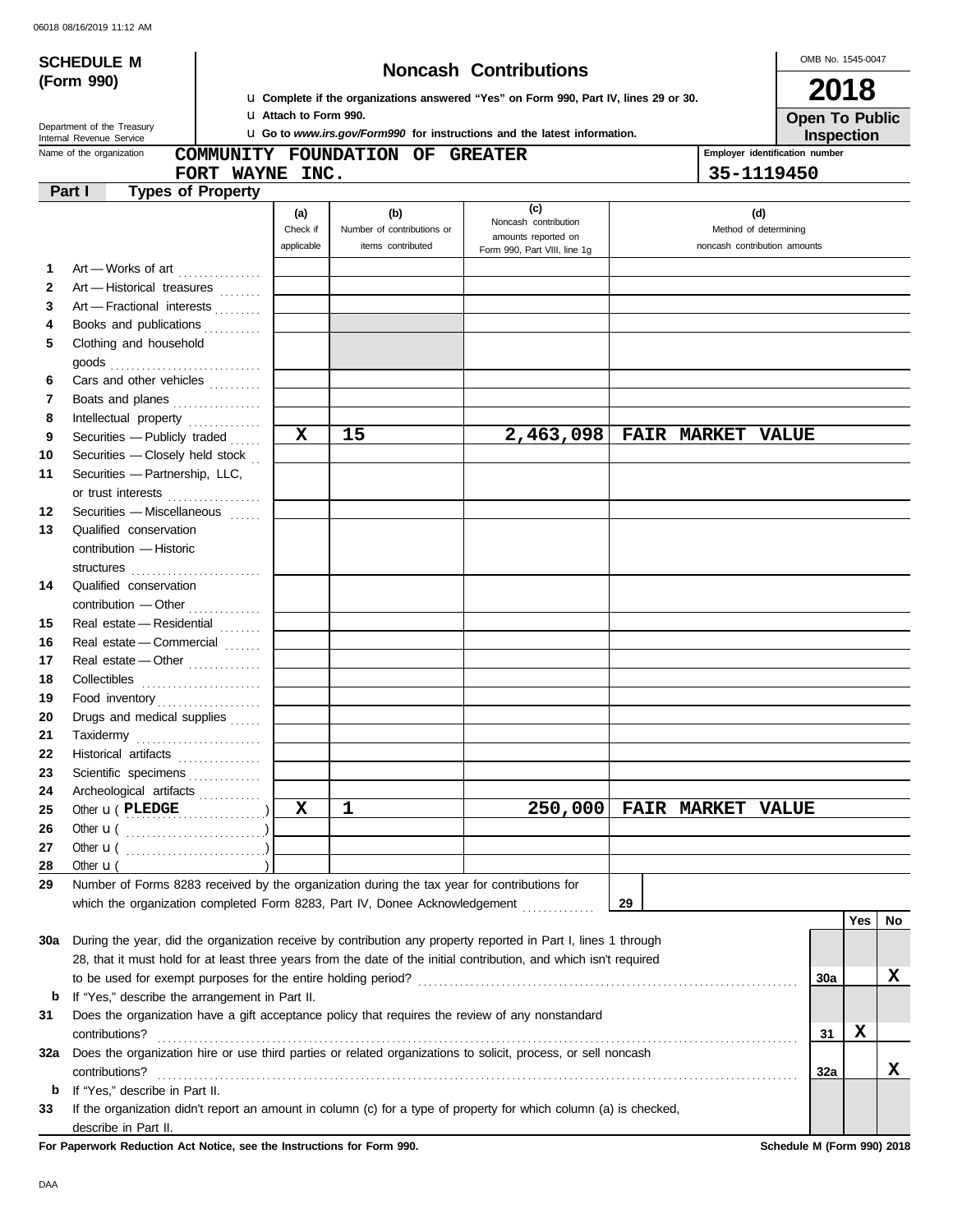| Schedule M (Form 990) 2018 COMMUNITY FOUNDATION OF GREATER<br>Supplemental Information. Provide the information required by Part I, lines 30b, 32b, and 33, and whether<br>Part II<br>the organization is reporting in Part I, column (b), the number of contributions, the number of items received,<br>or a combination of both. Also complete this part for any additional information. | 35-1119450<br>Page 2 |
|--------------------------------------------------------------------------------------------------------------------------------------------------------------------------------------------------------------------------------------------------------------------------------------------------------------------------------------------------------------------------------------------|----------------------|
|                                                                                                                                                                                                                                                                                                                                                                                            |                      |
|                                                                                                                                                                                                                                                                                                                                                                                            |                      |
|                                                                                                                                                                                                                                                                                                                                                                                            |                      |
|                                                                                                                                                                                                                                                                                                                                                                                            |                      |
|                                                                                                                                                                                                                                                                                                                                                                                            |                      |
|                                                                                                                                                                                                                                                                                                                                                                                            |                      |
|                                                                                                                                                                                                                                                                                                                                                                                            |                      |
|                                                                                                                                                                                                                                                                                                                                                                                            |                      |
|                                                                                                                                                                                                                                                                                                                                                                                            |                      |
|                                                                                                                                                                                                                                                                                                                                                                                            |                      |
|                                                                                                                                                                                                                                                                                                                                                                                            |                      |
|                                                                                                                                                                                                                                                                                                                                                                                            |                      |
|                                                                                                                                                                                                                                                                                                                                                                                            |                      |
|                                                                                                                                                                                                                                                                                                                                                                                            |                      |
|                                                                                                                                                                                                                                                                                                                                                                                            |                      |
|                                                                                                                                                                                                                                                                                                                                                                                            |                      |
|                                                                                                                                                                                                                                                                                                                                                                                            |                      |
|                                                                                                                                                                                                                                                                                                                                                                                            |                      |
|                                                                                                                                                                                                                                                                                                                                                                                            |                      |
|                                                                                                                                                                                                                                                                                                                                                                                            |                      |
|                                                                                                                                                                                                                                                                                                                                                                                            |                      |
|                                                                                                                                                                                                                                                                                                                                                                                            |                      |
|                                                                                                                                                                                                                                                                                                                                                                                            |                      |
|                                                                                                                                                                                                                                                                                                                                                                                            |                      |
|                                                                                                                                                                                                                                                                                                                                                                                            |                      |
|                                                                                                                                                                                                                                                                                                                                                                                            |                      |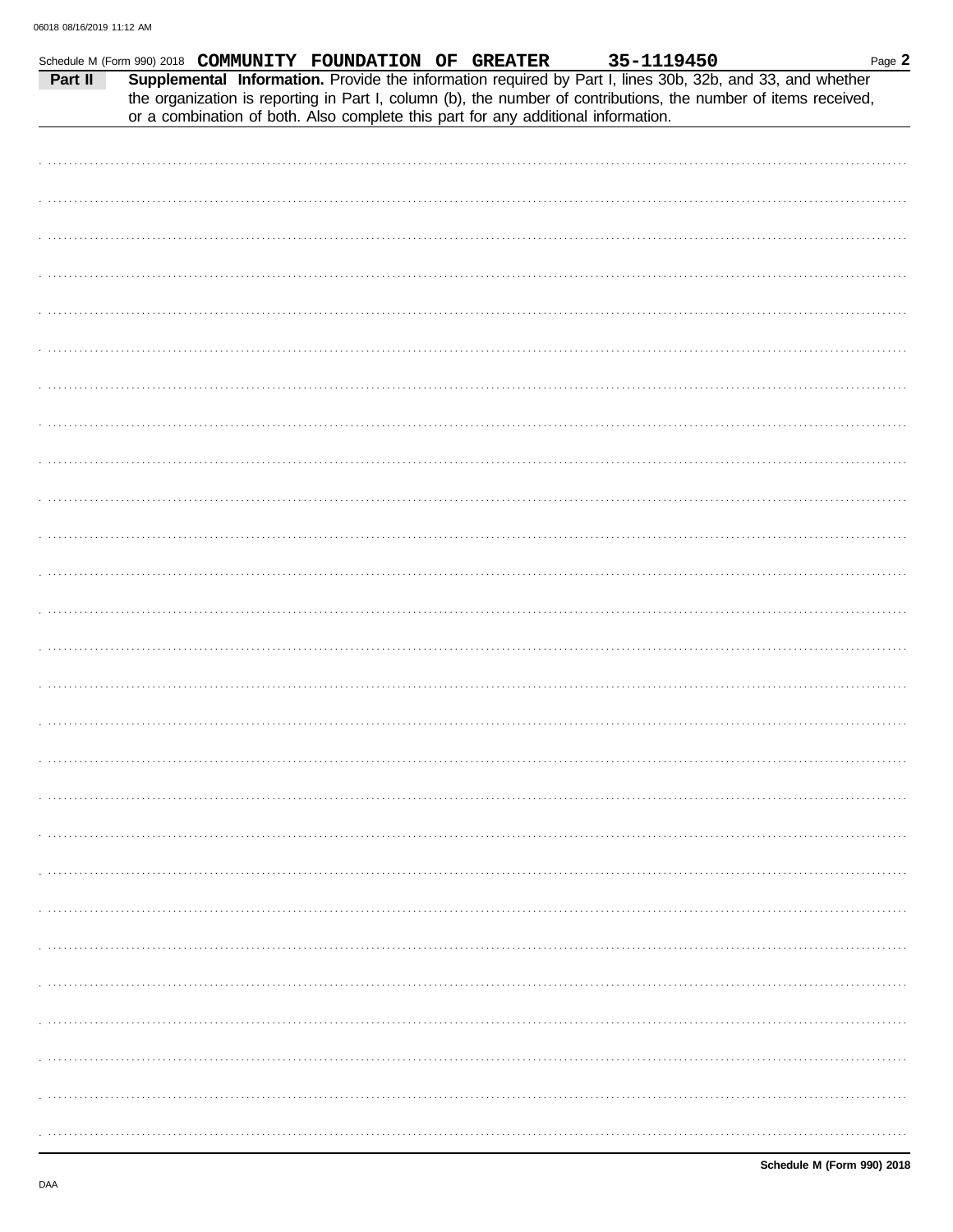| <b>SCHEDULE O</b>                                      | Supplemental Information to Form 990 or 990-EZ                                                                                         | OMB No. 1545-0047                   |
|--------------------------------------------------------|----------------------------------------------------------------------------------------------------------------------------------------|-------------------------------------|
| (Form 990 or 990-EZ)                                   | Complete to provide information for responses to specific questions on<br>Form 990 or 990-EZ or to provide any additional information. | 2018                                |
| Department of the Treasury<br>Internal Revenue Service | u Attach to Form 990 or 990-EZ.<br>u Go to www.irs.gov/Form990 for the latest information.                                             | Open to Public<br><b>Inspection</b> |
| Name of the organization                               | COMMUNITY FOUNDATION<br>OF<br><b>GREATER</b>                                                                                           | Employer identification number      |
|                                                        | FORT WAYNE INC.                                                                                                                        | 35-1119450                          |

FORM 990, PART I, LINE 6

THE COMMUNITY FOUNDATION OF GREATER FORT WAYNE IS FORTUNATE TO HAVE A WIDE GROUP OF PROFESSIONALS DEDICATED TO SERVING AS VOLUNTEERS FOR THE ORGANIZATION. VOLUNTEER OPPORTUNITIES RANGE FROM SERVING ON THE BOARD OF DIRECTORS TO VARIOUS COMMITTEE POSITIONS INCLUDING GRANT REVIEW, TECHNOLOGY GRANT ADVISORS, SCHOLARSHIP SELECTION, AND INVESTMENT, AUDIT, AND PERSONNEL COMMITTEES. EACH OF THE COMMITTEES PROVIDES THE ORGANIZATION WITH VALUABLE ADVICE AND GUIDANCE WHICH AIDS THE ORGANIZATION IN MEETING ITS MISSION IN AN EFFICIENT AND EFFECTIVE MANNER. THE ORGANIZATION ESTIMATES THAT 90 VOLUNTEERS PROVIDE OVER 1,000 HOURS PER YEAR IN DONATED SERVICE OF TIME TO THE ORGANIZATION.

FORM 990, PART VI, LINE 11B - ORGANIZATION'S PROCESS TO REVIEW FORM 990 THE ORGANIZATION'S OFFICERS AND DIRECTORS WERE PROVIDED A COPY OF THE ORGANIZATION'S FINAL FORM 990, INCLUDING REQUIRED SCHEDULES, ON AUGUST 15, 2019 AS ULTIMATELY FILED WITH THE IRS. PRIOR TO DISTRIBUTION TO OFFICERS AND DIRECTORS, MANAGEMENT AND THE AUDIT COMMITTEE OF THE COMMUNITY FOUNDATION OF GREATER FORT WAYNE REVIEWED THE FORM 990 AT A MEETING HELD ON JULY 30, 2019.

FORM 990, PART VI, LINE 12C - ENFORCEMENT OF CONFLICTS POLICY THE ORGANIZATION'S OFFICERS AND DIRECTORS ARE REQUIRED TO ANNUALLY, AND AS INFORMATION CHANGES, DISCLOSE INTERESTS THAT COULD GIVE RISE TO CONFLICTS BY COMPLETING AND SIGNING A STATEMENT OF AFFIRMATION AND CONFLICT OF INTEREST DISCLOSURE STATEMENT. THE INFORMATION IS SUMMARIZED IN A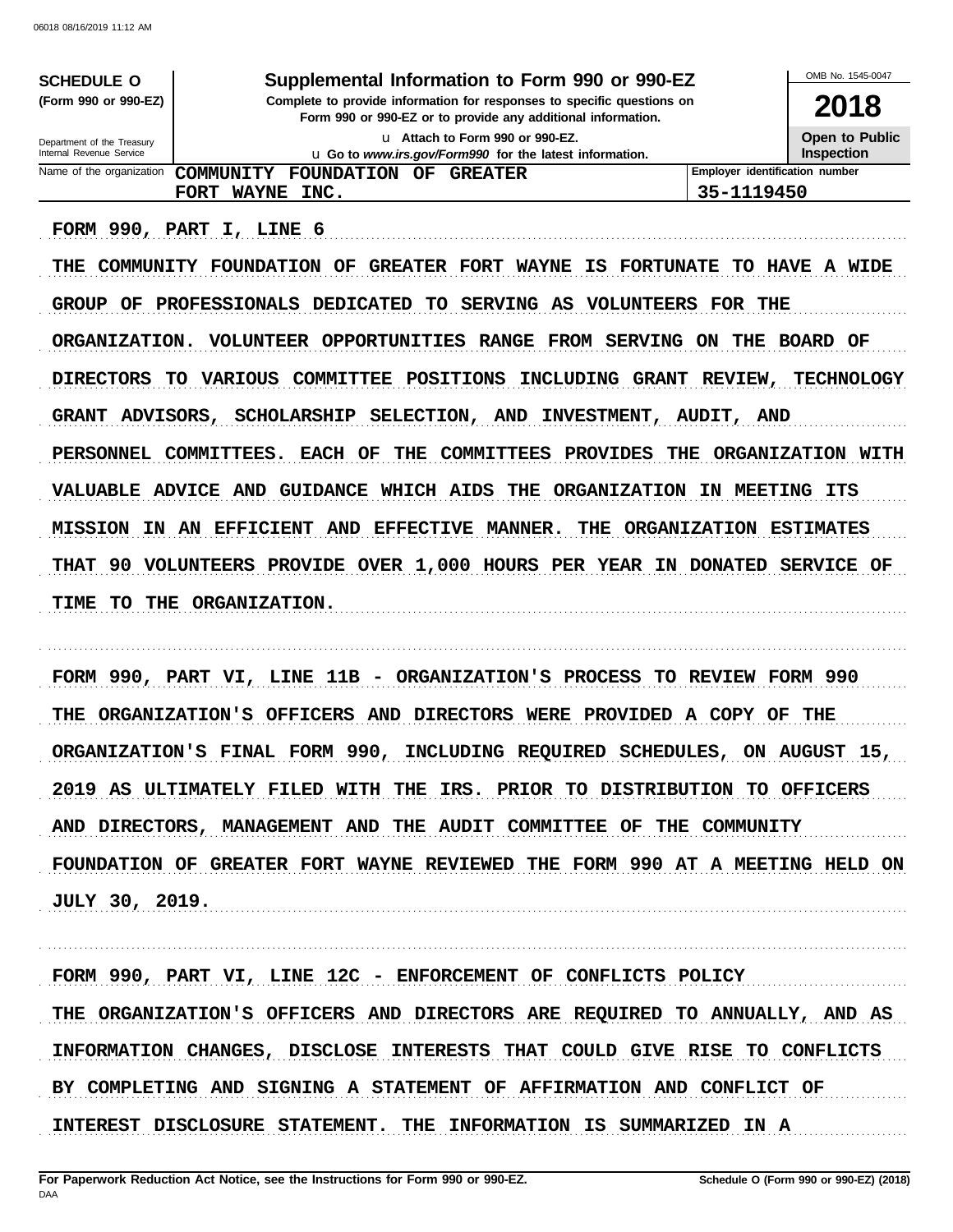| Schedule O (Form 990 or 990-EZ) (2018)          | Page $\blacktriangle$          |
|-------------------------------------------------|--------------------------------|
| Name of the organization                        | Employer identification number |
| OF<br>COMMUNITY<br>FOUNDATION<br><b>GREATER</b> | 35-1119450                     |

SPREADSHEET AND DISTRIBUTED TO THE ORGANIZATION'S BOARD PRESIDENT PRIOR TO BOARD MEETINGS. DURING BOARD MEETINGS, ANY POSSIBLE CONFLICTS ARE DISCLOSED BEFORE DISCUSSION BEGINS AND THE MINUTES OF THE MEETING REFLECT ANY DISCLOSURE. AFTER ACKNOWLEDGING THE POTENTIAL CONFLICT, THE INTERESTED PERSON MAY BRIEFLY ADDRESS THE OTHER MEMBERS REGARDING THE MATTER. THE KNOWLEDGE ON THE ISSUE MAY BE OF ASSISTANCE TO THE OTHER MEMBERS IN REACHING THEIR DECISIONS. THE INTERESTED PERSON, HOWEVER, WILL ABSTAIN FROM VOTING ON THE ISSUE.

FORM 990, PART VI, LINE 15A - COMPENSATION PROCESS FOR TOP OFFICIAL THE ORGANIZATION'S PROCESS FOR DETERMINING COMPENSATION OF THE EXECUTIVE DIRECTOR INCLUDES AN ANNUAL COMPENSATION REVIEW AND APPROVAL BY THE ORGANIZATION'S OFFICERS OF THE BOARD, WHICH INCLUDES COMPARISONS OF COMPENSATION FOR SIMILARLY QUALIFIED PERSONS IN COMPARABLE POSITIONS AT SIMILAR ORGANIZATIONS. DISCUSSION REGARDING THE COMPENSATION ARRANGEMENT IS CONTEMPORANEOUSLY DOCUMENTED AND MAINTAINED BY THE BOARD PRESIDENT.

FORM 990, PART VI, LINE 15B - COMPENSATION PROCESS FOR OFFICERS THE ORGANIZATION'S PROCESS FOR DETERMINING COMPENSATION OF OFFICERS OF THE CORPORATION, OTHER THAN THE EXECUTIVE DIRECTOR, INCLUDES AN ANNUAL COMPENSATION REVIEW AND APPROVAL BY THE ORGANIZATION'S OFFICERS OF THE BOARD, WHICH INCLUDES COMPARISONS OF COMPENSATION FOR SIMILARLY QUALIFIED PERSONS IN COMPARABLE POSITIONS AT SIMILAR ORGANIZATIONS. DISCUSSION REGARDING THE COMPENSATION ARRANGEMENT IS CONTEMPORANEOUSLY DOCUMENTED AND MAINTAINED BY THE EXECUTIVE DIRECTOR.

FORM 990, PART VI, LINE 19 - GOVERNING DOCUMENTS DISCLOSURE EXPLANATION

PAGE 1 OF 2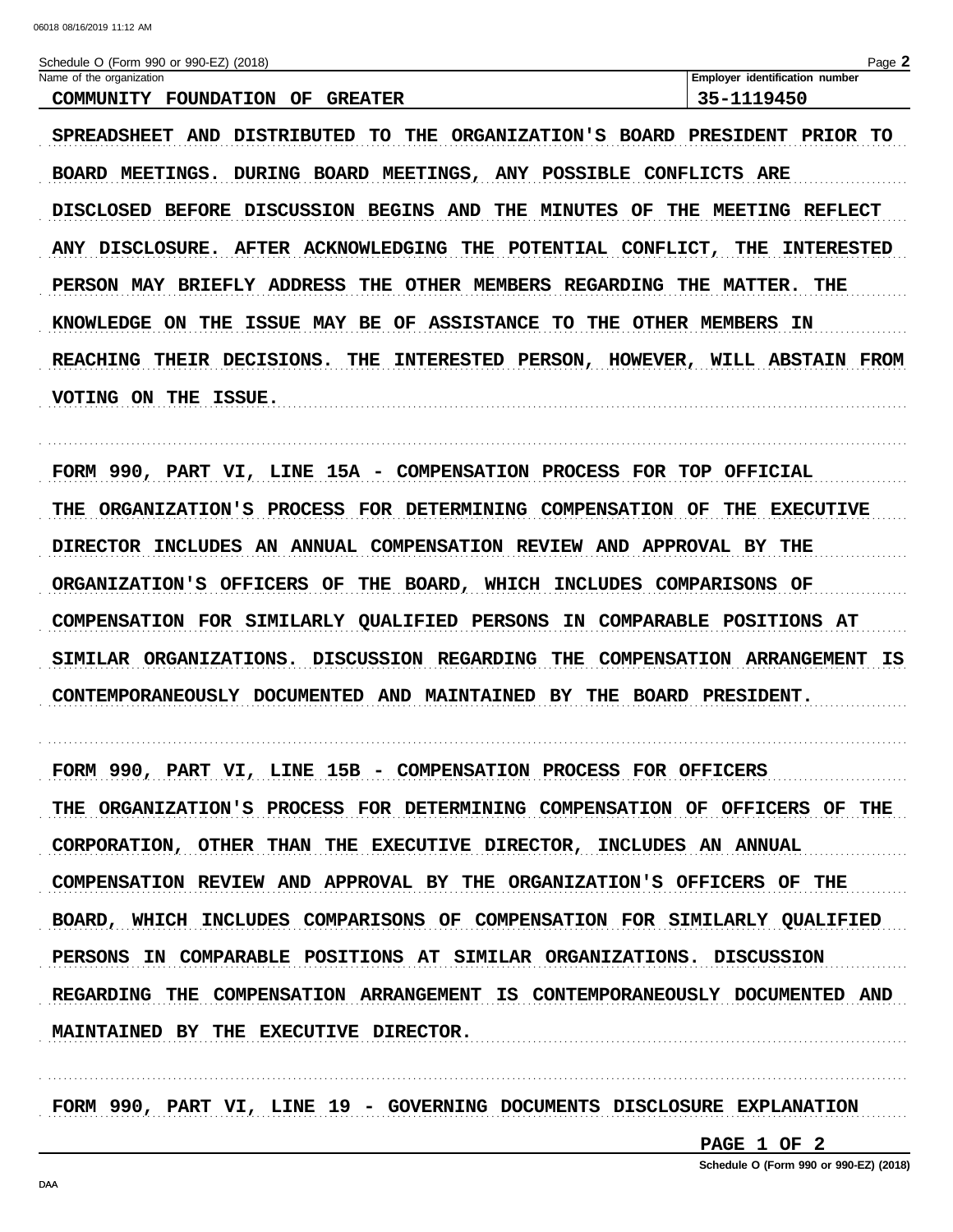06018 08/16/2019 11:12 AM

| Schedule O (Form 990 or 990-EZ) (2018)                                                                                                                                                                              |            | Page 2                         |
|---------------------------------------------------------------------------------------------------------------------------------------------------------------------------------------------------------------------|------------|--------------------------------|
| Name of the organization<br>COMMUNITY FOUNDATION OF GREATER                                                                                                                                                         | 35-1119450 | Employer identification number |
| THE ORGANIZATION MAKES<br>ITS GOVERNING DOCUMENTS, CONFLICT OF<br>POLICY, AND FINANCIAL STATEMENTS AVAILABLE TO THE PUBLIC THROUGH ITS<br>WEBSITE, AND BY PROVIDING COPIES UPON REQUEST OR INSPECTION AT THE OFFICE |            | <b>INTEREST</b>                |
| THE COMMUNITY FOUNDATION OF GREATER FORT WAYNE.<br>OF                                                                                                                                                               |            |                                |
| FORM 990, PART XI, LINE 9 - OTHER CHANGES IN NET ASSETS EXPLANATION                                                                                                                                                 |            |                                |
| TRANSFER FROM SUPPORTING ORG                                                                                                                                                                                        | \$         | 96,367                         |
| CHANGE IN AGENCY FUNDS                                                                                                                                                                                              | \$         | $-40,964$                      |
| TRANSFER TO SUPPORTING ORG                                                                                                                                                                                          | \$         | $-430,571$                     |
| <b>TOTAL</b>                                                                                                                                                                                                        | \$         | $-375,168$                     |
|                                                                                                                                                                                                                     |            |                                |
|                                                                                                                                                                                                                     |            |                                |
|                                                                                                                                                                                                                     |            |                                |
|                                                                                                                                                                                                                     |            |                                |
|                                                                                                                                                                                                                     |            |                                |
|                                                                                                                                                                                                                     |            |                                |
|                                                                                                                                                                                                                     |            |                                |
|                                                                                                                                                                                                                     |            |                                |
|                                                                                                                                                                                                                     |            |                                |
|                                                                                                                                                                                                                     |            |                                |
|                                                                                                                                                                                                                     |            |                                |
|                                                                                                                                                                                                                     |            |                                |
|                                                                                                                                                                                                                     |            |                                |
|                                                                                                                                                                                                                     |            |                                |
|                                                                                                                                                                                                                     |            |                                |
|                                                                                                                                                                                                                     |            |                                |
|                                                                                                                                                                                                                     |            |                                |



Schedule O (Form 990 or 990-EZ) (2018)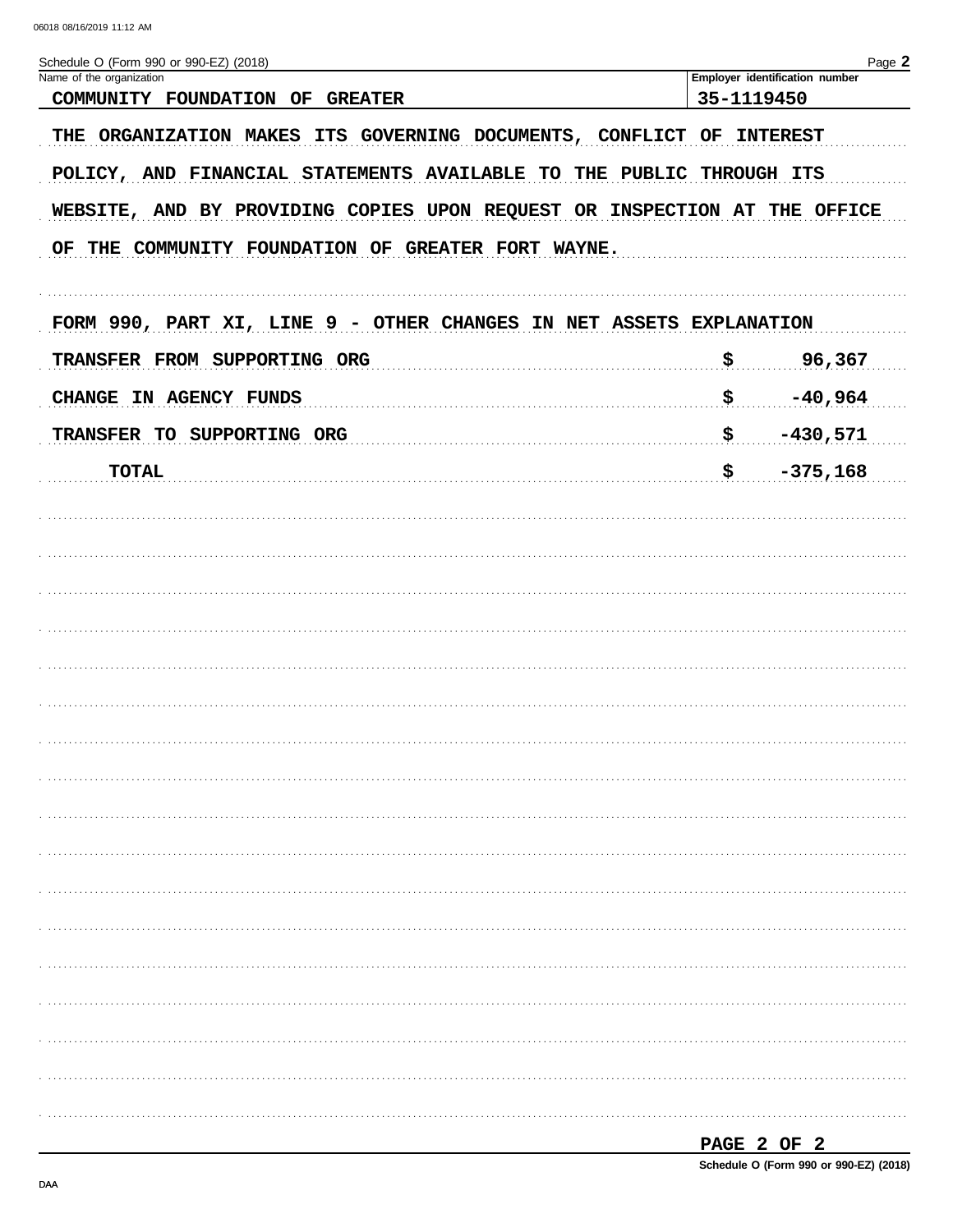| <b>SCHEDULE R</b>               | <b>Related Organizations and Unrelated Partnerships</b>                                                                                       |                         |                                              |       |                            |                              |  |                           | OMB No. 1545-0047                                 |    |
|---------------------------------|-----------------------------------------------------------------------------------------------------------------------------------------------|-------------------------|----------------------------------------------|-------|----------------------------|------------------------------|--|---------------------------|---------------------------------------------------|----|
| (Form 990)                      | u Complete if the organization answered "Yes" on Form 990, Part IV, line 33, 34, 35b, 36, or 37.                                              |                         |                                              |       |                            |                              |  |                           | <b>2018</b>                                       |    |
| Department of the Treasury      |                                                                                                                                               | u Attach to Form 990.   |                                              |       |                            |                              |  |                           | <b>Open to Public</b><br><b>Inspection</b>        |    |
| Internal Revenue Service        | u Go to www.irs.gov/Form990 for instructions and the latest information.                                                                      |                         |                                              |       |                            |                              |  |                           |                                                   |    |
| Name of the organization        | COMMUNITY FOUNDATION OF GREATER<br>FORT WAYNE INC.                                                                                            |                         |                                              |       |                            |                              |  | 35-1119450                | Employer identification number                    |    |
| Part I                          | Identification of Disregarded Entities. Complete if the organization answered "Yes" on Form 990, Part IV, line 33.                            |                         |                                              |       |                            |                              |  |                           |                                                   |    |
|                                 | (a)                                                                                                                                           | (b)                     | (c)                                          |       |                            | (d)                          |  | (e)                       | (f)                                               |    |
|                                 | Name, address, and EIN (if applicable) of disregarded entity                                                                                  | Primary activity        | Legal domicile (state<br>or foreign country) |       |                            | Total income                 |  | End-of-year assets        | Direct controlling<br>entity                      |    |
| (1)                             |                                                                                                                                               |                         |                                              |       |                            |                              |  |                           |                                                   |    |
|                                 |                                                                                                                                               |                         |                                              |       |                            |                              |  |                           |                                                   |    |
| (2)                             |                                                                                                                                               |                         |                                              |       |                            |                              |  |                           |                                                   |    |
|                                 |                                                                                                                                               |                         |                                              |       |                            |                              |  |                           |                                                   |    |
|                                 |                                                                                                                                               |                         |                                              |       |                            |                              |  |                           |                                                   |    |
| (3)                             |                                                                                                                                               |                         |                                              |       |                            |                              |  |                           |                                                   |    |
|                                 |                                                                                                                                               |                         |                                              |       |                            |                              |  |                           |                                                   |    |
| (4)                             |                                                                                                                                               |                         |                                              |       |                            |                              |  |                           |                                                   |    |
|                                 |                                                                                                                                               |                         |                                              |       |                            |                              |  |                           |                                                   |    |
| (5)                             |                                                                                                                                               |                         |                                              |       |                            |                              |  |                           |                                                   |    |
|                                 |                                                                                                                                               |                         |                                              |       |                            |                              |  |                           |                                                   |    |
|                                 | Identification of Related Tax-Exempt Organizations. Complete if the organization answered "Yes" on Form 990, Part IV, line 34, because it had |                         |                                              |       |                            |                              |  |                           |                                                   |    |
| Part II                         | one or more related tax-exempt organizations during the tax year.                                                                             |                         |                                              |       |                            |                              |  |                           |                                                   |    |
|                                 | (a)<br>Name, address, and EIN of related organization                                                                                         | (b)<br>Primary activity | (c)<br>Legal domicile (state                 |       | (d)<br>Exempt Code section | (e)<br>Public charity status |  | (f)<br>Direct controlling | $(g)$<br>Section 512(b)(13)<br>controlled entity? |    |
|                                 |                                                                                                                                               |                         | or foreign country)                          |       |                            | (if section $501(c)(3)$ )    |  | entity                    | Yes                                               | No |
| (1)                             | COMMUNITY PARTNERSHIPS INC<br>35-1948487                                                                                                      |                         |                                              |       |                            |                              |  |                           |                                                   |    |
| 555 E. WAYNE STREET<br>FT WAYNE | IN 46802                                                                                                                                      | <b>PROJECTS</b>         | ΙN                                           | 501C3 |                            | 12A                          |  | <b>CFGFW</b>              | x                                                 |    |
| (2)                             | FORT WAYNE CENTRAL IMPROVEMENT FDN                                                                                                            |                         |                                              |       |                            |                              |  |                           |                                                   |    |
| 555 E. WAYNE STREET             | 35-1527622                                                                                                                                    |                         |                                              |       |                            |                              |  |                           |                                                   |    |
| FT WAYNE                        | IN 46802<br>(3) SUMMIT INITIATIVES FOUNDATION INC                                                                                             | <b>REAL ESTAT</b>       | IN                                           | 501C3 |                            | 12A                          |  | <b>CFGFW</b>              | x                                                 |    |
| 555 E. WAYNE STREET             | 45-4671150                                                                                                                                    |                         |                                              |       |                            |                              |  |                           |                                                   |    |
| FT WAYNE                        | IN 46802                                                                                                                                      | ECON. DEV.              | ΙN                                           | 501C3 |                            | 12A                          |  | <b>CFGFW</b>              | x                                                 |    |
| (4)                             |                                                                                                                                               |                         |                                              |       |                            |                              |  |                           |                                                   |    |
|                                 |                                                                                                                                               |                         |                                              |       |                            |                              |  |                           |                                                   |    |
| (5)                             |                                                                                                                                               |                         |                                              |       |                            |                              |  |                           |                                                   |    |
|                                 |                                                                                                                                               |                         |                                              |       |                            |                              |  |                           |                                                   |    |
|                                 |                                                                                                                                               |                         |                                              |       |                            |                              |  |                           |                                                   |    |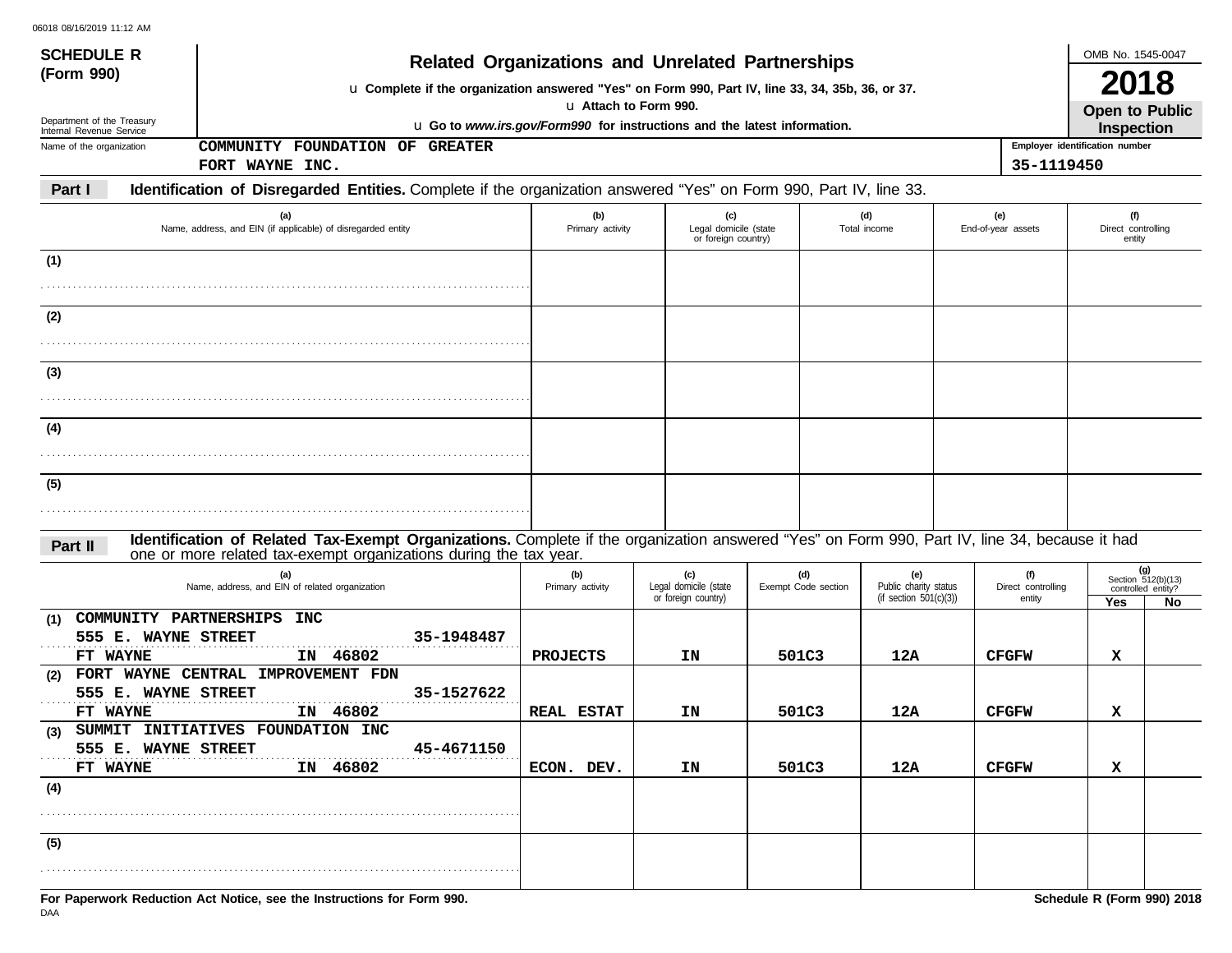### Schedule R (Form 990) 2018 Page **2 COMMUNITY FOUNDATION OF GREATER 35-1119450 (a) (b) (c) (d) (e) (f)** . . . . . . . . . . . . . . . . . . . . . . . . . . . . . . . . . . . . . . . . . . . . . . . . . . . . . . . . . . . . . . . . . Name, address, and EIN of **Primary activity** Legal domicile (state or foreign country) Direct controlling entity Predominant income (related, unrelated, Share of total portionate alloc.? General or managing partner? **Yes No Yes No (g) (h)** . Share of end-ofyear assets Dispro-**Part III Identification of Related Organizations Taxable as a Partnership.** Complete if the organization answered "Yes" on Form 990, Part IV, line 34, **(i)** of Schedule K-1 Code V—UBI **(j)** . . . . . . . . . . . . . . . . . . . . . . . . . . . . . . . . . . . . . . . . . . . . . . . . . . . . . . . . . . . . . . . . . . . . . . . . . . . . . . . . . . . . . . . . . . . . . . . . . . . . . . . . . . . . . . . . . . . . . . . . . . . . . . . . . . . . . . . . . . . . . . . . . . . . . . . . . . . . . . . . . . . . . . . . . . . . . . . . . . . . . . . . . . . . . . . . . . . . . . . . . . . . . . . . . . . . . . . . . . . . . . . . . . . . . . . . . . . . . . . . . . . . . . . . . . . . . . . . . . . . . . . . . . . . . . . . . . . . . . . . . . . . . . . . . . . . . . . . . . . . . . . . . . . . . . . . . . . . . . . . . . . . . . . . . . . . . . . . . . . . . . . . . . . . . . . . . . . . . . . . . . . . . . . . . . . . . . . . . . . . . . . . . . . . . . . . . Part IV Identification of Related Organizations Taxable as a Corporation or Trust. Complete if the organization answered "Yes" on Form 990, Part IV, Part IV, Part IV, Part IV, Part IV, Part IV, Part IV, Part IV, Part IV, P **(a) (b) (c) (d) (e) (f) (g) (h)** Name, address, and EIN of related organization **Primary activity** Legal domicile (state or foreign country) Direct controlling entity Type of entity (C corp, S corp, or trust) Share of total Share of end-of-year assets Percentage ownership amount in box 20 (Form 1065) because it had one or more related organizations treated as a partnership during the tax year. excluded from tax under sections 512-514) **(4) (3) (2) (1) (1) (2) (3)** income income related organization

ownership Percentage **(k)**

512(b)(13) Section **(i)**

entity? **Yes No** controlled

**(4)**

. . . . . . . . . . . . . . . . . . . . . . . . . . . . . . . . . . . . . . . . . . . . . . . . . . . . . . . . . . . . . . . . . .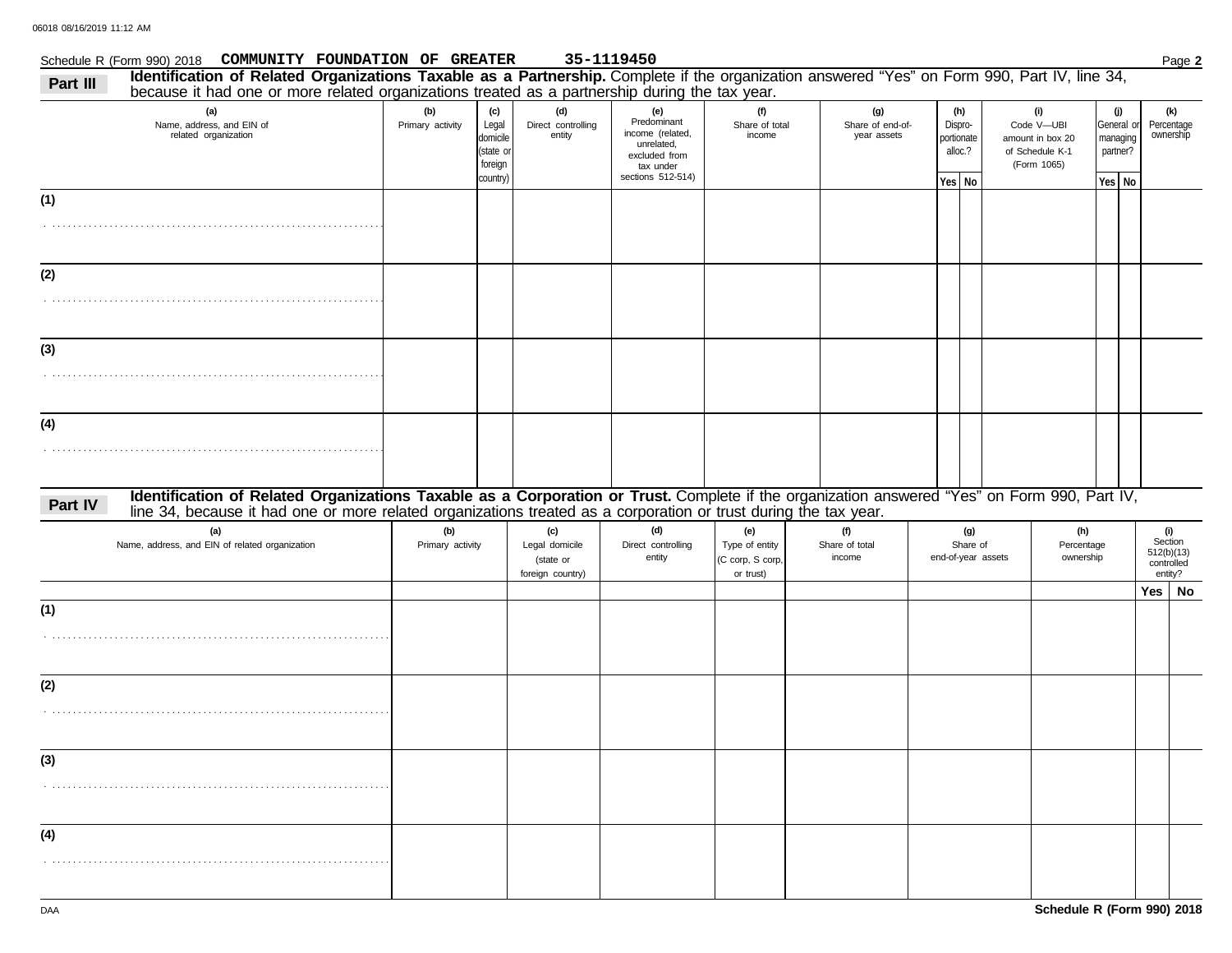### Schedule R (Form 990) 2018 Page **3 COMMUNITY FOUNDATION OF GREATER 35-1119450**

### **Part V Transactions With Related Organizations.** Complete if the organization answered "Yes" on Form 990, Part IV, line 34, 35b, or 36.

| Note: Complete line 1 if any entity is listed in Parts II, III, or IV of this schedule.                                                                                                                                        |                             |                 |                                       |                | Yes | No           |
|--------------------------------------------------------------------------------------------------------------------------------------------------------------------------------------------------------------------------------|-----------------------------|-----------------|---------------------------------------|----------------|-----|--------------|
| During the tax year, did the organization engage in any of the following transactions with one or more related organizations listed in Parts II-IV?                                                                            |                             |                 |                                       |                |     |              |
|                                                                                                                                                                                                                                |                             |                 |                                       | 1a             |     | x            |
|                                                                                                                                                                                                                                |                             |                 |                                       | 1b             |     | $\mathbf{x}$ |
|                                                                                                                                                                                                                                |                             |                 |                                       | 1c             |     | x            |
| d Loans or loan guarantees to or for related organization(s) encourance contains an account of the container and container and container and container and container and container and container and container and container a |                             |                 |                                       | 1d             |     | $\mathbf x$  |
|                                                                                                                                                                                                                                |                             |                 |                                       | 1e             |     | x            |
|                                                                                                                                                                                                                                |                             |                 |                                       |                |     |              |
|                                                                                                                                                                                                                                |                             |                 |                                       | 1f             |     | x            |
|                                                                                                                                                                                                                                |                             |                 |                                       | 1q             |     | x            |
|                                                                                                                                                                                                                                |                             |                 |                                       | 1h             |     | x            |
|                                                                                                                                                                                                                                |                             |                 |                                       | 1i.            |     | $\mathbf x$  |
|                                                                                                                                                                                                                                |                             |                 |                                       | 1i.            |     | x            |
|                                                                                                                                                                                                                                |                             |                 |                                       |                |     |              |
|                                                                                                                                                                                                                                |                             |                 |                                       | 1k             | x   |              |
|                                                                                                                                                                                                                                |                             |                 |                                       | 11             | X   |              |
|                                                                                                                                                                                                                                |                             |                 |                                       | 1 <sub>m</sub> |     | X            |
|                                                                                                                                                                                                                                |                             |                 |                                       | 1n             | x   |              |
| o Sharing of paid employees with related organization(s) encourance contains an account of the state of sharing of paid employees with related organization(s) encourance contains an account of the Sharing of paid employees |                             |                 |                                       | 10             | x   |              |
|                                                                                                                                                                                                                                |                             |                 |                                       |                |     |              |
|                                                                                                                                                                                                                                |                             |                 |                                       | 1p             |     | x            |
|                                                                                                                                                                                                                                |                             |                 |                                       | 1q             |     | x            |
|                                                                                                                                                                                                                                |                             |                 |                                       |                |     |              |
|                                                                                                                                                                                                                                |                             |                 |                                       | 1r             | x   |              |
|                                                                                                                                                                                                                                |                             |                 |                                       | 1s             | x   |              |
| 2 If the answer to any of the above is "Yes," see the instructions for information on who must complete this line, including covered relationships and transaction thresholds.                                                 |                             |                 |                                       |                |     |              |
| (a)                                                                                                                                                                                                                            | (b)                         | (c)             | (d)                                   |                |     |              |
| Name of related organization                                                                                                                                                                                                   | Transaction<br>type $(a-s)$ | Amount involved | Method of determining amount involved |                |     |              |
|                                                                                                                                                                                                                                |                             |                 |                                       |                |     |              |
|                                                                                                                                                                                                                                |                             |                 |                                       |                |     |              |
| (1)<br>FORT WAYNE CENTRAL IMPROVEMENT INC                                                                                                                                                                                      | R                           | 430,571         | CASH                                  |                |     |              |
|                                                                                                                                                                                                                                |                             |                 |                                       |                |     |              |
| (2)<br>FORT WAYNE CENTRAL IMPROVEMENT INC                                                                                                                                                                                      | s                           | 96,367          | CASH                                  |                |     |              |
|                                                                                                                                                                                                                                |                             |                 |                                       |                |     |              |
| (3)                                                                                                                                                                                                                            |                             |                 |                                       |                |     |              |
|                                                                                                                                                                                                                                |                             |                 |                                       |                |     |              |
| (4)                                                                                                                                                                                                                            |                             |                 |                                       |                |     |              |
|                                                                                                                                                                                                                                |                             |                 |                                       |                |     |              |
| (5)                                                                                                                                                                                                                            |                             |                 |                                       |                |     |              |
|                                                                                                                                                                                                                                |                             |                 |                                       |                |     |              |
| (6)                                                                                                                                                                                                                            |                             |                 |                                       |                |     |              |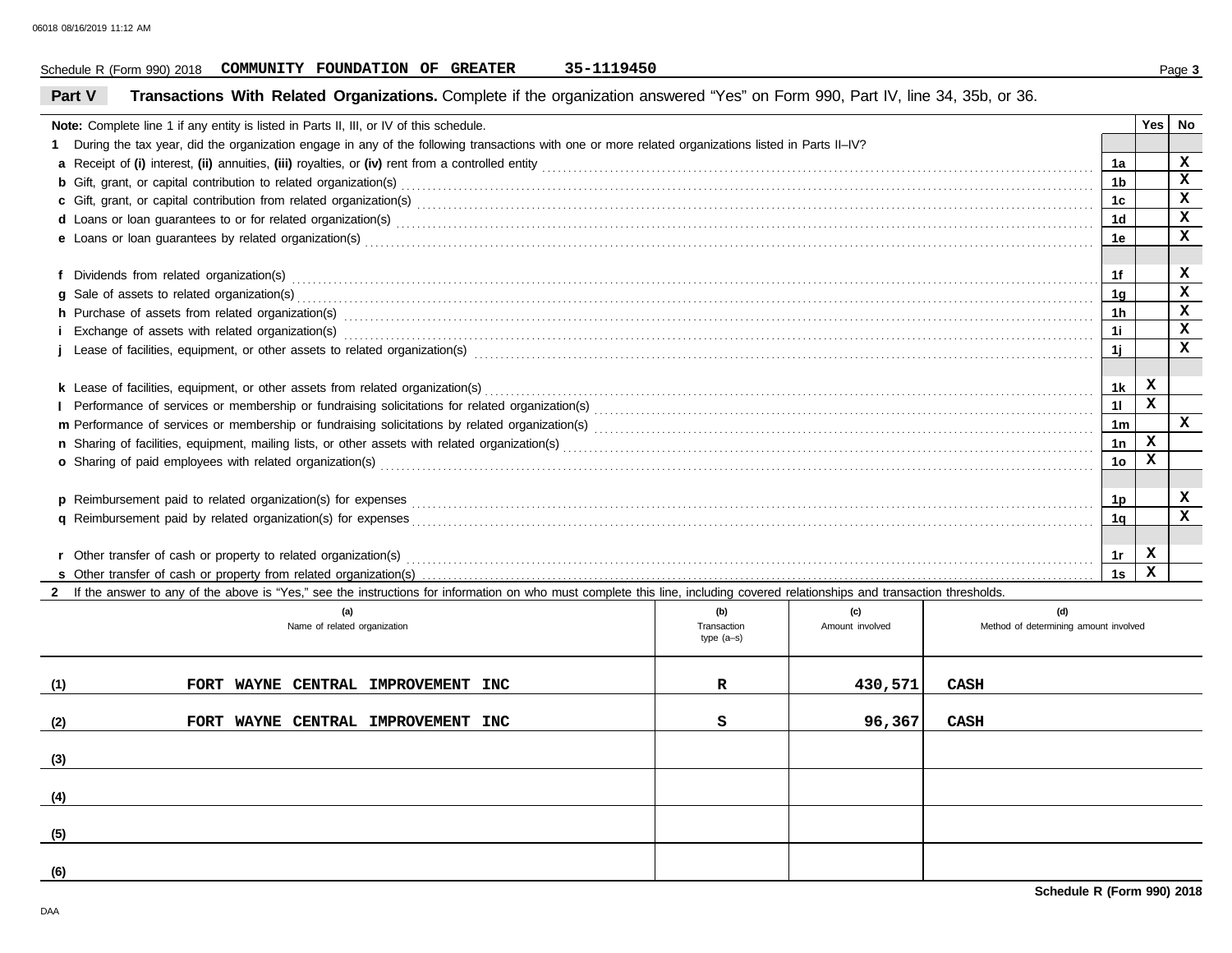### Schedule R (Form 990) 2018 Page **4 COMMUNITY FOUNDATION OF GREATER 35-1119450**

### Part VI **Unrelated Organizations Taxable as a Partnership.** Complete if the organization answered "Yes" on Form 990, Part IV, line 37.

Provide the following information for each entity taxed as a partnership through which the organization conducted more than five percent of its activities (measured by total assets or gross revenue) that was not a related organization. See instructions regarding exclusion for certain investment partnerships.

| $\overline{\phantom{a}}$<br>(a)<br>Name, address, and EIN of entity | (b)<br>Primary activity | (c)<br>Legal<br>domicile<br>(state or<br>foreign | (d)<br>Predominant<br>income (related,<br>unrelated, excluded<br>from tax under | (e)<br>Are all partners<br>section<br>501(c)(3)<br>organizations? | (f)<br>Share of<br>total income | (g)<br>Share of<br>end-of-year<br>assets | Disproportionate | (h)<br>allocations? | (i)<br>Code V-UBI<br>amount in box 20<br>of Schedule K-1<br>(Form 1065) | (j)<br>managing<br>partner? | General or | (k)<br>Percentage<br>ownership |
|---------------------------------------------------------------------|-------------------------|--------------------------------------------------|---------------------------------------------------------------------------------|-------------------------------------------------------------------|---------------------------------|------------------------------------------|------------------|---------------------|-------------------------------------------------------------------------|-----------------------------|------------|--------------------------------|
|                                                                     |                         | country)                                         | sections 512-514)                                                               | Yes   No                                                          |                                 |                                          | Yes              | No                  |                                                                         | Yes                         | No         |                                |
| (1)                                                                 |                         |                                                  |                                                                                 |                                                                   |                                 |                                          |                  |                     |                                                                         |                             |            |                                |
| .                                                                   |                         |                                                  |                                                                                 |                                                                   |                                 |                                          |                  |                     |                                                                         |                             |            |                                |
| (2)                                                                 |                         |                                                  |                                                                                 |                                                                   |                                 |                                          |                  |                     |                                                                         |                             |            |                                |
|                                                                     |                         |                                                  |                                                                                 |                                                                   |                                 |                                          |                  |                     |                                                                         |                             |            |                                |
|                                                                     |                         |                                                  |                                                                                 |                                                                   |                                 |                                          |                  |                     |                                                                         |                             |            |                                |
| (3)                                                                 |                         |                                                  |                                                                                 |                                                                   |                                 |                                          |                  |                     |                                                                         |                             |            |                                |
|                                                                     |                         |                                                  |                                                                                 |                                                                   |                                 |                                          |                  |                     |                                                                         |                             |            |                                |
| (4)                                                                 |                         |                                                  |                                                                                 |                                                                   |                                 |                                          |                  |                     |                                                                         |                             |            |                                |
|                                                                     |                         |                                                  |                                                                                 |                                                                   |                                 |                                          |                  |                     |                                                                         |                             |            |                                |
|                                                                     |                         |                                                  |                                                                                 |                                                                   |                                 |                                          |                  |                     |                                                                         |                             |            |                                |
| (5)                                                                 |                         |                                                  |                                                                                 |                                                                   |                                 |                                          |                  |                     |                                                                         |                             |            |                                |
|                                                                     |                         |                                                  |                                                                                 |                                                                   |                                 |                                          |                  |                     |                                                                         |                             |            |                                |
| (6)                                                                 |                         |                                                  |                                                                                 |                                                                   |                                 |                                          |                  |                     |                                                                         |                             |            |                                |
|                                                                     |                         |                                                  |                                                                                 |                                                                   |                                 |                                          |                  |                     |                                                                         |                             |            |                                |
| (7)                                                                 |                         |                                                  |                                                                                 |                                                                   |                                 |                                          |                  |                     |                                                                         |                             |            |                                |
|                                                                     |                         |                                                  |                                                                                 |                                                                   |                                 |                                          |                  |                     |                                                                         |                             |            |                                |
|                                                                     |                         |                                                  |                                                                                 |                                                                   |                                 |                                          |                  |                     |                                                                         |                             |            |                                |
| (8)                                                                 |                         |                                                  |                                                                                 |                                                                   |                                 |                                          |                  |                     |                                                                         |                             |            |                                |
|                                                                     |                         |                                                  |                                                                                 |                                                                   |                                 |                                          |                  |                     |                                                                         |                             |            |                                |
| (9)                                                                 |                         |                                                  |                                                                                 |                                                                   |                                 |                                          |                  |                     |                                                                         |                             |            |                                |
|                                                                     |                         |                                                  |                                                                                 |                                                                   |                                 |                                          |                  |                     |                                                                         |                             |            |                                |
|                                                                     |                         |                                                  |                                                                                 |                                                                   |                                 |                                          |                  |                     |                                                                         |                             |            |                                |
| (10)                                                                |                         |                                                  |                                                                                 |                                                                   |                                 |                                          |                  |                     |                                                                         |                             |            |                                |
|                                                                     |                         |                                                  |                                                                                 |                                                                   |                                 |                                          |                  |                     |                                                                         |                             |            |                                |
| (11)                                                                |                         |                                                  |                                                                                 |                                                                   |                                 |                                          |                  |                     |                                                                         |                             |            |                                |
|                                                                     |                         |                                                  |                                                                                 |                                                                   |                                 |                                          |                  |                     |                                                                         |                             |            |                                |
|                                                                     |                         |                                                  |                                                                                 |                                                                   |                                 |                                          |                  |                     |                                                                         |                             |            |                                |

**Schedule R (Form 990) 2018**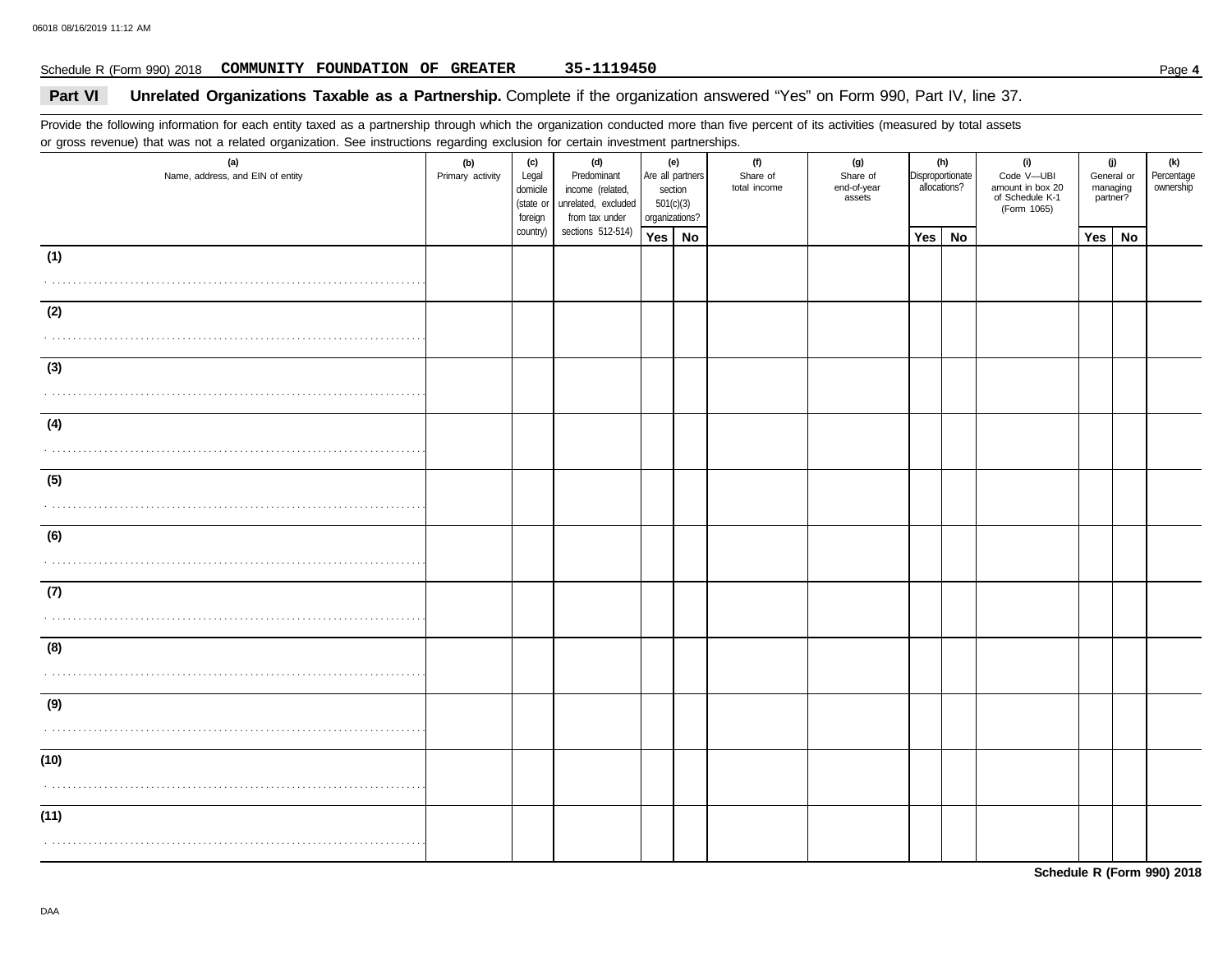|          |                           | Schedule R (Form 990) 2018 COMMUNITY FOUNDATION OF GREATER |  | 35-1119450                                                                                 | Page 5 |
|----------|---------------------------|------------------------------------------------------------|--|--------------------------------------------------------------------------------------------|--------|
| Part VII | Supplemental Information. |                                                            |  |                                                                                            |        |
|          |                           |                                                            |  | Provide additional information for responses to questions on Schedule R. See Instructions. |        |
|          |                           |                                                            |  |                                                                                            |        |
|          |                           |                                                            |  |                                                                                            |        |
|          |                           |                                                            |  |                                                                                            |        |
|          |                           |                                                            |  |                                                                                            |        |
|          |                           |                                                            |  |                                                                                            |        |
|          |                           |                                                            |  |                                                                                            |        |
|          |                           |                                                            |  |                                                                                            |        |
|          |                           |                                                            |  |                                                                                            |        |
|          |                           |                                                            |  |                                                                                            |        |
|          |                           |                                                            |  |                                                                                            |        |
|          |                           |                                                            |  |                                                                                            |        |
|          |                           |                                                            |  |                                                                                            |        |
|          |                           |                                                            |  |                                                                                            |        |
|          |                           |                                                            |  |                                                                                            |        |
|          |                           |                                                            |  |                                                                                            |        |
|          |                           |                                                            |  |                                                                                            |        |
|          |                           |                                                            |  |                                                                                            |        |
|          |                           |                                                            |  |                                                                                            |        |
|          |                           |                                                            |  |                                                                                            |        |
|          |                           |                                                            |  |                                                                                            |        |
|          |                           |                                                            |  |                                                                                            |        |
|          |                           |                                                            |  |                                                                                            |        |
|          |                           |                                                            |  |                                                                                            |        |
|          |                           |                                                            |  |                                                                                            |        |
|          |                           |                                                            |  |                                                                                            |        |
|          |                           |                                                            |  |                                                                                            |        |
|          |                           |                                                            |  |                                                                                            |        |
|          |                           |                                                            |  |                                                                                            |        |
|          |                           |                                                            |  |                                                                                            |        |
|          |                           |                                                            |  |                                                                                            |        |
|          |                           |                                                            |  |                                                                                            |        |
|          |                           |                                                            |  |                                                                                            |        |
|          |                           |                                                            |  |                                                                                            |        |
|          |                           |                                                            |  |                                                                                            |        |
|          |                           |                                                            |  |                                                                                            |        |
|          |                           |                                                            |  |                                                                                            |        |
|          |                           |                                                            |  |                                                                                            |        |
|          |                           |                                                            |  |                                                                                            |        |
|          |                           |                                                            |  |                                                                                            |        |
|          |                           |                                                            |  |                                                                                            |        |
|          |                           |                                                            |  |                                                                                            |        |
|          |                           |                                                            |  |                                                                                            |        |
|          |                           |                                                            |  |                                                                                            |        |
|          |                           |                                                            |  |                                                                                            |        |
|          |                           |                                                            |  |                                                                                            |        |
|          |                           |                                                            |  |                                                                                            |        |
|          |                           |                                                            |  |                                                                                            |        |
|          |                           |                                                            |  |                                                                                            |        |
|          |                           |                                                            |  |                                                                                            |        |
|          |                           |                                                            |  |                                                                                            |        |
|          |                           |                                                            |  |                                                                                            |        |